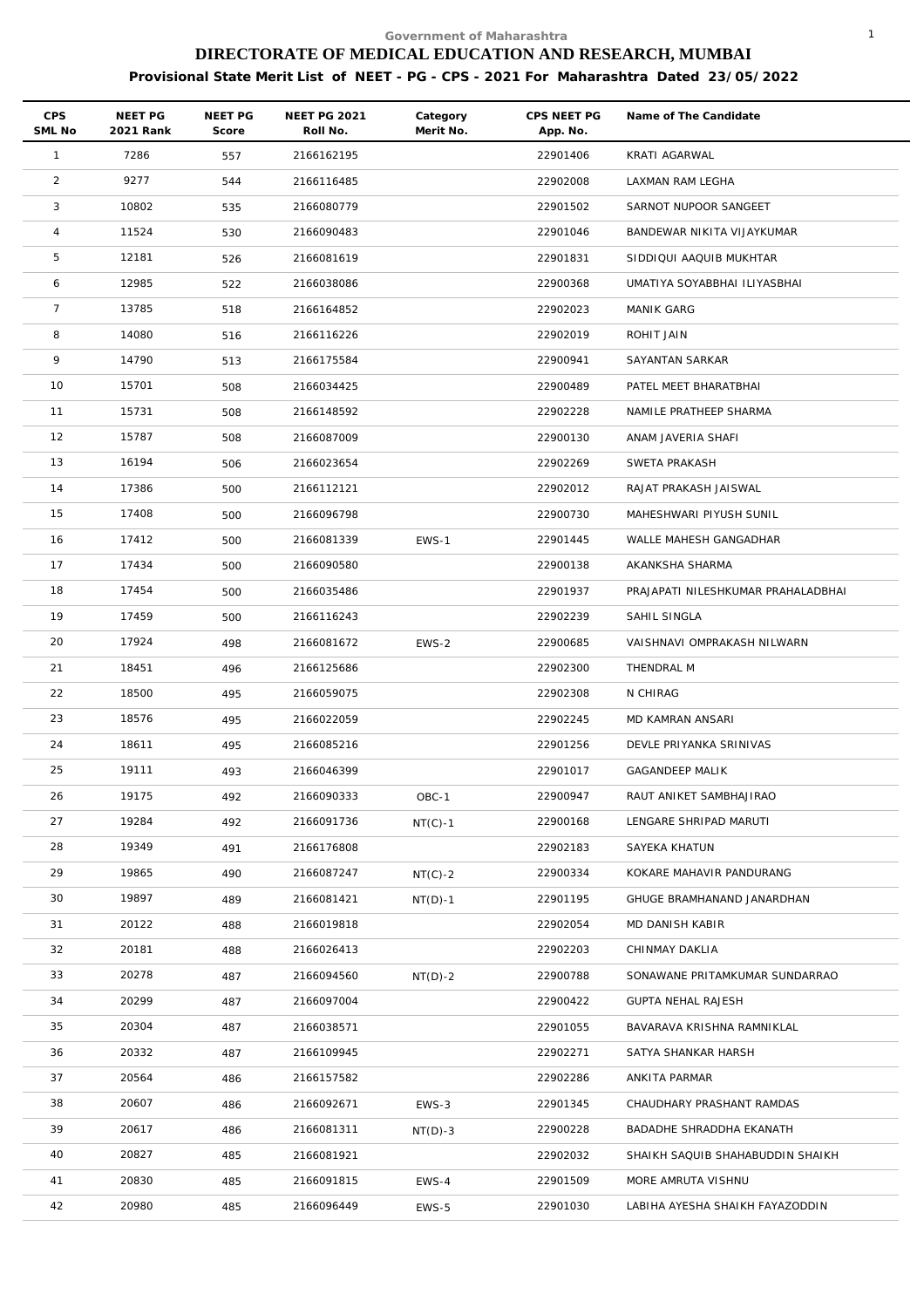| CPS<br>SML No | NEET PG<br>2021 Rank | NEET PG<br>Score | <b>NEET PG 2021</b><br>Roll No. | Category<br>Merit No. | CPS NEET PG<br>App. No. | Name of The Candidate               |
|---------------|----------------------|------------------|---------------------------------|-----------------------|-------------------------|-------------------------------------|
| 43            | 21273                | 483              | 2166086082                      | $NT(B)-1$             | 22901101                | DADHARE AMOL BHIKAJI                |
| 44            | 21287                | 483              | 2166169836                      |                       | 22902215                | ALTARIQUE AHMED                     |
| 45            | 21345                | 483              | 2166082781                      | OBC-2                 | 22901747                | PANCHBUDHE PANKAJ JAYRAM            |
| 46            | 21348                | 483              | 2166083066                      |                       | 22902284                | PAWAR PIYUSH DEVIDAS                |
| 47            | 21358                | 483              | 2166096984                      |                       | 22900239                | GUPTA POOJA PRABHUNATH              |
| 48            | 21802                | 481              | 2166112298                      |                       | 22902233                | KUNAL SINGH                         |
| 49            | 21927                | 480              | 2166084765                      |                       | 22901912                | KHOSE GOVIND VASANTRAO              |
| 50            | 21981                | 480              | 2166081243                      | OBC-3                 | 22901611                | SARODE HEMESH DATTATRAY             |
| 51            | 22043                | 480              | 2166090165                      | OBC-4                 | 22901816                | DHUMAL SAURABH MANIKRAO             |
| 52            | 22144                | 480              | 2166169614                      |                       | 22902299                | SHRUTI CHHABRA                      |
| 53            | 22644                | 477              | 2166081697                      | OBC-5                 | 22902155                | ASOLE POOJA PARMESHWAR              |
| 54            | 22645                | 477              | 2166080166                      | OBC-6                 | 22902106                | SHAIKH FAREHA JABEEN ABDUL LATEEF   |
| 55            | 22855                | 476              | 2166110042                      |                       | 22902244                | VIJAY PAL DHAYAL                    |
| 56            | 22863                | 476              | 2166087741                      | $NT(D)-4$             | 22901598                | VARHADE BHAGYASHRI ARUN             |
| 57            | 22911                | 476              | 2166089737                      | EWS-6                 | 22901192                | QUAZI JAVERIA KASHAF SYED ZAKIUDDIN |
| 58            | 22964                | 476              | 2166089499                      |                       | 22901737                | CHANDAK PRIYANKA NARESH             |
| 59            | 23034                | 476              | 2166097156                      |                       | 22901252                | SHAIKH SHIREEN A RASHEED            |
| 60            | 23078                | 476              | 2166115681                      |                       | 22902241                | MOOL CHAND SUTHAR                   |
| 61            | 23118                | 475              | 2166082016                      | $NT(D)-5$             | 22900260                | WAGH RAHUL SONAJI                   |
| 62            | 23177                | 475              | 2166084588                      | $NT(B)-2$             | 22901616                | ARALE DIPAK MAROTI                  |
| 63            | 23200                | 475              | 2166116451                      |                       | 22902137                | MUKESH BHARTI                       |
| 64            | 23223                | 475              | 2166081068                      | EWS-7                 | 22901544                | BORADE CHITRA ARJUN                 |
| 65            | 23279                | 475              | 2166087639                      | OBC-7                 | 22901727                | NAKADE MUKESH ABHIMANYU             |
| 66            | 23438                | 474              | 2166080210                      | OBC-8                 | 22900955                | SHANKURWAR KANCHAN KASHINATH        |
| 67            | 23789                | 473              | 2166091869                      |                       | 22900499                | SHINDE RUSHIKESH DNYANESHWAR        |
| 68            | 23984                | 472              | 2166083046                      | OBC-9                 | 22900852                | MAHALE TANMAY NANDKUMAR             |
| 69            | 23992                | 472              | 2166163988                      |                       | 22902230                | AMIT KUMAR                          |
| 70            | 24007                | 472              | 2166081816                      | OBC-10                | 22900430                | PANDHARKAR MUKTA RAMESH             |
| 71            | 24062                | 471              | 2166020910                      |                       | 22902072                | SHEO KAPOOR                         |
| 72            | 24072                | 471              | 2166113837                      |                       | 22902036                | <b>ASHOK SAINI</b>                  |
| 73            | 24223                | 471              | 2166087606                      | <b>OBC-11</b>         | 22901713                | LANDGE SHUBHAM RAMESHRAO            |
| 74            | 24274                | 471              | 2166116034                      |                       | 22902238                | ASHITA KUMAWAT                      |
| 75            | 24337                | 470              | 2166021371                      |                       | 22902052                | AHMAD RAZA KHAN                     |
| 76            | 24351                | 470              | 2166079830                      | $NT(C)-3$             | 22901035                | ANOSE PRASAD SHARAD                 |
| 77            | 24364                | 470              | 2166019529                      |                       | 22902121                | PIYUSH PARIMAL                      |
| 78            | 24411                | 470              | 2166035560                      |                       | 22901807                | HEMNANI ROHIT RAJESHKUMAR           |
| 79            | 24591                | 470              | 2166086234                      | OBC-12                | 22901984                | SHWETA GAJARE                       |
| 80            | 24905                | 468              | 2166081507                      | EWS-8                 | 22900605                | DESHMUKH PAVAN LAXMAN               |
| 81            | 25262                | 467              | 2166090318                      | OBC-13                | 22901436                | TALAT SULTANA RASHEED AHMED ANSARI  |
| 82            | 25417                | 466              | 2166081476                      | $NT(D)-6$             | 22901127                | KEKAN VIKAS VAIJENATH               |
| 83            | 25623                | 465              | 2166090451                      | $NT(C) - 4$           | 22901930                | PATIL VASANT TOLABARAO              |
| 84            | 25628                | 465              | 2166157914                      |                       | 22902188                | AJAI SHANKAR CHAUBEY                |
|               |                      |                  |                                 |                       |                         |                                     |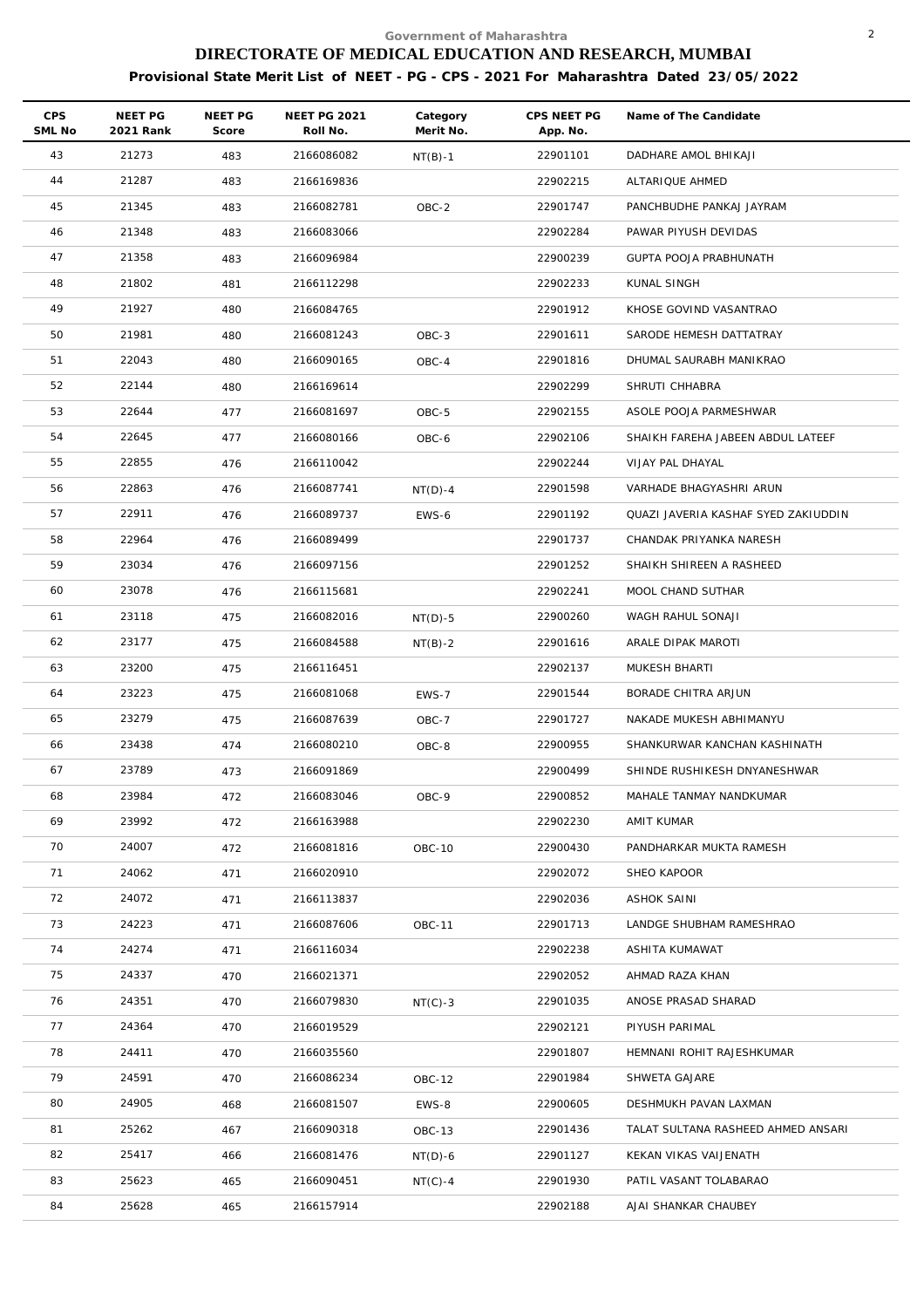| <b>CPS</b><br>SML No | NEET PG<br>2021 Rank | NEET PG<br>Score | <b>NEET PG 2021</b><br>Roll No. | Category<br>Merit No. | CPS NEET PG<br>App. No. | Name of The Candidate                |
|----------------------|----------------------|------------------|---------------------------------|-----------------------|-------------------------|--------------------------------------|
| 85                   | 25640                | 465              | 2166089147                      | <b>OBC-14</b>         | 22900114                | NIRMAL PRIYANKA SHARAD               |
| 86                   | 25653                | 465              | 2166081633                      | $NT(D)-7$             | 22902004                | NAGRE MAHESH BALKRISHNA              |
| 87                   | 25751                | 465              | 2166036362                      |                       | 22900308                | DABHI MEHULKUMAR SURESHBHAI          |
| 88                   | 25796                | 465              | 2166083953                      |                       | 22901821                | KHOMBARE PIYUSHA SUNIL               |
| 89                   | 25805                | 465              | 2166112710                      |                       | 22901057                | MEMON SAIDMUHAMMAD<br>ABDULKADARBHAI |
| 90                   | 25888                | 465              | 2166082341                      | $NT(C)-5$             | 22900939                | PANDE VAIBHRUSHI PANDIT              |
| 91                   | 25973                | 464              | 2166088075                      | <b>OBC-15</b>         | 22901088                | YEDE VIVEKKUMAR SURESHKUMAR          |
| 92                   | 26032                | 464              | 2166092307                      | EWS-9                 | 22901181                | MANTHALE NEHA GANGADHAR              |
| 93                   | 26064                | 464              | 2166096851                      |                       | 22900061                | CHAVAN NINAD ASHOK                   |
| 94                   | 26274                | 463              | 2166115946                      |                       | 22902243                | SACHIN JAIN                          |
| 95                   | 26276                | 463              | 2166084482                      | OBC-16                | 22900428                | PRATIKSHA DAYASAGAR BOBE             |
| 96                   | 26394                | 463              | 2166111665                      |                       | 22902247                | SHRESHTHA PUROHIT                    |
| 97                   | 26398                | 463              | 2166126036                      |                       | 22901379                | SHAHNAZ SABEER AHMED                 |
| 98                   | 26678                | 462              | 2166081192                      | <b>OBC-17</b>         | 22902045                | NALTE AKSHAY BHASKARRAO              |
| 99                   | 26712                | 461              | 2166090381                      | OBC-18                | 22900892                | CHAMLE ASHVINI SHIVAJI               |
| 100                  | 26727                | 461              | 2166081715                      | OBC-19                | 22900052                | POTPELWAR TEJAS SADANAND             |
| 101                  | 26756                | 461              | 2166115874                      |                       | 22902268                | KHERAJ RAM                           |
| 102                  | 26790                | 461              | 2166080214                      |                       | 22900783                | KHADKE ROHAN VIKRAM                  |
| 103                  | 26816                | 461              | 2166154665                      |                       | 22902262                | DEEPAK KUMAR                         |
| 104                  | 26891                | 461              | 2166096683                      |                       | 22900075                | DHANASHREE MUKUND BHASE              |
| 105                  | 26897                | 461              | 2166116114                      |                       | 22901978                | VIKASH KUMAR                         |
| 106                  | 26913                | 461              | 2166030294                      |                       | 22901641                | RISHABH JAIN                         |
| 107                  | 26983                | 460              | 2166141785                      |                       | 22902261                | KUCHANA SRAVAN KUMAR                 |
| 108                  | 27004                | 460              | 2166024003                      |                       | 22902302                | VIRENDRA KISHOR                      |
| 109                  | 27031                | 460              | 2166079940                      | OBC-20                | 22901366                | RAHANE SAGAR BHANUDAS                |
| 110                  | 27035                | 460              | 2166097211                      | <b>OBC-21</b>         | 22901306                | FAROOQUI TAQUIODDIN KHIYAMODDIN      |
| 111                  | 27171                | 460              | 2166096558                      | OBC-22                | 22902225                | WALE PRITAM GAJANAN                  |
| 112                  | 27309                | 460              | 2166081467                      | OBC-23                | 22900861                | AISHWARYA KASHINATH PATIL            |
| 113                  | 27352                | 459              | 2166081298                      | $NT(B)-3$             | 22900855                | SHRUNGARE AJAYKUMAR DNYANESHWAR      |
| 114                  | 27642                | 458              | 2166114078                      |                       | 22902140                | AJIT CHOUDHARY                       |
| 115                  | 27796                | 457              | 2166155000                      |                       | 22901949                | SHIVANGEE SHRIVASTAVA                |
| 116                  | 27818                | 457              | 2166090782                      | OBC-24                | 22901427                | SATPUTE SATYAJIT JAGANNATH           |
| 117                  | 27920                | 457              | 2166042762                      |                       | 22901137                | RAVI BHATI                           |
| 118                  | 28134                | 456              | 2166034584                      |                       | 22901089                | PATEL DRASHTI MOHAN                  |
| 119                  | 28184                | 456              | 2166084461                      | $NT(C)-6$             | 22900963                | BODAKE RUTUJA LAHU                   |
| 120                  | 28278                | 456              | 2166087508                      | OBC-25                | 22900305                | EKKALDEVI SNEHAL RAJESH              |
| 121                  | 28284                | 455              | 2166092663                      | $SC-1$                | 22900020                | WAGHMARE RAHUL CHANDUJI              |
| 122                  | 28455                | 455              | 2166080594                      | <b>EWS-10</b>         | 22901679                | SHEIKH NEHA MOHAMMAD SALIM           |
| 123                  | 28663                | 455              | 2166020070                      |                       | 22902050                | NIDHI SINGH                          |
| 124                  | 28676                | 454              | 2166030410                      |                       | 22901165                | PISE AMOL SOPAN                      |
| 125                  | 28874                | 454              | 2166079776                      |                       | 22901959                | BHOITE PRANALI PRABHAKAR             |
| 126                  | 28920                | 453              | 2166084511                      | OBC-26                | 22901541                | GODARE ARTI ANANT                    |
|                      |                      |                  |                                 |                       |                         |                                      |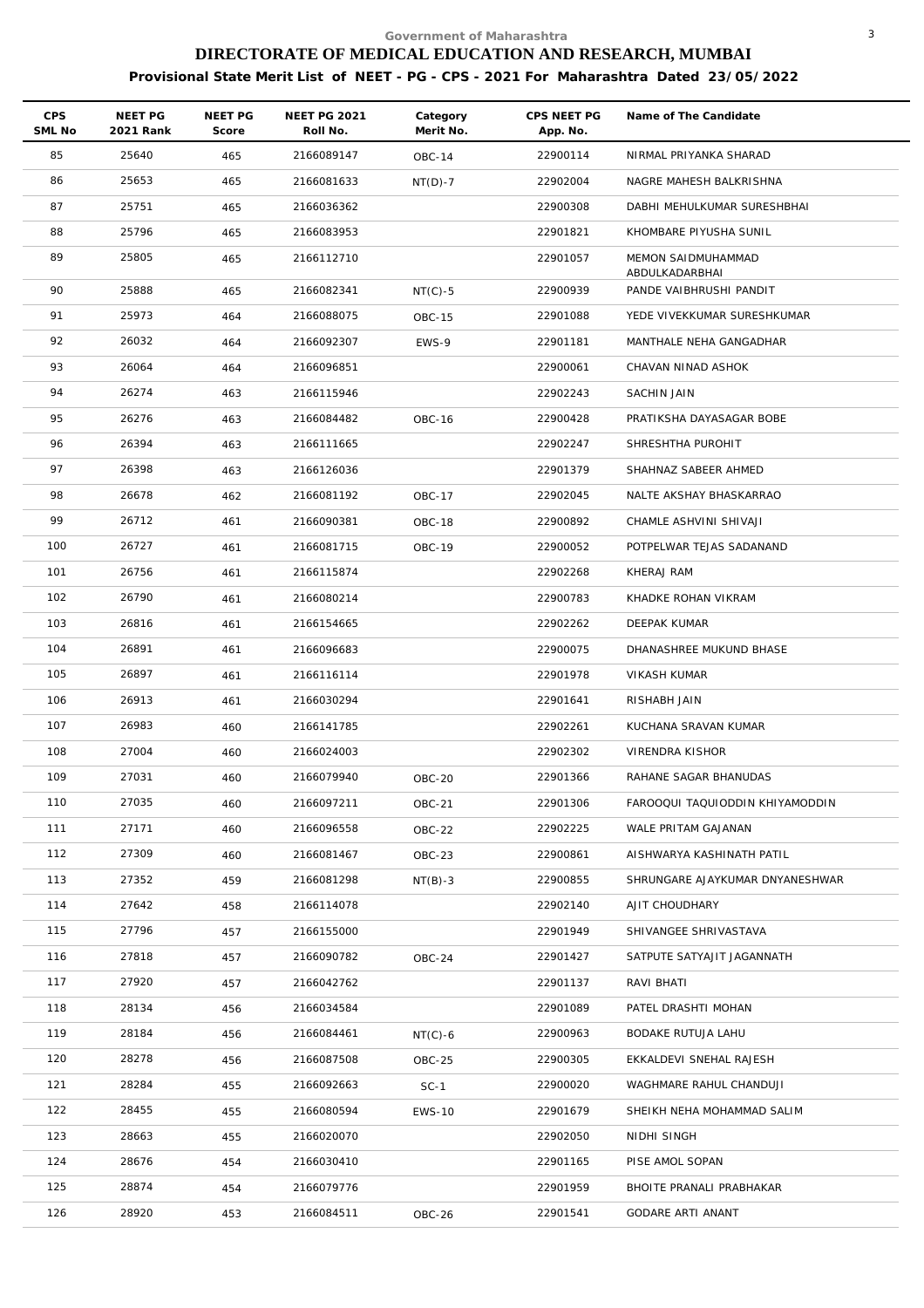| <b>CPS</b><br>SML No | NEET PG<br>2021 Rank | <b>NEET PG</b><br>Score | <b>NEET PG 2021</b><br>Roll No. | Category<br>Merit No. | CPS NEET PG<br>App. No. | Name of The Candidate           |
|----------------------|----------------------|-------------------------|---------------------------------|-----------------------|-------------------------|---------------------------------|
| 127                  | 28962                | 453                     | 2166081971                      |                       | 22901281                | DEORE SURBHI SHIVAJI            |
| 128                  | 28982                | 453                     | 2166113465                      |                       | 22902257                | VIJAY BATHOLIYA                 |
| 129                  | 28987                | 453                     | 2166007654                      |                       | 22900201                | PARNA YESHWANTH                 |
| 130                  | 29136                | 453                     | 2166082886                      | OBC-27                | 22901652                | BHAGAT MAYURI SURESHKUMAR       |
| 131                  | 29176                | 452                     | 2166089567                      | $NT(D)-8$             | 22900900                | MUNDHE DNYANESHWAR PANDHARINATH |
| 132                  | 29315                | 452                     | 2166160309                      |                       | 22900640                | <b>SUMIT</b>                    |
| 133                  | 29421                | 451                     | 2166087897                      | OBC-28                | 22901593                | BAJAD GOPAL BHAGWAN             |
| 134                  | 29428                | 451                     | 2166082258                      | OBC-29                | 22901348                | PAWAR SHIVACHANDRA NARHARI      |
| 135                  | 29598                | 451                     | 2166093353                      | OBC-30                | 22901571                | KHANDESHE RUTWIK MILIND         |
| 136                  | 29672                | 450                     | 2166090525                      |                       | 22901913                | IQBAL AHMAD ABDUL NABI          |
| 137                  | 29681                | 450                     | 2166162089                      |                       | 22900588                | PALLAVI SINGH                   |
| 138                  | 29692                | 450                     | 2166073913                      | PWD-1                 | 22900561                | DABHI RAHUL BHUPENDRA           |
| 139                  | 29698                | 450                     | 2166109661                      |                       | 22902273                | HUKAM CHAND                     |
| 140                  | 29710                | 450                     | 2166088871                      | $NT(D)-9$             | 22900204                | <b>GHUGE MAYUR MADAN</b>        |
| 141                  | 29731                | 450                     | 2166082264                      | <b>EWS-11</b>         | 22900027                | SALPE KOMAL PRAKASH             |
| 142                  | 29757                | 450                     | 2166092589                      |                       | 22901663                | BHINGARE SUSMITA SATYAWAN       |
| 143                  | 29762                | 450                     | 2166109826                      |                       | 22902139                | LEELADHAR KUMAWAT               |
| 144                  | 29765                | 450                     | 2166082138                      | OBC-31                | 22901992                | YEDTE TANUJA VENKATRAO          |
| 145                  | 29930                | 450                     | 2166083220                      | OBC-32                | 22900832                | KURVE MINALKUMAR NANDKISHOR     |
| 146                  | 29932                | 450                     | 2166080010                      | <b>EWS-12</b>         | 22900751                | AGRAWAL SHUBHAM MAHESH          |
| 147                  | 30253                | 449                     | 2166169554                      |                       | 22902223                | ARUNANSHU PAL                   |
| 148                  | 30303                | 448                     | 2166081520                      | OBC-33                | 22900965                | YELGATTE RUPALI MACHINDRA       |
| 149                  | 30313                | 448                     | 2166116138                      |                       | 22902044                | VIRENDRA KUMAR KALWAR           |
| 150                  | 30545                | 447                     | 2166116271                      |                       | 22902135                | SAURABH CHAHAR                  |
| 151                  | 30621                | 447                     | 2166090170                      |                       | 22900112                | LADEWAR SAUNDARYA MANOHAR       |
| 152                  | 30622                | 447                     | 2166081469                      |                       | 22900166                | LUTE KIRAN KASHINATH            |
| 153                  | 30638                | 447                     | 2166097210                      | <b>EWS-13</b>         | 22901005                | KHAN AASHI SHAMIM               |
| 154                  | 30707                | 447                     | 2166086365                      |                       | 22900367                | KHATRI JAINABBANU FIROJBHAI     |
| 155                  | 30727                | 447                     | 2166096704                      |                       | 22900276                | PAL AMIT SANAT                  |
| 156                  | 30732                | 447                     | 2166116307                      |                       | 22902143                | MAHESH KUMAR                    |
| 157                  | 30830                | 446                     | 2166096505                      | $SC-2$                | 22900223                | ASHWINI SURESH KHADATARE        |
| 158                  | 30949                | 446                     | 2166083961                      |                       | 22900207                | VARSHA YUVARAJ PATOLE           |
| 159                  | 31117                | 445                     | 2166083755                      | OBC-34                | 22900884                | DEOKAR VARSHA RAJARAM           |
| 160                  | 31234                | 445                     | 2166093043                      |                       | 22902093                | KHAN MOHD ARMAN MOHD AMIN       |
| 161                  | 31360                | 445                     | 2166096295                      | $NT(C)-7$             | 22901338                | DAKWALE SINDHU MAHADEV          |
| 162                  | 31508                | 444                     | 2166095272                      | OBC-35                | 22900498                | KALWAGHE MAYUR RAMESH           |
| 163                  | 31521                | 444                     | 2166091119                      | OBC-36                | 22900214                | CHAUKHANDE RUPALI SANTOSH       |
| 164                  | 31548                | 444                     | 2166095834                      |                       | 22901916                | KHADE VIPUL BABAN               |
| 165                  | 31555                | 444                     | 2166039238                      |                       | 22901590                | KATHAROTIYA PRATIK JAYENDRABHAI |
| 166                  | 31757                | 443                     | 2166090222                      | <b>EWS-14</b>         | 22901332                | BHOSALE BHAGWAN NANDKUMAR       |
| 167                  | 31826                | 443                     | 2166087366                      | OBC-37                | 22901217                | ZAGADE PRANALI PRAKASH          |
| 168                  | 31874                | 443                     | 2166079898                      | $NT(D)-10$            | 22902236                | BINWADE PRAGATI VITTHAL         |
|                      |                      |                         |                                 |                       |                         |                                 |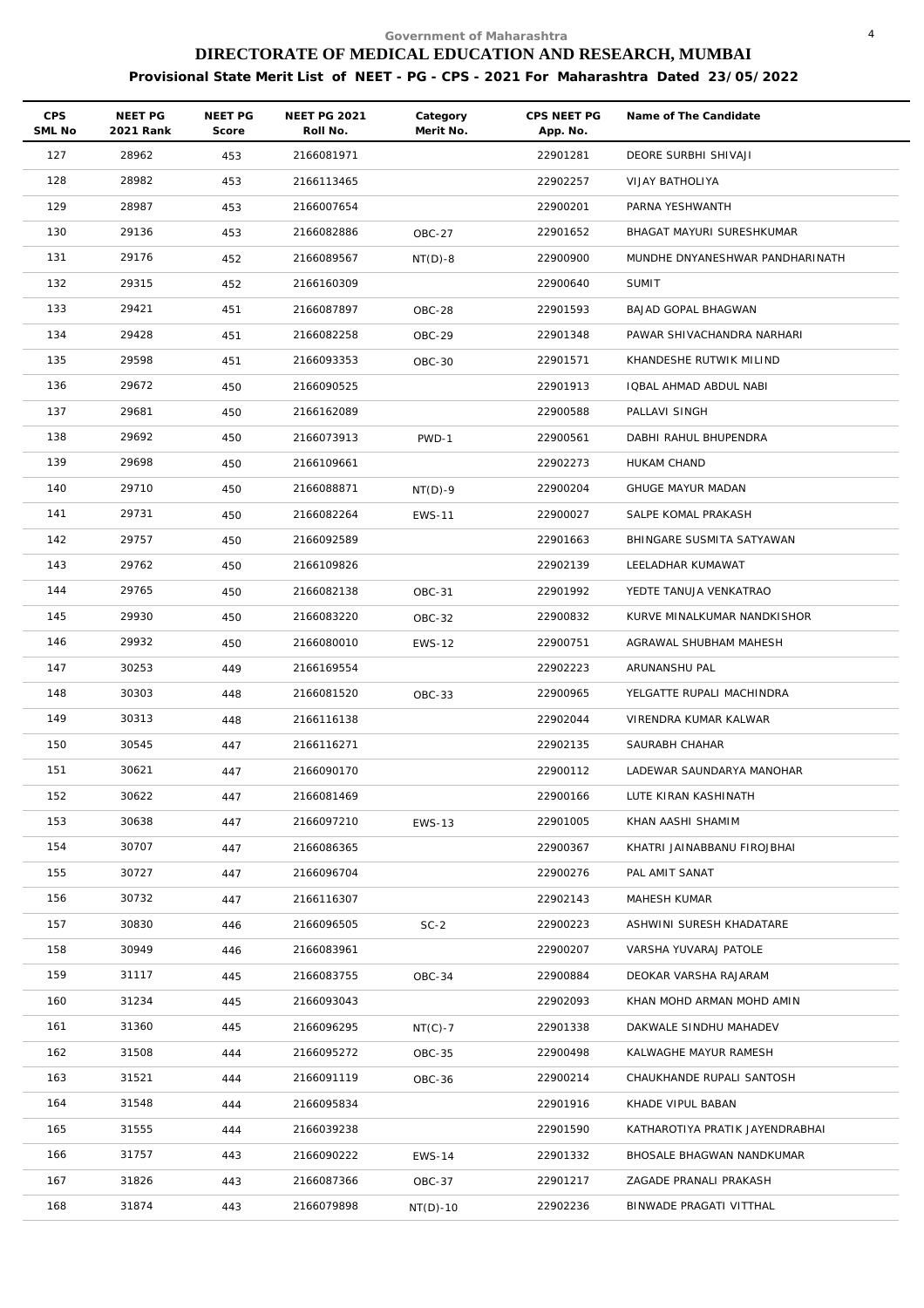| <b>CPS</b><br>SML No | NEET PG<br>2021 Rank | <b>NEET PG</b><br>Score | <b>NEET PG 2021</b><br>Roll No. | Category<br>Merit No. | CPS NEET PG<br>App. No. | Name of The Candidate                |
|----------------------|----------------------|-------------------------|---------------------------------|-----------------------|-------------------------|--------------------------------------|
| 169                  | 31939                | 442                     | 2166163279                      |                       | 22902043                | MANISH KUMAR                         |
| 170                  | 31951                | 442                     | 2166090305                      | $NT(D)-11$            | 22901108                | JAYBHAYE SACHIN RAMESHWAR            |
| 171                  | 31953                | 442                     | 2166080424                      | OBC-38                | 22900846                | WANKHEDE VRUSHABH DEORAOJI           |
| 172                  | 32145                | 442                     | 2166097184                      | <b>EWS-15</b>         | 22900420                | BAIG SHABNUM BEGUM MIRZA<br>MAHEMOOD |
| 173                  | 32188                | 442                     | 2166083219                      | OBC-39                | 22901954                | MERAJ ALI MUJAHID HUSAIN             |
| 174                  | 32293                | 441                     | 2166081709                      | OBC-40                | 22900731                | PAWAR ANAGHA VIJAY                   |
| 175                  | 32295                | 441                     | 2166081330                      | OBC-41                | 22900872                | DESHMUKH NIRBHAY GAJANANRAO          |
| 176                  | 32299                | 441                     | 2166089743                      | OBC-42                | 22900445                | PASPUNOOR AISHWARYA RADHAKRISHNA     |
| 177                  | 32302                | 441                     | 2166091779                      |                       | 22902224                | SURWASE SNEHAL SHANKAR               |
| 178                  | 32318                | 441                     | 2166038756                      |                       | 22900350                | NIKHILKUMAR VASANTBHAI PATOLIYA      |
| 179                  | 32341                | 441                     | 2166081403                      |                       | 22901772                | PARADE ABHIJIT HAVAJIRAO             |
| 180                  | 32378                | 441                     | 2166082031                      | $OBC-43$              | 22900875                | KADAM VIJAY SUBHASHRAO               |
| 181                  | 32463                | 440                     | 2166054275                      |                       | 22901140                | KAMRAN YUNUS INAMDAR                 |
| 182                  | 32493                | 440                     | 2166079515                      |                       | 22900259                | ROHIT TREHAN                         |
| 183                  | 32497                | 440                     | 2166081550                      |                       | 22901667                | DANGAR ASHWIN MANGALSING             |
| 184                  | 32527                | 440                     | 2166080269                      | $DT-VJ(A)-1$          | 22901013                | SOLANKI ATUL SIDDHESHWAR             |
| 185                  | 32612                | 440                     | 2166036858                      |                       | 22900363                | DHARMESHKUMAR JAYSUKHBHAI RAMANI     |
| 186                  | 32669                | 440                     | 2166084692                      | <b>EWS-16</b>         | 22902035                | JAIN SAMRUDDHI SANJAY                |
| 187                  | 32697                | 440                     | 2166087879                      |                       | 22900391                | UPASANA SONGARA                      |
| 188                  | 32701                | 440                     | 2166081448                      | OBC-44                | 22901424                | <b>BUJADE PUJA KAILAS</b>            |
| 189                  | 32926                | 439                     | 2166036133                      |                       | 22901943                | ZADAFIYA VISHAL DHIRUBHAI            |
| 190                  | 32980                | 439                     | 2166040922                      |                       | 22900261                | AKHANI RIDDHI HITENDRABHAI           |
| 191                  | 33047                | 439                     | 2166080522                      | <b>EWS-17</b>         | 22901466                | SHAHNILA FIRDOUS JAMEEL HUSAIN       |
| 192                  | 33140                | 438                     | 2166089857                      | $NT(B)-4$             | 22901254                | UMME SHURAIK RAFEEDA ABDUL           |
| 193                  | 33161                | 438                     | 2166082025                      | $DT-VJ(A)-2$          | 22901298                | QUADEER<br>PAWAR POOJA SUBHASH       |
| 194                  | 33267                | 438                     | 2166096913                      |                       | 22900469                | PAL RINKA JAGAWANTA                  |
| 195                  | 33282                | 438                     | 2166095875                      | <b>EWS-18</b>         | 22901039                | SHIRKE MAYUR LAXMAN                  |
| 196                  | 33298                | 438                     | 2166080100                      | <b>EWS-19</b>         | 22901187                | AGRAWAL ARTI SANTOSH                 |
| 197                  | 33355                | 438                     | 2166087167                      |                       | 22900586                | ANSARI AAESHA NAZIR AHMAD            |
| 198                  | 33395                | 437                     | 2166080263                      | <b>EWS-20</b>         | 22901794                | SHAIKH MUSTAQEEM MUBARAK             |
| 199                  | 33398                | 437                     | 2166085202                      | OBC-45                | 22900084                | MOMIN SARAH SOHEL                    |
| 200                  | 33431                | 437                     | 2166085839                      |                       | 22901380                | ANSARI KAINAT KHALID AKHTAR          |
| 201                  | 33495                | 437                     | 2166081461                      |                       | 22900216                | KARANDE ANIRUDDHA KALYAN             |
| 202                  | 33512                |                         | 2166129170                      |                       | 22900218                | SUBASH BOOPATHI R                    |
| 203                  | 33565                | 437                     | 2166081336                      |                       | 22900415                | PRASHANT GANESHRAO BHOSALE           |
| 204                  |                      | 437                     |                                 | <b>EWS-21</b>         | 22900650                |                                      |
|                      | 33624                | 437                     | 2166088475                      | OBC-46                |                         | TUSHAR DILIPRAO BOLKE                |
| 205                  | 33655                | 437                     | 2166176020                      |                       | 22902290                | ARUP MISHRA                          |
| 206                  | 33687                | 436                     | 2166167041                      |                       | 22900989                | PUHUP UTTAM                          |
| 207                  | 33820                | 436                     | 2166081965                      | $SC-3$                | 22901576                | SHINDE SACHIN EKNATH                 |
| 208                  | 33855                | 436                     | 2166087084                      | <b>EWS-22</b>         | 22901177                | MUNGEKAR SNEHAL SUNIL                |
| 209                  | 33996                | 435                     | 2166091190                      | $NT(C) - 8$           | 22901031                | RAHATAL SHUBHAM SURESH               |
| 210                  | 34030                | 435                     | 2166091969                      |                       | 22900043                | ALANDKAR DNYANESH SATISH             |
|                      |                      |                         |                                 |                       |                         |                                      |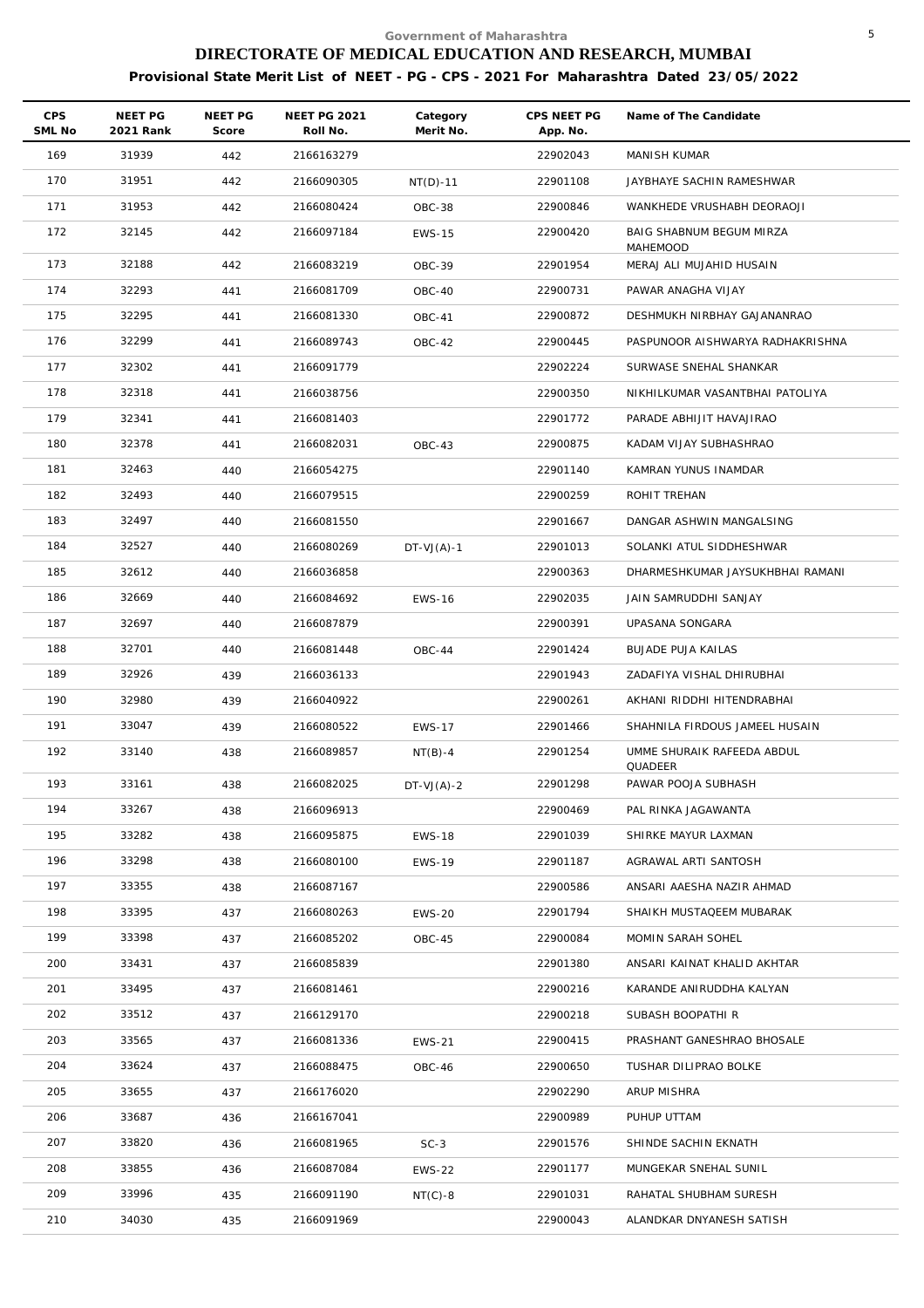| <b>CPS</b><br>SML No | NEET PG<br>2021 Rank | NEET PG<br>Score | <b>NEET PG 2021</b><br>Roll No. | Category<br>Merit No. | CPS NEET PG<br>App. No. | Name of The Candidate                  |
|----------------------|----------------------|------------------|---------------------------------|-----------------------|-------------------------|----------------------------------------|
| 211                  | 34047                | 435              | 2166034763                      |                       | 22900229                | PATEL KENA GIRISHBHAI                  |
| 212                  | 34067                | 435              | 2166092705                      | $NT(B)-5$             | 22901072                | GOSAVI PRIYANKA BALKRISHNA             |
| 213                  | 34071                | 435              | 2166163121                      |                       | 22901942                | RAJAT KUMAR                            |
| 214                  | 34082                | 435              | 2166051904                      |                       | 22901271                | SINDHU PRITI MAHAVIRSINGH              |
| 215                  | 34097                | 435              | 2166097223                      | <b>EWS-23</b>         | 22900591                | LOHIYA SHUBHAM MITTHULAL               |
| 216                  | 34233                | 435              | 2166086286                      | OBC-47                | 22901731                | KENI SUPRIYA DILIP                     |
| 217                  | 34364                | 434              | 2166034888                      |                       | 22901521                | GORAKHIA PALAK JAGDISHBHAI             |
| 218                  | 34403                | 434              | 2166081926                      | <b>EWS-24</b>         | 22901811                | SHAIKH JUNED HANIF                     |
| 219                  | 34630                | 433              | 2166089944                      | $NT(C)-9$             | 22901048                | BIRGALE NISHA BALWANTRAO               |
| 220                  | 34696                | 433              | 2166090434                      | OBC-48                | 22900251                | SEVANKAR SUPRIYA SURYAKANT             |
| 221                  | 34866                | 432              | 2166165648                      |                       | 22901620                | RAJ KUMAR                              |
| 222                  | 34867                | 432              | 2166081735                      | OBC-49                | 22900255                | CHAVAN SAGAR PRALHAD                   |
| 223                  | 34886                | 432              | 2166086231                      |                       | 22901886                | CHANDRUVA NIDHI DEEPAK                 |
| 224                  | 34975                | 432              | 2166097176                      | OBC-50                | 22901238                | JAISINGPURE SAMIDHA ANIL               |
| 225                  | 35115                | 432              | 2166112785                      |                       | 22900714                | AMAN ARORA                             |
| 226                  | 35192                | 431              | 2166090628                      | OBC-51                | 22900365                | MAWAL ANIKET BHAUSAHEB                 |
| 227                  | 35222                | 431              | 2166080561                      |                       | 22900590                | MIRZA SUFIYANBAIG LUKMANBAIG           |
| 228                  | 35297                | 431              | 2166015231                      |                       | 22900626                | SANGEETA KUMARI                        |
| 229                  | 35300                | 431              | 2166084399                      | <b>EWS-25</b>         | 22901505                | HIPPARKAR SUJATA ANNASAHEB             |
| 230                  | 35327                | 431              | 2166034021                      |                       | 22902249                | BHUNGANI NILKANTH NAVNEETBHAI          |
| 231                  | 35446                | 430              | 2166156635                      |                       | 22901878                | ANKUR PANDEY                           |
| 232                  | 35501                | 430              | 2166085364                      | OBC-52                | 22901539                | ZEENATUL FIRDAUS DOCTOR RIYAZ<br>AHMED |
| 233                  | 35514                | 430              | 2166080754                      | $DT-VJ(A)-3$          | 22901999                | RATHOD RAHUL NAMDEO                    |
| 234                  | 35548                | 430              | 2166085099                      |                       | 22901384                | JHA VISHAL VINAY                       |
| 235                  | 35609                | 430              | 2166086019                      |                       | 22901784                | SHUBHAM BALASAHEB PAWAR                |
| 236                  | 35721                | 430              | 2166088912                      | $SC-4$                | 22901353                | AMBHORE UNMESH RAMESH                  |
| 237                  | 35814                | 430              | 2166087980                      | OBC-53                | 22901792                | KADU NIKHIL CHANDRAKANT                |
| 238                  | 35935                | 429              | 2166089870                      | <b>EWS-26</b>         | 22901051                | DUDHEKAR AMRUTA AMBADASRAO             |
| 239                  | 35941                | 429              | 2166094594                      |                       | 22901711                | SRIVASTAVA DIKSHA SUBODH               |
| 240                  | 35961                | 429              | 2166081729                      |                       | 22902167                | KAMKHEDE GAURAV PRAKASH                |
| 241                  | 35975                | 429              | 2166158140                      |                       | 22900435                | PHALGUNI DIXIT                         |
| 242                  | 36099                | 428              | 2166035135                      |                       | 22900476                | GOHIL BRIJRAJSINH MAHAVIRSINH          |
| 243                  | 36107                | 428              | 2166095245                      |                       | 22900076                | RAI RANJEET VISHNUPRASAD               |
| 244                  | 36151                | 428              | 2166036651                      |                       | 22900719                | THAKKAR DARSHIL RAJESH                 |
| 245                  | 36189                | 428              | 2166038079                      |                       | 22902168                | THAKKAR MAYURKUMAR TARACHAND           |
| 246                  | 36216                | 428              | 2166084614                      | $NT(D)-12$            | 22901270                | KHEDKAR DIPALI NIVRUTTI                |
| 247                  | 36221                | 428              | 2166137983                      |                       | 22900770                | PULISHETTY RAGHU                       |
| 248                  | 36234                | 428              | 2166089954                      | OBC-54                | 22902295                | PANCHAL DEEPALI BHAGWANRAO             |
| 249                  | 36287                | 428              | 2166042852                      |                       | 22902033                | PRIYADARSHINI OJHA                     |
| 250                  | 36471                | 427              | 2166082061                      | <b>OBC-55</b>         | 22901493                | SHWETA SUNIL PATIL                     |
| 251                  | 36474                | 427              | 2166082966                      | OBC-56                | 22900913                | DEORE SNEHAL ARVIND                    |
| 252                  | 36491                | 427              | 2166040285                      |                       | 22902214                | VAGHASIA ASTHA KANTIBHAI               |
|                      |                      |                  |                                 |                       |                         |                                        |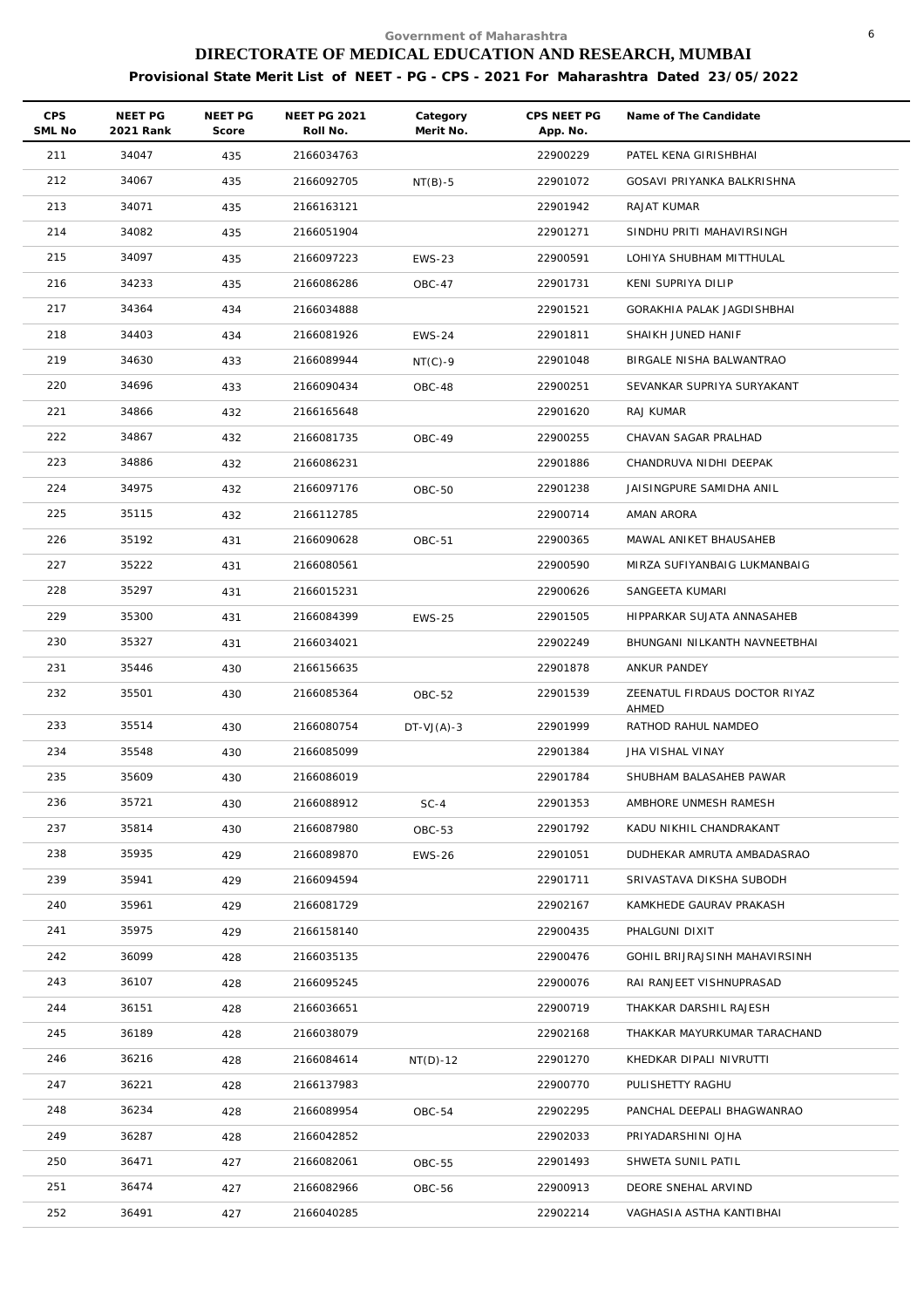| <b>CPS</b><br>SML No | NEET PG<br>2021 Rank | NEET PG<br>Score | <b>NEET PG 2021</b><br>Roll No. | Category<br>Merit No. | CPS NEET PG<br>App. No. | Name of The Candidate                    |
|----------------------|----------------------|------------------|---------------------------------|-----------------------|-------------------------|------------------------------------------|
| 253                  | 36497                | 427              | 2166090901                      |                       | 22900035                | NAMRA ZAHEER                             |
| 254                  | 36584                | 427              | 2166085503                      |                       | 22900539                | PANSARE SOBIYA SARDARMIRZA               |
| 255                  | 36656                | 427              | 2166079842                      |                       | 22901715                | MUKTA SHREERAM PANDE                     |
| 256                  | 36690                | 426              | 2166081057                      | OBC-57                | 22901471                | MOREY DNYANESHWAR ANIRUDDHA              |
| 257                  | 36704                | 426              | 2166090513                      | OBC-58                | 22901503                | ANSARI LAMATUNNOOR ZAKER AHMED<br>ANSARI |
| 258                  | 36705                | 426              | 2166079939                      | OBC-59                | 22901208                | MANJARE KALYANI BALKRISHNA               |
| 259                  | 36732                | 426              | 2166027653                      |                       | 22901018                | ASHUTOSH BHARTIYA                        |
| 260                  | 36776                | 426              | 2166091163                      | OBC-60                | 22901288                | KUMBHAR SNEHAL SHRIRAM                   |
| 261                  | 36810                | 426              | 2166083183                      |                       | 22900331                | MACHALE VRUSHALI ATUL                    |
| 262                  | 36830                | 426              | 2166095587                      |                       | 22901700                | MODI BHATE JESIKA BHARAT                 |
| 263                  | 37034                | 425              | 2166079789                      | OBC-61                | 22900246                | BARKASE ANUPAMA RAJENDRA                 |
| 264                  | 37105                | 425              | 2166026939                      |                       | 22901012                | NUPOOR AHUJA                             |
| 265                  | 37121                | 425              | 2166095811                      |                       | 22901585                | THORAT MITHILA ABHAY                     |
| 266                  | 37194                | 425              | 2166086130                      |                       | 22901736                | SRINIVASAN SRUTHI C D                    |
| 267                  | 37227                | 425              | 2166096536                      | <b>EWS-27</b>         | 22900990                | DESHMUKH PRIYANKA VASANT                 |
| 268                  | 37244                | 425              | 2166088655                      |                       | 22901477                | GEHANI KANCHAN HARISHKUMAR               |
| 269                  | 37264                | 425              | 2166081159                      | <b>EWS-28</b>         | 22900521                | MULE ABHIJEET BAPURAO                    |
| 270                  | 37268                | 425              | 2166039978                      |                       | 22900899                | BAVALIYA IMTIYAZ YUSUFBHAI               |
| 271                  | 37332                | 425              | 2166090301                      |                       | 22901002                | MANDAN PRANAY RAMESH                     |
| 272                  | 37344                | 425              | 2166034099                      |                       | 22900835                | CHAVADA MUKESHBHAI RAGHAVBHAI            |
| 273                  | 37386                | 424              | 2166081549                      | $DT-VJ(A)-4$          | 22901420                | CHAVHAN VANISHREE MANGALSING             |
| 274                  | 37391                | 424              | 2166088253                      | OBC-62                | 22901142                | MOHARKAR AKHIL MINADAS                   |
| 275                  | 37393                | 424              | 2166091803                      | OBC-63                | 22901719                | DHABE SAGAR SUDHAKAR                     |
| 276                  | 37446                | 424              | 2166081050                      | <b>EWS-29</b>         | 22900949                | DESHMUKH AKSHAY ANIL                     |
| 277                  | 37460                | 424              | 2166082086                      |                       | 22900495                | SAKINA BILGRAMI SYED AHMED BILGRAMI      |
| 278                  | 37501                | 424              | 2166140905                      |                       | 22900167                | <b>GOWTHAMI S</b>                        |
| 279                  | 37578                | 424              | 2166090495                      |                       | 22901209                | PATIL VIDYA VITHALRAO                    |
| 280                  | 37589                | 424              | 2166064680                      |                       | 22902150                | SAJINA A G                               |
| 281                  | 37677                | 423              | 2166037446                      |                       | 22902064                | PRAJAPATI PRAKASHKUMAR<br>RAMESHCHANDRA  |
| 282                  | 37720                | 423              | 2166087513                      |                       | 22901691                | DUBEY PALLAVI RAJESH                     |
| 283                  | 37743                | 423              | 2166084624                      | <b>EWS-30</b>         | 22900800                | PATIL POOJA MOHANRAO                     |
| 284                  | 37758                | 423              | 2166097072                      | <b>EWS-31</b>         | 22900132                | DSOUZA SIMONA WILSON                     |
| 285                  | 37816                | 423              | 2166034657                      |                       | 22900443                | BHUNGANI KARTIK NATVARBHAI               |
| 286                  | 37888                | 423              | 2166081430                      | EWS-32                | 22900533                | KULKARNI SANIKA JAYANT                   |
| 287                  | 37982                | 422              | 2166081966                      | EWS-33                | 22900398                | SHINDE NILKANTH MAHADU                   |
| 288                  | 38046                | 422              | 2166035786                      |                       | 22900225                | PATEL MAULESH BALVANTBHAI                |
| 289                  | 38056                | 422              | 2166086465                      |                       | 22900867                | HAMID ALWIN NASRUDIN                     |
| 290                  | 38086                | 422              | 2166019891                      |                       | 22900098                | RITU RAJAN                               |
| 291                  | 38255                | 421              | 2166096900                      | OBC-64                | 22902280                | BHOIR PRANJALI GIRISH                    |
| 292                  | 38288                | 421              | 2166166054                      |                       | 22900186                | SAHIL SINGHAL                            |
| 293                  | 38291                | 421              | 2166128062                      |                       | 22900077                | BENSHEYA J RAJ                           |
| 294                  | 38358                | 421              | 2166088168                      | OBC-65                | 22900177                | KASHMIRA PATLE                           |
|                      |                      |                  |                                 |                       |                         |                                          |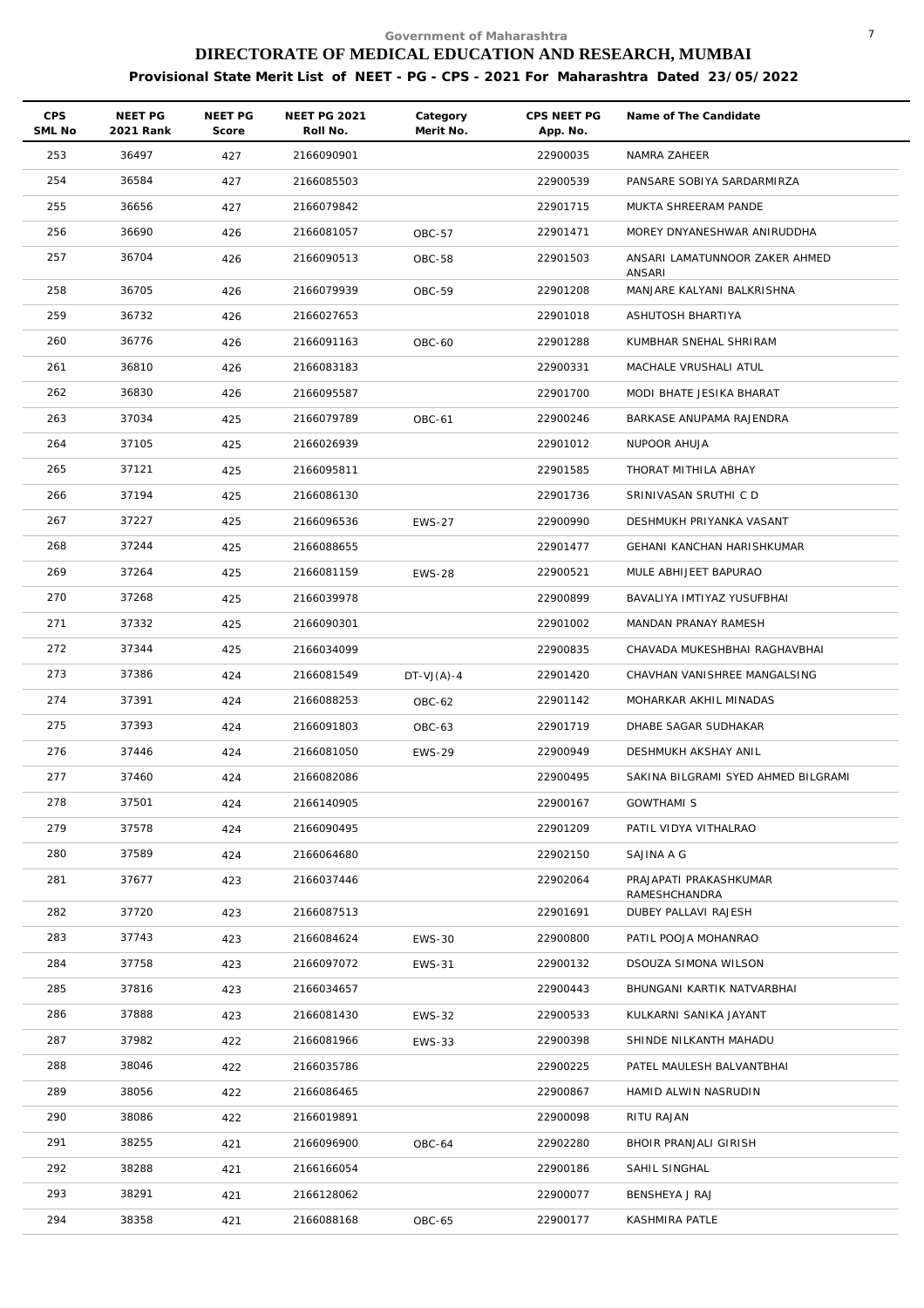| <b>CPS</b><br>SML No | <b>NEET PG</b><br>2021 Rank | NEET PG<br>Score | <b>NEET PG 2021</b><br>Roll No. | Category<br>Merit No. | CPS NEET PG<br>App. No. | Name of The Candidate                                        |
|----------------------|-----------------------------|------------------|---------------------------------|-----------------------|-------------------------|--------------------------------------------------------------|
| 295                  | 38495                       | 421              | 2166089932                      | <b>EWS-34</b>         | 22900490                | YERAMWAR MONIKA BALAJI                                       |
| 296                  | 38593                       | 420              | 2166092312                      | <b>OBC-66</b>         | 22900467                | MURUDKAR JAYSHREE GANPAT                                     |
| 297                  | 38681                       | 420              | 2166080793                      | OBC-67                | 22901349                | BHUSKADE SNEHAL SANJAYRAO                                    |
| 298                  | 38780                       | 420              | 2166080067                      |                       | 22901595                | SOMANI RAJSHREE RAMLAL                                       |
| 299                  | 38785                       | 420              | 2166091610                      |                       | 22900417                | PATEL MARGISHA DINESHCHANDRA                                 |
| 300                  | 38859                       | 420              | 2166081557                      |                       | 22900327                | MAHALE MAYURI MANMATH                                        |
| 301                  | 38943                       | 420              | 2166090191                      | <b>EWS-35</b>         | 22900082                | MOHAMMED NAMDAR KHAN MOHAMMED                                |
| 302                  | 38992                       | 419              | 2166082106                      | <b>OBC-68</b>         | 22901479                | SHAHNAWAZ KHAN<br>KAPSE MANISHA TRYAMBAK                     |
| 303                  | 39038                       | 419              | 2166082012                      | $NT(D)-13$            | 22901280                | GHULE BALAPRASAD SITARAM                                     |
| 304                  | 39194                       | 419              | 2166088202                      | $DT-VJ(A)-5$          | 22901796                | PAWAR VIKAS MANOHAR                                          |
| 305                  | 39237                       | 419              | 2166087166                      |                       | 22901481                | NAYAK URJITA PRASAD                                          |
| 306                  | 39240                       | 419              | 2166117440                      |                       | 22902120                | <b>GARVIT GODAWAT</b>                                        |
| 307                  | 39277                       | 418              | 2166142303                      |                       | 22901096                | CH SRINIVAS                                                  |
| 308                  | 39361                       | 418              | 2166165671                      |                       | 22900733                | AAKANKSHA SINGH                                              |
| 309                  | 39411                       | 418              | 2166080234                      | <b>EWS-36</b>         | 22901016                | ANJAN SWAPNIL PANDURANG                                      |
| 310                  | 39447                       | 418              | 2166115494                      |                       | 22902255                | PEERA RAM                                                    |
| 311                  | 39454                       | 418              | 2166071396                      |                       | 22901866                | APARNA G VIJAYAN                                             |
| 312                  | 39502                       | 418              | 2166089469                      | OBC-69                | 22900773                | BHALERAO KUNAL NARAYAN                                       |
| 313                  | 39524                       | 418              | 2166096921                      |                       | 22901448                | GUPTA JYOTI JITENDRA                                         |
| 314                  | 39594                       | 417              | 2166082374                      | <b>OBC-70</b>         | 22900666                | ANSARI IMTIYAZ AHMAD MOHD AMIN                               |
| 315                  | 39689                       | 417              | 2166091098                      |                       | 22901958                | GOSAVI ABHISHEK SANDEEP                                      |
| 316                  | 39691                       |                  |                                 | $NT(B)-6$             | 22902207                |                                                              |
| 317                  | 39882                       | 417              | 2166087647                      |                       |                         | SHAIKH ADNAN AFSAR                                           |
| 318                  | 39897                       | 416              | 2166089863                      | <b>EWS-37</b>         | 22900627                | JADHAV ABHIJIT ABHANGRAO<br>PANCHAL MEHUL ARAJANBHAI         |
| 319                  | 39917                       | 416              | 2166037838<br>2166091152        |                       | 22900727                | SHIRSAT AMAR BHAGWAN                                         |
|                      |                             | 416              |                                 | $SC-5$                | 22900776                |                                                              |
| 320<br>321           | 39981<br>40105              | 416              | 2166038572<br>2166091341        |                       | 22901693<br>22900815    | MULIA NEELA RAMNIKLAL<br>MOHD SAYEED A REHMAN SHAMIN         |
| 322                  | 40206                       | 416              |                                 |                       |                         |                                                              |
| 323                  | 40209                       | 415<br>415       | 2166081105<br>2166079603        |                       | 22901553<br>22900159    | MOHAMMED AASEM KHAN ASLAM KHAN<br>GAIKWAD DEEPJYOTI JALANDAR |
| 324                  | 40297                       |                  | 2166081797                      |                       | 22900820                | CHAUDHARI AJINKYA RAMBHAU                                    |
| 325                  | 40298                       | 415<br>415       | 2166079835                      | <b>EWS-38</b>         | 22901863                | BUDHAWAT VANDANA SHESHARAO                                   |
| 326                  | 40314                       | 415              | 2166081682                      | $NT(D) - 14$          | 22900672                | MUNDE GOVIND PANDITRAO                                       |
| 327                  | 40339                       | 415              | 2166087785                      | $NT(D)-15$            | 22902107                | KADAM ANUKUL ASHOKRAO                                        |
| 328                  | 40351                       | 415              | 2166084824                      | <b>EWS-39</b>         | 22900501                | MAHTANI HOORAMANI SUNDER                                     |
| 329                  | 40379                       | 415              | 2166029832                      | <b>EWS-40</b>         | 22900647                | POONAM                                                       |
| 330                  | 40388                       | 415              | 2166094070                      |                       | 22900747                | SALI KIMAYA RAMESH                                           |
| 331                  | 40394                       | 415              | 2166085726                      |                       | 22900234                | TANYA ABRAHAM                                                |
| 332                  | 40546                       |                  | 2166089412                      |                       | 22901237                | PAYAL MOTIRAM JIBHAKATE                                      |
| 333                  | 40555                       | 415              |                                 | <b>OBC-71</b>         |                         |                                                              |
| 334                  | 40591                       | 414              | 2166082855                      |                       | 22902123                | GANDHI PRANAY SHAILENDRA                                     |
|                      |                             | 414              | 2166086472                      | <b>OBC-72</b>         | 22900798                | KHUTALE VAIBHAV HANUMANT                                     |
| 335                  | 40679                       | 414              | 2166084955                      |                       | 22902055                | GUPTA SIDDESH TRIBHUVAN                                      |
| 336                  | 40708                       | 414              | 2166090459                      | <b>OBC-73</b>         | 22901705                | PARALKAR HEMA TULSIDAS                                       |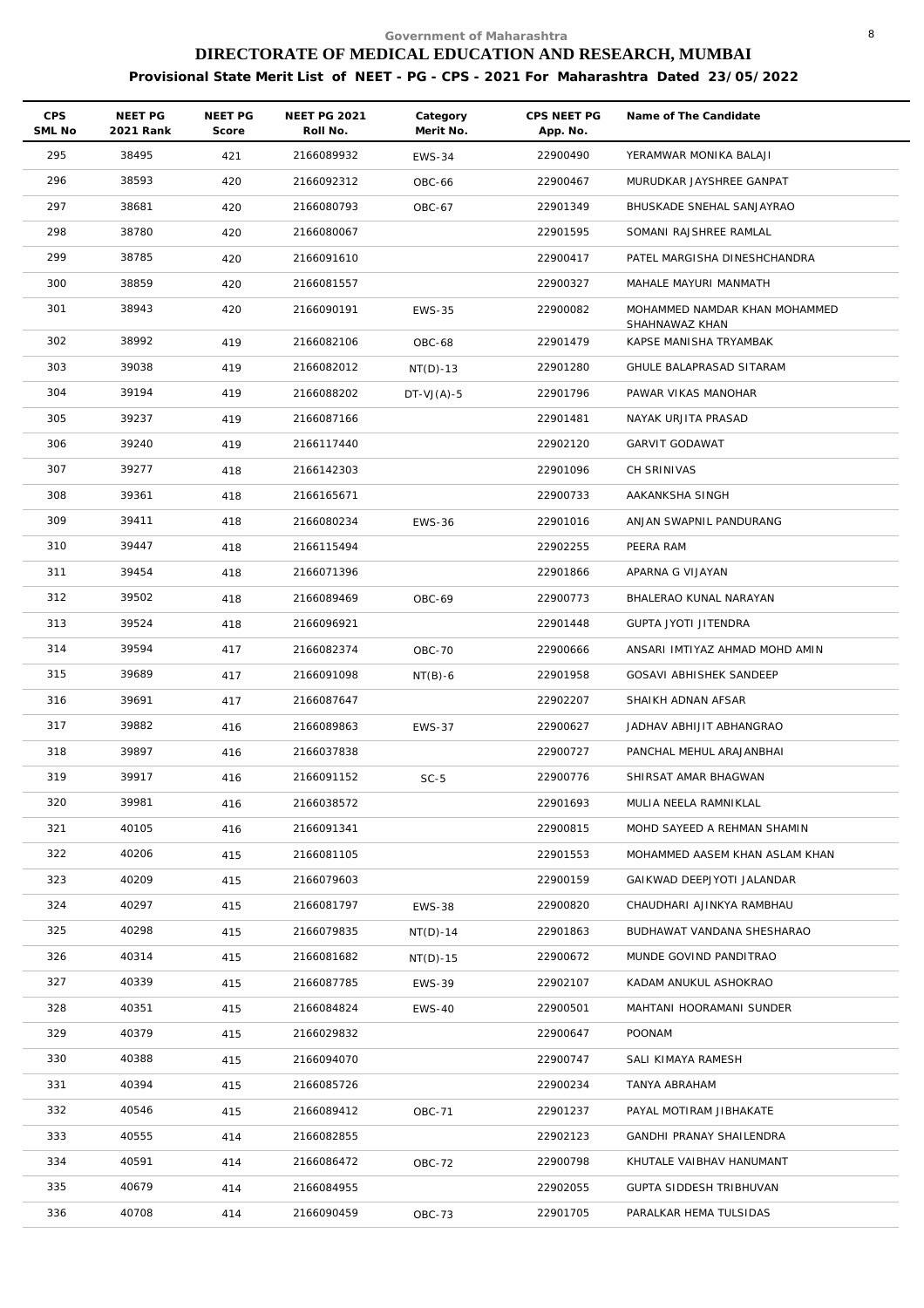| <b>CPS</b><br>SML No | NEET PG<br>2021 Rank | NEET PG<br>Score | <b>NEET PG 2021</b><br>Roll No. | Category<br>Merit No. | CPS NEET PG<br>App. No. | Name of The Candidate           |
|----------------------|----------------------|------------------|---------------------------------|-----------------------|-------------------------|---------------------------------|
| 337                  | 40877                | 413              | 2166081207                      |                       | 22900333                | BHOSALE SUPRIYA PRAKASHRAO      |
| 338                  | 40882                | 413              | 2166081251                      | $NT(D)-16$            | 22901523                | MUNDHE SUMIT DATTATRAYA         |
| 339                  | 40943                | 413              | 2166090304                      | <b>OBC-74</b>         | 22900083                | MADRE AKSHAY RAMESHRAO          |
| 340                  | 41179                | 412              | 2166037931                      |                       | 22901419                | CHAUDHARI JIVRAJBHAI DANABHAI   |
| 341                  | 41249                | 412              | 2166084416                      | $NT(D)-17$            | 22901450                | <b>GUTTE CHITRA BABURAO</b>     |
| 342                  | 41291                | 412              | 2166040015                      |                       | 22900085                | <b>VRAJESH VYAS</b>             |
| 343                  | 41385                | 412              | 2166081193                      | <b>EWS-41</b>         | 22900940                | RODAGE SATISH BHASKARRAO        |
| 344                  | 41387                | 412              | 2166035988                      |                       | 22900310                | TRIVEDI KEYUR RAVINDRABHAI      |
| 345                  | 41439                | 412              | 2166020648                      |                       | 22901804                | MITHILESH KUMAR                 |
| 346                  | 41609                | 411              | 2166038679                      |                       | 22901908                | SORIYA HIMANSHI MAHESHBHAI      |
| 347                  | 41627                | 411              | 2166082234                      | <b>EWS-42</b>         | 22900993                | BAGLANE VIJAY GOKUL             |
| 348                  | 41802                | 410              | 2166050213                      |                       | 22902278                | SULENDRA KUMAR                  |
| 349                  | 41844                | 410              | 2166090107                      |                       | 22901160                | SAWANT ANURADHA KAILASH         |
| 350                  | 41848                | 410              | 2166094463                      |                       | 22900022                | VAZ NANCY SHAVER                |
| 351                  | 41900                | 410              | 2166152615                      |                       | 22900665                | DEEPAK KUMAR                    |
| 352                  | 41917                | 410              | 2166081102                      | <b>EWS-43</b>         | 22900996                | WAVRE BABURAO ASHROBA           |
| 353                  | 42092                | 410              | 2166040813                      |                       | 22901482                | TANDEL PALAK MAHENDRA           |
| 354                  | 42209                | 409              | 2166034711                      |                       | 22901982                | LAXMIDHAR IBRAHIM FAKARUDINBHAI |
| 355                  | 42418                | 409              | 2166083410                      | <b>EWS-44</b>         | 22901991                | GAVALI SHIVAJI RAMESH           |
| 356                  | 42426                | 409              | 2166034555                      |                       | 22900487                | AANAL MEHUL DAMANI              |
| 357                  | 42442                | 409              | 2166080062                      |                       | 22900123                | VYAS MRUDUL RAMESH              |
| 358                  | 42452                | 408              | 2166092757                      |                       | 22900183                | RANVIJAY SINGH                  |
| 359                  | 42474                | 408              | 2166084531                      |                       | 22900674                | CHORDIYA ANKITA JAYKUMAR        |
| 360                  | 42478                | 408              | 2166082143                      | <b>OBC-75</b>         | 22900671                | NARULE AKASH VIJAY              |
| 361                  | 42534                | 408              | 2166074660                      |                       | 22900032                | KUNAL SHRIVASTAVA               |
| 362                  | 42571                | 408              | 2166085326                      | $DT-VJ(A)-6$          | 22901640                | RATHOD MANISHA SHIVAJI          |
| 363                  | 42573                | 408              | 2166083094                      | $DT-VJ(A)-7$          | 22902304                | RATHOD UMESH LACHHIRAM          |
| 364                  | 42618                | 408              | 2166034960                      |                       | 22900519                | MODH SOORAJ JITENDRAKUMAR       |
| 365                  | 42757                | 407              | 2166080171                      | $NT(D)-18$            | 22901793                | MUNDE GANESH ASHOK              |
| 366                  | 42787                | 407              | 2166082439                      | OBC-76                | 22902022                | BADMERA MUKESH MANOHAR          |
| 367                  | 42820                | 407              | 2166093258                      |                       | 22902057                | MANE SURAJ SANJAY               |
| 368                  | 42829                | 407              | 2166082269                      | <b>EWS-45</b>         | 22902062                | JETHALIYA NAVAL RAMESHCHANDRA   |
| 369                  | 42857                | 407              | 2166039495                      |                       | 22900721                | GAUTAM NITINBHAI VEKARIYA       |
| 370                  | 42858                | 407              | 2166037613                      |                       | 22901343                | CHAUDHARY JALDIP HIRABHAI       |
| 371                  | 42871                | 407              | 2166037000                      |                       | 22901929                | ITALIYA DARSHAK NARANBHAI       |
| 372                  | 43097                | 406              | 2166082285                      | <b>EWS-46</b>         | 22900877                | MAYKER AMOL SUBHASHRAO          |
| 373                  | 43119                | 406              | 2166039224                      |                       | 22901887                | SANTOKI SAVANKUMAR JASMATBHAI   |
| 374                  | 43135                | 406              | 2166091039                      |                       | 22900614                | CHAVAN SWAPNALI RAM             |
| 375                  | 43138                | 406              | 2166041037                      |                       | 22900927                | DABHI TAPAN BHUPENDRASINH       |
| 376                  | 43179                | 406              | 2166095868                      |                       | 22901233                | KENJALE RIDDHI CHANDRASHEKHAR   |
| 377                  | 43207                | 406              | 2166038072                      |                       | 22901646                | GAJJAR CHIRAG KESHAVLAL         |
| 378                  | 43220                | 406              | 2166096525                      | <b>OBC-77</b>         | 22900920                | TIPARADI SONALI SHIVANAND       |
|                      |                      |                  |                                 |                       |                         |                                 |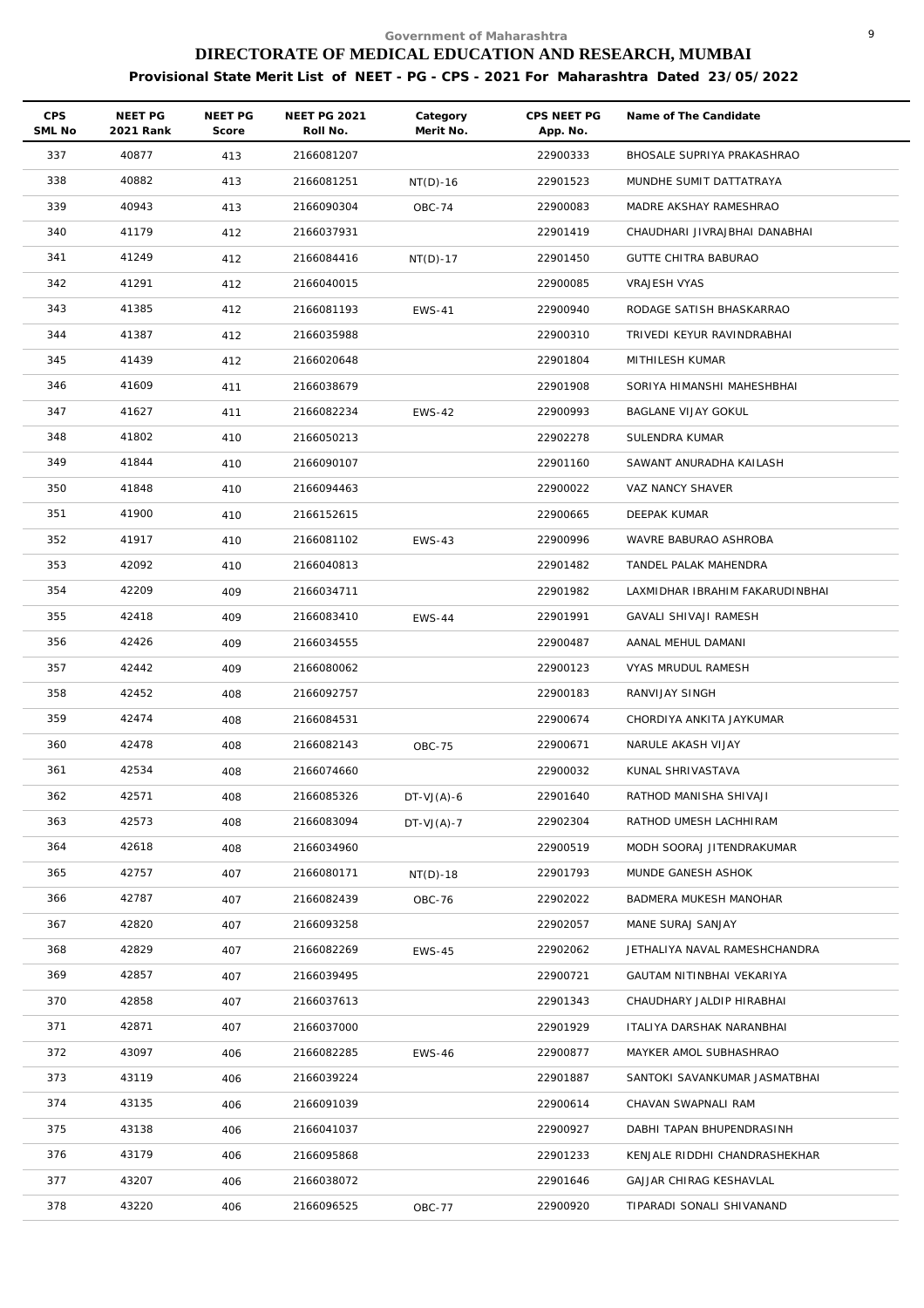| <b>CPS</b><br>SML No | NEET PG<br>2021 Rank | <b>NEET PG</b><br>Score | <b>NEET PG 2021</b><br>Roll No. | Category<br>Merit No. | CPS NEET PG<br>App. No. | Name of The Candidate          |
|----------------------|----------------------|-------------------------|---------------------------------|-----------------------|-------------------------|--------------------------------|
| 379                  | 43221                | 406                     | 2166080964                      |                       | 22900569                | CHAVAN VAISHNAVI VIJAY         |
| 380                  | 43247                | 406                     | 2166081194                      | <b>OBC-78</b>         | 22900348                | SAWADE DIPALI BHASKARRAO       |
| 381                  | 43339                | 405                     | 2166176977                      |                       | 22900574                | PRIYANKA RAI                   |
| 382                  | 43359                | 405                     | 2166091472                      |                       | 22902091                | SWAPNIL SHASHIDHARAN NAIR      |
| 383                  | 43375                | 405                     | 2166081750                      | $DT-VJ(A)-8$          | 22902256                | SOLANKI VIVEK PURUSHOTTAM      |
| 384                  | 43379                | 405                     | 2166088877                      | <b>OBC-79</b>         | 22900692                | LOKESH BANDEBUCHE              |
| 385                  | 43511                | 405                     | 2166087850                      | $DT-VJ(A)-9$          | 22901098                | RATHOD RAHUL BABURAO           |
| 386                  | 43547                | 405                     | 2166083303                      | OBC-80                | 22901019                | PATIL GAURAV DILIP             |
| 387                  | 43694                | 405                     | 2166080054                      |                       | 22900242                | RAJOLE SUPRIYA SUBHASH         |
| 388                  | 43733                | 405                     | 2166090712                      |                       | 22901625                | DOSHI PARTH NIKHIL             |
| 389                  | 43787                | 404                     | 2166005239                      |                       | 22901392                | DONTHULA LOKESH                |
| 390                  | 43897                | 404                     | 2166084807                      | $NT(B)-7$             | 22901738                | NISHAD ANAND PAHADI            |
| 391                  | 43970                | 404                     | 2166081618                      | OBC-81                | 22900258                | TAMBOLI SEEFANA MUJMIL         |
| 392                  | 44103                | 403                     | 2166080211                      | $NT(B)-8$             | 22901774                | GANGADHAR KERBA NARAWDE        |
| 393                  | 44117                | 403                     | 2166087655                      | <b>EWS-47</b>         | 22902202                | PATIL ASHLESHA AJAY            |
| 394                  | 44153                | 403                     | 2166084474                      | OBC-82                | 22901009                | AKSHAYKUMAR DAMODAR PACHARNE   |
| 395                  | 44288                | 403                     | 2166048728                      |                       | 22900763                | PUJA SINGH                     |
| 396                  | 44326                | 403                     | 2166140258                      |                       | 22900555                | RAMYA DOMMETI                  |
| 397                  | 44391                | 402                     | 2166081323                      | OBC-83                | 22901524                | SOLANKE SACHINKUMAR GAJANAN    |
| 398                  | 44392                | 402                     | 2166088001                      | OBC-84                | 22901347                | PILARE YASHPAL CHINTAMAN       |
| 399                  | 44393                | 402                     | 2166060984                      | OBC-85                | 22900882                | MAHAJAN SHUBHANGI SHARAD       |
| 400                  | 44413                | 402                     | 2166080254                      | <b>EWS-48</b>         | 22900529                | PATIL SHEETAL RAMHARI          |
| 401                  | 44481                | 402                     | 2166055499                      | <b>EWS-49</b>         | 22901724                | SHAIKH MOHD MOHTASHIM          |
| 402                  | 44488                | 402                     | 2166080178                      | $SC-6$                | 22900881                | BHAGAT SWAPNIL BABURAO         |
| 403                  | 44543                | 402                     | 2166088846                      |                       | 22900144                | ANUSHKA MISHRA                 |
| 404                  | 44549                | 402                     | 2166081378                      | OBC-86                | 22900505                | KALE AKANKSHA GULABRAO         |
| 405                  | 44591                | 402                     | 2166077255                      |                       | 22901236                | <b>INSHA LODHI</b>             |
| 406                  | 44686                | 402                     | 2166086695                      |                       | 22900980                | VISHWAKARMA UDAYAN KAILASHNATH |
| 407                  | 44718                | 401                     | 2166032903                      |                       | 22901451                | MOHIT BHATI                    |
| 408                  | 44729                | 401                     | 2166089500                      | <b>OBC-87</b>         | 22900813                | DESHMUKH SAURABH NARESH        |
| 409                  | 44732                | 401                     | 2166087397                      |                       | 22901584                | PARMAR SHIKHA PRAVIN           |
| 410                  | 44902                | 401                     | 2166039588                      |                       | 22901868                | SIKHA GURJAR                   |
| 411                  | 44903                | 401                     | 2166049049                      |                       | 22900140                | KUMARI SHILPI MODI             |
| 412                  | 44910                | 401                     | 2166087051                      |                       | 22900691                | TAZAK SHIBA MOHD IQBAL         |
| 413                  | 44989                | 401                     | 2166025556                      |                       | 22900567                | MANOJ KUMAR CHANDRA            |
| 414                  | 45010                | 400                     | 2166085775                      |                       | 22900757                | PANDEY NEETU AMBIKA            |
| 415                  | 45033                | 400                     | 2166085100                      |                       | 22901358                | JHA SAGAR VINAY                |
| 416                  | 45074                | 400                     | 2166082014                      | $DT-VJ(A)-10$         | 22901174                | SOLANKE AKSHAY BHAGWAN         |
| 417                  | 45086                | 400                     | 2166088880                      | $NT(C)-10$            | 22901824                | KAMELWAR SURAJ RAMDAS          |
| 418                  | 45091                | 400                     | 2166084746                      | $NT(C)-11$            | 22901474                | BIDGAR ASHWINI SUNILRAO        |
| 419                  | 45093                | 400                     | 2166086377                      | $DT-VJ(A)-11$         | 22900438                | GAIKWAD NIKITA PRASHANT        |
| 420                  | 45123                | 400                     | 2166091479                      |                       | 22901780                | SAWANT SHAIBAZ SIRAJ           |
|                      |                      |                         |                                 |                       |                         |                                |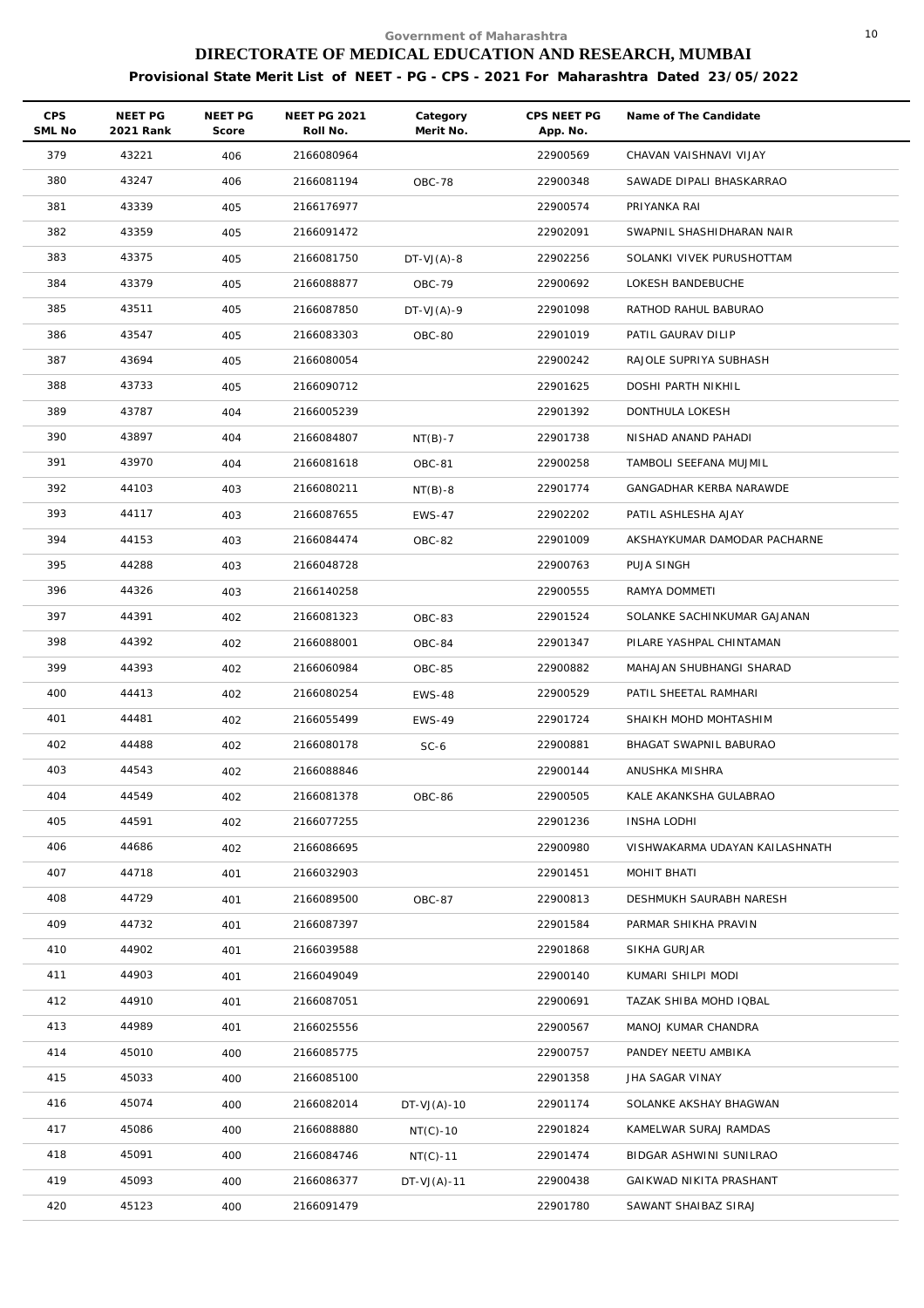| <b>CPS</b><br>SML No | NEET PG<br>2021 Rank | <b>NEET PG</b><br>Score | <b>NEET PG 2021</b><br>Roll No. | Category<br>Merit No. | CPS NEET PG<br>App. No. | Name of The Candidate            |
|----------------------|----------------------|-------------------------|---------------------------------|-----------------------|-------------------------|----------------------------------|
| 421                  | 45237                | 400                     | 2166092591                      | <b>EWS-50</b>         | 22902198                | BHISE KIRTI RAJABHAU             |
| 422                  | 45282                | 400                     | 2166163946                      |                       | 22901822                | ANAND PRAKASH GUPTA              |
| 423                  | 45364                | 400                     | 2166116256                      |                       | 22901562                | RADADIYA DIPAKKUMAR RAJESHBHAI   |
| 424                  | 45369                | 400                     | 2166032361                      |                       | 22900803                | SWATI KAPOOR                     |
| 425                  | 45371                | 400                     | 2166092351                      | OBC-88                | 22902298                | PATIL NEHA GOPAL                 |
| 426                  | 45375                | 400                     | 2166096196                      | OBC-89                | 22901744                | <b>GOLEY VITTHAL GAJANAN</b>     |
| 427                  | 45412                | 400                     | 2166037572                      |                       | 22902128                | AGHARA VIVEK VINODBHAI           |
| 428                  | 45518                | 399                     | 2166148071                      |                       | 22900156                | KOTA POOJITHA REDDY              |
| 429                  | 45525                | 399                     | 2166088041                      | <b>OBC-90</b>         | 22901234                | DONGARWAR SNEHAL DEORAO          |
| 430                  | 45571                | 399                     | 2166153342                      | OBC-91                | 22901558                | DIGHE SWAPNIL SOMNATH            |
| 431                  | 45591                | 399                     | 2166085257                      |                       | 22901243                | CHALKE TANVI SUDHAKAR            |
| 432                  | 45683                | 399                     | 2166041650                      |                       | 22901655                | KARISHMABEN RAJESHKUMAR PAL      |
| 433                  | 45758                | 398                     | 2166081450                      | OBC-92                | 22901801                | WAGH PRASHANT KAILAS             |
| 434                  | 45788                | 398                     | 2166111497                      |                       | 22901216                | ANIL KUMAR AGRAWAL               |
| 435                  | 45796                | 398                     | 2166113425                      |                       | 22902092                | ANKUR SOMANI                     |
| 436                  | 45807                | 398                     | 2166092040                      |                       | 22901686                | SMRITI YADAV                     |
| 437                  | 45976                | 398                     | 2166147070                      |                       | 22900347                | SURAM PRANEETHA                  |
| 438                  | 46074                | 397                     | 2166090285                      | $NT(B)-9$             | 22900638                | DEGLOORKAR CHANDARANI RAJESH     |
| 439                  | 46181                | 397                     | 2166088052                      | <b>EWS-51</b>         | 22902212                | PADOL DIKSHA DEVIDAS             |
| 440                  | 46198                | 397                     | 2166078882                      |                       | 22900480                | MANDAR JAIN                      |
| 441                  | 46216                | 397                     | 2166082808                      |                       | 22900141                | THOMBRE SIDDHI RAJESH            |
| 442                  | 46250                | 397                     | 2166087489                      |                       | 22900841                | PATKAR CHINMAY RAJENDRA          |
| 443                  | 46353                | 396                     | 2166083435                      |                       | 22900979                | SHAIKH MOHAMMAD ADIL SHAIKH BABU |
| 444                  | 46357                | 396                     | 2166080111                      | OBC-93                | 22901022                | WAGH SHARAYU SHESHRAO            |
| 445                  | 46369                | 396                     | 2166081246                      | $NT(D)-19$            | 22900273                | DHAKNE ARATI DATTATRAY           |
| 446                  | 46439                | 396                     | 2166079986                      | OBC-94                | 22901615                | BHISADE RASESHWARI JAGAN         |
| 447                  | 46503                | 396                     | 2166155258                      |                       | 22902266                | AYUSH SINGHAL                    |
| 448                  | 46552                | 396                     | 2166026451                      |                       | 22900531                | SUDIPTA SAHA                     |
| 449                  | 46606                | 396                     | 2166145263                      |                       | 22900473                | RAKESH M                         |
| 450                  | 46691                | 395                     | 2166095083                      | $SC-7$                | 22900970                | GAIKWAD PRAGATI BALKRISHNA       |
| 451                  | 46694                | 395                     | 2166081970                      | <b>EWS-52</b>         | 22901407                | THAWARE DHANANJAY SHIVAJI        |
| 452                  | 46718                | 395                     | 2166085782                      |                       | 22901102                | YADAV AJIT AMRITLAL              |
| 453                  | 46750                | 395                     | 2166082364                      | <b>OBC-95</b>         | 22900403                | WANJARI SURESHRAO PURNACHANDRA   |
| 454                  | 46756                | 395                     | 2166081292                      | OBC-96                | 22901011                | MASKE SAGAR DILIP                |
| 455                  | 46757                | 395                     | 2166114397                      |                       | 22900447                | SAVALIYA HARDIK JENTIBHAI        |
| 456                  | 46762                | 395                     | 2166034899                      |                       | 22902316                | ZAPADIYA SANDHYABEN JAGSHIBHAI   |
| 457                  | 46821                | 395                     | 2166029600                      |                       | 22902305                | KAPIL GANGIL                     |
| 458                  | 46824                | 395                     | 2166149109                      |                       | 22900036                | PENDOTA SUSMITHA                 |
| 459                  | 46875                | 395                     | 2166037951                      |                       | 22901322                | KELINA HARESHKUMAR DAVE          |
| 460                  | 46882                | 395                     | 2166168931                      |                       | 22900091                | MOHINI KUMARI                    |
| 461                  | 46918                | 395                     | 2166086966                      |                       | 22901701                | SALDANHA JACQUELINE MARK         |
| 462                  | 46958                | 395                     | 2166043304                      |                       | 22901902                | ALISHA BHATNAGAR                 |
|                      |                      |                         |                                 |                       |                         |                                  |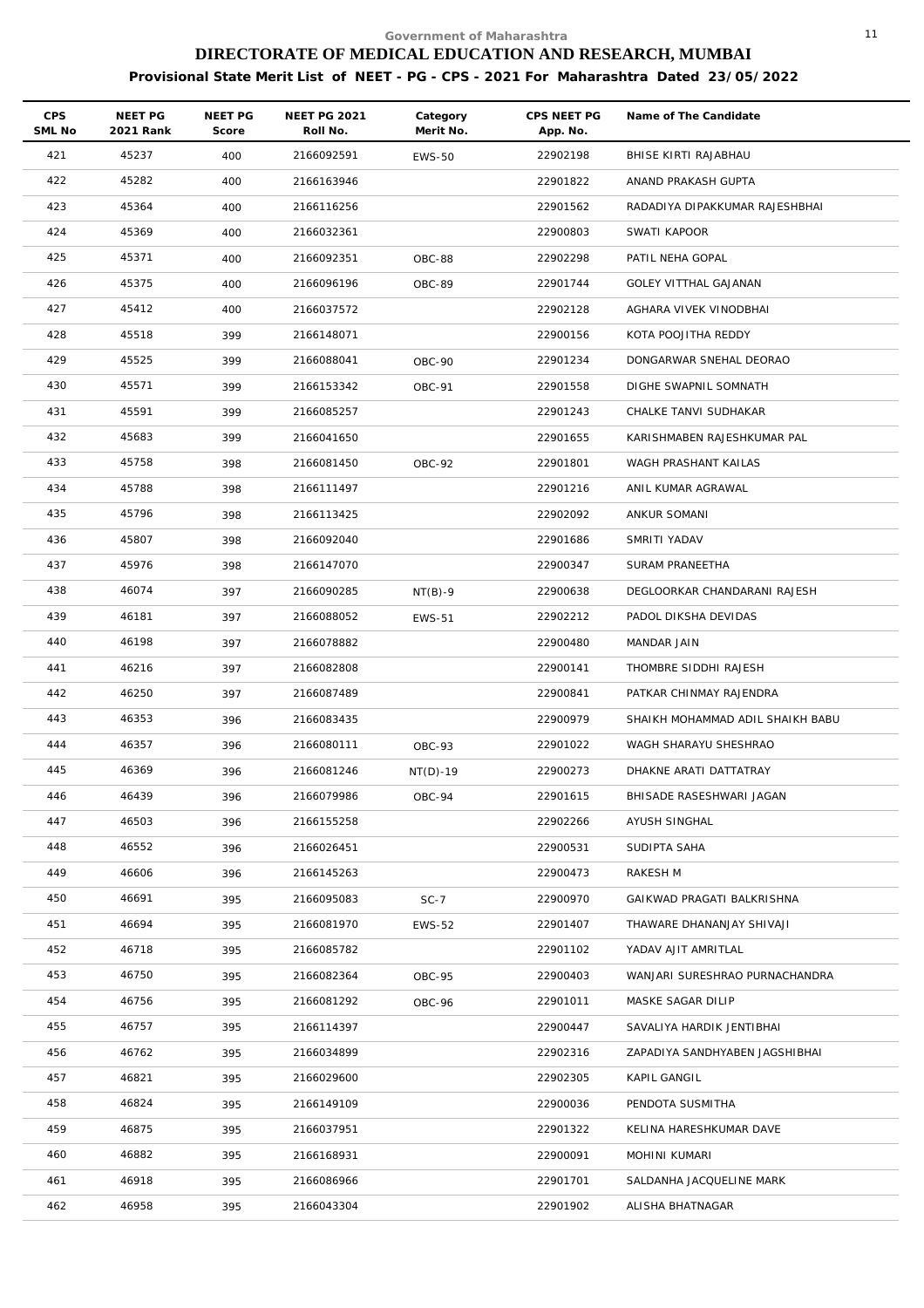| <b>CPS</b><br>SML No | NEET PG<br>2021 Rank | NEET PG<br>Score | <b>NEET PG 2021</b><br>Roll No. | Category<br>Merit No. | CPS NEET PG<br>App. No. | Name of The Candidate                     |
|----------------------|----------------------|------------------|---------------------------------|-----------------------|-------------------------|-------------------------------------------|
| 463                  | 46993                | 395              | 2166149436                      |                       | 22901182                | REPAKA PRATHIBHA                          |
| 464                  | 47021                | 395              | 2166033425                      |                       | 22901538                | RAKESH KUMAR                              |
| 465                  | 47124                | 394              | 2166090625                      | <b>OBC-97</b>         | 22901674                | SHEWALE ANUJA BHASKAR                     |
| 466                  | 47126                | 394              | 2166087859                      |                       | 22901313                | BADE SWAPNIL SHAMRAO                      |
| 467                  | 47133                | 394              | 2166090452                      | <b>EWS-53</b>         | 22901373                | SANA KHANAM TOUFEEQ MIRZA                 |
| 468                  | 47147                | 394              | 2166076621                      |                       | 22900577                | PAREKH INJUMAM IMRANBHAI                  |
| 469                  | 47149                | 394              | 2166037270                      |                       | 22900871                | JOSHI KARAN YOGESHKUMAR                   |
| 470                  | 47165                | 394              | 2166091155                      | OBC-98                | 22902026                | KHAIRNAR DHANSHRI SHIVAJI                 |
| 471                  | 47189                | 394              | 2166077389                      |                       | 22901105                | DEEPIKA SHARMA                            |
| 472                  | 47211                | 394              | 2166080946                      | $DT-VJ(A)-12$         | 22900828                | JADHAO DHANASHRI VASANT                   |
| 473                  | 47248                | 394              | 2166090161                      | OBC-99                | 22901468                | MAHAJAN MANISHA MADHAVRAO                 |
| 474                  | 47332                | 394              | 2166037334                      |                       | 22901264                | KAZI MOHAMMEDFAIZAN MUSTAKHUSEN           |
| 475                  | 47334                | 394              | 2166037245                      |                       | 22901841                | PATADIYA SAGAR JAGDISHBHAI                |
| 476                  | 47374                | 394              | 2166163632                      |                       | 22901760                | NAUSHAD AKHTAR                            |
| 477                  | 47438                | 393              | 2166089643                      | $SC-8$                | 22900364                | SHIRSAT PRASHANT PRAKASH                  |
| 478                  | 47469                | 393              | 2166087128                      | <b>OBC-100</b>        | 22900312                | NAGVEKAR VAIBHAVI NANDU                   |
| 479                  | 47512                | 393              | 2166091462                      |                       | 22900457                | SHAIKH AZIMUDDIN IMAMUDDIN                |
| 480                  | 47638                | 393              | 2166038019                      |                       | 22901770                | JOSHI ANJALI PRAMODKUMAR                  |
| 481                  | 47667                | 393              | 2166036061                      |                       | 22901067                | NIRMOHI VIJAYBHAI DESAI                   |
| 482                  | 47744                | 392              | 2166089451                      | $DT-VJ(A)-13$         | 22901439                | JADHAV RAJESH NAMDEV                      |
| 483                  | 47761                | 392              | 2166088092                      | OBC-101               | 22901802                | KATHOLE RUPALI WAMAN                      |
| 484                  | 47769                | 392              | 2166083191                      | OBC-102               | 22900794                | NANDANWAR CHITESH DILIP                   |
| 485                  | 47791                | 392              | 2166091234                      | OBC-103               | 22901882                | POTE SONAL VIJAY                          |
| 486                  | 47800                | 392              | 2166089975                      | <b>EWS-54</b>         | 22900904                | PATIL HARSHVARDHAN                        |
| 487                  | 47819                | 392              | 2166086950                      |                       | 22902213                | CHANDRAKANTRAO<br>KESARKAR AMRUTA MANOHAR |
| 488                  | 47822                | 392              | 2166088063                      | $SC-9$                | 22901507                | MOREY AKASH DHANANJAY                     |
| 489                  | 47890                | 392              | 2166090046                      | $DT-VJ(A)-14$         | 22900172                | PAWAR SHAM GAMPU                          |
| 490                  | 47909                | 392              | 2166079910                      | <b>EWS-55</b>         | 22901487                | ALI SARA ANSAR                            |
| 491                  | 47959                | 392              | 2166091663                      | <b>EWS-56</b>         | 22900266                | SHAIKH FALAKNASHEEN VAKILAHMED            |
| 492                  | 47967                | 392              | 2166086816                      | SC-10                 | 22901656                | KARANDE KARUNA KUMAR                      |
| 493                  | 47989                | 392              | 2166085179                      | OBC-104               | 22901125                | SHAIKH ZOYA YUNUS                         |
| 494                  | 48027                | 392              | 2166085586                      |                       | 22900030                | RABBANI SHAMS PARVEZ KHAN                 |
| 495                  | 48094                | 391              | 2166095915                      | OBC-105               | 22900991                | RAUT ABHISHEK RAJENDRA                    |
| 496                  | 48119                | 391              | 2166089821                      |                       | 22902071                | GALANI SHUBHAM RAJKUMAR                   |
| 497                  | 48156                | 391              | 2166090530                      | OBC-106               | 22900612                | AHER MANASI ANIL                          |
| 498                  | 48171                | 391              | 2166089209                      |                       | 22901357                | KHAN GULNAAZ SIDDIQUE                     |
| 499                  | 48219                | 391              | 2166094063                      | OBC-107               | 22902173                | PATIL SUPRIYA RAMESH                      |
| 500                  | 48339                | 391              | 2166079589                      | SC-11                 | 22901446                | KHARAT PRANITA GAUTAM                     |
| 501                  | 48346                | 391              | 2166075577                      |                       | 22901638                | SHAHNAZ KHAN                              |
| 502                  | 48352                | 391              | 2166088078                      | <b>OBC-108</b>        | 22901515                | GAIKWAD RASHMI VIJAY                      |
| 503                  | 48378                | 390              | 2166148989                      |                       | 22901654                | SAYABALI MAHAMMAD                         |
| 504                  | 48393                | 390              | 2166159822                      |                       | 22900564                | YASH KUMAR                                |
|                      |                      |                  |                                 |                       |                         |                                           |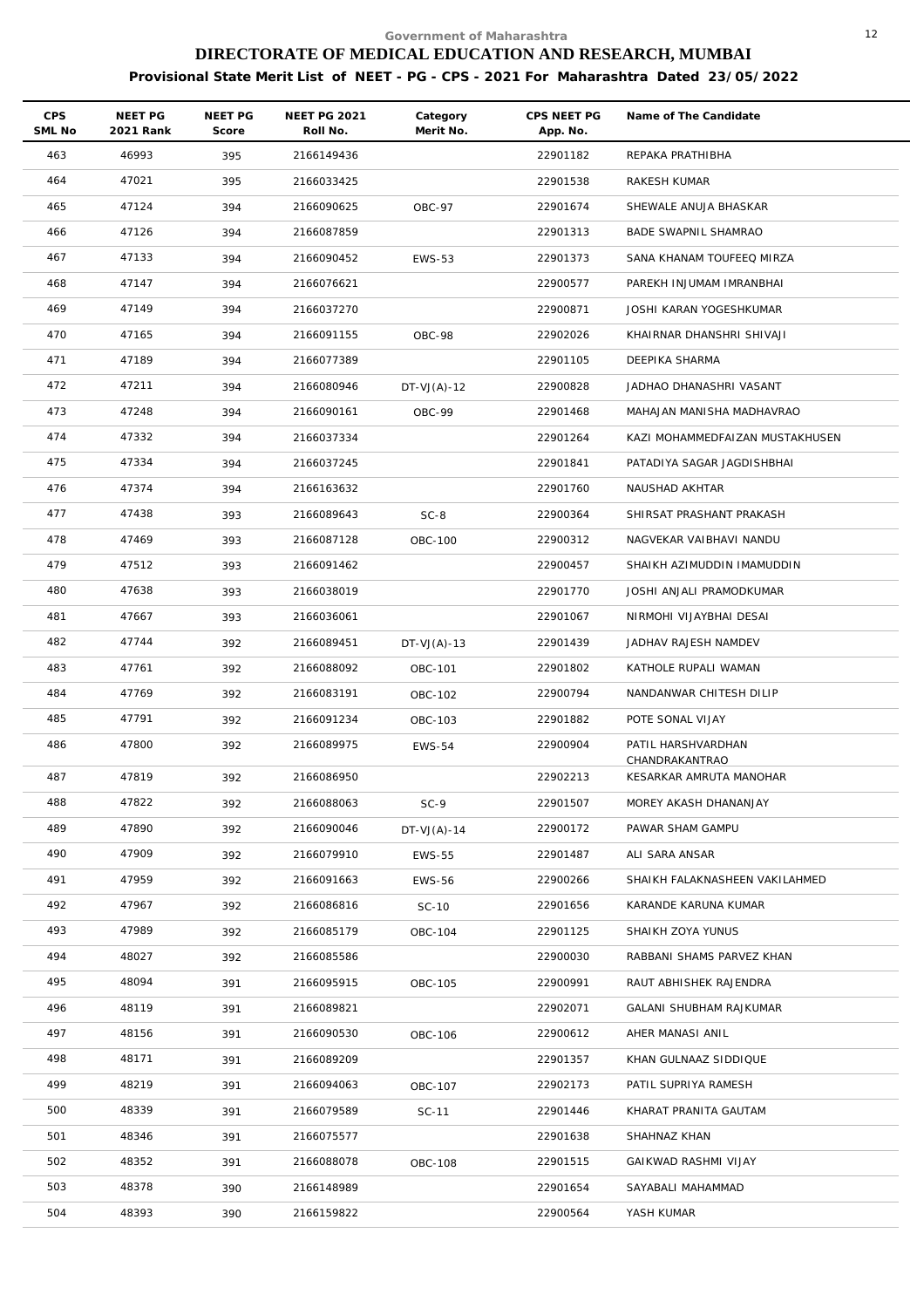| <b>CPS</b><br>SML No | NEET PG<br>2021 Rank | NEET PG<br>Score | <b>NEET PG 2021</b><br>Roll No. | Category<br>Merit No. | CPS NEET PG<br>App. No. | Name of The Candidate                     |
|----------------------|----------------------|------------------|---------------------------------|-----------------------|-------------------------|-------------------------------------------|
| 505                  | 48402                | 390              | 2166091892                      | $NT(C)-12$            | 22901093                | SONTAKKE ROHIDAS DULBA                    |
| 506                  | 48418                | 390              | 2166093382                      | OBC-109               | 22900066                | SAUDAGAR SAKINA KHATOON<br>MOHAMMAD SHAFI |
| 507                  | 48449                | 390              | 2166082152                      | <b>EWS-57</b>         | 22900648                | YOGESHWARI VILAS SHINDE                   |
| 508                  | 48460                | 390              | 2166082136                      | OBC-110               | 22900318                | CHAWALE DNYANESHWAR VASANTA               |
| 509                  | 48467                | 390              | 2166081343                      |                       | 22900078                | <b>GANGANE PRAJKTA BHARAT</b>             |
| 510                  | 48528                | 390              | 2166038441                      |                       | 22900510                | PATEL MAULIK DINESHBHAI                   |
| 511                  | 48556                | 390              | 2166141237                      |                       | 22900230                | <b>GADDE SATHEESH</b>                     |
| 512                  | 48639                | 390              | 2166084704                      | <b>EWS-58</b>         | 22901077                | PATIL MANJUSHA SATISHRAO                  |
| 513                  | 48661                | 390              | 2166113066                      |                       | 22901871                | HEERA LAL YADAV                           |
| 514                  | 48722                | 390              | 2166089942                      | <b>EWS-59</b>         | 22902309                | MAHESH BALKISHAN MALU                     |
| 515                  | 48789                | 390              | 2166038642                      |                       | 22900652                | MEET SHAILESHBHAI JOBANPUTRA              |
| 516                  | 48914                | 389              | 2166082122                      | $DT-VJ(A) - 15$       | 22901941                | PAWAR LAKSHMINARAYAN ULHASRAO             |
| 517                  | 48917                | 389              | 2166137794                      |                       | 22900399                | ALAVALAPATI NIHAR                         |
| 518                  | 48973                | 389              | 2166094215                      | $NT(C)-13$            | 22900924                | WAGHMARE POOJA SAHEBRAO                   |
| 519                  | 49016                | 389              | 2166086757                      | OBC-111               | 22901116                | KHARODE VAIBHAV RANGRAO                   |
| 520                  | 49021                | 389              | 2166081475                      | OBC-112               | 22900729                | HARDAS PALLAVI KEDARNATH                  |
| 521                  | 49026                | 389              | 2166036942                      |                       | 22901028                | DABHI PREXAKUMARI RANVIRSINH              |
| 522                  | 49045                | 389              | 2166038434                      |                       | 22901260                | TIRTH P PATEL                             |
| 523                  | 49233                | 388              | 2166143416                      |                       | 22900136                | PALLE DIVYA                               |
| 524                  | 49288                | 388              | 2166087825                      | OBC-113               | 22900594                | MADANKAR SHREEYA AVINASH                  |
| 525                  | 49290                | 388              | 2166080140                      | OBC-114               | 22901339                | RUPALI UTTAMRAO AHER                      |
| 526                  | 49295                | 388              | 2166041369                      |                       | 22900450                | KULDEEPSINH LAKHDHIRSINH JADEJA           |
| 527                  | 49306                | 388              | 2166086230                      |                       | 22900215                | GAIKWAD GAYATRI DEEPAK                    |
| 528                  | 49320                | 388              | 2166029313                      |                       | 22901480                | NEHA RAJPUT                               |
| 529                  | 49335                | 388              | 2166032530                      | <b>EWS-60</b>         | 22901767                | SHAIKH PARVEZ SHAIKH AHEMAD HUSSIN        |
| 530                  | 49353                | 388              | 2166087914                      | SC-12                 | 22902293                | MESHRAM MRUNALI BHASKAR                   |
| 531                  | 49367                | 388              | 2166035605                      |                       | 22901190                | CHAUDHARI JANKIBEN RAKESHBHAI             |
| 532                  | 49603                | 387              | 2166080850                      | $NT(C)-14$            | 22901047                | NAGE ASHUTOSH SHRIKRISHNARAO              |
| 533                  | 49698                | 387              | 2166082260                      | <b>EWS-61</b>         | 22900697                | PALSINGANKAR VIRASHREE VIJAYKUMAR         |
| 534                  | 49743                | 387              | 2166044046                      |                       | 22900901                | SHILPA SINHA                              |
| 535                  | 49775                | 387              | 2166091506                      |                       | 22902259                | DIVAKAR VINOD VINAYAK                     |
| 536                  | 49881                | 386              | 2166096429                      | OBC-115               | 22901197                | BHUTE VIJAY SANJAY                        |
| 537                  | 49924                | 386              | 2166083373                      | OBC-116               | 22900335                | NIKASH SHASHANK SUDHAKARRAO               |
| 538                  | 49931                | 386              | 2166082283                      | EWS-62                | 22901319                | SONDGE KIRAN VITTHAL                      |
| 539                  | 49961                | 386              | 2166061079                      |                       | 22900070                | DAVIS KOSHY MATHEW                        |
| 540                  | 49971                | 386              | 2166092370                      |                       | 22900565                | JADHAV TEJASWINI CHUNILAL                 |
| 541                  | 50000                | 386              | 2166112907                      |                       | 22900451                | GARIMA AGRAWAL                            |
| 542                  | 50050                | 386              | 2166155125                      |                       | 22901205                | HIMANI SHARMA                             |
| 543                  | 50088                | 386              | 2166082959                      |                       | 22900343                | KATARIYA MANSI CHANDULAL                  |
| 544                  | 50112                | 386              | 2166173052                      |                       | 22900717                | BIKRAMJEET MITRA                          |
| 545                  | 50122                | 386              | 2166036782                      |                       | 22901388                | BHARATSINH DHIRSINH SOLANKI               |
| 546                  | 50124                | 386              | 2166092824                      |                       | 22902160                | JADHAV LEKHA SANJIV                       |
|                      |                      |                  |                                 |                       |                         |                                           |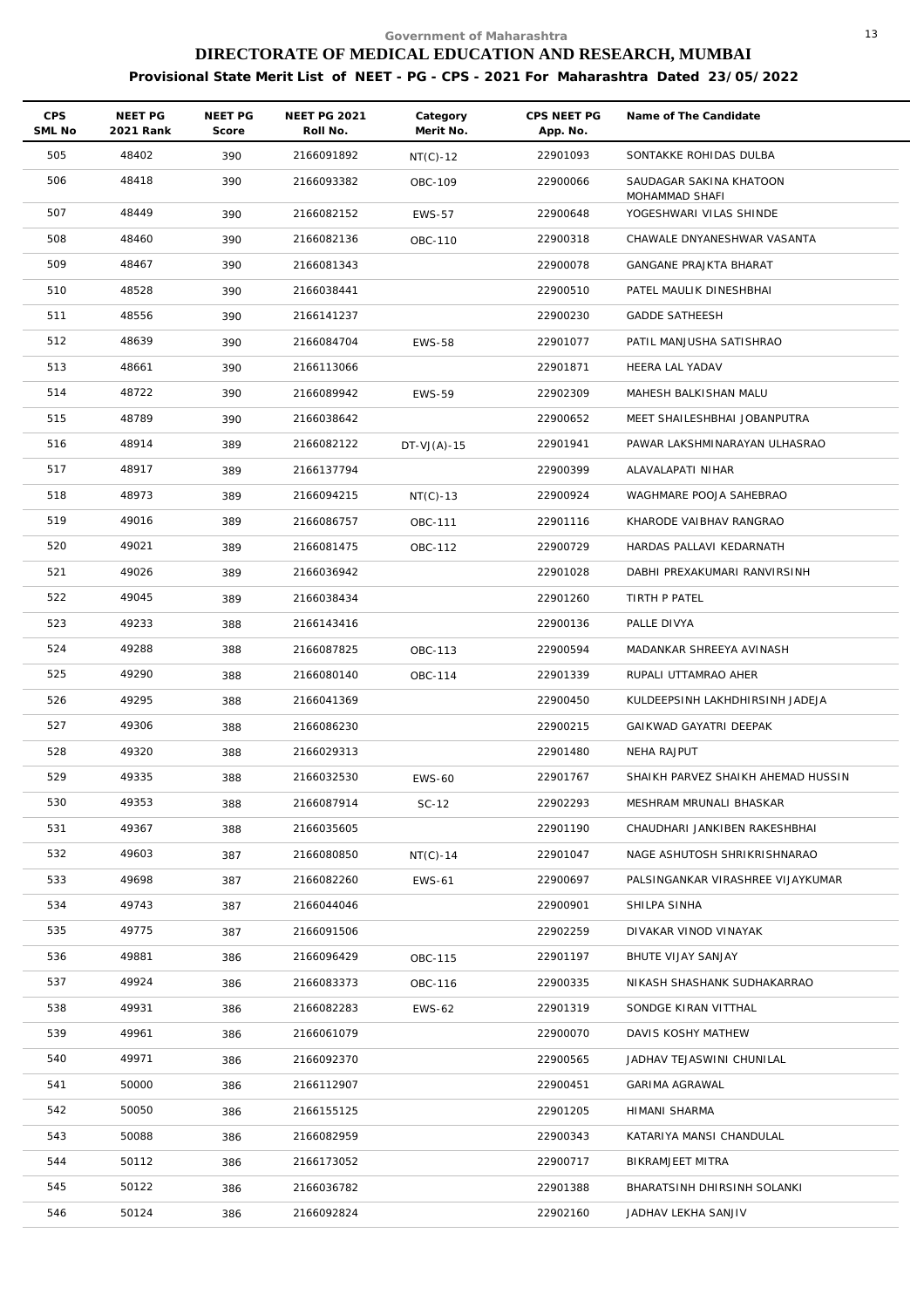| <b>CPS</b><br>SML No | NEET PG<br>2021 Rank | NEET PG<br>Score | <b>NEET PG 2021</b><br>Roll No. | Category<br>Merit No. | CPS NEET PG<br>App. No. | Name of The Candidate                  |
|----------------------|----------------------|------------------|---------------------------------|-----------------------|-------------------------|----------------------------------------|
| 547                  | 50184                | 386              | 2166036740                      |                       | 22901574                | PATHAN SALMANKHAN BISMILLAKHAN         |
| 548                  | 50249                | 385              | 2166081395                      | EWS-63                | 22901566                | INGLE AJAY HANUMANT                    |
| 549                  | 50257                | 385              | 2166034437                      |                       | 22901889                | THAKAR RUSHABH BHARATKUMAR             |
| 550                  | 50290                | 385              | 2166090395                      | <b>EWS-64</b>         | 22900437                | AFNAN UMER KHAN SHOEB AHMAD KHAN       |
| 551                  | 50302                | 385              | 2166089395                      | OBC-117               | 22901293                | KSHIRSAGAR AJAY MOHAN                  |
| 552                  | 50367                | 385              | 2166155300                      |                       | 22901230                | BANKIM BATHAM                          |
| 553                  | 50425                | 385              | 2166081369                      | $NT(C) - 15$          | 22901147                | <b>GHODKE KIRTI GORAKH</b>             |
| 554                  | 50447                | 385              | 2166081361                      | OBC-118               | 22901008                | GOBARE SHIVPREETI SHIVAJI              |
| 555                  | 50651                | 385              | 2166079907                      | OBC-119               | 22900653                | MOHAMMED AAKIF NAWED ABDUL<br>RAZZAQUE |
| 556                  | 50654                | 384              | 2166146497                      |                       | 22901733                | SRINIVAS GADDAMEEDI                    |
| 557                  | 50669                | 384              | 2166081518                      | OBC-120               | 22901681                | LOKHANDE PRANALI RAMESHRAO             |
| 558                  | 50683                | 384              | 2166026692                      |                       | 22900383                | NEHA SINGH                             |
| 559                  | 50727                | 384              | 2166096771                      | OBC-121               | 22900545                | KADAM NISHITA SANTOSH                  |
| 560                  | 50795                | 384              | 2166089936                      | $NT(B)-10$            | 22900977                | SONMANKAR YASHODA BALAJIRAO            |
| 561                  | 50895                | 384              | 2166038561                      |                       | 22901249                | TANK FORAMBEN RAMESHBHAI               |
| 562                  | 50921                | 384              | 2166096928                      |                       | 22901511                | SHAH PUSHTI KAUSHIK                    |
| 563                  | 50943                | 384              | 2166107173                      |                       | 22900562                | SAVITA                                 |
| 564                  | 50993                | 383              | 2166094544                      |                       | 22900483                | MANKIRAT MULTANI                       |
| 565                  | 51045                | 383              | 2166086046                      | OBC-122               | 22901297                | BELKHEDE SHIVANI MORESHWAR             |
| 566                  | 51061                | 383              | 2166043427                      |                       | 22901369                | MUSKAN SACHDEVA                        |
| 567                  | 51124                | 383              | 2166039398                      |                       | 22901828                | RANKJA JAYDIP MANILAL                  |
| 568                  | 51208                | 383              | 2166035377                      |                       | 22901673                | PATEL UTKARSH PRAVINBHAI               |
| 569                  | 51212                | 383              | 2166086769                      |                       | 22901441                | KATKAR DWIJISHA KIRAN                  |
| 570                  | 51230                | 383              | 2166082253                      |                       | 22901367                | PATEL ASMA MAHEMOOD                    |
| 571                  | 51279                | 382              | 2166114364                      |                       | 22901242                | MAHESH KUMAR GEEGAL                    |
| 572                  | 51305                | 382              | 2166089778                      | OBC-123               | 22900180                | YASH RAJENDRA PATIL                    |
| 573                  | 51413                | 382              | 2166082218                      |                       | 22901020                | TAUR SHRUTI BABURAO                    |
| 574                  | 51496                | 382              | 2166022237                      |                       | 22900656                | SHIFA AKHTAR ADIBA                     |
| 575                  | 51531                | 382              | 2166082352                      | OBC-124               | 22902024                | SANCHITA R PADOLE                      |
| 576                  | 51601                | 381              | 2166094892                      |                       | 22900153                | KONDAREDDY AMBAVARAM                   |
| 577                  | 51603                | 381              | 2166093019                      |                       | 22901979                | KASTURE RAGHAVENDRA MARUTI             |
| 578                  | 51643                | 381              | 2166038735                      |                       | 22901273                | VAISHNANI SOHAM ATULBHAI               |
| 579                  | 51690                | 381              | 2166081503                      |                       | 22900710                | DHONGADE MADHURI LALASAHEB             |
| 580                  | 51704                | 381              | 2166096714                      |                       | 22900527                | UPADHYAY GARIMA PRABHAKAR              |
| 581                  | 51778                | 381              | 2166083188                      | OBC-125               | 22900500                | RAHANGDALE ABOLI DAMAN                 |
| 582                  | 51832                | 381              | 2166117298                      |                       | 22901726                | RINISH PATEL                           |
| 583                  | 51929                | 381              | 2166079640                      |                       | 22902151                | MAGAR KIRTEE ANILRAO                   |
| 584                  | 51953                | 380              | 2166025862                      |                       | 22902007                | SANDEEP KUMAR PATEL                    |
| 585                  | 52026                | 380              | 2166030777                      |                       | 22902222                | SAMRA KHAN                             |
| 586                  | 52034                | 380              | 2166087794                      | OBC-126               | 22900342                | MARODE SHUBHAM ASHOK                   |
| 587                  | 52036                | 380              | 2166080149                      | OBC-127               | 22901844                | MIRGE NEHA VILASRAO                    |
| 588                  | 52056                | 380              | 2166082396                      | <b>EWS-65</b>         | 22901514                | SHANKLESHA CHETNA PRAVIN               |
|                      |                      |                  |                                 |                       |                         |                                        |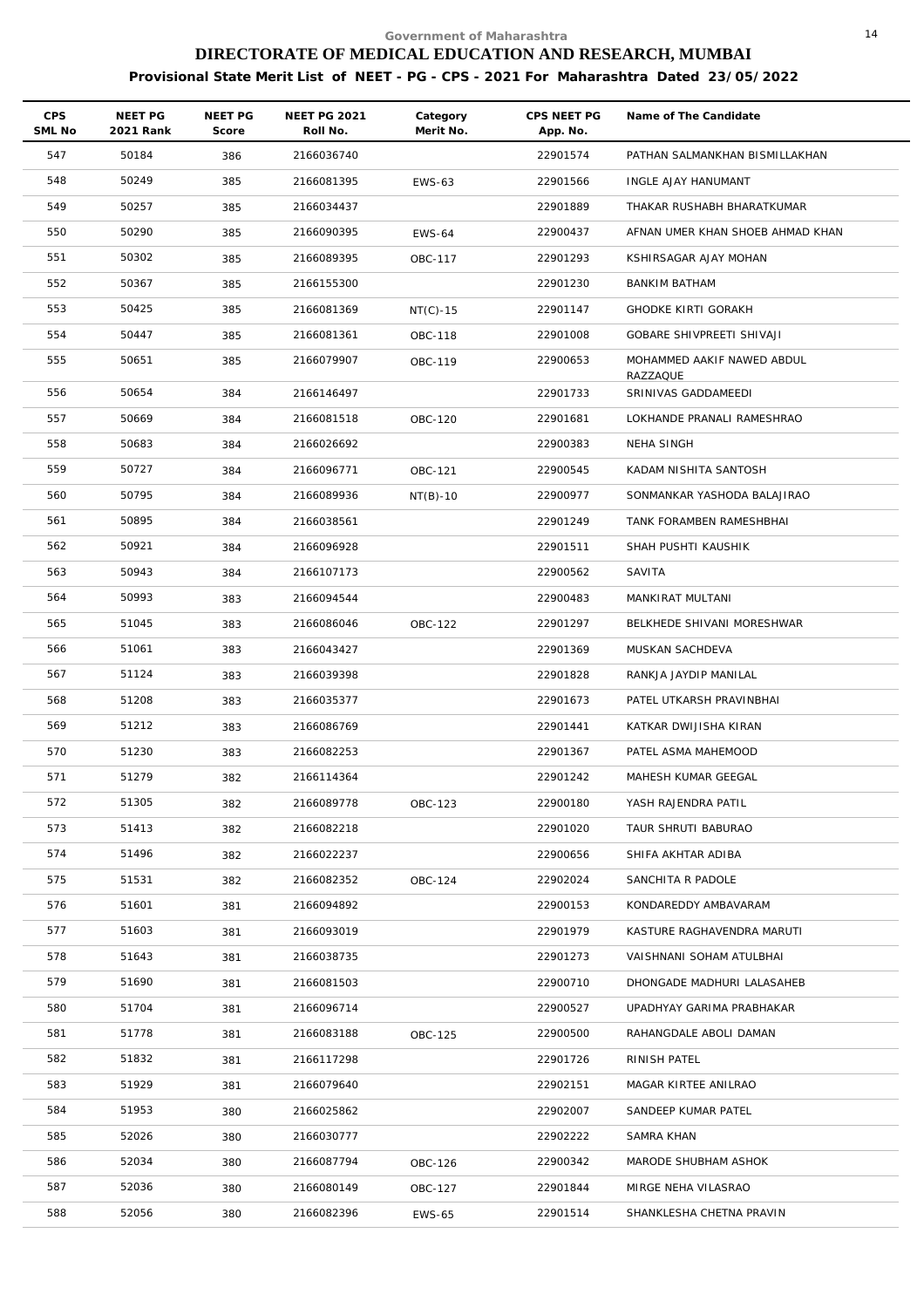| <b>CPS</b><br>SML No | NEET PG<br>2021 Rank | <b>NEET PG</b><br>Score | <b>NEET PG 2021</b><br>Roll No. | Category<br>Merit No. | CPS NEET PG<br>App. No. | Name of The Candidate          |
|----------------------|----------------------|-------------------------|---------------------------------|-----------------------|-------------------------|--------------------------------|
| 589                  | 52078                | 380                     | 2166084689                      |                       | 22900864                | MUKKIRWAR SAURABH SANDESHKUMAR |
| 590                  | 52123                | 380                     | 2166081826                      | $DT-VJ(A)-16$         | 22901095                | BARWAL AKSHAY RAMKISHAN        |
| 591                  | 52187                | 380                     | 2166084417                      | <b>EWS-66</b>         | 22901213                | BIRADAR RANI BABURAO           |
| 592                  | 52204                | 380                     | 2166081334                      | $DT-VJ(A)-17$         | 22902040                | SHISODE GAURAV GANESHRAO       |
| 593                  | 52329                | 380                     | 2166095555                      | OBC-128               | 22900522                | THAWKAR SHARWARI ARUN          |
| 594                  | 52341                | 380                     | 2166090031                      | <b>EWS-67</b>         | 22901653                | CHAPKE KANCHAN DNYANOBA        |
| 595                  | 52385                | 380                     | 2166077020                      |                       | 22900128                | MONIKA SHAKYA                  |
| 596                  | 52505                | 379                     | 2166158007                      |                       | 22900199                | NAYLA AFSHEEN                  |
| 597                  | 52571                | 379                     | 2166082282                      | $SC-13$               | 22901820                | UGHADE ANAND SITARAM           |
| 598                  | 52583                | 379                     | 2166042689                      |                       | 22900849                | HUNNY KHETARPAL                |
| 599                  | 52620                | 379                     | 2166029846                      | OBC-129               | 22901130                | GANESH DATTATRAYA KOLAPKAR     |
| 600                  | 52638                | 379                     | 2166081912                      | <b>EWS-68</b>         | 22901106                | AKANKSHA SATISH KULKARNI       |
| 601                  | 52829                | 378                     | 2166090083                      |                       | 22901104                | LAHOTI PRANAV HANUMANDAS       |
| 602                  | 52831                | 378                     | 2166079970                      | OBC-130               | 22901545                | FUNDKAR VRUSHALI EKNATH        |
| 603                  | 52848                | 378                     | 2166087797                      | <b>EWS-69</b>         | 22901368                | SURYAWANSHI AKSHAY ASHOK       |
| 604                  | 52866                | 378                     | 2166016538                      |                       | 22901284                | GANGUPALLI MAHAMMAD            |
| 605                  | 52925                | 378                     | 2166096750                      |                       | 22901603                | CHAWAK SHRUTI SACHIN           |
| 606                  | 53043                | 378                     | 2166077558                      |                       | 22902100                | PAWAN KUMAR                    |
| 607                  | 53048                | 378                     | 2166096799                      |                       | 22902260                | YASHIKA S. SHARMA              |
| 608                  | 53076                | 377                     | 2166090063                      | OBC-131               | 22901354                | PANDHARI GIRIDHAR THAKUR       |
| 609                  | 53152                | 377                     | 2166013962                      |                       | 22900394                | AVVARI SINDHUSHA               |
| 610                  | 53163                | 377                     | 2166091151                      | <b>EWS-70</b>         | 22902060                | SMITA SHIRISH DUMBRE           |
| 611                  | 53216                | 377                     | 2166068491                      |                       | 22900074                | E LAKSHMI                      |
| 612                  | 53223                | 377                     | 2166090265                      | $NT(D)-20$            | 22901263                | GUTTE SUPRIYA PRALHADRAO       |
| 613                  | 53238                | 377                     | 2166083224                      | OBC-132               | 22901414                | PALLAVI PANDURANG BHAJBHUJE    |
| 614                  | 53254                | 377                     | 2166084471                      |                       | 22900616                | MUNDE PRIYANKA CHANDRAKANT     |
| 615                  | 53273                | 377                     | 2166090317                      | <b>EWS-71</b>         | 22902240                | BOKHARE PANDURANG RANGNATHRAO  |
| 616                  | 53275                | 377                     | 2166087459                      | <b>EWS-72</b>         | 22901139                | GORI RAJ RAJANIKANT            |
| 617                  | 53294                | 377                     | 2166082236                      |                       | 22900151                | HADULE PRATIKSHA PRAKASH       |
| 618                  | 53331                | 377                     | 2166038784                      |                       | 22900705                | HINALI THUMAR                  |
| 619                  | 53364                | 377                     | 2166091056                      |                       | 22901138                | GADIYA KALYANI RAMESH          |
| 620                  | 53365                | 377                     | 2166083417                      | $SC-14$               | 22900236                | SALVE PRIYANKA RAOSAHEB        |
| 621                  | 53451                | 376                     | 2166041978                      |                       | 22900182                | SUWAN JALPA VAJESINH           |
| 622                  | 53466                | 376                     | 2166093852                      |                       | 22902265                | DIVYA JHA                      |
| 623                  | 53474                | 376                     | 2166154012                      |                       | 22900275                | CHANDRAPRIYA SRIVASTAVA        |
| 624                  | 53481                | 376                     | 2166097096                      | OBC-133               | 22900122                | RASIKA DILIP ZADE              |
| 625                  | 53652                | 376                     | 2166081326                      | OBC-134               | 22901458                | WANKHEDE SHRADDHA GAJANAN      |
| 626                  | 53747                | 375                     | 2166080639                      | OBC-135               | 22901385                | CHOUDHARY ADVAIT PANJABRAO     |
| 627                  | 53806                | 375                     | 2166064141                      |                       | 22900108                | ASWANI BABURAJ                 |
| 628                  | 53824                | 375                     | 2166092674                      | <b>EWS-73</b>         | 22900416                | CHAVAN TEJASWINI UVARAJ        |
| 629                  | 53831                | 375                     | 2166081411                      |                       | 22900044                | JADHAV SUSHIL ANIL             |
| 630                  | 53917                | 375                     | 2166082034                      | <b>EWS-74</b>         | 22900524                | KALE SHUBHANGEE SUBHASHRAO     |
|                      |                      |                         |                                 |                       |                         |                                |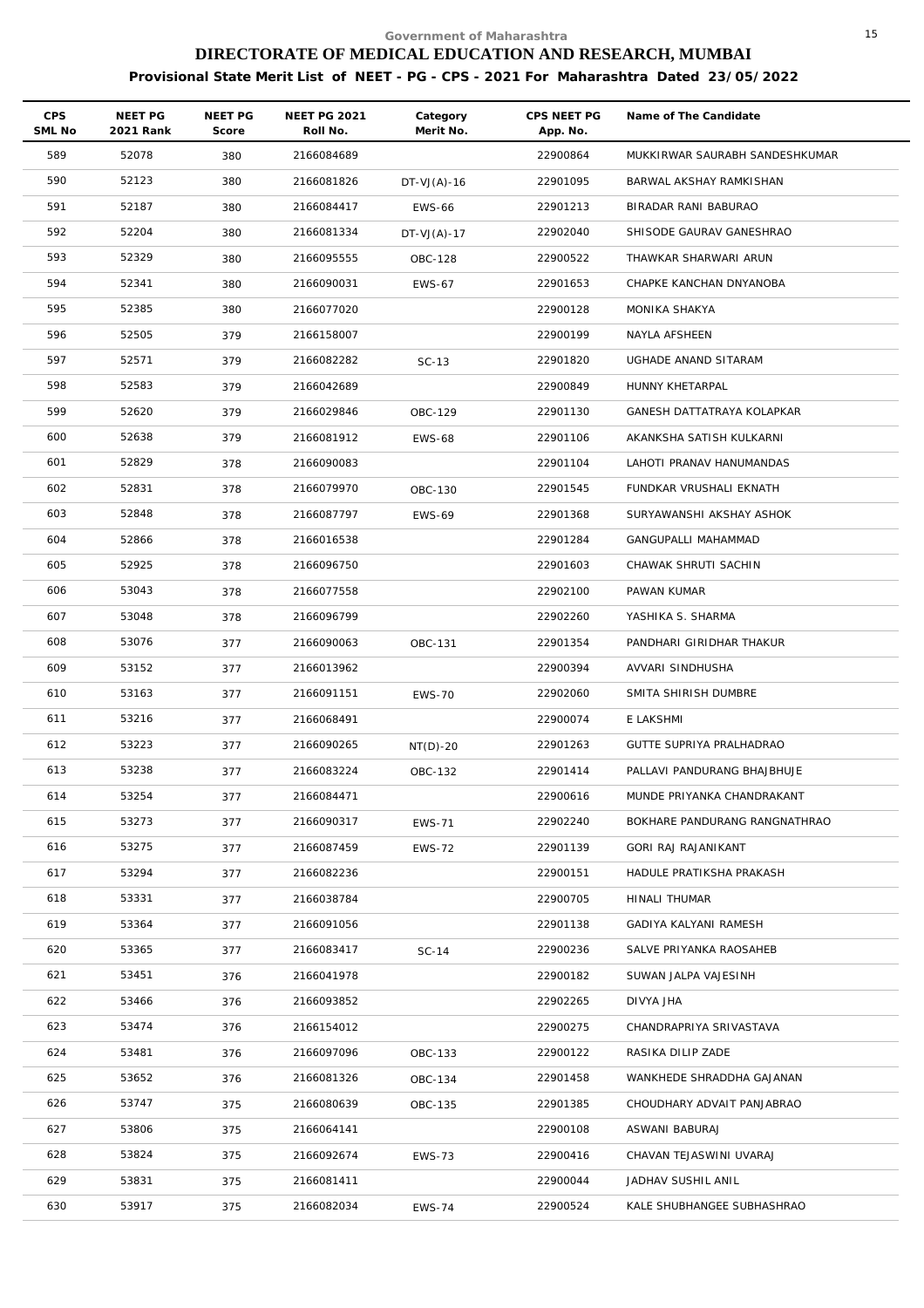| <b>CPS</b><br>SML No | NEET PG<br>2021 Rank | NEET PG<br>Score | <b>NEET PG 2021</b><br>Roll No. | Category<br>Merit No. | CPS NEET PG<br>App. No. | Name of The Candidate                 |
|----------------------|----------------------|------------------|---------------------------------|-----------------------|-------------------------|---------------------------------------|
| 631                  | 53965                | 375              | 2166094295                      | $NT(B)-11$            | 22900553                | PRAFULLA SANJAY KSHIRSAGAR            |
| 632                  | 53980                | 375              | 2166160817                      |                       | 22901787                | VINEETA CHATURVEDI                    |
| 633                  | 54000                | 375              | 2166096906                      |                       | 22900635                | GOR HITARTHI HARIPRASAD               |
| 634                  | 54078                | 375              | 2166091498                      |                       | 22900670                | BRIJENDRA KUMAR YADAV                 |
| 635                  | 54095                | 375              | 2166081389                      | <b>EWS-75</b>         | 22901007                | SHAIKH PARWEJ HANIF                   |
| 636                  | 54122                | 375              | 2166085373                      | <b>EWS-76</b>         | 22901490                | SHAIKH UMAIR RUSTAM                   |
| 637                  | 54168                | 375              | 2166039618                      |                       | 22900294                | NACHIKETA BHARATBHAI PATEL            |
| 638                  | 54181                | 375              | 2166153352                      |                       | 22900147                | ABHIPSA VATS                          |
| 639                  | 54192                | 375              | 2166095496                      | $NT(C)-16$            | 22900631                | RUPNAR KALYANI SURYABHAN              |
| 640                  | 54223                | 374              | 2166090259                      | $DT-VJ(A) - 18$       | 22900748                | RATHOD SUDHAKAR PRAKASH               |
| 641                  | 54271                | 374              | 2166081446                      | <b>EWS-77</b>         | 22901525                | MORE RAVINDRA KADUBA                  |
| 642                  | 54284                | 374              | 2166038150                      |                       | 22901034                | CHAUDHARY NIKHIL NARSINHBHAI          |
| 643                  | 54312                | 374              | 2166168418                      |                       | 22901025                | JAGRITI CHHABRA                       |
| 644                  | 54316                | 374              | 2166081470                      | OBC-136               | 22901440                | SHELKE NIKITA KASHINATH               |
| 645                  | 54551                | 373              | 2166040737                      |                       | 22900863                | SHAH SWETA JAYESHKUMAR                |
| 646                  | 54583                | 373              | 2166081625                      | <b>EWS-78</b>         | 22900833                | KHOSE SHIVAJI MUNJABHAU               |
| 647                  | 54602                | 373              | 2166039372                      |                       | 22900493                | PRITIBEN MAGANBHAI KAILA              |
| 648                  | 54606                | 373              | 2166083726                      | OBC-137               | 22900221                | MANE TEJASWINI PRAKASH                |
| 649                  | 54610                | 373              | 2166019451                      |                       | 22901215                | RAHUL MISHRA                          |
| 650                  | 54889                | 372              | 2166154254                      |                       | 22901561                | PRAVEEN PANDEY                        |
| 651                  | 54891                | 372              | 2166081250                      | $NT(C)-17$            | 22902118                | GHODKE SANDEEP DATTATRAYA             |
| 652                  | 54929                | 372              | 2166032533                      |                       | 22901623                | SHEKH MAHAMAD JAVID YAKUBBHAI         |
| 653                  | 54933                | 372              | 2166110526                      |                       | 22901709                | AMIT KUMAR                            |
| 654                  | 55071                | 372              | 2166093180                      |                       | 22902138                | VEER CHANDRASHEKHAR MACHHINDRA        |
| 655                  | 55144                | 372              | 2166017816                      |                       | 22901633                | NAIR RIYA MURALEEDHARAN               |
| 656                  | 55288                | 371              | 2166137969                      | EWS-79                | 22900636                | AGRAWAL VRUSHALI PRAVIN               |
| 657                  | 55295                | 371              | 2166093695                      |                       | 22900370                | PATEL GAUTAM KHIMJI                   |
| 658                  | 55325                | 371              | 2166096402                      | $NT(D)-21$            | 22901198                | MUNDHE RUTUJA RAMPRABHU               |
| 659                  | 55367                | 371              | 2166091391                      | $SC-15$               | 22900975                | KEMBHAVI NEHAL DEVENDRA               |
| 660                  | 55521                | 371              | 2166040838                      |                       | 22900264                | VAGHASIYA RINKALBEN<br>PARSHOTTAMBHAI |
| 661                  | 55586                | 370              | 2166060754                      |                       | 22900759                | AMAL ABDUL KHADAR                     |
| 662                  | 55591                | 370              | 2166087889                      | OBC-138               | 22900502                | BELSARE MANDAR BHAURAO                |
| 663                  | 55597                | 370              | 2166091523                      |                       | 22900973                | ZIYAULHAQ ABDULHADI                   |
| 664                  | 55735                | 370              | 2166089941                      | SC-16                 | 22901033                | KADAM PRATIBHA BALIRAM                |
| 665                  | 55782                | 370              | 2166035290                      |                       | 22900523                | PATEL YASH GHANSHYAMBHAI              |
| 666                  | 55805                | 370              | 2166097019                      |                       | 22902046                | KAPADIA SHAILESHKUMAR RAVJIBHAI       |
| 667                  | 55831                | 370              | 2166036828                      |                       | 22901399                | PARMAR SAIF HARUNBHAI                 |
| 668                  | 55846                | 370              | 2166014580                      |                       | 22901971                | CHEEPURU DILEEP KUMAR                 |
| 669                  | 55848                | 370              | 2166096269                      | SC-17                 | 22900957                | SHILVANT DIPALI KISAN                 |
| 670                  | 55927                | 370              | 2166085576                      |                       | 22902165                | RUMANA SHAIKH SHAKEEL AHMED           |
| 671                  | 55954                | 370              | 2166142837                      |                       | 22901803                | MOHAMMED MOIZUDDIN UMAIR              |
| 672                  | 56297                | 369              | 2166039126                      |                       | 22900029                | KAGADA POOJA GIRISHBHAI               |
|                      |                      |                  |                                 |                       |                         |                                       |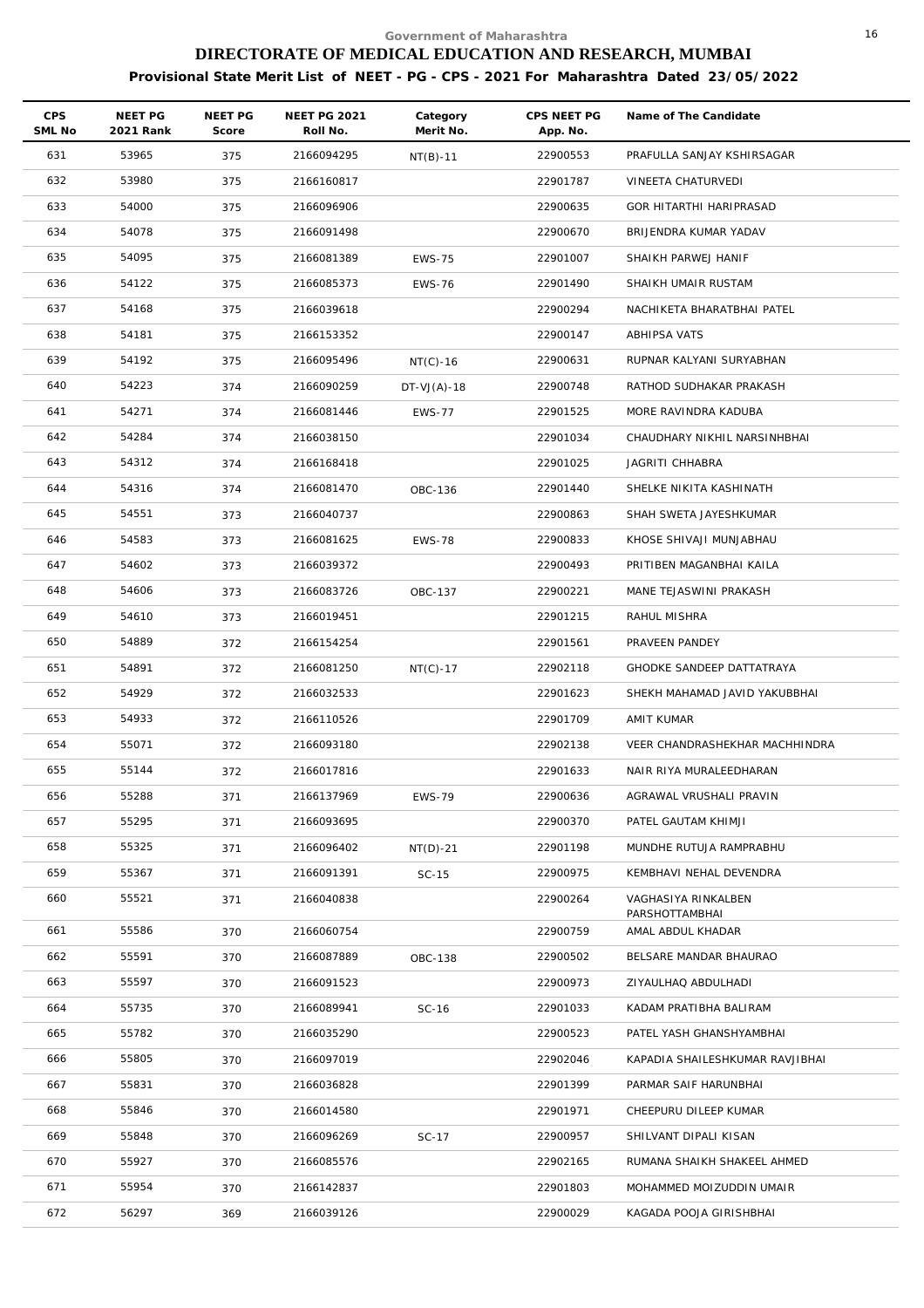| <b>CPS</b><br>SML No | NEET PG<br>2021 Rank | NEET PG<br>Score | <b>NEET PG 2021</b><br>Roll No. | Category<br>Merit No. | CPS NEET PG<br>App. No. | Name of The Candidate                         |
|----------------------|----------------------|------------------|---------------------------------|-----------------------|-------------------------|-----------------------------------------------|
| 673                  | 56315                | 369              | 2166144688                      |                       | 22901749                | KUNDITIPADUGU NIKHITHA                        |
| 674                  | 56377                | 368              | 2166089498                      | OBC-139               | 22901938                | KHERDE ABHIJIT NARESH                         |
| 675                  | 56386                | 368              | 2166137798                      |                       | 22900983                | AVULA PRASHANTH                               |
| 676                  | 56390                | 368              | 2166080517                      | <b>EWS-80</b>         | 22901316                | MOHAMMAD YAHYA KHAN ISMAIL KHAN               |
| 677                  | 56403                | 368              | 2166109630                      |                       | 22900633                | KIRTI KHATRI                                  |
| 678                  | 56406                | 368              | 2166081419                      | OBC-140               | 22901164                | JAISWAL SONALI RAVINDRA                       |
| 679                  | 56428                | 368              | 2166040178                      |                       | 22900928                | BHATHENA NINAZ HOMI                           |
| 680                  | 56479                | 368              | 2166084591                      |                       | 22900196                | HASHMI FOUZIYA MAZHERALI                      |
| 681                  | 56484                | 368              | 2166088302                      | OBC-141               | 22900782                | SATHAWANE SUKANYA VASANT                      |
| 682                  | 56502                | 368              | 2166145123                      |                       | 22901389                | KOSURU SRI VENKATA KRISHNA PRIYA              |
| 683                  | 56511                | 368              | 2166057256                      |                       | 22900795                | MEGHA                                         |
| 684                  | 56557                | 368              | 2166079790                      | <b>EWS-81</b>         | 22901769                | BHARADIYA RAHI RAJENDRA                       |
| 685                  | 56600                | 368              | 2166093136                      |                       | 22902252                | LAMBA SAHADEV PRIYANKA YADAV                  |
| 686                  | 56712                | 367              | 2166081094                      | OBC-142               | 22901090                | GALANDE PRITISH ASHOK                         |
| 687                  | 56723                | 367              | 2166095393                      |                       | 22901577                | SACHDEV SHOBHA PRAVIN                         |
| 688                  | 56724                | 367              | 2166039204                      |                       | 22900994                | JADEJA UPASNA MUKUNDSINH                      |
| 689                  | 56751                | 367              | 2166086195                      |                       | 22900998                | KHADE PRIYANKA DADASAHEB                      |
| 690                  | 56758                | 367              | 2166037917                      |                       | 22901413                | CHAUDHARI ARVINDKUMAR BHUTABHAI               |
| 691                  | 56773                | 367              | 2166139737                      |                       | 22900120                | VATTURI VIJAYALAKSHMI                         |
| 692                  | 56781                | 367              | 2166035406                      |                       | 22900775                | PATEL PAVANKUMAR SHAILESHKUMAR<br>VIRCHANDDAS |
| 693                  | 56838                | 367              | 2166095021                      |                       | 22900528                | BANDGAR ANKITA VITTHAL                        |
| 694                  | 56927                | 367              | 2166085477                      | <b>EWS-82</b>         | 22901903                | SHEKADE PRIYANKA SANJEEV                      |
| 695                  | 57040                | 366              | 2166041335                      |                       | 22900314                | KAPURIYA DHARMESHKUMAR DILIPBHAI              |
| 696                  | 57097                | 366              | 2166034294                      |                       | 22901840                | DAVE NIHAR AMIT                               |
| 697                  | 57148                | 366              | 2166084463                      | <b>EWS-83</b>         | 22900197                | RUPALI CHANDRAKANT DESHMUKH                   |
| 698                  | 57165                | 366              | 2166085567                      |                       | 22900013                | SHAIKH FAISAL AHMAD                           |
| 699                  | 57246                | 366              | 2166095670                      | OBC-143               | 22900549                | SHETE SUSMITA KIRAN                           |
| 700                  | 57387                | 365              | 2166141994                      |                       | 22900818                | MAHAVADI SRIHARSHA                            |
| 701                  | 57416                | 365              | 2166035296                      |                       | 22901798                | PATEL SWETUKUMAR GOVINDBHAI                   |
| 702                  | 57422                | 365              | 2166096633                      |                       | 22901788                | LIMBULE BALAJI                                |
| 703                  | 57433                | 365              | 2166021186                      |                       | 22902204                | SANDEEP KUMAR                                 |
| 704                  | 57478                | 365              | 2166081980                      | <b>EWS-84</b>         | 22902016                | CHAVAN RAJKUMAR SHIVAJIRAO                    |
| 705                  | 57562                | 365              | 2166001736                      |                       | 22900433                | YANAMADALA SUDHEER CHOWDARY                   |
| 706                  | 57563                | 365              | 2166036029                      |                       | 22901948                | SANEPARA JAYKUMAR VALLABHBHAI                 |
| 707                  | 57607                | 365              | 2166090359                      | <b>EWS-85</b>         | 22900720                | SHAIKH SAMEER HUSSAIN NAZIR<br><b>HUSSAIN</b> |
| 708                  | 57609                | 365              | 2166082041                      | <b>EWS-86</b>         | 22900139                | MORE SUMIT SUDHAKARRAO                        |
| 709                  | 57622                | 365              | 2166081088                      | OBC-144               | 22901076                | CHAUDHARI PRAVIN ASHOK                        |
| 710                  | 57657                | 365              | 2166091351                      | <b>EWS-87</b>         | 22900048                | PARADKAR MANGESHKUMAR ANANDRAO                |
| 711                  | 57669                | 365              | 2166085157                      | $DT-VJ(A)-19$         | 22900192                | JADHAO BHAGAWAN WASUDEO                       |
| 712                  | 57676                | 365              | 2166095847                      | $NT(B)-12$            | 22901765                | DESHMUKH ASHWINI MARUTI                       |
| 713                  | 57683                | 365              | 2166096797                      |                       | 22900170                | PAWAR SIDDHI SUNIL                            |
| 714                  | 57721                | 365              | 2166088778                      | OBC-145               | 22901428                | MUNDLE SAMIKSHA KEWALRAM                      |
|                      |                      |                  |                                 |                       |                         |                                               |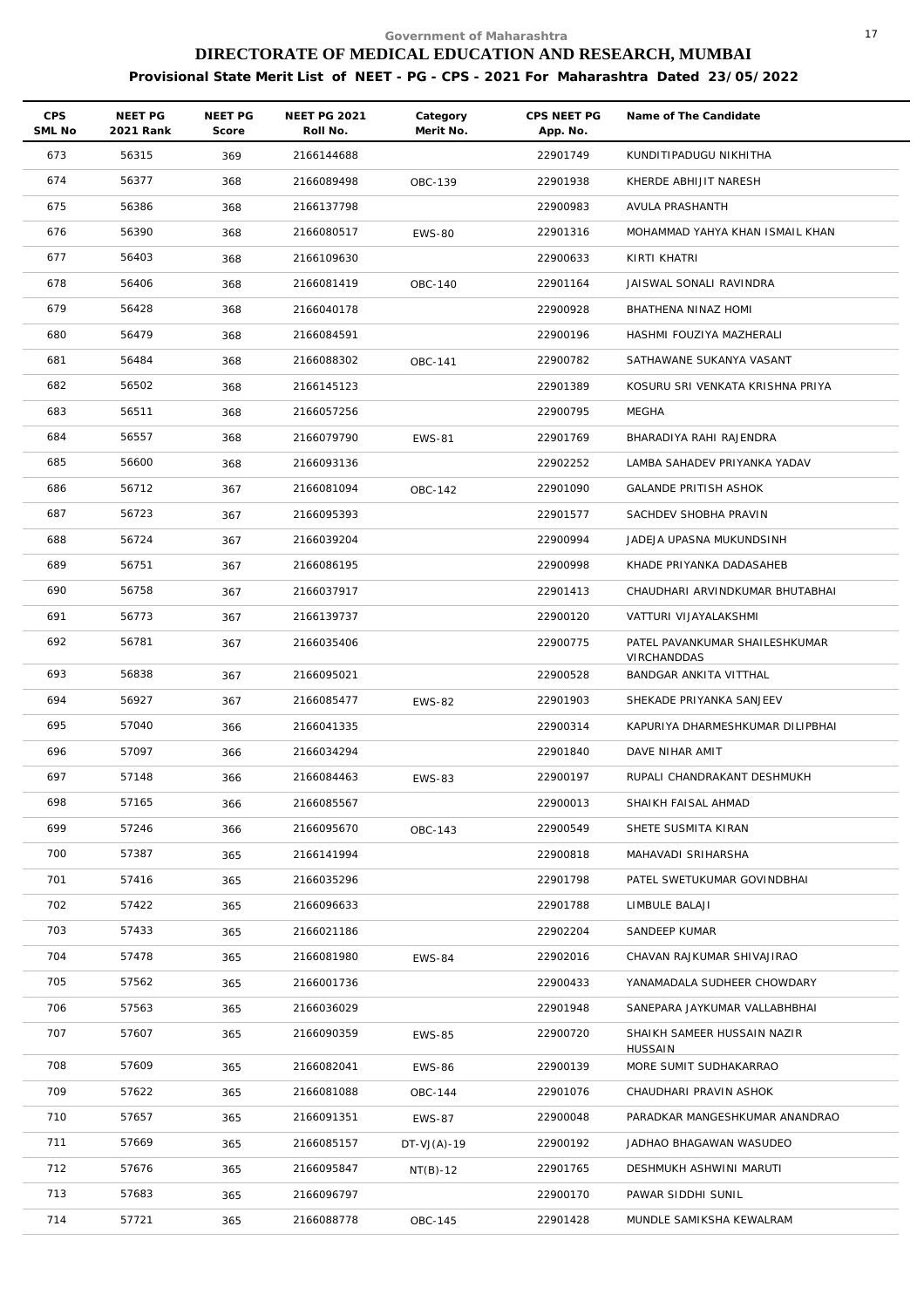| CPS<br>SML No | NEET PG<br>2021 Rank | NEET PG<br>Score | <b>NEET PG 2021</b><br>Roll No. | Category<br>Merit No. | CPS NEET PG<br>App. No. | Name of The Candidate           |
|---------------|----------------------|------------------|---------------------------------|-----------------------|-------------------------|---------------------------------|
| 715           | 57731                | 365              | 2166079775                      |                       | 22900488                | TAMBE SNEHA POPATRAO            |
| 716           | 57746                | 365              | 2166076305                      |                       | 22901461                | SHAILENDRA SINGH TOMAR          |
| 717           | 57877                | 364              | 2166081265                      | $NT(C)-18$            | 22900548                | DEOKAR RENUKA SUBHASHRAO        |
| 718           | 57893                | 364              | 2166096327                      | OBC-146               | 22900465                | MUJAWAR ANIS DASTAGIR           |
| 719           | 57905                | 364              | 2166124846                      |                       | 22901676                | SUBASHINI S                     |
| 720           | 57912                | 364              | 2166089811                      |                       | 22902267                | CHELWANI YASHANA RAJKUMAR       |
| 721           | 57928                | 364              | 2166092489                      |                       | 22901777                | DHARURKAR ADITYA PANDHARINATH   |
| 722           | 57936                | 364              | 2166095724                      | <b>EWS-88</b>         | 22902181                | PATIL SAURABH NARAYAN           |
| 723           | 57952                | 364              | 2166094388                      | OBC-147               | 22901068                | SHINDE RUTUJA SHAHAJI           |
| 724           | 57956                | 364              | 2166080852                      | OBC-148               | 22901672                | KANDALKAR ABHIJEET SHRIKRUSHNA  |
| 725           | 57964                | 364              | 2166074653                      |                       | 22901211                | RUSHALI DALAL                   |
| 726           | 57999                | 364              | 2166106548                      |                       | 22901892                | <b>ISHA ARORA</b>               |
| 727           | 58007                | 364              | 2166092533                      | NT(C)-19              | 22900859                | MASKE KALAVANTI BHAGORAO        |
| 728           | 58070                | 364              | 2166088784                      | OBC-149               | 22900914                | KUREKAR DHANSHRI KHEMRAJ        |
| 729           | 58144                | 364              | 2166084501                      | <b>EWS-89</b>         | 22902185                | PHAPAL YOGESHWARI DNYANOBA      |
| 730           | 58180                | 364              | 2166035422                      |                       | 22900726                | PATEL BHARGAVKUMAR VASUDEVBHAI  |
| 731           | 58213                | 363              | 2166095003                      | <b>SC-18</b>          | 22900471                | AVINASH VISHNU NAMDAS           |
| 732           | 58221                | 363              | 2166087033                      | $NT(D)-22$            | 22901859                | ANIL MOHAN KHADE                |
| 733           | 58278                | 363              | 2166083112                      | <b>EWS-90</b>         | 22901851                | CHAVAN SAGAR SATISH             |
| 734           | 58307                | 363              | 2166097132                      | OBC-150               | 22901071                | SAMRUTWAR PRANAV PARASHRAM      |
| 735           | 58349                | 363              | 2166153952                      |                       | 22900291                | KM PRAMILA                      |
| 736           | 58382                | 363              | 2166090368                      | OBC-151               | 22900110                | KHOND TANVEE SHANKARRAO         |
| 737           | 58438                | 363              | 2166093102                      |                       | 22900761                | <b>KEERTANA NAIR</b>            |
| 738           | 58490                | 363              | 2166039280                      |                       | 22902162                | KAILA CHANDANI MANILAL          |
| 739           | 58527                | 363              | 2166035726                      |                       | 22901473                | SATHAVARA JAIMEEN SHAILESHKUMAR |
| 740           | 58663                | 362              | 2166008033                      |                       | 22900232                | NEMILETI REDDY VANI             |
| 741           | 58750                | 362              | 2166152749                      |                       | 22901967                | APURVA TYAGI                    |
| 742           | 58752                | 362              | 2166084769                      |                       | 22900532                | MAHAJAN SMITA VIJAY             |
| 743           | 58903                | 361              | 2166082274                      | OBC-152               | 22901569                | SALUNKE PRASHANT NARAYANRAO     |
| 744           | 58958                | 361              | 2166089332                      | SC-19                 | 22901644                | NIKOSE SACHET SURESH            |
| 745           | 59256                | 360              | 2166083444                      | <b>EWS-91</b>         | 22901933                | KADAM MADHAV SHRIDHARRAO        |
| 746           | 59277                | 360              | 2166093255                      | <b>EWS-92</b>         | 22902166                | YADAV ATUL MANCHAKRAO           |
| 747           | 59303                | 360              | 2166156608                      |                       | 22900051                | SHIVAM GUPTA                    |
| 748           | 59372                | 360              | 2166084534                      | OBC-153               | 22901075                | PAYAL KAILAS RAUT               |
| 749           | 59443                | 360              | 2166015241                      |                       | 22900058                | KOLA ALEKHYA                    |
| 750           | 59444                | 360              | 2166087626                      |                       | 22901771                | SHAIKH AFIYA NAAZ KHALIQUE      |
| 751           | 59462                | 360              | 2166094663                      |                       | 22901041                | JAGDALE VAIBHAV SUNIL           |
| 752           | 59463                | 360              | 2166153414                      |                       | 22901121                | CHIKHALIA KISHAN VASUDEVBHAI    |
| 753           | 59556                | 360              | 2166089806                      | OBC-154               | 22901813                | SHAHANE RASIKA RAJIV            |
| 754           | 59570                | 360              | 2166034641                      |                       | 22901626                | MEET NARENDRABHAI PATEL         |
| 755           | 59595                | 360              | 2166146475                      |                       | 22900386                | DAYYALA CHANDRASHEKAR           |
| 756           | 59659                | 360              | 2166173431                      |                       | 22901533                | RINKAL MANDAL                   |
|               |                      |                  |                                 |                       |                         |                                 |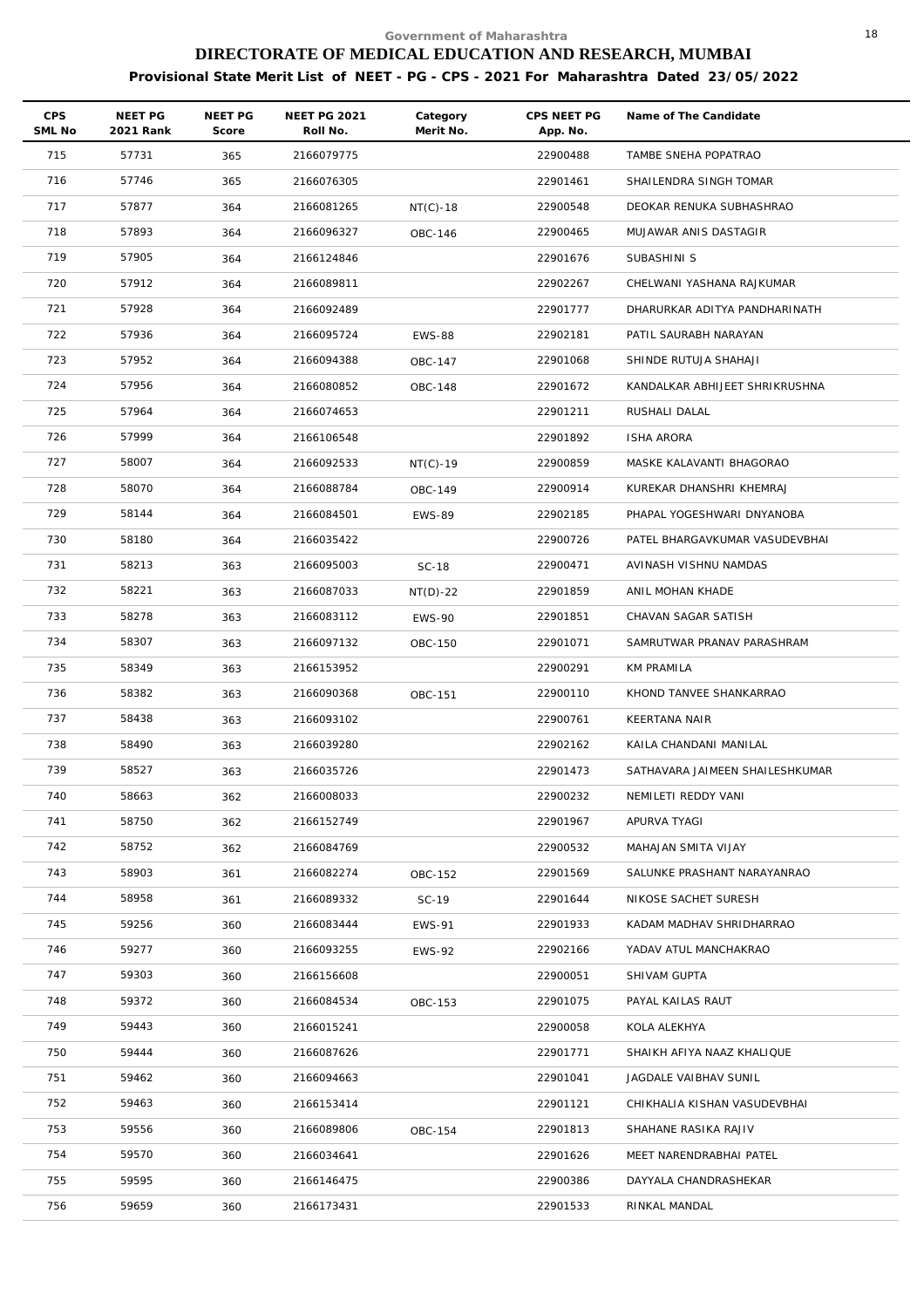| <b>CPS</b><br>SML No | NEET PG<br>2021 Rank | NEET PG<br>Score | <b>NEET PG 2021</b><br>Roll No. | Category<br>Merit No. | CPS NEET PG<br>App. No. | Name of The Candidate                          |
|----------------------|----------------------|------------------|---------------------------------|-----------------------|-------------------------|------------------------------------------------|
| 757                  | 59808                | 359              | 2166088494                      | $NT(C)-20$            | 22900248                | AGARKAR ANIKET DINESHRAO                       |
| 758                  | 59843                | 359              | 2166081511                      |                       | 22900458                | NAWALE SATISH LAXMANRAO                        |
| 759                  | 59853                | 359              | 2166082292                      | <b>EWS-93</b>         | 22901963                | TAHESEEN BANO SYED HAMED ALI                   |
| 760                  | 59854                | 359              | 2166037481                      |                       | 22900762                | SHAH DARSHIT KIRANKUMAR                        |
| 761                  | 59915                | 359              | 2166091478                      |                       | 22901311                | SINGH ASHISH ANIL                              |
| 762                  | 59965                | 359              | 2166154371                      |                       | 22901530                | AFROZ                                          |
| 763                  | 60105                | 359              | 2166083039                      | OBC-155               | 22902105                | ANSARI MOHAMMAD MUSTAFA                        |
| 764                  | 60108                | 359              | 2166083040                      | OBC-156               | 22902094                | MOHAMMAD ASLAM<br>ANSARI TOOBA MOHAMMAD SHAKIR |
| 765                  | 60152                | 358              | 2166088360                      | $SC-20$               | 22902048                | RAHUL RAJAT VILAS                              |
| 766                  | 60201                | 358              | 2166040333                      |                       | 22901266                | LIMBASIYA DENISA GIRISHBHAI                    |
| 767                  | 60249                | 358              | 2166040784                      |                       | 22901255                | PATEL RIYA SUBHASHCHANDRA                      |
| 768                  | 60260                | 358              | 2166096408                      | $SC-21$               | 22901292                | POTE SHARVARI RAVINDRA                         |
| 769                  | 60268                | 358              | 2166024971                      |                       | 22900873                | DARSHANA CHAKHIYAR                             |
| 770                  | 60299                | 358              | 2166089980                      | OBC-157               | 22901905                | CHAVAN CHAITALI SHARAD                         |
| 771                  | 60323                | 358              | 2166141323                      |                       | 22900923                | IDIGA KAVITHA                                  |
| 772                  | 60355                | 358              | 2166039798                      |                       | 22900034                | ISHITA KANAKSINH SURMA                         |
| 773                  | 60456                | 357              | 2166140437                      |                       | 22901761                | DONTHULA SRIPRIYA                              |
| 774                  | 60505                | 357              | 2166093194                      | OBC-158               | 22901877                | MALI ABHIJIT MADHUKAR                          |
| 775                  | 60526                | 357              | 2166009812                      |                       | 22901825                | LINGAMPALLI ABHILASH CHOWDARY                  |
| 776                  | 60530                | 357              | 2166085784                      | $SC-22$               | 22901431                | MADKE MANDAR ANAND                             |
| 777                  | 60566                | 357              | 2166056964                      |                       | 22901783                | <b>UDIT GUPTA</b>                              |
| 778                  | 60647                | 357              | 2166091343                      | OBC-159               | 22902145                | GADKAR AKSHAY AJAY                             |
| 779                  | 60660                | 357              | 2166137889                      |                       | 22901094                | AGARWAL MONIKA                                 |
| 780                  | 60697                | 357              | 2166089033                      |                       | 22901975                | SIDDHI SANJAY SARAF                            |
| 781                  | 60778                | 356              | 2166081979                      | OBC-160               | 22901650                | SHINDE PRIYANKA SHIVAJIRAO                     |
| 782                  | 60784                | 356              | 2166085864                      | $SC-23$               | 22900903                | SUNIDHEE PRASAD                                |
| 783                  | 60818                | 356              | 2166152083                      |                       | 22900161                | NIVEDITA UPADHYAY                              |
| 784                  | 60821                | 356              | 2166089966                      | $SC-24$               | 22901232                | SONKAMBLE PALLAVI BHIMRAO                      |
| 785                  | 60823                | 356              | 2166057606                      |                       | 22902117                | SYEDA ZOHRA RIZWAN                             |
| 786                  | 60830                | 356              | 2166087050                      | OBC-161               | 22900889                | SUMAIYA MOHD IQBAL KHATRI                      |
| 787                  | 60898                | 356              | 2166038153                      |                       | 22900060                | DABHI HARPALSINH SURESHKUMAR                   |
| 788                  | 60922                | 356              | 2166093778                      |                       | 22900243                | NAVGHANE RUCHA PRAKASH                         |
| 789                  | 60939                | 356              | 2166089251                      | OBC-162               | 22900802                | RAUT SONAM SUDHAKAR                            |
| 790                  | 61023                | 356              | 2166035644                      |                       | 22900557                | SHAH VRUNDA RAMKRISHNA                         |
| 791                  | 61079                | 356              | 2166080283                      |                       | 22900038                | JAJU RITUJA VIJAYKUMARJI                       |
| 792                  | 61094                | 356              | 2166085186                      |                       | 22901838                | SHAMIM ZARRAR KHAN                             |
| 793                  | 61129                | 355              | 2166040114                      |                       | 22901228                | KYADA NAVNIT GORDHANBHAI                       |
| 794                  | 61138                | 355              | 2166115505                      |                       | 22901614                | BHARAT BORANA                                  |
| 795                  | 61147                | 355              | 2166145066                      |                       | 22900492                | KOMARAVELLY SOWMYA                             |
| 796                  | 61177                | 355              | 2166037448                      |                       | 22901015                | RAMI SANKET MAHESHBHAI                         |
| 797                  | 61189                | 355              | 2166095255                      | $NT(D)-23$            | 22901189                | NAGARGOJE RAJNIKANT MANIKRAO                   |
| 798                  | 61197                | 355              | 2166096398                      | EWS-94                | 22902176                | SHAIKH KARISHMA RAMJAN                         |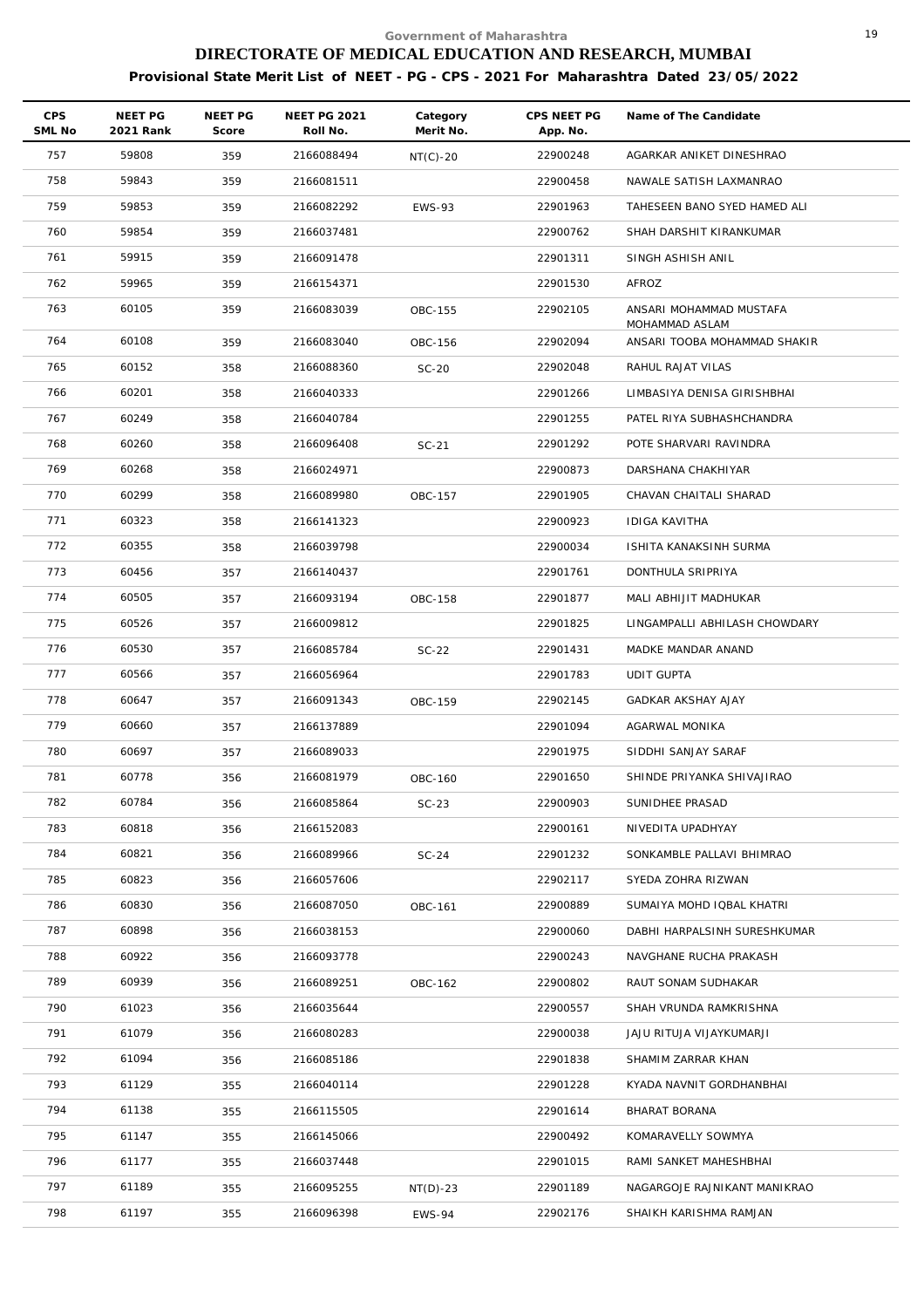| <b>CPS</b><br>SML No | NEET PG<br>2021 Rank | <b>NEET PG</b><br>Score | <b>NEET PG 2021</b><br>Roll No. | Category<br>Merit No. | CPS NEET PG<br>App. No. | Name of The Candidate             |
|----------------------|----------------------|-------------------------|---------------------------------|-----------------------|-------------------------|-----------------------------------|
| 799                  | 61235                | 355                     | 2166088076                      | OBC-163               | 22900796                | PASHINE DON SURYAMANI TARESHKUMAR |
| 800                  | 61299                | 355                     | 2166088143                      | OBC-164               | 22901329                | BURDE ASHWIN MADHUKAR             |
| 801                  | 61401                | 355                     | 2166090189                      | <b>EWS-95</b>         | 22901465                | ASMA GAUHAR MOHAMMED NASEERUDDIN  |
| 802                  | 61412                | 355                     | 2166080121                      | OBC-165               | 22901044                | JADHAO POOJA SUBHASH              |
| 803                  | 61422                | 355                     | 2166041898                      |                       | 22901559                | JOSHI HETVI DEEPAKKUMAR           |
| 804                  | 61546                | 355                     | 2166082265                      | <b>EWS-96</b>         | 22901951                | JAGTAP HARSHAD PRAKASHRAO         |
| 805                  | 61615                | 354                     | 2166095548                      | <b>EWS-97</b>         | 22901315                | PAWAR SHUBHAM ANIL                |
| 806                  | 61623                | 354                     | 2166087918                      | $SC-25$               | 22900817                | RAJGURU SHUBHAM BHAURAO           |
| 807                  | 61638                | 354                     | 2166081360                      |                       | 22900543                | JOSHI ASAWARI GIRISH              |
| 808                  | 61665                | 354                     | 2166081562                      | $SC-26$               | 22900033                | PRANAV MAROTI AWASARMOL           |
| 809                  | 61672                | 354                     | 2166118614                      |                       | 22900015                | BALAMURUGAN                       |
| 810                  | 61675                | 354                     | 2166037061                      |                       | 22900932                | NAKUM RAHUL KANTILAL              |
| 811                  | 61746                | 354                     | 2166088758                      | OBC-166               | 22901750                | KAPGATE SNEHA GULABRAO            |
| 812                  | 61754                | 354                     | 2166154183                      |                       | 22901463                | ARUN KUMAR                        |
| 813                  | 61773                | 354                     | 2166079843                      | OBC-167               | 22901167                | MOTEGAONKAR ROHINI SHRIKRUSHAN    |
| 814                  | 61776                | 354                     | 2166088698                      | OBC-168               | 22901163                | WAGH NAMRATA JAGDISH              |
| 815                  | 61791                | 354                     | 2166091299                      | $ST-1$                | 22900211                | THOKAL SURESH PANDURANG           |
| 816                  | 61839                | 354                     | 2166174881                      |                       | 22902069                | OINDRILA SEN                      |
| 817                  | 62084                | 353                     | 2166081410                      | OBC-169               | 22901223                | JADHAO ANKUSH PRALHAD             |
| 818                  | 62111                | 353                     | 2166075513                      |                       | 22901543                | KAMALAKAR REDDY YAREDLA           |
| 819                  | 62146                | 353                     | 2166043475                      |                       | 22900570                | PRIYANKA                          |
| 820                  | 62155                | 353                     | 2166141340                      |                       | 22900953                | JAMMALAMADUGU MUSSARATH HUSSAIN   |
| 821                  | 62265                | 353                     | 2166091621                      |                       | 22901131                | R K ASHWINI KUMAR                 |
| 822                  | 62307                | 352                     | 2166166456                      |                       | 22900008                | ARCHANA YADAV                     |
| 823                  | 62311                | 352                     | 2166089900                      | <b>EWS-98</b>         | 22901257                | YADAV KAVITA ASHOKRAO             |
| 824                  | 62344                | 352                     | 2166083504                      | <b>EWS-99</b>         | 22901935                | SABALE ARJUN DHARMRAJ             |
| 825                  | 62354                | 352                     | 2166081909                      | <b>EWS-100</b>        | 22901122                | MANKAPE DATTA SARANGDHAR          |
| 826                  | 62466                | 352                     | 2166089883                      | OBC-170               | 22901742                | DHOTARE DNYANESHWAR ANNARAO       |
| 827                  | 62603                | 352                     | 2166093545                      |                       | 22901185                | WAGH ROHAN NARENDRA               |
| 828                  | 62628                | 351                     | 2166091053                      | OBC-171               | 22901444                | SHEKHAR RAMESH PATIL              |
| 829                  | 62630                | 351                     | 2166089976                      | $SC-27$               | 22901678                | KAMBLE NAYAN CHANDRAKISHOR        |
| 830                  | 62649                | 351                     | 2166017099                      |                       | 22900373                | TIMANDE CHINTAN SANJAY            |
| 831                  | 62745                | 351                     | 2166090111                      |                       | 22901227                | APET KOMAL KALYANRAO              |
| 832                  | 62775                | 351                     | 2166042665                      |                       | 22900836                | SANJNA SINGH                      |
| 833                  | 62791                | 351                     | 2166086087                      |                       | 22901364                | BHOSALE ANKITA AVINASH            |
| 834                  | 62813                | 351                     | 2166021016                      |                       | 22900682                | SUMIT KUMAR SINGH                 |
| 835                  | 62817                | 351                     | 2166081751                      | OBC-172               | 22901305                | AAISHA ASHFAQUE GULREZ QADRI      |
| 836                  | 62953                | 351                     | 2166107301                      |                       | 22900119                | TANYA GUPTA                       |
| 837                  | 62960                | 350                     | 2166161497                      |                       | 22901063                | PRADEEP SINGH                     |
| 838                  | 62999                | 350                     | 2166093549                      |                       | 22902157                | ROHIT NARESH AGARWAL              |
| 839                  | 63019                | 350                     | 2166087090                      |                       | 22902210                | ALI SHABANA MUSHARRAF             |
| 840                  | 63031                | 350                     | 2166017999                      |                       | 22900336                | <b>BABLU SARMA</b>                |
|                      |                      |                         |                                 |                       |                         |                                   |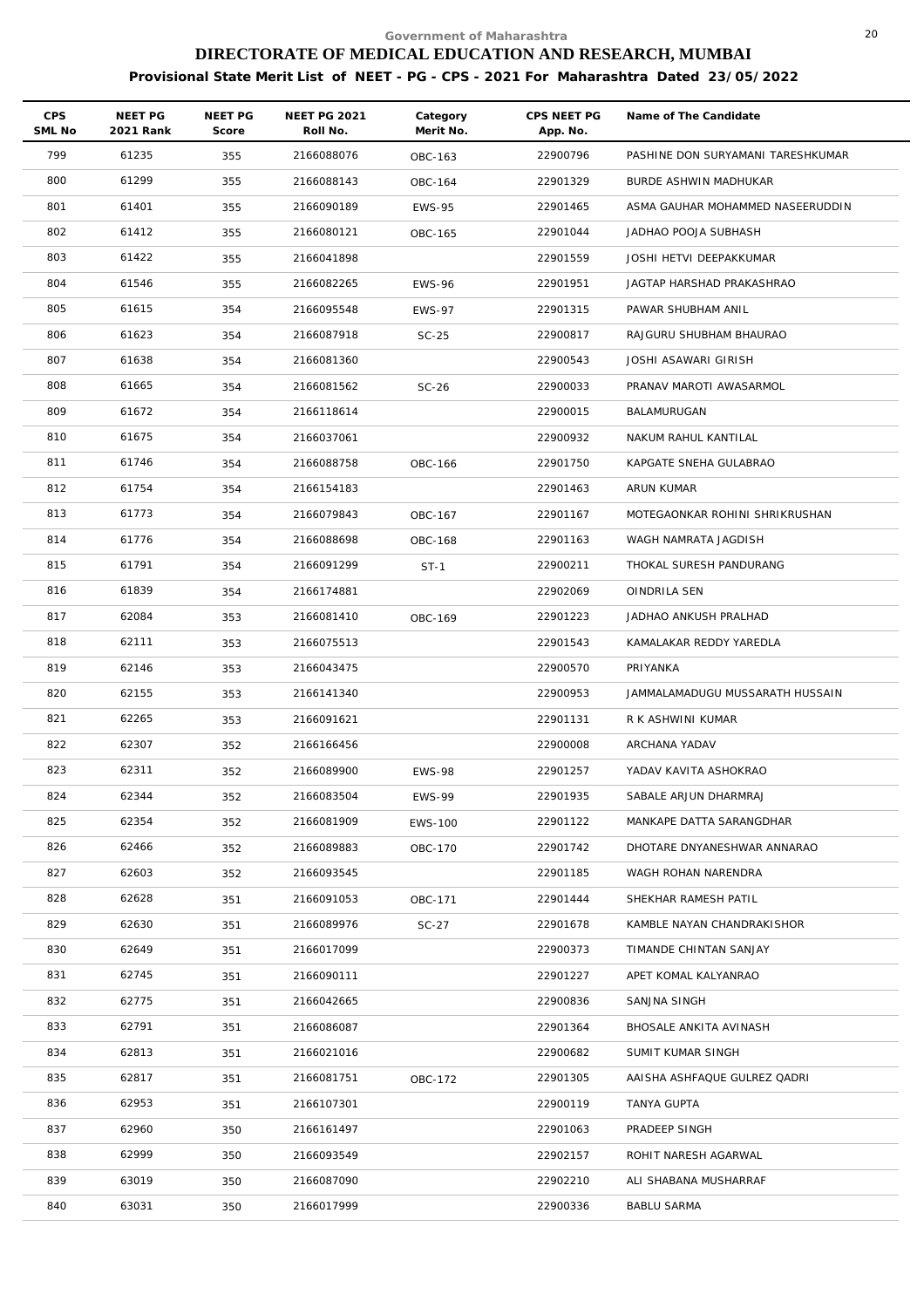| <b>CPS</b><br>SML No | NEET PG<br>2021 Rank | NEET PG<br>Score | <b>NEET PG 2021</b><br>Roll No. | Category<br>Merit No. | CPS NEET PG<br>App. No. | Name of The Candidate                       |
|----------------------|----------------------|------------------|---------------------------------|-----------------------|-------------------------|---------------------------------------------|
| 841                  | 63060                | 350              | 2166091181                      |                       | 22901720                | RENUKA SUDHIR MORE                          |
| 842                  | 63070                | 350              | 2166081713                      |                       | 22901974                | CHAVAN PARESHKUMAR POPATRAO                 |
| 843                  | 63164                | 350              | 2166164223                      |                       | 22900598                | MOHD ANAS                                   |
| 844                  | 63179                | 350              | 2166080037                      | <b>EWS-101</b>        | 22901381                | CHANDAK SHRADDHA PRAMOD                     |
| 845                  | 63207                | 350              | 2166048108                      |                       | 22901969                | AMIR AMIN RESHI                             |
| 846                  | 63273                | 350              | 2166035465                      |                       | 22900257                | THAKKAR KISHAN PRADIPKUMAR                  |
| 847                  | 63338                | 350              | 2166096503                      | OBC-173               | 22900042                | MANDAR SURENDRA HIREMATH                    |
| 848                  | 63390                | 350              | 2166086652                      |                       | 22900709                | JATINKUMAR JIVARAJBHAI THUMMAR              |
| 849                  | 63463                | 350              | 2166079295                      |                       | 22900876                | MATRYEE SHRINGI                             |
| 850                  | 63471                | 350              | 2166004502                      |                       | 22900064                | TAKKOLI HARSHITHA REDDY                     |
| 851                  | 63527                | 349              | 2166038375                      |                       | 22900620                | LADANI JANAKI JAMANADAS                     |
| 852                  | 63581                | 349              | 2166036072                      |                       | 22901946                | POOJABEN VIJAYKUMAR PRAJAPATI               |
| 853                  | 63583                | 349              | 2166085163                      |                       | 22900827                | YADAV SAHIL VIJAY                           |
| 854                  | 63632                | 349              | 2166087369                      | OBC-174               | 22900203                | CHARKHE POOJA PRALHAD                       |
| 855                  | 63686                | 349              | 2166014060                      |                       | 22900057                | RYALI MANOGNYA                              |
| 856                  | 63817                | 349              | 2166017326                      |                       | 22900175                | MRIDUSMITA DAS                              |
| 857                  | 63837                | 349              | 2166088656                      |                       | 22901006                | MAMDAPURE FARHEEN HAROON RASHID             |
| 858                  | 63937                | 348              | 2166081681                      | $NT(C)-21$            | 22902164                | KALLE PRASHANT PANDITRAO                    |
| 859                  | 63947                | 348              | 2166081656                      | $NT(B)-13$            | 22902208                | GIRI AVINASH NAVANATH                       |
| 860                  | 63967                | 348              | 2166083593                      | <b>EWS-102</b>        | 22900237                | KULKARNI PRATIK VIJAY                       |
| 861                  | 64006                | 348              | 2166087746                      | OBC-175               | 22901302                | SHEGEKAR GAURAV ARUN                        |
| 862                  | 64021                | 348              | 2166096376                      | EWS-103               | 22901843                | DONGARE PRIYANKA PRAVIN                     |
| 863                  | 64037                | 348              | 2166040377                      |                       | 22901786                | PATEL KAJAL MANOJ                           |
| 864                  | 64052                | 348              | 2166149121                      |                       | 22901848                | KRUPA RANI P                                |
| 865                  | 64070                | 348              | 2166037157                      |                       | 22900411                | PATEL NISHANT BHARATBHAI                    |
| 866                  | 64227                | 348              | 2166081588                      |                       | 22900055                | MOHAMMAD KARIMUDDIN MOHAMMAD<br>MASLEHUDDIN |
| 867                  | 64232                | 348              | 2166154390                      |                       | 22901814                | SOPHIYA CHAUDHARY                           |
| 868                  | 64244                | 347              | 2166154398                      |                       | 22901873                | ANJUM KHAN                                  |
| 869                  | 64322                | 347              | 2166081755                      | <b>EWS-104</b>        | 22900004                | PATEL MOHSIN RAFIK                          |
| 870                  | 64383                | 347              | 2166084430                      |                       | 22901000                | KADAM SNEHA BALASAHEB                       |
| 871                  | 64421                | 347              | 2166138564                      |                       | 22901981                | SHENIYA SABU VARGHESE                       |
| 872                  | 64461                | 347              | 2166107506                      | OBC-176               | 22900654                | YELDARKAR RUTUJA DEVENDRA                   |
| 873                  | 64477                | 347              | 2166088030                      | EWS-105               | 22901285                | PATIL ANUSHRI DEEPAK                        |
| 874                  | 64541                | 347              | 2166039387                      |                       | 22900354                | MAKADIYA PRIYANK VINODRAY                   |
| 875                  | 64584                | 347              | 2166094965                      | $NT(C)-22$            | 22901710                | KUNDALKAR POOJA VILAS                       |
| 876                  | 64635                | 346              | 2166089132                      | OBC-177               | 22901861                | WANJARI CHETAN SHANKAR                      |
| 877                  | 64649                | 346              | 2166089902                      | EWS-106               | 22901718                | KOLHE AMOL ASHOKRAO                         |
| 878                  | 64710                | 346              | 2166039257                      |                       | 22901151                | JETHAVA DIMPAL LAXMANBHAI                   |
| 879                  | 64812                | 346              | 2166032137                      |                       | 22901741                | NISHI BASEDIA                               |
| 880                  | 64870                | 346              | 2166084431                      | <b>EWS-107</b>        | 22901988                | PRAMOD BALIRAM PAWAR                        |
| 881                  | 64954                | 345              | 2166086448                      | $NT(C)-23$            | 22900753                | LONE MANGESH GULABRAO                       |
| 882                  | 64981                | 345              | 2166163198                      |                       | 22901240                | DEEPANSH SAXENA                             |
|                      |                      |                  |                                 |                       |                         |                                             |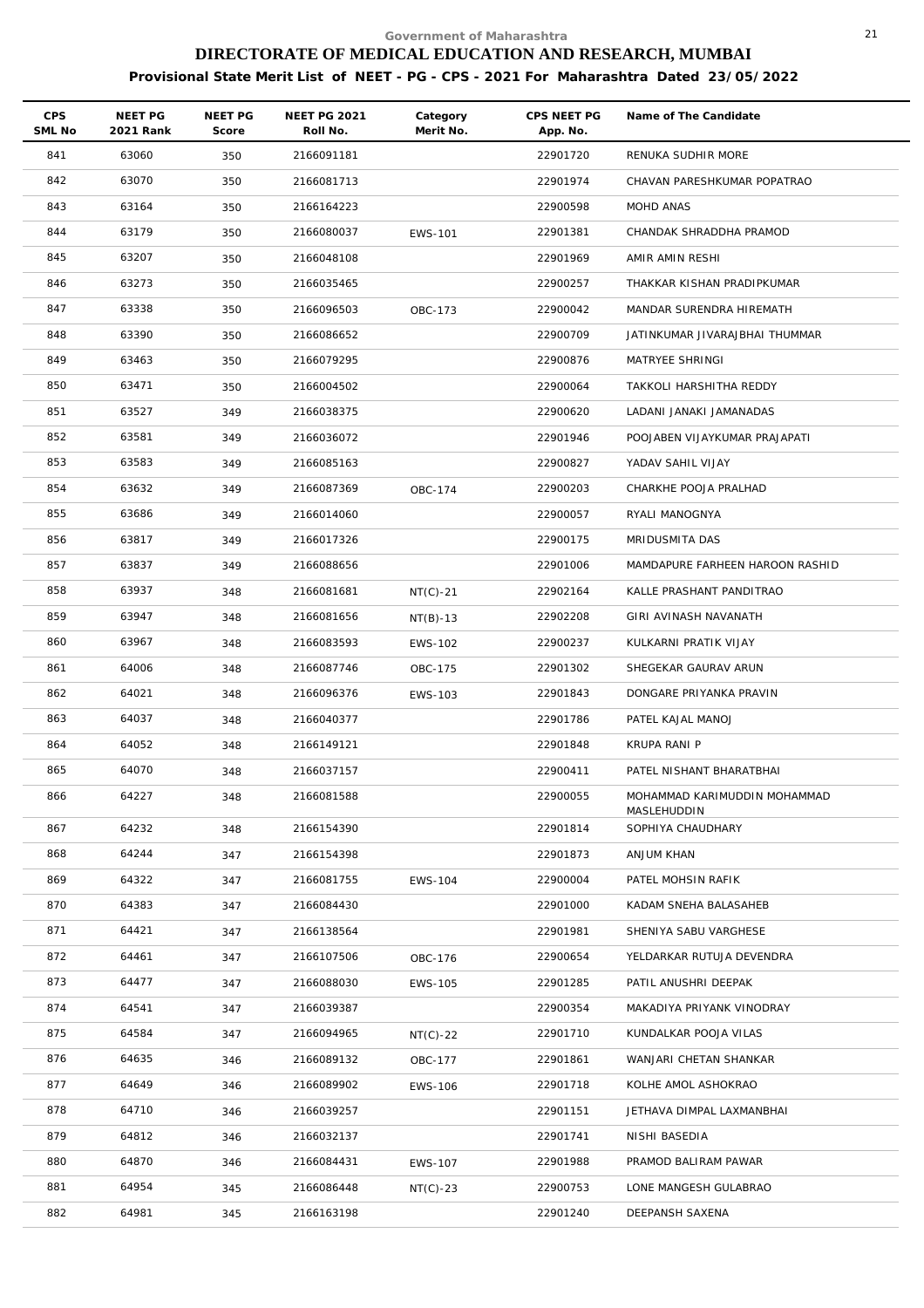| <b>CPS</b><br>SML No | <b>NEET PG</b><br>2021 Rank | NEET PG<br>Score | <b>NEET PG 2021</b><br>Roll No. | Category<br>Merit No. | CPS NEET PG<br>App. No. | Name of The Candidate          |
|----------------------|-----------------------------|------------------|---------------------------------|-----------------------|-------------------------|--------------------------------|
| 883                  | 65008                       | 345              | 2166087048                      | OBC-178               | 22900675                | SHAIKH MOHD AHSAN MOHD HUSSAIN |
| 884                  | 65151                       | 345              | 2166089676                      | OBC-179               | 22900086                | SWATI KATRE                    |
| 885                  | 65216                       | 345              | 2166089533                      | <b>OBC-180</b>        | 22901362                | AAFREEN FIRDAOUS ANSARI        |
| 886                  | 65256                       | 345              | 2166081641                      | EWS-108               | 22901246                | PATIL YUVRAJ NARAYAN           |
| 887                  | 65269                       | 345              | 2166086202                      | $SC-28$               | 22901052                | KAMBLE DHAVALRAJ DANIAL        |
| 888                  | 65298                       | 345              | 2166082263                      | $SC-29$               | 22900379                | JAWALE ANUPRIYA PRABHAKAR      |
| 889                  | 65315                       | 345              | 2166082284                      | <b>EWS-109</b>        | 22900547                | WAGH DIPALI SUBHASHRAO         |
| 890                  | 65365                       | 345              | 2166089880                      | OBC-181               | 22900135                | RISHA ANIL JATAL               |
| 891                  | 65453                       | 345              | 2166092777                      |                       | 22901875                | ANANDE SHAILENDRA HEMANT       |
| 892                  | 65495                       | 344              | 2166049444                      |                       | 22902020                | ANKIT KASHYAP                  |
| 893                  | 65588                       | 344              | 2166089965                      | $SC-30$               | 22901321                | PARSODE RAHUL BHIMRAO          |
| 894                  | 65738                       | 344              | 2166082256                      | $NT(C)-24$            | 22900313                | PATIL PADMIN MOHANRAO          |
| 895                  | 65769                       | 344              | 2166025712                      |                       | 22901415                | SHEETAL YADAV                  |
| 896                  | 65808                       | 344              | 2166084958                      |                       | 22900507                | THAKUR AKSHATA TUKARAM ANITA   |
| 897                  | 65833                       | 343              | 2166089246                      | OBC-182               | 22900838                | SHENDOKAR RUPESH SUDESH        |
| 898                  | 65861                       | 343              | 2166035825                      |                       | 22901432                | SHAH HARSHILKUMAR RAKESHKUMAR  |
| 899                  | 65884                       | 343              | 2166080030                      | <b>EWS-110</b>        | 22901924                | POHARKAR AKHILESH PRAKASH      |
| 900                  | 65950                       | 343              | 2166088014                      | OBC-183               | 22901300                | KADU NEHA DAMODHAR             |
| 901                  | 65952                       | 343              | 2166006078                      |                       | 22900894                | VUSA CHANDRA SEKHAR            |
| 902                  | 65953                       | 343              | 2166082217                      |                       | 22900906                | TAUR SUPRIYA BABURAO           |
| 903                  | 65971                       | 343              | 2166028432                      |                       | 22900646                | NITIN CHOUDHARY                |
| 904                  | 66000                       | 343              | 2166074360                      |                       | 22900608                | RAJIV SARKAR                   |
| 905                  | 66057                       | 343              | 2166080619                      | EWS-111               | 22901527                | TAGALPALLEWAR SAGAR NANDKUMAR  |
| 906                  | 66067                       | 343              | 2166151048                      |                       | 22900544                | ANKUR JADOUN                   |
| 907                  | 66087                       | 343              | 2166092501                      | OBC-184               | 22900406                | KUMUDINI JAGDISH GADHE         |
| 908                  | 66103                       | 343              | 2166009475                      |                       | 22901915                | KUNA ANUSHA                    |
| 909                  | 66169                       | 343              | 2166138824                      |                       | 22900624                | SHAIK NISHRAT BANU             |
| 910                  | 66171                       | 343              | 2166087929                      | $NT(C) - 25$          | 22901438                | BHANDARI MANVITA BHIMAJI       |
| 911                  | 66190                       | 343              | 2166041622                      |                       | 22901269                | PARMAR DIGANT PRAVINCHANDRA    |
| 912                  | 66285                       | 342              | 2166084656                      | OBC-185               | 22901898                | SHAIKH AFRIN RAJJAK            |
| 913                  | 66359                       | 342              | 2166093304                      |                       | 22900146                | MANTRI PRADNYA VIVEK           |
| 914                  | 66365                       | 342              | 2166152674                      |                       | 22900174                | HASEEN MIYAN                   |
| 915                  | 66375                       | 342              | 2166083275                      | $NT(C)-26$            | 22900187                | KIRAN BHIKA DHEPALE            |
| 916                  | 66416                       | 342              | 2166165339                      |                       | 22901869                | MEHROTRA SHAIL SANJAYA         |
| 917                  | 66487                       | 342              | 2166089549                      | OBC-186               | 22900853                | PIMPALKAR VAIBHAVI OMPRAKASH   |
| 918                  | 66498                       | 342              | 2166096597                      | OBC-187               | 22900883                | PATIL TEJASVI CHANDRAKANT      |
| 919                  | 66550                       | 341              | 2166155730                      |                       | 22900302                | SAPNA KHARD                    |
| 920                  | 66555                       | 341              | 2166138519                      |                       | 22901262                | S KRISHNA PRIYA                |
| 921                  | 66565                       | 341              | 2166093809                      | <b>OBC-188</b>        | 22901421                | VISHWAJIT PRAMOD SHELKE        |
| 922                  | 66600                       | 341              | 2166151274                      |                       | 22900651                | ANKUR KUMAR                    |
| 923                  | 66637                       | 341              | 2166080676                      | $DT-VJ(A)-20$         | 22901604                | RATHOD KALYANI PREMKUMAR       |
| 924                  | 66673                       | 341              | 2166039314                      |                       | 22900069                | VARU JAIDEEP KESHUBHAI         |
|                      |                             |                  |                                 |                       |                         |                                |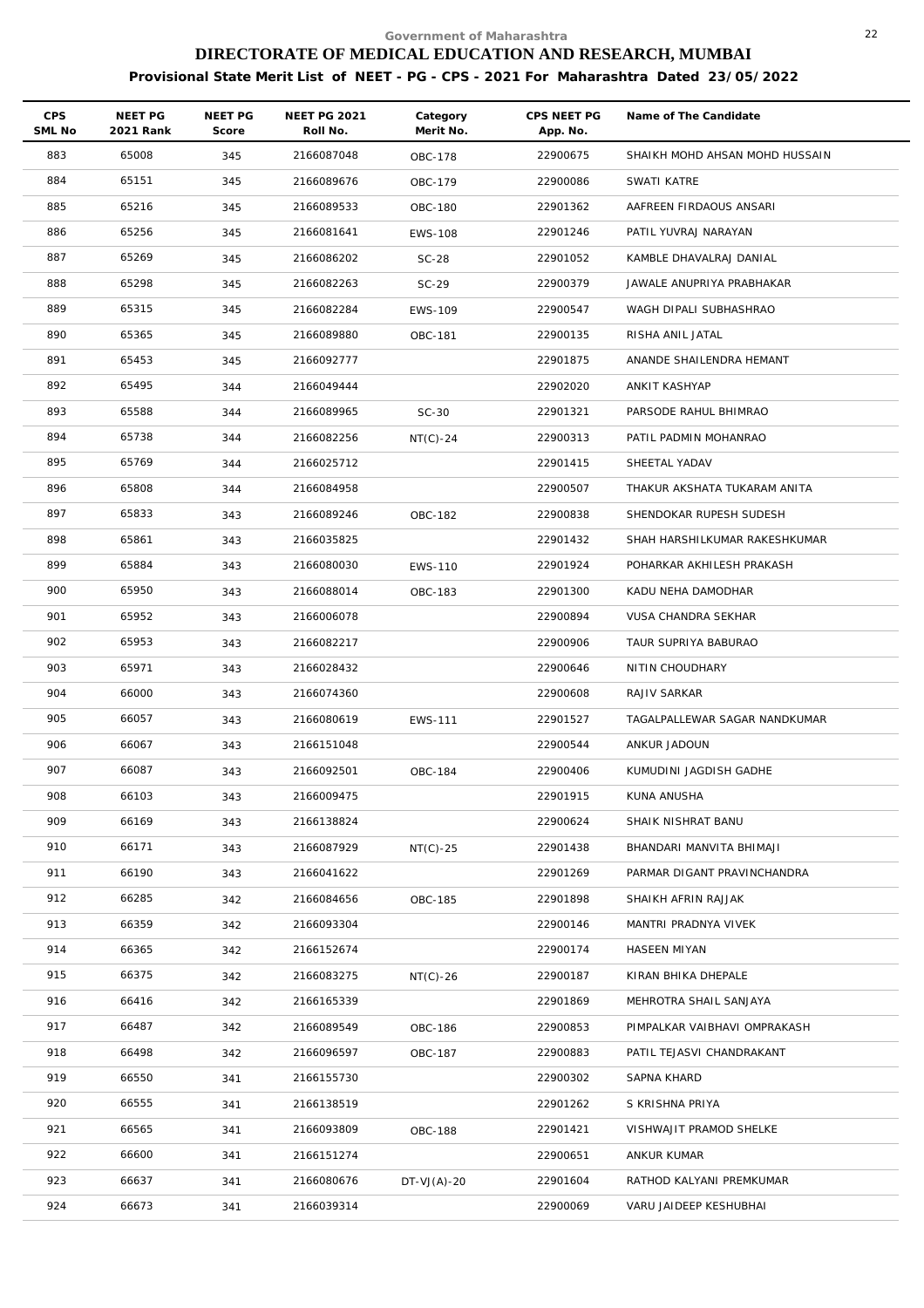| <b>CPS</b><br>SML No | NEET PG<br>2021 Rank | NEET PG<br>Score | <b>NEET PG 2021</b><br>Roll No. | Category<br>Merit No. | CPS NEET PG<br>App. No. | Name of The Candidate          |
|----------------------|----------------------|------------------|---------------------------------|-----------------------|-------------------------|--------------------------------|
| 925                  | 66699                | 341              | 2166038066                      |                       | 22901768                | PANCHAL HARSH SUBHASHBHAI      |
| 926                  | 66777                | 341              | 2166082141                      | $SC-31$               | 22900908                | HUSALE VIDYA VIJAY             |
| 927                  | 66779                | 341              | 2166084719                      | OBC-189               | 22901196                | SHINDE PRAJAKTA SHASHIKANT     |
| 928                  | 66782                | 341              | 2166079870                      | $SC-32$               | 22901278                | TUPE JAYANT MAHADEO            |
| 929                  | 66867                | 341              | 2166090548                      | OBC-190               | 22902242                | RAUT PRIYANKA ANANT            |
| 930                  | 66876                | 341              | 2166024929                      |                       | 22901295                | AAKANKSHA DEWANGAN             |
| 931                  | 66970                | 340              | 2166091250                      | OBC-191               | 22900104                | RAUT VINOD VILAS               |
| 932                  | 66975                | 340              | 2166042001                      |                       | 22900848                | CHANDNI PANCHAL                |
| 933                  | 67153                | 340              | 2166037427                      |                       | 22900741                | PATEL ANUBEN RAJESHKUMAR       |
| 934                  | 67232                | 340              | 2166167439                      |                       | 22900171                | AVINASH KR PANDEY              |
| 935                  | 67237                | 340              | 2166079804                      | OBC-192               | 22901860                | KUTE MRINMAI RAVINDRA          |
| 936                  | 67371                | 340              | 2166042528                      |                       | 22901045                | NIHARIKA CHOUDHARY             |
| 937                  | 67587                | 339              | 2166094931                      |                       | 22900758                | ANKUSH SINGH PAL               |
| 938                  | 67607                | 339              | 2166081497                      | OBC-193               | 22900942                | PATIL PRATHMESH KUMAR          |
| 939                  | 67681                | 339              | 2166041348                      |                       | 22901184                | URVASHIBA KIRITSINH ZALA       |
| 940                  | 67684                | 339              | 2166041443                      |                       | 22902038                | MODI DHAVAL NARENDRABHAI       |
| 941                  | 67828                | 339              | 2166055111                      |                       | 22900690                | MOHAMMED ZUBAIR QHALANDER      |
| 942                  | 67848                | 339              | 2166095973                      |                       | 22900413                | KADAM LAXMAN VITHOBA           |
| 943                  | 67963                | 338              | 2166037288                      |                       | 22901588                | KHANT KRISHNABEN KISHORBHAI    |
| 944                  | 67968                | 338              | 2166104758                      |                       | 22902078                | SONIKA SURESHLAL ROCHLANI      |
| 945                  | 68009                | 338              | 2166144246                      |                       | 22901457                | <b>GUDABOINA SWATHI</b>        |
| 946                  | 68047                | 338              | 2166062105                      |                       | 22900752                | JINSANA.V.M                    |
| 947                  | 68067                | 338              | 2166045598                      |                       | 22901203                | RACHIKA RANI                   |
| 948                  | 68102                | 338              | 2166095250                      | $SC-33$               | 22901928                | DURGE NIDHI WASUDEO            |
| 949                  | 68186                | 338              | 2166103727                      |                       | 22901944                | JANGAM BHAGYA SREE             |
| 950                  | 68240                | 338              | 2166093221                      |                       | 22900785                | <b>GHADGE PRADIP MAHADEV</b>   |
| 951                  | 68312                | 337              | 2166040035                      |                       | 22900707                | CHAUDHARY AAKASH SHRAVANKUMAR  |
| 952                  | 68357                | 337              | 2166096931                      | EWS-112               | 22901687                | GILANI UZMA SAYED KHUSHNUD     |
| 953                  | 68363                | 337              | 2166021427                      |                       | 22900356                | ANUPRIYA                       |
| 954                  | 68368                | 337              | 2166143441                      |                       | 22900824                | PALLA SREE DIVYA               |
| 955                  | 68491                | 337              | 2166039973                      |                       | 22900200                | <b>VYAS YOGIRAJ PRAVINBHAI</b> |
| 956                  | 68504                | 337              | 2166030275                      |                       | 22900578                | REHANA PANDURANGI              |
| 957                  | 68618                | 336              | 2166080908                      | OBC-194               | 22901061                | GORE SATISH SURESH             |
| 958                  | 68633                | 336              | 2166096097                      | $SC-34$               | 22900917                | BHALERAO SHRUTIKA ANIL         |
| 959                  | 68645                | 336              | 2166087054                      |                       | 22901014                | JAWED IQBAL                    |
| 960                  | 68667                | 336              | 2166033401                      |                       | 22900512                | HARSH KAUSHAL                  |
| 961                  | 68703                | 336              | 2166048868                      |                       | 22901884                | AWADHESH KUMAR VERMA           |
| 962                  | 68705                | 336              | 2166065487                      |                       | 22902086                | AOUS A S                       |
| 963                  | 68721                | 336              | 2166088750                      |                       | 22901712                | JESWANI NEHA KAMAL             |
| 964                  | 68738                | 336              | 2166038210                      |                       | 22901550                | PATEL DIMPALBEN MAGANBHAI      |
| 965                  | 68788                | 336              | 2166038835                      |                       | 22901244                | SHWETA AMARSHI DABHI           |
| 966                  | 68845                | 336              | 2166143148                      |                       | 22900919                | NALLIBOINA NANDANA             |
|                      |                      |                  |                                 |                       |                         |                                |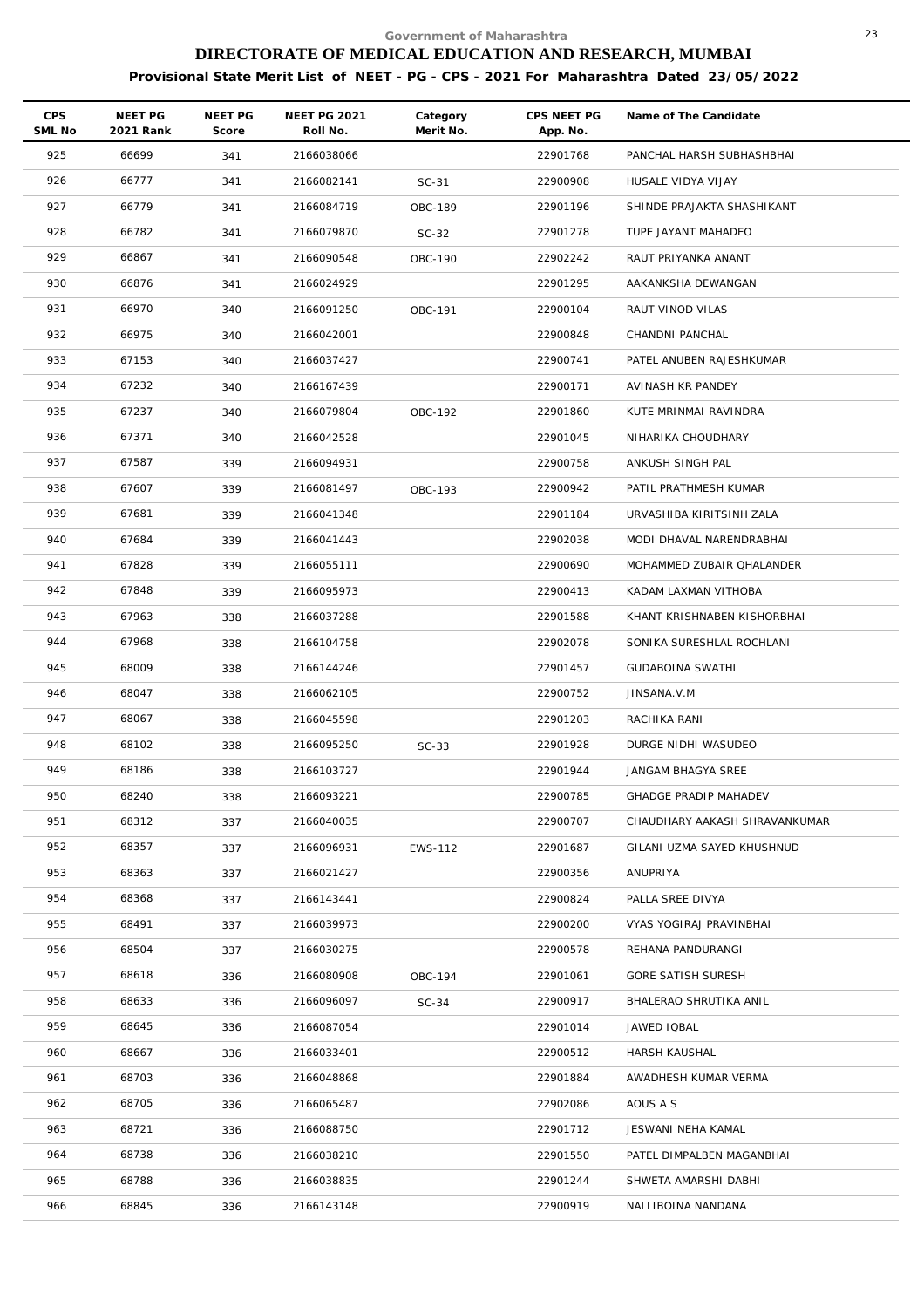| <b>CPS</b><br>SML No | NEET PG<br>2021 Rank | NEET PG<br>Score | <b>NEET PG 2021</b><br>Roll No. | Category<br>Merit No. | CPS NEET PG<br>App. No. | Name of The Candidate                         |
|----------------------|----------------------|------------------|---------------------------------|-----------------------|-------------------------|-----------------------------------------------|
| 967                  | 68856                | 336              | 2166081544                      | EWS-113               | 22901323                | KHAN MAHEJABEEN MAHMOOD KHAN                  |
| 968                  | 68902                | 336              | 2166088720                      |                       | 22901159                | GAWADE SHUBHANGI JAYANT                       |
| 969                  | 68936                | 336              | 2166085710                      |                       | 22900194                | IDRISI AIJAZ AHMED ABDULHASAN                 |
| 970                  | 68938                | 336              | 2166093127                      | OBC-195               | 22900267                | KUTE SONALI BABASAHEB                         |
| 971                  | 69108                | 335              | 2166090809                      |                       | 22900475                | UNNATI KANTIBHAI PATEL                        |
| 972                  | 69154                | 335              | 2166145071                      |                       | 22902209                | KOMMERA SRINITHA                              |
| 973                  | 69324                | 335              | 2166100931                      |                       | 22901849                | <b>GURUDEV BISHI</b>                          |
| 974                  | 69458                | 335              | 2166090090                      | OBC-196               | 22902014                | GOPCHADE SMITA HAVGIRAO                       |
| 975                  | 69466                | 335              | 2166037257                      |                       | 22901157                | BHALODIYA PRINCEKUMAR JAYSUKHBHAI             |
| 976                  | 69472                | 335              | 2166081434                      | EWS-114               | 22902254                | KABRA PRIYANKA JAYPRAKASH                     |
| 977                  | 69547                | 335              | 2166096796                      | $SC-35$               | 22900912                | GAJARE PRIYANKA SUKDEO                        |
| 978                  | 69548                | 335              | 2166096531                      | $SC-36$               | 22901499                | TUPSAMUDRE ANKITA SUNIL                       |
| 979                  | 69607                | 334              | 2166087030                      |                       | 22901404                | PARAB AISHWARYA MOHAN                         |
| 980                  | 69619                | 334              | 2166079703                      | $ST-2$                | 22900734                | BANDE JYOTI SADU                              |
| 981                  | 69732                | 334              | 2166081353                      | OBC-197               | 22901191                | GHUBE NITIN JANARDAN                          |
| 982                  | 69757                | 334              | 2166079797                      |                       | 22901532                | BAPAT RASHMI RAMCHANDRA                       |
| 983                  | 69766                | 334              | 2166084691                      | $NT(C)-27$            | 22901688                | SHRIRAME SHRIKANT SANGRAM                     |
| 984                  | 69855                | 334              | 2166040250                      |                       | 22900094                | JOGANI RUTVI ASHOKBHAI                        |
| 985                  | 69908                | 334              | 2166042728                      |                       | 22900806                | LAKSHAY BANGA                                 |
| 986                  | 69979                | 333              | 2166089724                      | $SC-37$               | 22900944                | GHOPE NILKANTH PURUSHOTTAM                    |
| 987                  | 70020                | 333              | 2166089507                      | $SC-38$               | 22900678                | DEOTALE VIPUL NAVANATH                        |
| 988                  | 70023                | 333              | 2166074550                      |                       | 22900478                | SHIWANGI RAGHUWANSHI                          |
| 989                  | 70048                | 333              | 2166038288                      |                       | 22901050                | PATEL HEMAKSHEEBEN KANUBHAI                   |
| 990                  | 70082                | 333              | 2166144132                      |                       | 22900298                | BANDAPALLY DHEERAJA                           |
| 991                  | 70083                | 333              | 2166035102                      |                       | 22900295                | KSHATRIYA SHASHANK                            |
| 992                  | 70084                | 333              | 2166090472                      | $SC-39$               | 22901857                | UPENDRANATHSINGH<br>WAGHMARE DIKSHA VASANTRAO |
| 993                  | 70110                | 333              | 2166036364                      |                       | 22902159                | DEEPAK MISHRA                                 |
| 994                  | 70152                | 333              | 2166084232                      | $SC-40$               | 22901376                | SONAVANE SWATI SHASHIKANT                     |
| 995                  | 70240                | 333              | 2166079854                      | $ST-3$                | 22901980                | HANDE PRIYANKA SUKNANDAN                      |
| 996                  | 70255                | 333              | 2166117300                      |                       | 22901469                | PATEL NIHALI KIRTIKUMAR                       |
| 997                  | 70278                | 333              | 2166081376                      | $DT-VJ(A)-21$         | 22900162                | CHAVAN PADAMA GULAB                           |
| 998                  | 70394                | 332              | 2166083800                      | SC-41                 | 22901325                | CHAVAN TEJASWINI BHAUSAHEB                    |
| 999                  | 70419                | 332              | 2166080778                      | $SC-42$               | 22900081                | THOMBARE JYOTIKA SAMADHAN                     |
| 1000                 | 70482                | 332              | 2166082148                      | $SC-43$               | 22900017                | SOMWANSHI RAHUL VIJAYKUMAR                    |
| 1001                 | 70536                | 332              | 2166036725                      |                       | 22900157                | HARWANI BHARKHA BHARAT                        |
| 1002                 | 70584                | 332              | 2166086376                      |                       | 22901004                | GADDAM AMULYA PRASADA RAO                     |
| 1003                 | 70601                | 332              | 2166156532                      |                       | 22902229                | ARVIND KUMAR YADAV                            |
| 1004                 | 70669                | 332              | 2166026519                      |                       | 22901597                | SHIVA KUMAR M                                 |
| 1005                 | 70677                | 332              | 2166083682                      | OBC-198               | 22901599                | POWAR ROHINI BALVANT                          |
| 1006                 | 70712                | 331              | 2166096418                      |                       | 22901455                | SONWAR ADITYA SADASHIV                        |
| 1007                 | 70748                | 331              | 2166096860                      |                       | 22901081                | BHAGAT SNEHAL NANDAN                          |
| 1008                 | 70752                | 331              | 2166088502                      | OBC-199               | 22900307                | TIBUDE NEEDHI DIPAK                           |
|                      |                      |                  |                                 |                       |                         |                                               |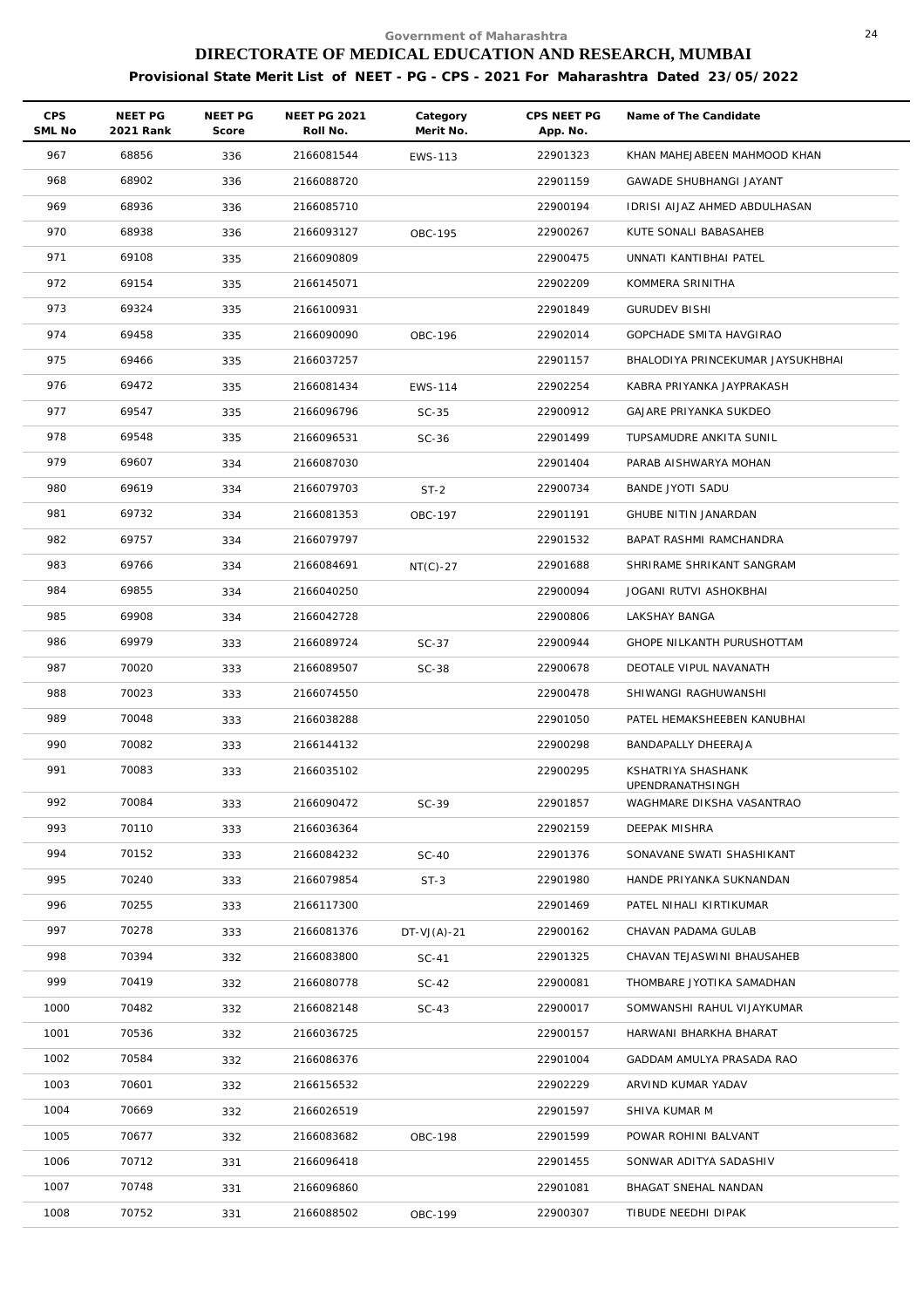| <b>CPS</b><br>SML No | NEET PG<br>2021 Rank | NEET PG<br>Score | <b>NEET PG 2021</b><br>Roll No. | Category<br>Merit No. | CPS NEET PG<br>App. No. | Name of The Candidate        |
|----------------------|----------------------|------------------|---------------------------------|-----------------------|-------------------------|------------------------------|
| 1009                 | 70761                | 331              | 2166089891                      | <b>OBC-200</b>        | 22901910                | AYESHA SIDDIQUA              |
| 1010                 | 70803                | 331              | 2166082296                      | EWS-115               | 22901100                | KANOJE SHRADDHA VIJAY        |
| 1011                 | 70904                | 331              | 2166091524                      |                       | 22900418                | ALTAF A KHAN                 |
| 1012                 | 70944                | 331              | 2166139884                      |                       | 22900299                | BHUMPAGH NANCY SUSHMITHA     |
| 1013                 | 71037                | 330              | 2166143997                      |                       | 22900722                | <b>B ELIZABETH RANI</b>      |
| 1014                 | 71043                | 330              | 2166082293                      | EWS-116               | 22900771                | SYED JAWWAD ALI HASHMI       |
| 1015                 | 71063                | 330              | 2166087535                      |                       | 22902191                | SNEHA RAJESHWAR SRIRAM       |
| 1016                 | 71091                | 330              | 2166096227                      | $DT-VJ(A)-22$         | 22900716                | SAGAR HARISHCHANDRA PAWAR    |
| 1017                 | 71141                | 330              | 2166096532                      |                       | 22901447                | NADGATTI VINAYAK UMESH       |
| 1018                 | 71168                | 330              | 2166038161                      |                       | 22900669                | DESAI VIVEK GUNVANTLAL       |
| 1019                 | 71248                | 330              | 2166080063                      | $SC-44$               | 22901133                | INGOLE SMRUTI RAMESH         |
| 1020                 | 71295                | 330              | 2166082214                      |                       | 22901612                | BHOSALE PANKAJ ANKUSHRAO     |
| 1021                 | 71312                | 330              | 2166040313                      |                       | 22901400                | PATEL KEYA KIRTIBHAI         |
| 1022                 | 71354                | 330              | 2166162290                      |                       | 22900387                | KHIZRA SADIQ                 |
| 1023                 | 71373                | 330              | 2166147646                      |                       | 22900696                | SINGAMSETTY PRADEEP          |
| 1024                 | 71435                | 330              | 2166166897                      |                       | 22900974                | SUMAN MAURYA                 |
| 1025                 | 71505                | 330              | 2166101463                      |                       | 22900571                | NAVODITA GUPTA               |
| 1026                 | 71608                | 329              | 2166086878                      |                       | 22900109                | SHIVANGI MADHURENDRA SINHA   |
| 1027                 | 71613                | 329              | 2166087507                      | $SC-45$               | 22900113                | SISODIA KARAN RAJESH         |
| 1028                 | 71640                | 329              | 2166055774                      |                       | 22900181                | NAGARAJU C S                 |
| 1029                 | 71654                | 329              | 2166146320                      |                       | 22901554                | <b>BOLLAM DEEPAK</b>         |
| 1030                 | 71734                | 329              | 2166034924                      |                       | 22901488                | VAYLU MANISH JAYANTIBHAI     |
| 1031                 | 71756                | 329              | 2166176319                      |                       | 22901785                | SAUMITRA SINHARAY            |
| 1032                 | 71771                | 329              | 2166038168                      |                       | 22900446                | JOSHI KIRANKUMAR GANPATLAL   |
| 1033                 | 71773                | 329              | 2166037667                      |                       | 22900905                | PANCHAL NIKITA MAHENDRAKUMAR |
| 1034                 | 71790                | 329              | 2166081943                      | $NT(B)-14$            | 22900550                | TAPKE SNEHA SHAMRAO          |
| 1035                 | 71814                | 329              | 2166087820                      | OBC-201               | 22900805                | TAYDE ASHVINI ATMARAM        |
| 1036                 | 71829                | 329              | 2166154844                      |                       | 22900715                | AKRITI BANSAL                |
| 1037                 | 71870                | 329              | 2166103494                      |                       | 22900967                | RONAK AGRAWALLA              |
| 1038                 | 71976                | 328              | 2166098412                      |                       | 22900444                | MD IQUEBAL AHMED             |
| 1039                 | 72061                | 328              | 2166020997                      |                       | 22901516                | RAJNISH KUMAR DEO            |
| 1040                 | 72071                | 328              | 2166027483                      |                       | 22901977                | SUNIL KUMAR JAISWAL          |
| 1041                 | 72137                | 328              | 2166035171                      |                       | 22901500                | PANDYA BHARVI YOGESHBHAI     |
| 1042                 | 72179                | 328              | 2166083555                      |                       | 22901573                | CHANAN VISHAL RAMNATH        |
| 1043                 | 72199                | 328              | 2166031882                      |                       | 22900195                | RITIKA NIDHI                 |
| 1044                 | 72207                | 328              | 2166091679                      | $NT(C) - 28$          | 22901042                | MASAL UTKRANTI ARJUN         |
| 1045                 | 72252                | 328              | 2166049319                      |                       | 22902001                | SUSHREE SRISHTI              |
| 1046                 | 72254                | 328              | 2166083197                      | OBC-202               | 22901939                | SANGRAME PRAVIN GHANSHYAM    |
| 1047                 | 72267                | 328              | 2166092000                      |                       | 22900538                | OAK KARTIK ANAND             |
| 1048                 | 72304                | 328              | 2166082423                      | OBC-203               | 22900466                | PRADIP GANESH PATIL          |
| 1049                 | 72382                | 327              | 2166085035                      |                       | 22901261                | SAVITA VIDYAPATI MISHRA      |
| 1050                 | 72429                | 327              | 2166148604                      |                       | 22902216                | ANKITA RAJ                   |
|                      |                      |                  |                                 |                       |                         |                              |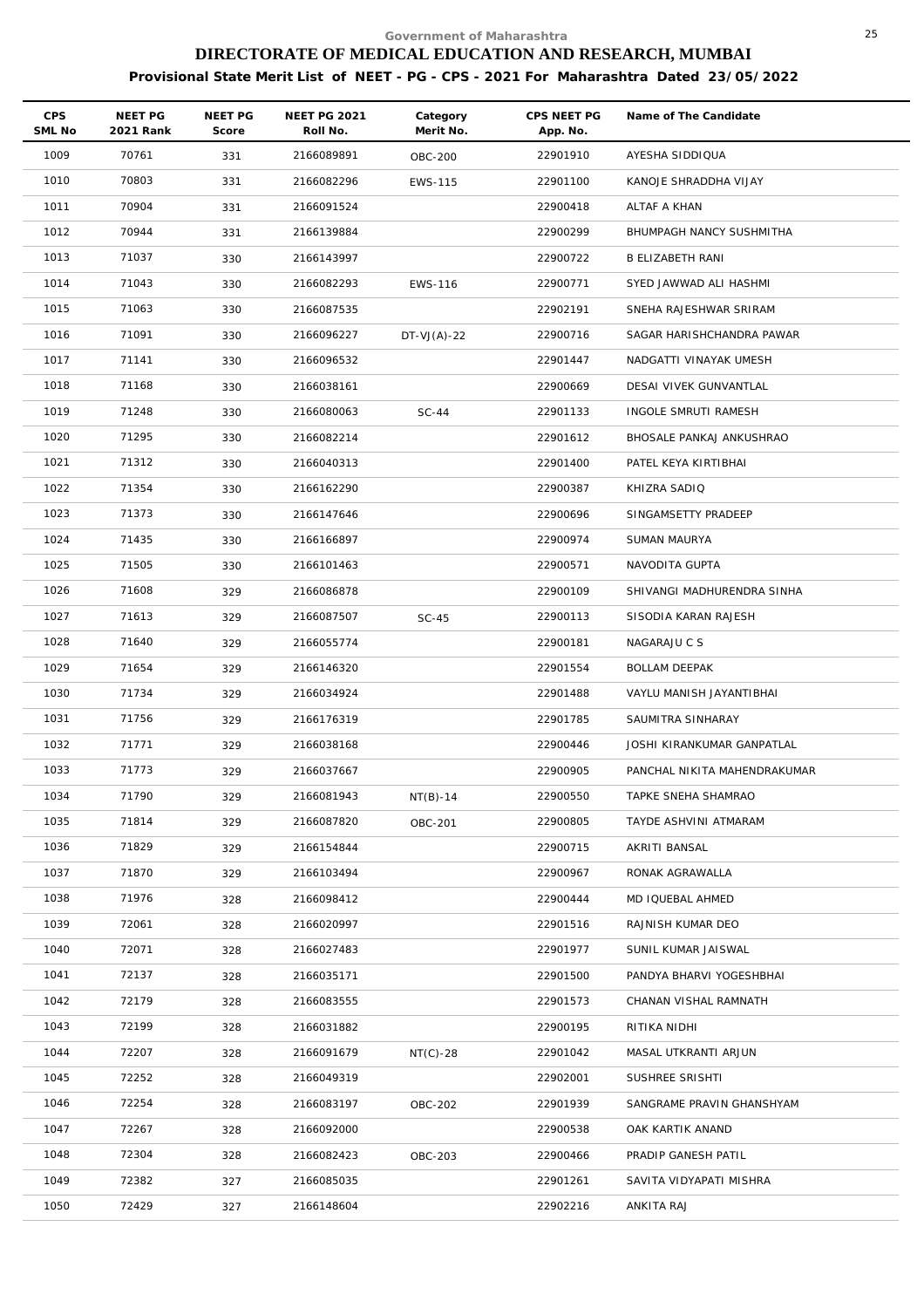| <b>CPS</b><br>SML No | NEET PG<br>2021 Rank | <b>NEET PG</b><br>Score | <b>NEET PG 2021</b><br>Roll No. | Category<br>Merit No. | CPS NEET PG<br>App. No. | Name of The Candidate                        |
|----------------------|----------------------|-------------------------|---------------------------------|-----------------------|-------------------------|----------------------------------------------|
| 1051                 | 72435                | 327                     | 2166154975                      |                       | 22900625                | ARVIND SAINI                                 |
| 1052                 | 72457                | 327                     | 2166036429                      |                       | 22901909                | MODI JINAL VIPULBHAI                         |
| 1053                 | 72475                | 327                     | 2166084097                      |                       | 22900219                | PALKAR SHANTANU SHASHANK                     |
| 1054                 | 72536                | 327                     | 2166096599                      |                       | 22902068                | CHAVAN PRERNA SHYAM                          |
| 1055                 | 72689                | 326                     | 2166095795                      |                       | 22901229                | ARALI RUTUJA RAVINDRA                        |
| 1056                 | 72694                | 326                     | 2166069684                      |                       | 22900206                | REMYASREE C R                                |
| 1057                 | 72776                | 326                     | 2166092494                      | $DT-VJ(A)-23$         | 22901145                | DHOTRE OJAS BAJARANG                         |
| 1058                 | 72885                | 326                     | 2166084629                      | <b>EWS-117</b>        | 22900822                | JADHAV PRATIKSHA POPATRAO                    |
| 1059                 | 72963                | 326                     | 2166091485                      |                       | 22900850                | ANKIT SUDAM TAVHARE                          |
| 1060                 | 72966                | 326                     | 2166036659                      |                       | 22900732                | VALAKI PRIYALBEN GOVINDBHAI                  |
| 1061                 | 73029                | 326                     | 2166080542                      |                       | 22901874                | KHAN ZAUFASHAAN ALMAS MUSADDIQUE<br>UL AMIN  |
| 1062                 | 73135                | 325                     | 2166079880                      | <b>EWS-118</b>        | 22902083                | KATE VARSHA VASANT                           |
| 1063                 | 73140                | 325                     | 2166090570                      | OBC-204               | 22901483                | MATTALWAR KARISHMA ARVIND                    |
| 1064                 | 73145                | 325                     | 2166093682                      | EWS-119               | 22902009                | PARMAR SONAL RAJENDRA                        |
| 1065                 | 73184                | 325                     | 2166029963                      | OBC-205               | 22901365                | MOHAMMAD MOIN MOHAMMAD YASIN                 |
| 1066                 | 73198                | 325                     | 2166040058                      |                       | 22902061                | BAMBHANIYA JAYESHBHAI DULABHAI               |
| 1067                 | 73206                | 325                     | 2166039866                      |                       | 22901883                | VADSAK ROMIT PARBATBHAI                      |
| 1068                 | 73217                | 325                     | 2166037181                      |                       | 22900885                | CHAUHAN KHUSHBUBEN ARIFBHAI                  |
| 1069                 | 73272                | 325                     | 2166096619                      | $DT-VJ(A)-24$         | 22901722                | DHANAWAT GIRISH DONGARSING                   |
| 1070                 | 73278                | 325                     | 2166039735                      |                       | 22900080                | SOLANKI JINALKUMARI                          |
| 1071                 | 73304                | 325                     | 2166034825                      |                       | 22900999                | DHARMENDRASINH<br>CHAVDA PREKSHA HARESHKUMAR |
| 1072                 | 73332                | 325                     | 2166113501                      |                       | 22902099                | DRISHTI SONI                                 |
| 1073                 | 73373                | 325                     | 2166090708                      | <b>EWS-120</b>        | 22901921                | DIVEKAR PRATIK SHIVAJI                       |
| 1074                 | 73397                | 325                     | 2166007877                      |                       | 22901714                | G VAMSI KRISHNA                              |
| 1075                 | 73401                | 325                     | 2166087011                      |                       | 22902294                | SHUMAILA ZAHEER                              |
| 1076                 | 73404                | 325                     | 2166096128                      |                       | 22901037                | BABAR SHANTI MOHAN                           |
| 1077                 | 73505                | 325                     | 2166036469                      |                       | 22901589                | BANSRI NIRAVKUMAR PATEL                      |
| 1078                 | 73559                | 325                     | 2166089866                      |                       | 22901757                | KHAN BISMA ANUM AIJAZ AHMED KHAN             |
| 1079                 | 73560                | 325                     | 2166095262                      | OBC-206               | 22901639                | BHUTE ANVIKSHA MILIND                        |
| 1080                 | 73590                | 325                     | 2166097084                      |                       | 22900344                | PAKHAN AISHWARYA ASHOK                       |
| 1081                 | 73620                | 325                     | 2166077109                      |                       | 22900660                | LALITA VARMA                                 |
| 1082                 | 73652                | 324                     | 2166057348                      |                       | 22900839                | MD MASOOD MOHIUDDIN                          |
| 1083                 | 73676                | 324                     | 2166039550                      |                       | 22900328                | PATEL ARCHISHKUMAR ARVINDBHAI                |
| 1084                 | 73705                | 324                     | 2166158674                      |                       | 22901716                | SAMAN ZEHRA RIZVI                            |
| 1085                 | 73714                | 324                     | 2166084610                      |                       | 22902275                | VISHAL NAVNATH DHENGLE                       |
| 1086                 | 73776                | 324                     | 2166034361                      |                       | 22901504                | VIVEK ATULBHAI THAKRAR                       |
| 1087                 | 73818                | 324                     | 2166092382                      |                       | 22901274                | DEEPTI DAMODAR THAKUR                        |
| 1088                 | 73820                | 324                     | 2166089207                      | $SC-46$               | 22900634                | GHODESWAR PALLAVI SIDDHARTH                  |
| 1089                 | 73829                | 324                     | 2166094294                      | OBC-207               | 22900097                | APARNA SANJAY KADU                           |
| 1090                 | 73868                | 324                     | 2166085055                      | $SC-47$               | 22900395                | MAHALE NEHA VIJAY                            |
| 1091                 | 73883                | 324                     | 2166035358                      |                       | 22900572                | PATEL AKSHAYKUMAR NARENDRABHAI               |
| 1092                 | 73928                | 324                     | 2166026169                      |                       | 22900706                | TEJAS SHRIVASTAVA                            |
|                      |                      |                         |                                 |                       |                         |                                              |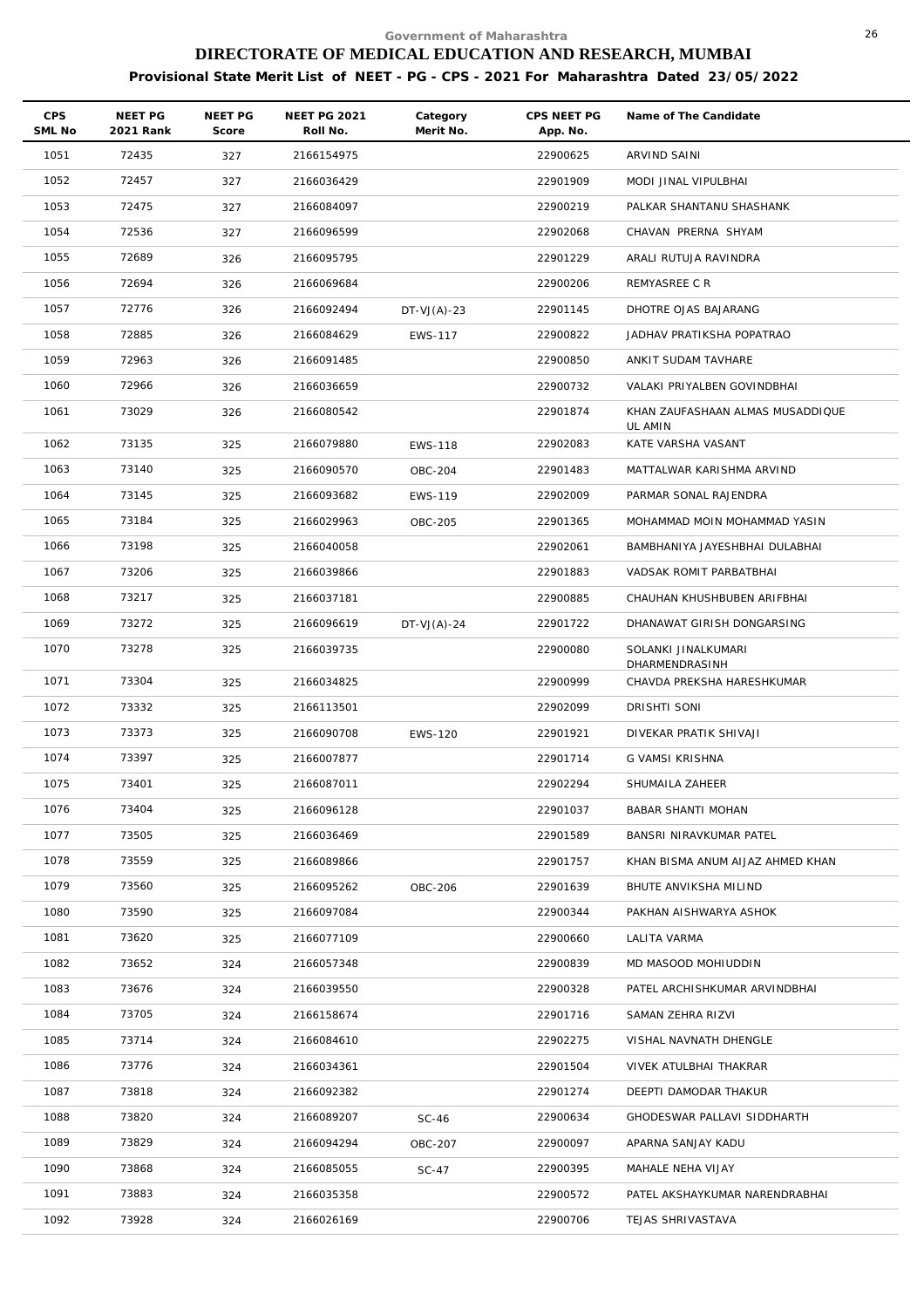| <b>CPS</b><br>SML No | NEET PG<br>2021 Rank | NEET PG<br>Score | <b>NEET PG 2021</b><br>Roll No. | Category<br>Merit No. | CPS NEET PG<br>App. No. | Name of The Candidate         |
|----------------------|----------------------|------------------|---------------------------------|-----------------------|-------------------------|-------------------------------|
| 1093                 | 74022                | 323              | 2166038570                      |                       | 22900655                | PATEL JIGNABEN RAMNIKBHAI     |
| 1094                 | 74040                | 323              | 2166090886                      | <b>OBC-208</b>        | 22902232                | INDRASHREE MANOJ DUSANE       |
| 1095                 | 74062                | 323              | 2166097239                      |                       | 22901950                | SWAMICHAND KRISHAN LAIRENJAM  |
| 1096                 | 74099                | 323              | 2166090845                      | <b>SC-48</b>          | 22900021                | MESHRAM PRATIKSHA KUSHAB      |
| 1097                 | 74139                | 323              | 2166140058                      |                       | 22902133                | CHERUKUPELLI ANURAG SRIVATSAV |
| 1098                 | 74153                | 323              | 2166144545                      |                       | 22901078                | ANISHA COLE                   |
| 1099                 | 74263                | 323              | 2166093151                      |                       | 22900037                | LODHE ABHIJEET SHIVAJI        |
| 1100                 | 74323                | 323              | 2166084165                      |                       | 22900337                | PATIL SHRUTI SATISH           |
| 1101                 | 74344                | 323              | 2166084844                      |                       | 22901846                | SIDDHESH SUNIL KOLGE          |
| 1102                 | 74383                | 322              | 2166013827                      |                       | 22901083                | A GEETA RANI                  |
| 1103                 | 74408                | 322              | 2166081876                      | EWS-121               | 22901082                | SAMANE AMIT SUBHASH           |
| 1104                 | 74446                | 322              | 2166112150                      | EWS-122               | 22901282                | CHAVAN VAIBHAV VINOD          |
| 1105                 | 74458                | 322              | 2166081454                      | EWS-123               | 22900840                | KAKDE ASHWINI TANAJI          |
| 1106                 | 74500                | 322              | 2166079327                      |                       | 22900054                | MEHTA AKSHAY CHANDRAKANT      |
| 1107                 | 74501                | 322              | 2166139937                      |                       | 22901983                | BOMMANA SAI KIRAN             |
| 1108                 | 74557                | 322              | 2166096246                      | SC-49                 | 22901622                | GAIKWAD DEEPA JITENDRA        |
| 1109                 | 74644                | 322              | 2166101203                      |                       | 22900958                | BHANU GUMMADI                 |
| 1110                 | 74782                | 321              | 2166090524                      | $NT(B)-15$            | 22900509                | SARAH FARHEEN ABDUL KAREEM    |
| 1111                 | 74786                | 321              | 2166077188                      |                       | 22901619                | SAFIA SAYED                   |
| 1112                 | 74818                | 321              | 2166076165                      |                       | 22900496                | ANURAG TIWARI                 |
| 1113                 | 74819                | 321              | 2166038483                      |                       | 22900321                | AAL RAHUL PRAVINBHAI          |
| 1114                 | 74849                | 321              | 2166088709                      |                       | 22900778                | ANDREW MAO                    |
| 1115                 | 74929                | 321              | 2166174830                      |                       | 22901119                | SANHITA SOUBHARI SHARMA       |
| 1116                 | 74970                | 321              | 2166088057                      | OBC-209               | 22901739                | ROHINI DEWAJI KAPGATE         |
| 1117                 | 74981                | 321              | 2166036021                      |                       | 22902234                | VALAKI SUDHIRBHAI DHIRUBHAI   |
| 1118                 | 74989                | 321              | 2166041360                      |                       | 22900143                | PANDYA HETAV KRISHNAKANT      |
| 1119                 | 75011                | 321              | 2166003525                      |                       | 22900688                | <b>GARGULA RAMA CHARY</b>     |
| 1120                 | 75096                | 321              | 2166097147                      | OBC-210               | 22900028                | DUDHE ASHISH RAMESHRAO        |
| 1121                 | 75111                | 321              | 2166110795                      |                       | 22900160                | MOHAMMED IZHAR JOAD           |
| 1122                 | 75200                | 320              | 2166094047                      |                       | 22900926                | VISHNU RAMCHANDRA AHEWAD      |
| 1123                 | 75224                | 320              | 2166088386                      | OBC-211               | 22902307                | GAWANDE INDRAJEET VINOD       |
| 1124                 | 75363                | 320              | 2166095826                      | <b>EWS-124</b>        | 22902013                | SHINDE AKSHAYKUMAR ARJUN      |
| 1125                 | 75414                | 320              | 2166090281                      | $NT(D)-24$            | 22900618                | SANGLE AKSHAY RAJARAM         |
| 1126                 | 75521                | 320              | 2166079895                      | OBC-212               | 22900933                | PATIL VISHAKHA VISHVANATHRAO  |
| 1127                 | 75542                | 320              | 2166052562                      |                       | 22901547                | SHRUTHI K                     |
| 1128                 | 75667                | 320              | 2166097195                      | SC-50                 | 22901485                | MANKAR MITALI DILIP           |
| 1129                 | 75669                | 320              | 2166039239                      |                       | 22901038                | DETROJA ANKITA JAYENDRABHAI   |
| 1130                 | 75714                | 319              | 2166089825                      | $SC-51$               | 22900976                | THOOL ROMI RAJU               |
| 1131                 | 75728                | 319              | 2166080077                      | $NT(B)-16$            | 22900125                | SULKAR KUNAL SADASHIV         |
| 1132                 | 75740                | 319              | 2166074486                      |                       | 22902250                | HARSHA MEENA                  |
| 1133                 | 75768                | 319              | 2166032915                      |                       | 22900046                | SRISHTI ARORA                 |
| 1134                 | 75778                | 319              | 2166082157                      |                       | 22902111                | NAMRATA                       |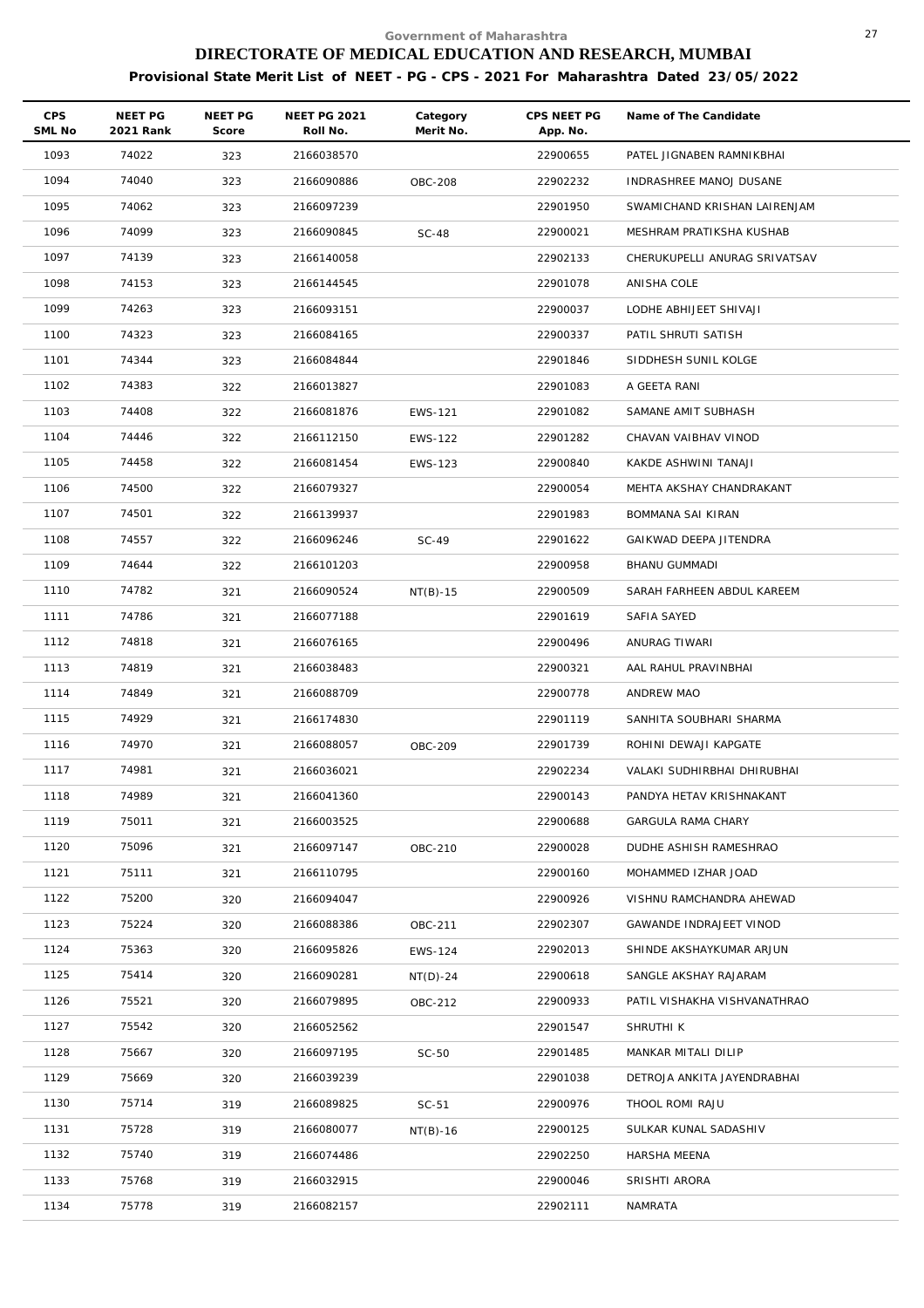| CPS<br>SML No | NEET PG<br>2021 Rank | NEET PG<br>Score | <b>NEET PG 2021</b><br>Roll No. | Category<br>Merit No. | CPS NEET PG<br>App. No. | Name of The Candidate             |
|---------------|----------------------|------------------|---------------------------------|-----------------------|-------------------------|-----------------------------------|
| 1135          | 75780                | 319              | 2166004330                      |                       | 22900154                | MEKALA ANUSHA                     |
| 1136          | 75789                | 319              | 2166083408                      |                       | 22900583                | PATIL SHUBHAM RAJIV               |
| 1137          | 75831                | 319              | 2166035185                      |                       | 22901054                | PAREKH ZEEL PRIYESHBHAI           |
| 1138          | 75845                | 319              | 2166036538                      |                       | 22901393                | PRAJAPATI KISHORKUMAR BABABHAI    |
| 1139          | 75974                | 319              | 2166081920                      |                       | 22900005                | SAYYED RAHIM ALI                  |
| 1140          | 76078                | 319              | 2166079687                      | $SC-52$               | 22900072                | BHOSALE MONIKA ASHOK              |
| 1141          | 76079                | 319              | 2166041603                      |                       | 22900361                | PRAJAPATI NIRALI RAJESHKUMAR      |
| 1142          | 76109                | 318              | 2166046019                      |                       | 22901699                | MD SHAHZEB ALAM                   |
| 1143          | 76120                | 318              | 2166081933                      | EWS-125               | 22901528                | SHAIKH SHAZA FARHEEN SHAIKH NAWAB |
| 1144          | 76174                | 318              | 2166163653                      |                       | 22900303                | RATNESH KUMAR SINGH               |
| 1145          | 76243                | 318              | 2166000464                      |                       | 22901489                | ANANTAPUR SHAIK RIZWANA YASMIN    |
| 1146          | 76249                | 318              | 2166035538                      |                       | 22900701                | VHORA HADIYABANU RAISAEHMAD       |
| 1147          | 76270                | 318              | 2166164509                      |                       | 22900245                | SAIMA PARVEEN                     |
| 1148          | 76276                | 318              | 2166030422                      |                       | 22900573                | ATHUL REGHU                       |
| 1149          | 76287                | 318              | 2166091866                      | $NT(C)-29$            | 22902178                | NAYAKUDE PRITI DNYANDEO           |
| 1150          | 76293                | 318              | 2166034764                      |                       | 22901464                | VALAY GIRISHBHAI SOLANKI          |
| 1151          | 76357                | 318              | 2166112873                      | $SC-53$               | 22900694                | SAURABH SHIRSAT                   |
| 1152          | 76384                | 318              | 2166077244                      |                       | 22901453                | KOMAL MANSUKHANI                  |
| 1153          | 76441                | 318              | 2166085063                      | <b>EWS-126</b>        | 22901111                | SHINGOTE PRIYANKA VIJAY           |
| 1154          | 76443                | 318              | 2166074728                      |                       | 22901283                | RANI THANI                        |
| 1155          | 76482                | 318              | 2166027169                      |                       | 22900860                | KISHOR KUMAR PATEL                |
| 1156          | 76492                | 318              | 2166084490                      |                       | 22900535                | DHAVAN PRIYADARSHINI SUBHASH      |
| 1157          | 76517                | 317              | 2166087633                      |                       | 22901029                | SHEIKH ADNAN ABDUL REHMAN         |
| 1158          | 76518                | 317              | 2166089901                      | $NT(C)-30$            | 22901003                | MULGIR SWAPNA ASHOKRAO            |
| 1159          | 76566                | 317              | 2166143380                      |                       | 22900283                | SNEHITHA PAMISETTY                |
| 1160          | 76573                | 317              | 2166085187                      |                       | 22901378                | KAMDAR MOHD MAAZ ZIKAR            |
| 1161          | 76586                | 317              | 2166076865                      |                       | 22900353                | ASHWIN CHOYAL                     |
| 1162          | 76596                | 317              | 2166086903                      |                       | 22900738                | NEMA MEGHA MAHENDRA               |
| 1163          | 76651                | 317              | 2166040925                      |                       | 22901066                | AANAL AKSHAYKUMAR BHOIWALA        |
| 1164          | 76674                | 317              | 2166157080                      |                       | 22900558                | SHRADDHA PANDEY                   |
| 1165          | 76728                | 317              | 2166034111                      |                       | 22901495                | ZINZALA SHAILESHBHAI CHHAGANBHAI  |
| 1166          | 76746                | 317              | 2166085763                      | $NT(C)-31$            | 22901864                | AKHADE AKSHAY SUBHASH             |
| 1167          | 76771                | 317              | 2166089583                      |                       | 22902125                | VICKY ANAND                       |
| 1168          | 76784                | 317              | 2166091519                      |                       | 22901309                | SHAIKH RAHIL ZAFAR                |
| 1169          | 76872                | 317              | 2166092675                      | OBC-213               | 22900378                | CHEMATE MRUNALINI ABASAHEB        |
| 1170          | 76916                | 316              | 2166007834                      |                       | 22900482                | CHERUKUPALLI GEETHAMAHESH         |
| 1171          | 76929                | 316              | 2166040256                      |                       | 22901356                | KADHIWALA NIRALI YOGESH           |
| 1172          | 76953                | 316              | 2166004269                      |                       | 22900009                | JINKA VENKATA KUMAR               |
| 1173          | 76966                | 316              | 2166088026                      | DT-VJ $(A)$ -25       | 22901372                | SABLE KRUSHNA DEBHESING           |
| 1174          | 77007                | 316              | 2166038712                      |                       | 22900801                | TRAMBADIA BHAGYA DILIPBHAI        |
| 1175          | 77035                | 316              | 2166008049                      |                       | 22900456                | PANDRA SUSMITHA                   |
| 1176          | 77057                | 316              | 2166036992                      |                       | 22901743                | RATHOD TUSHAR HARJIBHAI           |
|               |                      |                  |                                 |                       |                         |                                   |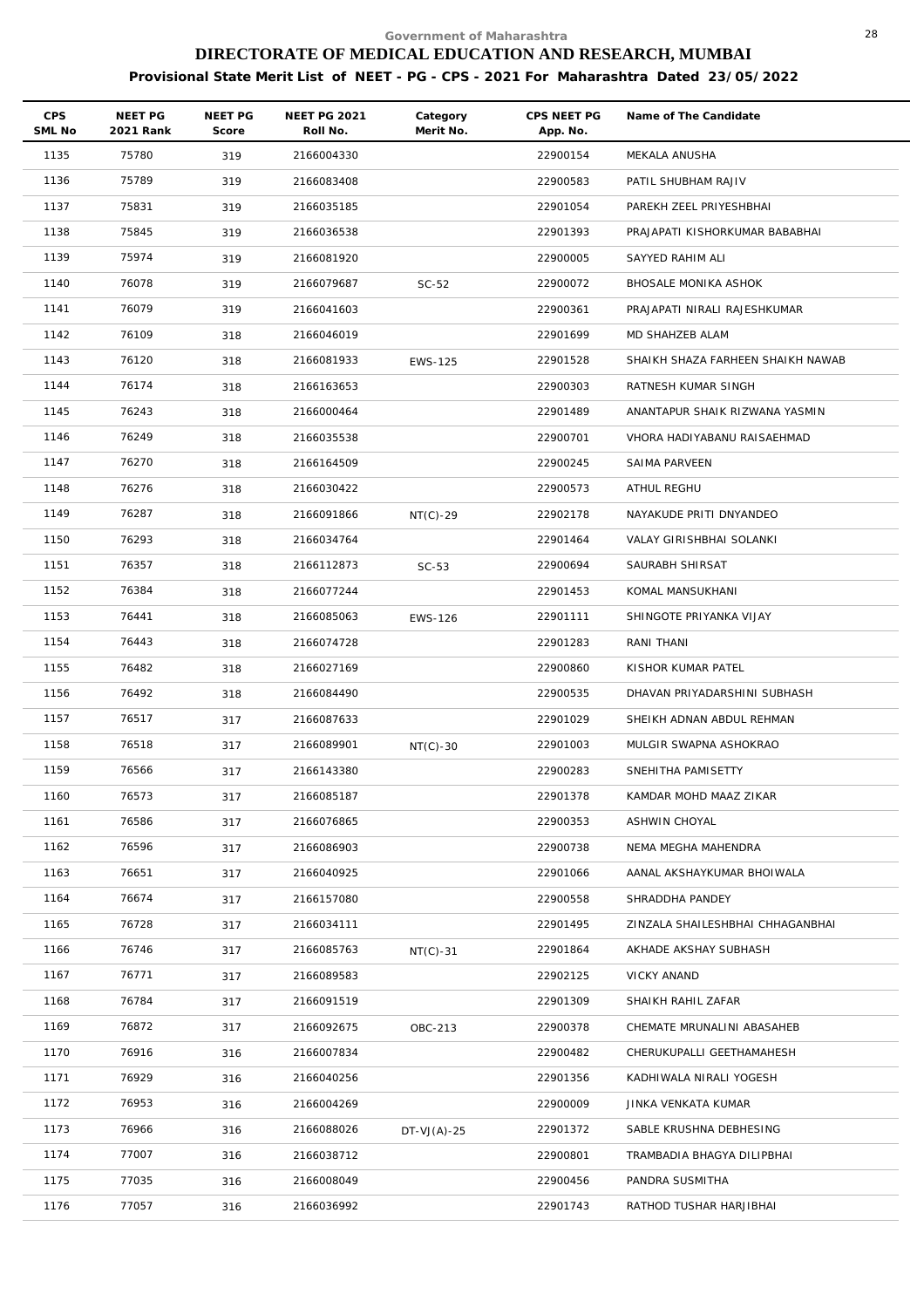| <b>CPS</b><br>SML No | NEET PG<br>2021 Rank | NEET PG<br>Score | <b>NEET PG 2021</b><br>Roll No. | Category<br>Merit No. | CPS NEET PG<br>App. No. | Name of The Candidate                |
|----------------------|----------------------|------------------|---------------------------------|-----------------------|-------------------------|--------------------------------------|
| 1177                 | 77067                | 316              | 2166091164                      | DT-VJ(A)-26           | 22902110                | SUDHIR SHYAM ADE                     |
| 1178                 | 77122                | 316              | 2166092119                      | OBC-214               | 22900902                | <b>GOTE SNEHA ASHOK</b>              |
| 1179                 | 77155                | 316              | 2166085969                      | $SC-54$               | 22900397                | ATHAWALE SWETA SHANKAR               |
| 1180                 | 77163                | 316              | 2166083162                      | $DT-VJ(A)-27$         | 22900163                | CHAVAN SANDIP VISHNU                 |
| 1181                 | 77208                | 316              | 2166083811                      |                       | 22900866                | JASUD PRIYANKA CHANDRAKANT           |
| 1182                 | 77236                | 316              | 2166077117                      |                       | 22900158                | NIKITA MEHTA                         |
| 1183                 | 77237                | 316              | 2166169164                      |                       | 22902075                | AKHILESH KUMAR SINGH                 |
| 1184                 | 77262                | 316              | 2166083671                      |                       | 22901702                | KETKALE SONALI BABASAHEB             |
| 1185                 | 77340                | 315              | 2166084616                      | OBC-215               | 22900205                | PANCHAL SNEHAL MANIKRAO              |
| 1186                 | 77348                | 315              | 2166089851                      | PWD-2                 | 22901426                | SWAPNIL BALASAHEB JADHAV             |
| 1187                 | 77350                | 315              | 2166095441                      | $SC-55$               | 22900491                | WAYDANDE SUSHANT SARJERAO            |
| 1188                 | 77371                | 315              | 2166081175                      | OBC-216               | 22902303                | SHAHANE UMESHKUMAR BHAGWANRAO        |
| 1189                 | 77373                | 315              | 2166004927                      |                       | 22902005                | M SUMAIYA AKTHAR                     |
| 1190                 | 77398                | 315              | 2166083076                      | $ST-4$                | 22900878                | PAWARA ANIL PRATAPSING               |
| 1191                 | 77434                | 315              | 2166086540                      |                       | 22900518                | KHAN SHAISTA KHATOON IMTIYAZ AHMED   |
| 1192                 | 77484                | 315              | 2166035259                      |                       | 22900256                | PATEL KRISH BALKRUSHNA               |
| 1193                 | 77557                | 315              | 2166149130                      |                       | 22901580                | DEVALAPALLY SWATHI                   |
| 1194                 | 77561                | 315              | 2166086362                      | OBC-217               | 22902025                | ANSARI SAMMAK FAROOQUE AHMED         |
| 1195                 | 77576                | 315              | 2166079798                      | $NT(D)-25$            | 22900559                | ATISH RAMDAS BADADHE                 |
| 1196                 | 77606                | 315              | 2166085302                      |                       | 22900209                | MAJHWAR HARENDRA RAMJI               |
| 1197                 | 77629                | 315              | 2166082064                      | $SC-56$               | 22901326                | SONWANE DIVYA SURESH                 |
| 1198                 | 77714                | 315              | 2166162528                      |                       | 22902096                | ABDULLAH TARIQ                       |
| 1199                 | 77723                | 315              | 2166079606                      | OBC-218               | 22901291                | ERAM JAVED BAGWAN                    |
| 1200                 | 77736                | 315              | 2166009949                      |                       | 22900193                | MAHESH MANDALA                       |
| 1201                 | 77754                | 315              | 2166167914                      |                       | 22902030                | JIGYASA PANDEY                       |
| 1202                 | 77759                | 315              | 2166039108                      |                       | 22902002                | <b>GAMBHAVA MAYUR KANTILAL</b>       |
| 1203                 | 77794                | 315              | 2166090441                      | OBC-219               | 22900227                | QURATUL AIN FATEMA SYED AZHER        |
| 1204                 | 77919                | 314              | 2166082028                      | $SC-57$               | 22901437                | SURADKAR SHAGUN SUBHASH              |
| 1205                 | 77937                | 314              | 2166081318                      |                       | 22901746                | HAMDULAY KHADIJA FAROOQUE            |
| 1206                 | 77941                | 314              | 2166080311                      | OBC-220               | 22900041                | DIWARE SNEHAL ANIL                   |
| 1207                 | 78021                | 314              | 2166085114                      |                       | 22900931                | AASHYA MODI                          |
| 1208                 | 78131                | 314              | 2166079764                      |                       | 22901867                | DAULE NIMISHA PANDURANG              |
| 1209                 | 78167                | 314              | 2166039137                      |                       | 22900402                | GONDALIYA RONAKKUMAR KESHUBHAI       |
| 1210                 | 78197                | 314              | 2166034585                      |                       | 22900414                | PATEL KISHANKUMAR                    |
| 1211                 | 78199                | 314              | 2166087913                      | $SC-58$               | 22900410                | ANKITA BHASKAR RAUT                  |
| 1212                 | 78218                | 314              | 2166002823                      |                       | 22900530                | VISHALAKSHI JOREPALLI                |
| 1213                 | 78221                | 314              | 2166094067                      | $SC-59$               | 22900306                | UMESH RAMESH YADAV                   |
| 1214                 | 78229                | 314              | 2166096342                      | <b>EWS-127</b>        | 22900286                | MANE NILAM NARAYAN                   |
| 1215                 | 78350                | 313              | 2166081582                      | OBC-221               | 22900164                | MIRZA TANZEEL BAIG MIRZA KHALIL BAIG |
| 1216                 | 78354                | 313              | 2166085563                      |                       | 22900118                | SHAIKH FARAH NAAZ ABDUL HAKEEM       |
| 1217                 | 78361                | 313              | 2166149546                      |                       | 22900811                | VENNAPU REDDY SPANDANA               |
| 1218                 | 78398                | 313              | 2166080851                      | $NT(C)-32$            | 22900799                | NAGE ASAWARI SHRIKRISHNARAO          |
|                      |                      |                  |                                 |                       |                         |                                      |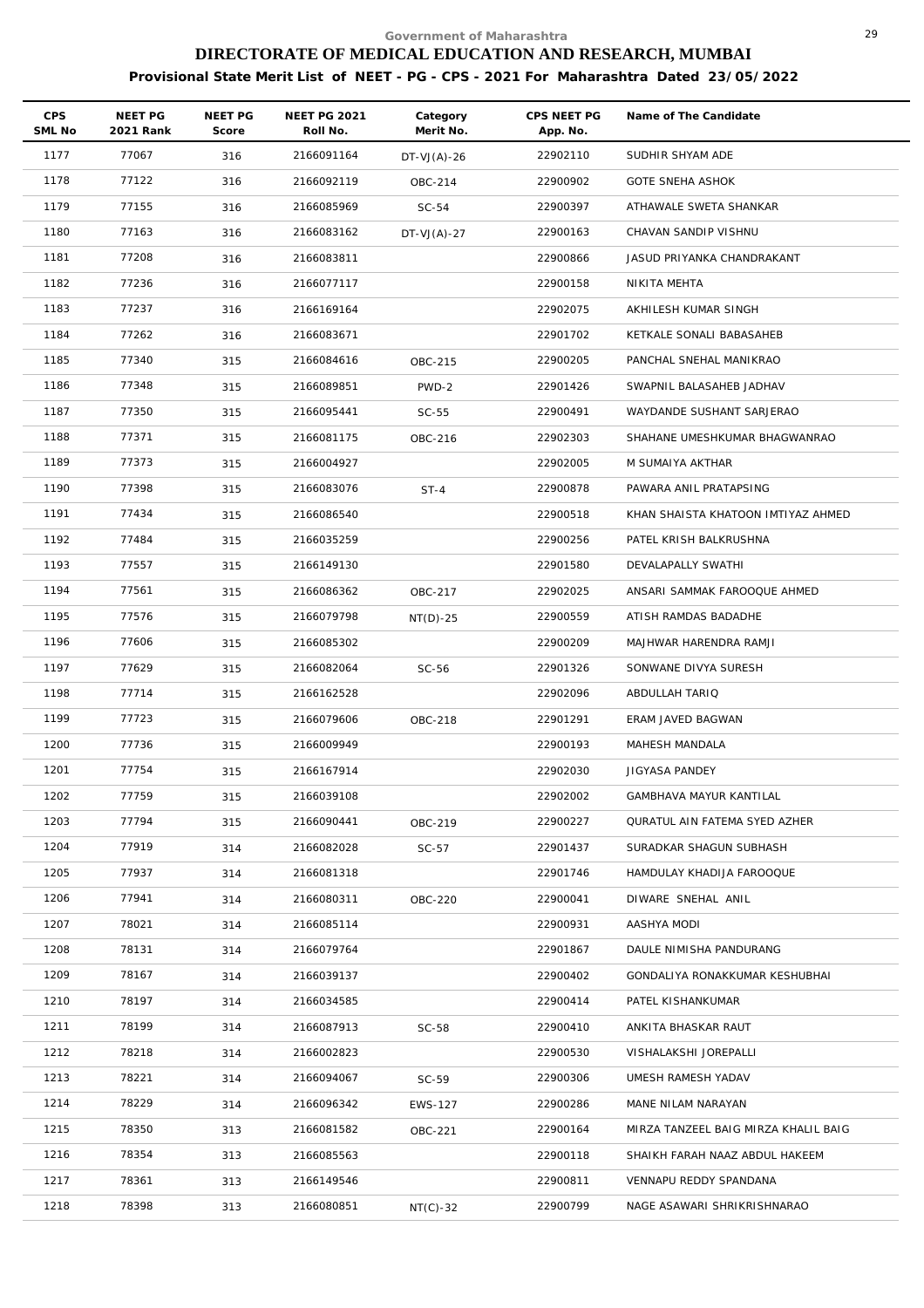| CPS<br>SML No | NEET PG<br>2021 Rank | NEET PG<br>Score | <b>NEET PG 2021</b><br>Roll No. | Category<br>Merit No. | CPS NEET PG<br>App. No. | Name of The Candidate                          |
|---------------|----------------------|------------------|---------------------------------|-----------------------|-------------------------|------------------------------------------------|
| 1219          | 78527                | 313              | 2166095623                      | <b>EWS-128</b>        | 22901074                | KOUSTUBH DHRUVKUMAR SHINDE                     |
| 1220          | 78566                | 313              | 2166091675                      |                       | 22901591                | UMBARE DIPALI ANANTRAO                         |
| 1221          | 78573                | 313              | 2166035059                      |                       | 22900434                | KHANDELWAL PURUSHARTH BHAVARLAL                |
| 1222          | 78581                | 313              | 2166022825                      |                       | 22901492                | CHANDRAKALA KUMARI                             |
| 1223          | 78624                | 313              | 2166092253                      |                       | 22901218                | BANDEWAR NIKITA PRAVIN                         |
| 1224          | 78651                | 313              | 2166034208                      |                       | 22900460                | MAYANKA BARAIYA                                |
| 1225          | 78677                | 313              | 2166080108                      | OBC-222               | 22901549                | MANGESH SHANTARAM GAME                         |
| 1226          | 78728                | 312              | 2166072435                      |                       | 22901235                | ANU BALAN                                      |
| 1227          | 78754                | 312              | 2166092797                      | OBC-223               | 22902053                | INAMDAR FARHAT IQBAL                           |
| 1228          | 78768                | 312              | 2166039192                      |                       | 22900702                | HIRPARA SOROHI RAMESHBHAI                      |
| 1229          | 78807                | 312              | 2166095258                      | OBC-224               | 22900401                | PATIL CHINMAY MANSING                          |
| 1230          | 78813                | 312              | 2166092021                      |                       | 22902169                | MEGHA ANIL PARKHE                              |
| 1231          | 78833                | 312              | 2166088745                      | OBC-225               | 22901513                | JAWALE KAPIL KAILAS                            |
| 1232          | 78849                | 312              | 2166167681                      |                       | 22901193                | ARVIND KUMAR UPADHYAY                          |
| 1233          | 78853                | 312              | 2166090611                      |                       | 22901418                | BANKAR MITALI MADHAV                           |
| 1234          | 78885                | 312              | 2166086156                      | $SC-60$               | 22901609                | LAD SHRADDHA CHANDRASHEKHAR                    |
| 1235          | 78969                | 312              | 2166145087                      |                       | 22900750                | KONDAPALLI S L V TEJASWINI                     |
| 1236          | 78986                | 312              | 2166087016                      |                       | 22902195                | KHAN MOHD ARIF                                 |
| 1237          | 79017                | 312              | 2166079626                      |                       | 22901832                | TATE BHAKTI KRISHNA                            |
| 1238          | 79158                | 311              | 2166005547                      |                       | 22901696                | BHARGAVI KUMMARA                               |
| 1239          | 79165                | 311              | 2166081096                      | $NT(D)-26$            | 22901754                | GHUGE DEEPAK ASHOKRAO                          |
| 1240          | 79176                | 311              | 2166082325                      | OBC-226               | 22902289                | FATING SHUBHANGI GAJANAN                       |
| 1241          | 79220                | 311              | 2166040868                      |                       | 22901642                | TWINKLE VIJAYKUMAR GANDHI                      |
| 1242          | 79323                | 311              | 2166105835                      |                       | 22901636                | PUNEET KAUR                                    |
| 1243          | 79351                | 311              | 2166084523                      | OBC-227               | 22901900                | INAMDAR SUMAIYYA TABASUM NABI                  |
| 1244          | 79441                | 311              | 2166154324                      |                       | 22900937                | NAGORI SALAUDDIN ABDUL GAFFAR<br><b>HAMIDA</b> |
| 1245          | 79536                | 310              | 2166163202                      |                       | 22902095                | ARCHANA MEHTA                                  |
| 1246          | 79596                | 310              | 2166085215                      |                       | 22900311                | IYENGAR SANTHANAM                              |
| 1247          | 79602                | 310              | 2166086591                      | $NT(C)-33$            | 22900121                | SREENIVASARAGHAVAN<br>MISAL ANURAJ JALINDAR    |
| 1248          | 79705                | 310              | 2166080026                      | OBC-228               | 22901129                | MOGARE MANOJ PRABHAKAR                         |
| 1249          | 79728                | 310              | 2166088682                      |                       | 22900093                | KHAN AHMED IRFAN                               |
| 1250          | 79757                | 310              | 2166090567                      |                       | 22900667                | ADVAIT ARUN PATIL                              |
| 1251          | 79765                | 310              | 2166076178                      |                       | 22901342                | ADITI SENGAR                                   |
| 1252          | 79791                | 310              | 2166083343                      | $SC-61$               | 22902114                | TAYADE UPASANA KISHOR                          |
| 1253          | 79818                | 310              | 2166105137                      |                       | 22901452                | SHWETAAMBRI                                    |
| 1254          | 79819                | 310              | 2166164112                      |                       | 22900369                | MD PERWEZ ASHRAF                               |
| 1255          | 79846                | 310              | 2166165338                      |                       | 22900111                | SUKRITI UPADHYAY                               |
| 1256          | 79882                | 310              | 2166093779                      | OBC-229               | 22901171                | DHAIMBEKAR PRIYANKA PRAKASH                    |
| 1257          | 79892                | 310              | 2166026517                      | $SC-62$               | 22901496                | VASAIKAR JAGRUTI RAJANISH                      |
| 1258          | 79977                | 310              | 2166164069                      |                       | 22901690                | WASEEM HUSSAIN MIR                             |
| 1259          | 79985                | 310              | 2166159271                      |                       | 22900127                | MOHAMMAD AHSAN                                 |
| 1260          | 80135                | 309              | 2166083652                      |                       | 22900742                | DIVYANSHU SHARMA                               |
|               |                      |                  |                                 |                       |                         |                                                |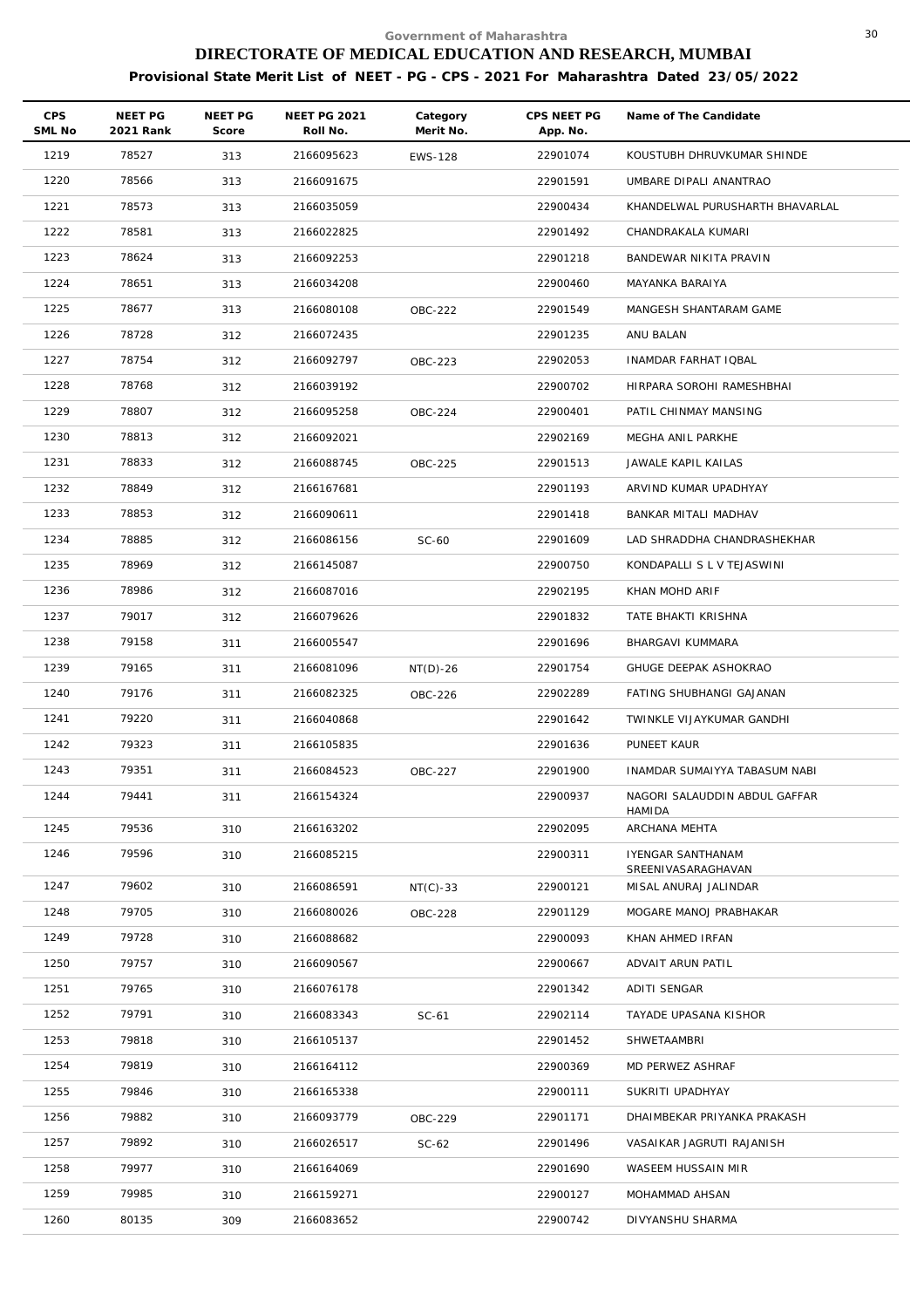| <b>CPS</b><br>SML No | NEET PG<br>2021 Rank | <b>NEET PG</b><br>Score | <b>NEET PG 2021</b><br>Roll No. | Category<br>Merit No. | CPS NEET PG<br>App. No. | Name of The Candidate          |
|----------------------|----------------------|-------------------------|---------------------------------|-----------------------|-------------------------|--------------------------------|
| 1261                 | 80149                | 309                     | 2166038953                      |                       | 22900579                | JALU JAHANAVI BHIMAJIBHAI      |
| 1262                 | 80188                | 309                     | 2166092181                      |                       | 22900911                | SNEHAL BABAJI NAIKADE          |
| 1263                 | 80227                | 309                     | 2166087734                      | OBC-230               | 22901850                | NIMBALKAR ANKUSH ARUN          |
| 1264                 | 80233                | 309                     | 2166084709                      |                       | 22900150                | ASHVINI SHAHURAJ KARBHARI      |
| 1265                 | 80317                | 309                     | 2166003436                      |                       | 22900213                | EMALAKOTA SUBAHAN BABU         |
| 1266                 | 80348                | 309                     | 2166050127                      |                       | 22900784                | RUHI KUMARI                    |
| 1267                 | 80403                | 309                     | 2166035539                      |                       | 22900452                | SHAH AKASH RAJ                 |
| 1268                 | 80422                | 309                     | 2166033314                      |                       | 22900779                | AMIT YADAV                     |
| 1269                 | 80431                | 309                     | 2166088323                      | $SC-63$               | 22900462                | BHOJNE SHIVANI VIJAY           |
| 1270                 | 80462                | 309                     | 2166091613                      | OBC-231               | 22901377                | KHARAT RAMCHANDRA PRABHAKAR    |
| 1271                 | 80473                | 308                     | 2166144074                      |                       | 22900749                | BADA DEEPAK KUMAR              |
| 1272                 | 80486                | 308                     | 2166093870                      | $NT(B)-17$            | 22901659                | KANADE MEENAKSHI PURBHAJI      |
| 1273                 | 80496                | 308                     | 2166082609                      | OBC-232               | 22901396                | SHARDA ASHOK BADGE             |
| 1274                 | 80526                | 308                     | 2166082007                      | $SC-64$               | 22901965                | SONWALE ATUL SIDDESHWAR        |
| 1275                 | 80570                | 308                     | 2166046291                      |                       | 22901658                | VARSHA GARG                    |
| 1276                 | 80684                | 308                     | 2166085199                      |                       | 22901412                | SUCHAK CHANDNI SNEHAL          |
| 1277                 | 80739                | 308                     | 2166092029                      |                       | 22900096                | BIRADAR EKTA ANIL              |
| 1278                 | 80826                | 307                     | 2166144275                      |                       | 22901682                | <b>GULE GUNAPRIYA</b>          |
| 1279                 | 80835                | 307                     | 2166081124                      | $NT(D)-27$            | 22901330                | DOIPHODE HANUMANT BABURAO      |
| 1280                 | 80848                | 307                     | 2166082029                      | <b>EWS-129</b>        | 22901899                | KALE SADHANA SUBHASH           |
| 1281                 | 80865                | 307                     | 2166041677                      |                       | 22900909                | PATANWADIA REENABEN RAMESHBHAI |
| 1282                 | 80876                | 307                     | 2166074850                      |                       | 22901135                | FIROZ KHAN                     |
| 1283                 | 80883                | 307                     | 2166079955                      | OBC-233               | 22900537                | BHABUTKAR PRASANNA DATTATRAYA  |
| 1284                 | 80926                | 307                     | 2166037086                      |                       | 22901224                | PATEL MEET DHARMENDRA          |
| 1285                 | 81030                | 307                     | 2166094239                      | $SC-65$               | 22900287                | VINOD SAMBHAJI CHAVAN          |
| 1286                 | 81054                | 307                     | 2166079729                      | OBC-234               | 22901560                | SNEHAL DATTATRAYA JADHAV       |
| 1287                 | 81072                | 307                     | 2166039847                      |                       | 22901276                | MANAN                          |
| 1288                 | 81194                | 307                     | 2166096231                      |                       | 22901575                | WAGHACHAWARE PRATHAMESH HEMANT |
| 1289                 | 81241                | 306                     | 2166040516                      |                       | 22900184                | PATEL SAHAJ DHARMENDRABHAI     |
| 1290                 | 81276                | 306                     | 2166093586                      |                       | 22901350                | BIRWADKAR OMAIR NISAR          |
| 1291                 | 81305                | 306                     | 2166092963                      | OBC-235               | 22901568                | KALYANI KAILAS PUNDE           |
| 1292                 | 81309                | 306                     | 2166039030                      |                       | 22900632                | DAVE POOJA PRAVINCHANDRA       |
| 1293                 | 81318                | 306                     | 2166089587                      |                       | 22900563                | PATEL DRASHTI BABUBHAI         |
| 1294                 | 81378                | 306                     | 2166081530                      | $SC-66$               | 22900238                | PRASHANT PAWAR                 |
| 1295                 | 81411                | 306                     | 2166092411                      |                       | 22902088                | DHAWAN SHRUTIKA DATTATRAYA     |
| 1296                 | 81433                | 306                     | 2166035332                      |                       | 22901755                | PATEL SHRUTI KAUSHIKBHAI       |
| 1297                 | 81590                | 305                     | 2166080767                      | OBC-236               | 22901435                | WETE ANIRUDDHA SADASHIV        |
| 1298                 | 81607                | 305                     | 2166009702                      |                       | 22902196                | SIVA KRISHNA GANDI             |
| 1299                 | 81611                | 305                     | 2166137733                      |                       | 22900292                | ARISEPOGU RITHESH              |
| 1300                 | 81656                | 305                     | 2166084019                      | $SC-67$               | 22902127                | MORE KAPIL MANIK               |
| 1301                 | 81682                | 305                     | 2166090506                      | $SC-68$               | 22901053                | WANKHEDE SACHIN LAXMAN         |
| 1302                 | 81720                | 305                     | 2166081779                      | OBC-237               | 22902102                | HOKARNE SHUBHAM RAJESHAPPA     |
|                      |                      |                         |                                 |                       |                         |                                |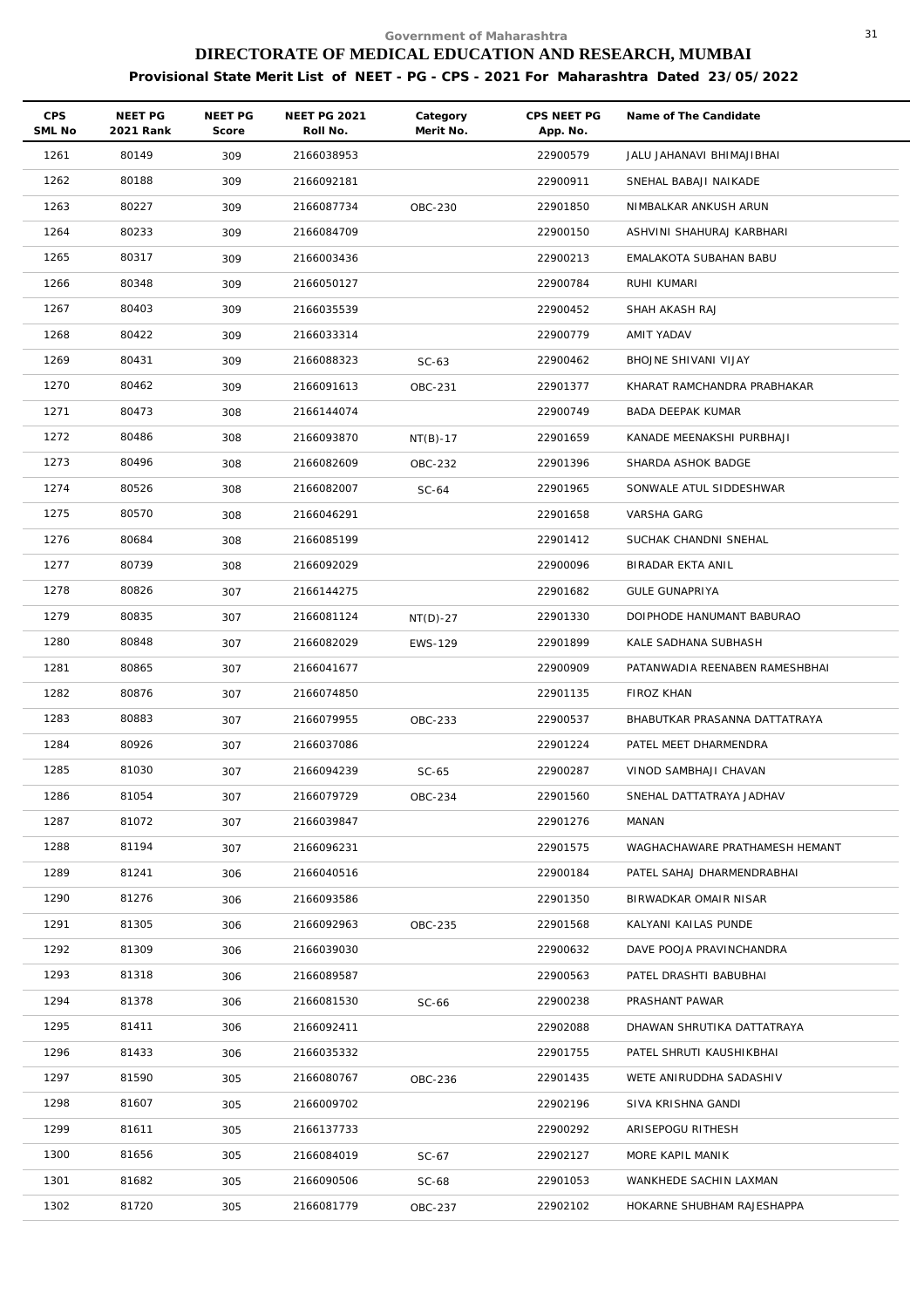| CPS<br>SML No | NEET PG<br>2021 Rank | NEET PG<br>Score | <b>NEET PG 2021</b><br>Roll No. | Category<br>Merit No. | CPS NEET PG<br>App. No. | Name of The Candidate         |
|---------------|----------------------|------------------|---------------------------------|-----------------------|-------------------------|-------------------------------|
| 1303          | 81747                | 305              | 2166080701                      | <b>EWS-130</b>        | 22901333                | GUJRATHI AMEY RAJESH          |
| 1304          | 81798                | 305              | 2166117358                      |                       | 22901386                | TANU JAIN                     |
| 1305          | 81801                | 305              | 2166087262                      |                       | 22902193                | ZAVERI MITUL PARESH           |
| 1306          | 81810                | 305              | 2166085596                      |                       | 22901467                | OSWAL BHAVESH SHANTILAL       |
| 1307          | 81814                | 305              | 2166093051                      |                       | 22901023                | KHUDE CHARUDATTA RAMKRISHNA   |
| 1308          | 81831                | 305              | 2166168839                      |                       | 22900786                | NIDHI GOSWAMI                 |
| 1309          | 81863                | 305              | 2166096346                      | <b>OBC-238</b>        | 22900252                | POTDAR PRASAD NILKANTH        |
| 1310          | 81867                | 305              | 2166166076                      |                       | 22900645                | VISHAL SHARMA                 |
| 1311          | 81930                | 305              | 2166117663                      |                       | 22901279                | CHETAN MISHRA                 |
| 1312          | 82076                | 305              | 2166081269                      | $NT(B)-18$            | 22900497                | BHALERAO SHRADDHA DEVIDAS     |
| 1313          | 82201                | 304              | 2166007980                      |                       | 22901410                | MALLAVARAM CHANDRIKA          |
| 1314          | 82222                | 304              | 2166158156                      |                       | 22901994                | NEHA RANI                     |
| 1315          | 82256                | 304              | 2166000319                      |                       | 22900959                | VIKAS N M                     |
| 1316          | 82269                | 304              | 2166040112                      |                       | 22901919                | JIVANI ASHISH GORADHANBHAI    |
| 1317          | 82472                | 304              | 2166026115                      |                       | 22901303                | ANURAG KUMAR                  |
| 1318          | 82473                | 304              | 2166039744                      |                       | 22900516                | GOLAKIYA AVANIKABEN DHIRUBHAI |
| 1319          | 82661                | 303              | 2166082192                      |                       | 22900915                | KADAM SHASHANK VIVEK          |
| 1320          | 82675                | 303              | 2166085874                      | EWS-131               | 22900025                | PANDEY ANKITA ARUN PUSHPA     |
| 1321          | 82720                | 303              | 2166090371                      | OBC-239               | 22900961                | DONGARE AKANKSHA SHASHIKANT   |
| 1322          | 82774                | 303              | 2166088308                      | $SC-69$               | 22901797                | AKSHAY V MENDHE               |
| 1323          | 82834                | 303              | 2166145966                      |                       | 22901382                | SHAIK ROUSHNI KHAIUM          |
| 1324          | 82901                | 303              | 2166080640                      | $NT(D)-28$            | 22900393                | GARKAL AKASH PARASHRAM        |
| 1325          | 82925                | 303              | 2166091135                      | OBC-240               | 22901936                | SHAIKH SADAF ARSHAD           |
| 1326          | 82961                | 302              | 2166163919                      |                       | 22901403                | PREM SHANKAR GUPTA            |
| 1327          | 82970                | 302              | 2166145090                      |                       | 22901434                | KONDARI DILEEP                |
| 1328          | 82979                | 302              | 2166093781                      | OBC-241               | 22901552                | DHANDE SHASHIKANT PRAKASH     |
| 1329          | 82981                | 302              | 2166082159                      | OBC-242               | 22902113                | FATALE NITIN VINAYAK          |
| 1330          | 83014                | 302              | 2166016281                      |                       | 22902126                | KILAPARTHI MUTYALUNAIDU       |
| 1331          | 83039                | 302              | 2166079913                      | OBC-243               | 22902047                | GAIKWAD RUDRA ANANTRAO        |
| 1332          | 83092                | 302              | 2166036691                      |                       | 22901253                | PATEL MIT ALPESHKUMAR         |
| 1333          | 83102                | 302              | 2166083451                      | OBC-244               | 22901043                | SAWARKAR SHRIKANT SUDHAKAR    |
| 1334          | 83116                | 302              | 2166169213                      |                       | 22900212                | SHILPI GOEL                   |
| 1335          | 83159                | 302              | 2166081290                      | OBC-245               | 22902287                | SIRSAT SWAPNIL DILIP          |
| 1336          | 83163                | 302              | 2166010710                      |                       | 22900755                | BANALA GOWTHAM KUMAR          |
| 1337          | 83169                | 302              | 2166080620                      | $ST-5$                | 22902291                | PAWAR SNEHAL NANDKUMAR        |
| 1338          | 83250                | 302              | 2166095269                      |                       | 22900023                | AURANGABADKAR RUCHA RAHUL     |
| 1339          | 83268                | 302              | 2166011497                      |                       | 22900325                | SYED FAROOQ HUSSAIN           |
| 1340          | 83377                | 301              | 2166086877                      | $DT-VJ(A)-28$         | 22900962                | RATHOD ABHISHEK MADHUKAR      |
| 1341          | 83384                | 301              | 2166090361                      |                       | 22901651                | KORDE ASHWINI SHAMRAO         |
| 1342          | 83391                | 301              | 2166036761                      |                       | 22901790                | NAKUM DIVYESH DANABHAI        |
| 1343          | 83407                | 301              | 2166040213                      |                       | 22900575                | JANI KARAN DINESHBHAI         |
| 1344          | 83419                | 301              | 2166091230                      | OBC-246               | 22901486                | <b>GHATGE AMIT VIJAY</b>      |
|               |                      |                  |                                 |                       |                         |                               |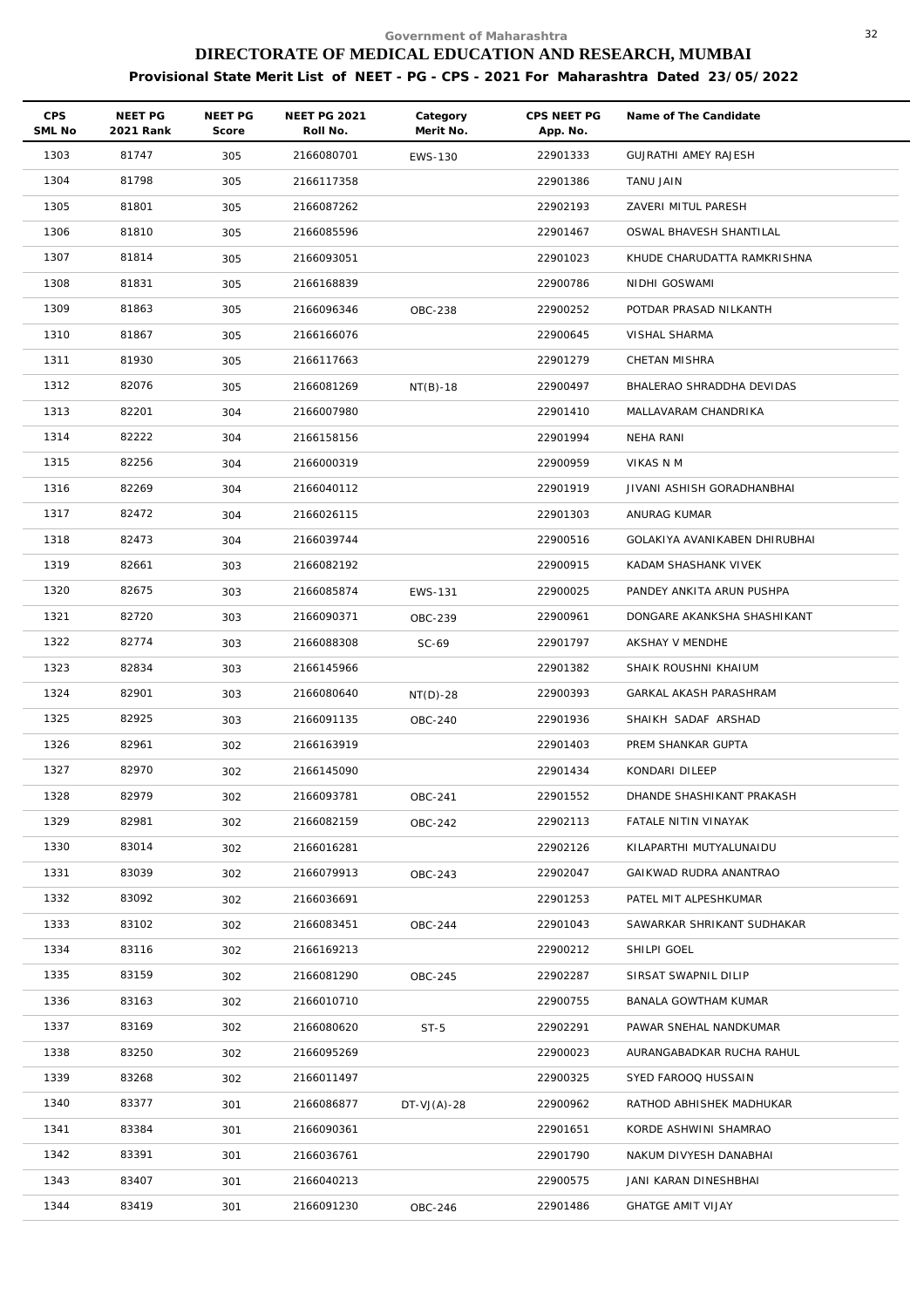| <b>CPS</b><br>SML No | NEET PG<br>2021 Rank | NEET PG<br>Score | <b>NEET PG 2021</b><br>Roll No. | Category<br>Merit No. | CPS NEET PG<br>App. No. | Name of The Candidate               |
|----------------------|----------------------|------------------|---------------------------------|-----------------------|-------------------------|-------------------------------------|
| 1345                 | 83459                | 301              | 2166080592                      |                       | 22901818                | MOHAMMAD KASHIF MOHAMMAD<br>HASNAIN |
| 1346                 | 83464                | 301              | 2166001625                      |                       | 22902248                | KURAPATI AGATHA                     |
| 1347                 | 83548                | 301              | 2166086392                      | SC-70                 | 22900007                | ALAKA GANESH KURIL                  |
| 1348                 | 83549                | 301              | 2166093415                      | OBC-247               | 22901546                | MOMALE CHAITANYA GORAKSHANATH       |
| 1349                 | 83551                | 301              | 2166163536                      |                       | 22900253                | SUHAIL AKHTAR                       |
| 1350                 | 83571                | 301              | 2166035689                      |                       | 22900921                | PANDYA VATSAL RUPESHBHAI            |
| 1351                 | 83683                | 301              | 2166138383                      |                       | 22900224                | REDDYCHERLA SHABARI GIREES          |
| 1352                 | 83819                | 300              | 2166166678                      |                       | 22901220                | NEERAJ KUMAR                        |
| 1353                 | 83831                | 300              | 2166165697                      |                       | 22900699                | YOGESH YADAV                        |
| 1354                 | 83862                | 300              | 2166048906                      |                       | 22900948                | NANDINI SAHU                        |
| 1355                 | 83863                | 300              | 2166095145                      | SC-71                 | 22900088                | PRADNYA GANGURDE                    |
| 1356                 | 83915                | 300              | 2166084449                      | $NT(C)-34$            | 22901670                | KHANDARE PRATIBHA BHARAT            |
| 1357                 | 83935                | 300              | 2166087688                      | SC-72                 | 22902136                | PRATIK ANAND GAJBE                  |
| 1358                 | 84035                | 300              | 2166142821                      |                       | 22900089                | FAREHA NIKHAT                       |
| 1359                 | 84147                | 300              | 2166037393                      |                       | 22900217                | PATEL DONIKA RAVINDRABHAI           |
| 1360                 | 84152                | 300              | 2166090633                      | OBC-248               | 22900101                | BHAWAR VRUSHALI AMBADAS             |
| 1361                 | 84154                | 300              | 2166094223                      | OBC-249               | 22900886                | SAKHARE PRAVIN VILAS                |
| 1362                 | 84187                | 300              | 2166091707                      |                       | 22901069                | GHOGARE SHIVRAJ BAPU                |
| 1363                 | 84201                | 300              | 2166044653                      |                       | 22902292                | LOVELEEN VERMA                      |
| 1364                 | 84245                | 300              | 2166081211                      | OBC-250               | 22900684                | BORUDE PRIYANKA BABAN               |
| 1365                 | 84352                | 300              | 2166085306                      |                       | 22900781                | CHAUDHARY POOJA KUMARI SHREE        |
| 1366                 | 84377                | 300              | 2166008587                      |                       | 22902174                | RAMMILAN<br>DIVYA PAVANI RAMADASU   |
| 1367                 | 84391                | 300              | 2166085166                      |                       | 22900971                | PATIL ANUSHREE YASHWANT             |
| 1368                 | 84395                | 299              | 2166169470                      |                       | 22900231                | RAJEEV KUMAR                        |
| 1369                 | 84508                | 299              | 2166018308                      |                       | 22900176                | KARISHMA CHOUDHURY                  |
| 1370                 | 84585                | 299              | 2166082204                      | OBC-251               | 22900600                | THAKARE PARIKSHEET YUVARAJ          |
| 1371                 | 84608                | 299              | 2166083068                      | $DT-VJ(A)-29$         | 22902152                | PAWAR ABHISHEK YASHWANT             |
| 1372                 | 84618                | 299              | 2166156795                      |                       | 22900515                | ANKITA DWIVEDI                      |
| 1373                 | 84620                | 299              | 2166028419                      |                       | 22901148                | <b>SUMAN ANAND</b>                  |
| 1374                 | 84673                | 299              | 2166031285                      |                       | 22901152                | AASIA HASAN                         |
| 1375                 | 84675                | 299              | 2166093223                      | $SC-73$               | 22902205                | PRIYANKA MAHADEV                    |
| 1376                 | 84693                | 299              | 2166090146                      |                       | 22901972                | SHINDE DARSHIKA MADHAVRAO           |
| 1377                 | 84888                | 298              | 2166074996                      |                       | 22902112                | MRINALINI PATHAK                    |
| 1378                 | 84896                | 298              | 2166141846                      |                       | 22901370                | L NAYAN RAJ                         |
| 1379                 | 84900                | 298              | 2166174079                      |                       | 22900916                | HEEBA IMAM                          |
| 1380                 | 84975                | 298              | 2166030813                      |                       | 22901117                | VIKRAMKUMAR GANESHKUMAR AGRAWAL     |
| 1381                 | 84980                | 298              | 2166035378                      |                       | 22901706                | PATEL FEENAL PRAVINBHAI             |
| 1382                 | 85007                | 298              | 2166048698                      |                       | 22901753                | PARIJAT MUKUL                       |
| 1383                 | 85011                | 298              | 2166049824                      |                       | 22901955                | RAHUL PANDA                         |
| 1384                 | 85023                | 298              | 2166095062                      |                       | 22900760                | SAKSHI YUVARAJ NAKADE               |
| 1385                 | 85073                | 298              | 2166112591                      |                       | 22900599                | NITISH KUMAR GURJAR                 |
| 1386                 | 85144                | 297              | 2166034803                      |                       | 22900680                | GUPTA MUDIT NARENDRAKUMAR           |
|                      |                      |                  |                                 |                       |                         |                                     |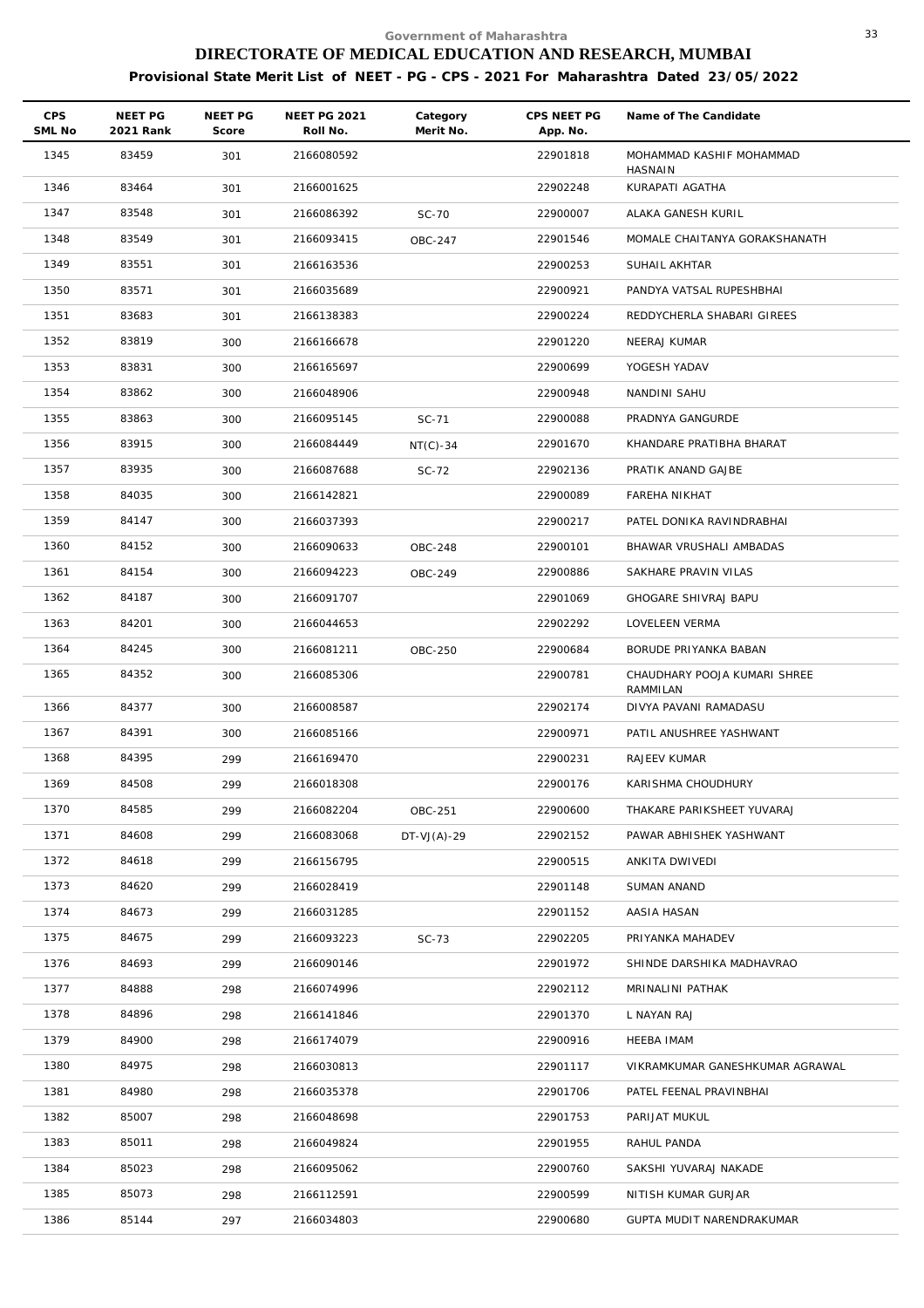| <b>CPS</b><br>SML No | NEET PG<br>2021 Rank | NEET PG<br>Score | <b>NEET PG 2021</b><br>Roll No. | Category<br>Merit No. | CPS NEET PG<br>App. No. | Name of The Candidate           |
|----------------------|----------------------|------------------|---------------------------------|-----------------------|-------------------------|---------------------------------|
| 1387                 | 85161                | 297              | 2166029685                      |                       | 22900842                | ASTHA SHARMA                    |
| 1388                 | 85176                | 297              | 2166095701                      |                       | 22901375                | DIYA PANDYA                     |
| 1389                 | 85200                | 297              | 2166041994                      |                       | 22900918                | VYAS HARDIK NALINKUMAR          |
| 1390                 | 85237                | 297              | 2166162307                      |                       | 22900780                | SWALEHA KHAN                    |
| 1391                 | 85274                | 297              | 2166081962                      | $DT-VJ(A)-30$         | 22900847                | SHEVGAN HEMALI YOGIRAJ          |
| 1392                 | 85314                | 297              | 2166085193                      |                       | 22900663                | KHAN MOHD JUNAID SIRAJUDDIN     |
| 1393                 | 85317                | 297              | 2166035964                      |                       | 22900724                | THAKKAR RINA CHANDULAL          |
| 1394                 | 85320                | 297              | 2166038935                      |                       | 22900073                | DATTANI MEERA BHARATBHAI        |
| 1395                 | 85355                | 297              | 2166039169                      |                       | 22900095                | VIDJA VIRAJ HARSHADBHAI         |
| 1396                 | 85414                | 297              | 2166152757                      |                       | 22900222                | SURUCHI YADAV                   |
| 1397                 | 85526                | 296              | 2166096654                      |                       | 22900766                | JADHAV SHUBHANGI KAMAJI         |
| 1398                 | 85529                | 296              | 2166080249                      | EWS-132               | 22901241                | CHOUDHARI ANAND RAGHUNATHRAO    |
| 1399                 | 85554                | 296              | 2166094964                      | OBC-252               | 22902104                | SHENDE HARSHAL VILAS            |
| 1400                 | 85572                | 296              | 2166080949                      | $NT(B)-19$            | 22900700                | BAWANE GAURAO VASANTRAO         |
| 1401                 | 85578                | 296              | 2166086635                      |                       | 22901501                | GYANCHANDANI BHAVIKA JEETENDRA  |
| 1402                 | 85603                | 296              | 2166045632                      |                       | 22900964                | MRITYUNJAY KUMAR PANDEY         |
| 1403                 | 85653                | 296              | 2166095519                      | OBC-253               | 22901247                | RUTUJA VINAYAK SUTAR            |
| 1404                 | 85660                | 296              | 2166094444                      | OBC-254               | 22900178                | PACHPANDE AMOL SHARAD           |
| 1405                 | 85706                | 296              | 2166116068                      |                       | 22900268                | PARUL PUROHIT                   |
| 1406                 | 85784                | 296              | 2166094805                      | EWS-133               | 22901758                | MADREWAR VINAYAK TUKARAM        |
| 1407                 | 85815                | 296              | 2166094049                      | SC-74                 | 22901222                | DHANDE UTKARSHA RAMDAS          |
| 1408                 | 85816                | 296              | 2166096568                      |                       | 22900105                | DIWADKAR PRANALI AJIT           |
| 1409                 | 85869                | 296              | 2166026523                      |                       | 22901805                | BHAVYASHREE V                   |
| 1410                 | 85954                | 295              | 2166078504                      |                       | 22902098                | DEEPIKA SOLANKI                 |
| 1411                 | 86010                | 295              | 2166091746                      | $NT(C) - 35$          | 22900297                | MAHESH NARAYAN DESHMUKH         |
| 1412                 | 86015                | 295              | 2166095413                      |                       | 22901940                | SHELAR NAVNATH SARASRAM         |
| 1413                 | 86020                | 295              | 2166092562                      |                       | 22900026                | KIRAN BHASKAR SOLANKE           |
| 1414                 | 86041                | 295              | 2166081067                      |                       | 22901143                | AHER ASHWINI APPARAO            |
| 1415                 | 86051                | 295              | 2166083244                      | SC-75                 | 22901355                | SHAHARE SAURABH SHALIKRAM       |
| 1416                 | 86113                | 295              | 2166038622                      |                       | 22900102                | DESAI PAYAL SANJAYBHAI          |
| 1417                 | 86135                | 295              | 2166084852                      |                       | 22901685                | PATIL POONAM SUNILKUMAR         |
| 1418                 | 86160                | 295              | 2166088356                      |                       | 22901411                | DESALE RAHUL VILAS              |
| 1419                 | 86200                | 295              | 2166164977                      |                       | 22901134                | KAMINI SATWAL                   |
| 1420                 | 86218                | 295              | 2166037243                      |                       | 22900169                | PATEL ARTIBEN ISHVARBHAI        |
| 1421                 | 86263                | 295              | 2166123864                      |                       | 22900686                | KATHIJA BEGAM A                 |
| 1422                 | 86279                | 295              | 2166088385                      | OBC-255               | 22901531                | SADAPHALE SANKET VINOD          |
| 1423                 | 86366                | 295              | 2166031114                      |                       | 22902253                | PRATIBHA SHARMA                 |
| 1424                 | 86402                | 295              | 2166165548                      |                       | 22901881                | DEEPTI YADAV                    |
| 1425                 | 86471                | 295              | 2166043757                      |                       | 22900226                | UTKARSH KUMAR TEOTIA            |
| 1426                 | 86553                | 294              | 2166141280                      |                       | 22901607                | MAHESHWAR G                     |
| 1427                 | 86557                | 294              | 2166161491                      |                       | 22900285                | YARAGALA MADHU                  |
| 1428                 | 86572                | 294              | 2166085436                      |                       | 22900870                | DUBEY ANSHIKA SANGEET RAJ NEETA |
|                      |                      |                  |                                 |                       |                         | SHARMA                          |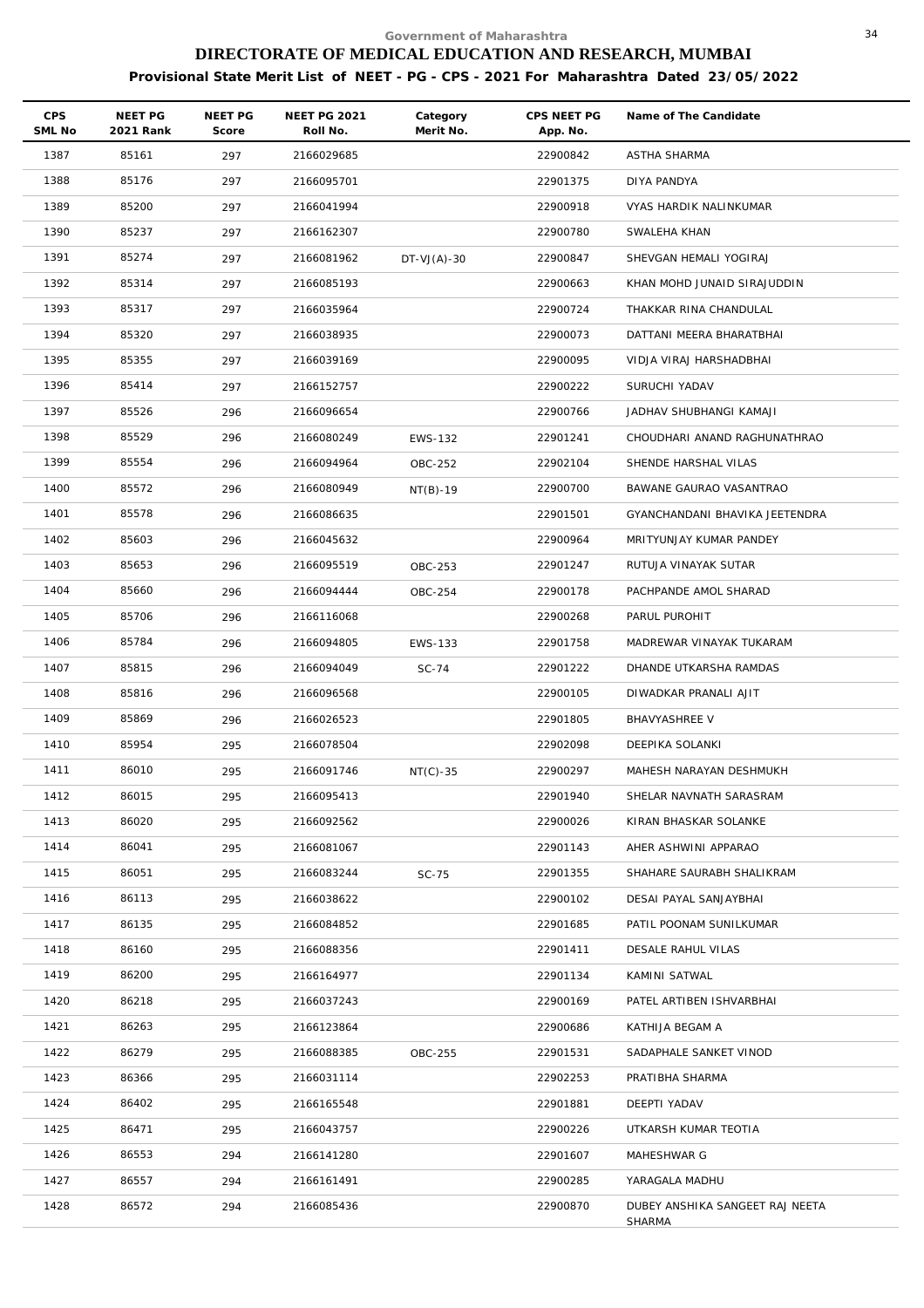| <b>CPS</b><br>SML No | NEET PG<br>2021 Rank | <b>NEET PG</b><br>Score | <b>NEET PG 2021</b><br>Roll No. | Category<br>Merit No. | CPS NEET PG<br>App. No. | Name of The Candidate           |
|----------------------|----------------------|-------------------------|---------------------------------|-----------------------|-------------------------|---------------------------------|
| 1429                 | 86574                | 294                     | 2166036778                      |                       | 22902161                | HARITKUMAR DHAVALKUMAR JOSHI    |
| 1430                 | 86578                | 294                     | 2166086237                      |                       | 22900606                | RAVAL SHREY DEEPAKBHAI          |
| 1431                 | 86588                | 294                     | 2166035576                      |                       | 22900657                | NAUKABEN RAJESHBHAI PATEL       |
| 1432                 | 86646                | 294                     | 2166084799                      | OBC-256               | 22901394                | ANUP MAHADEO PIMPALKAR          |
| 1433                 | 86682                | 294                     | 2166091642                      |                       | 22900296                | MANIAR ISHITA SANJIV NAMRATA    |
| 1434                 | 86713                | 294                     | 2166084722                      | $NT(C)-36$            | 22901751                | CHINCHOLIKAR POOJA SHIVAJIRAO   |
| 1435                 | 86714                | 294                     | 2166094288                      |                       | 22900254                | SHRAVANI SANJAY PATIL           |
| 1436                 | 86750                | 294                     | 2166113623                      |                       | 22900322                | RAMPYARI                        |
| 1437                 | 86812                | 294                     | 2166094792                      |                       | 22900003                | THORAT ABHISHEK DEEPAK          |
| 1438                 | 86859                | 294                     | 2166090460                      |                       | 22900679                | CHIMANE DISHA TULSIRAM          |
| 1439                 | 86964                | 293                     | 2166041439                      |                       | 22900689                | MEHTA MANUSHI RAJKUMAR          |
| 1440                 | 86970                | 293                     | 2166036137                      |                       | 22901335                | ZULASANA RACHANABEN VALLABHBHAI |
| 1441                 | 87011                | 293                     | 2166038233                      |                       | 22900708                | ANKURKUMAR MUKESHBHAI PATEL     |
| 1442                 | 87063                | 293                     | 2166034171                      |                       | 22900155                | KRISHNA DEVANGBHAI KHAMAR       |
| 1443                 | 87095                | 293                     | 2166162024                      |                       | 22900584                | PAWAN JAIN                      |
| 1444                 | 87101                | 293                     | 2166031948                      |                       | 22900377                | DESHMUKH SAKET RAMESHRAO        |
| 1445                 | 87147                | 293                     | 2166085301                      |                       | 22900049                | PANDEY BHAVESH RAMJI            |
| 1446                 | 87156                | 293                     | 2166079643                      | EWS-134               | 22900887                | SURWASE ASHVINI MAHARUDRA       |
| 1447                 | 87283                | 293                     | 2166001725                      |                       | 22900384                | VALLABHANI MAHESH               |
| 1448                 | 87291                | 293                     | 2166148330                      |                       | 22900129                | VENKAT RAM REDDY NANAPUR        |
| 1449                 | 87309                | 293                     | 2166154464                      |                       | 22901040                | DEEKSHA CHOUDHARY               |
| 1450                 | 87331                | 292                     | 2166035063                      |                       | 22900910                | GIRDHARI LAL KHILOMAL           |
| 1451                 | 87393                | 292                     | 2166081959                      | OBC-257               | 22901613                | KASNALE SHITAL SHEKHARAPPA      |
| 1452                 | 87460                | 292                     | 2166025095                      |                       | 22900623                | KOMAL SINGH                     |
| 1453                 | 87467                | 292                     | 2166141819                      |                       | 22900455                | KURAPATI SRILEKHA               |
| 1454                 | 87513                | 292                     | 2166052273                      |                       | 22901176                | Y.S.KARTHIK                     |
| 1455                 | 87578                | 292                     | 2166022768                      |                       | 22902171                | <b>RISHA</b>                    |
| 1456                 | 87631                | 292                     | 2166097093                      | SC-76                 | 22900440                | APOORVA D BHAGAT                |
| 1457                 | 87656                | 292                     | 2166004834                      |                       | 22900898                | DABBUGOTTI SWETHA               |
| 1458                 | 87695                | 292                     | 2166039472                      |                       | 22900477                | PATEL RAJVI NARESHBHAI          |
| 1459                 | 87737                | 291                     | 2166056635                      |                       | 22900100                | MOHAMMED ATHAHAR K              |
| 1460                 | 87759                | 291                     | 2166165281                      |                       | 22900427                | FAHAD KHAIYAM                   |
| 1461                 | 87762                | 291                     | 2166028182                      |                       | 22901032                | <b>BALA VEENA</b>               |
| 1462                 | 87780                | 291                     | 2166079967                      | EWS-135               | 22900595                | SHARMA NIKHIL DINESH            |
| 1463                 | 87795                | 291                     | 2166083258                      |                       | 22901563                | AGRAWAL UDITKUMAR ANILKUMARJI   |
| 1464                 | 87800                | 291                     | 2166114130                      |                       | 22901692                | SHASHIKANT SHARMA               |
| 1465                 | 87801                | 291                     | 2166154791                      |                       | 22902073                | KUNAL PAL SINGH                 |
| 1466                 | 87822                | 291                     | 2166002864                      |                       | 22900235                | KARTHEEK JONNALAGADDA           |
| 1467                 | 87844                | 291                     | 2166091175                      |                       | 22900385                | VIPINKUMAR UPADHYAY             |
| 1468                 | 87858                | 291                     | 2166086420                      |                       | 22901890                | GHARAT NETRAPRABHA VISHWAS      |
| 1469                 | 87873                | 291                     | 2166082401                      |                       | 22900421                | DUBEY SHRISTY SITARAM           |
| 1470                 | 87875                | 291                     | 2166095684                      | EWS-136               | 22901645                | KADAM OMKAR MADHUKAR            |
|                      |                      |                         |                                 |                       |                         |                                 |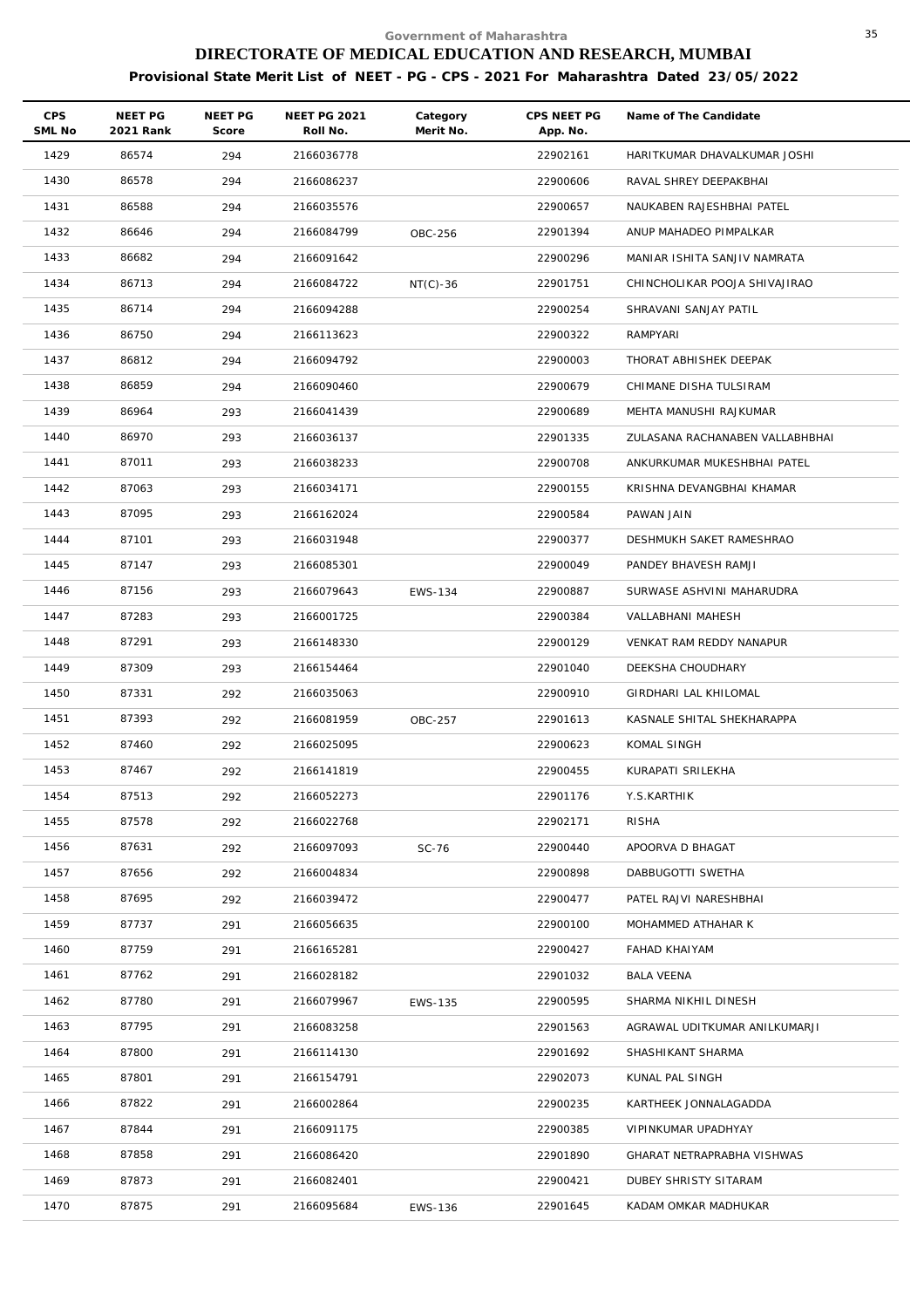| CPS<br>SML No | NEET PG<br>2021 Rank | <b>NEET PG</b><br>Score | <b>NEET PG 2021</b><br>Roll No. | Category<br>Merit No. | CPS NEET PG<br>App. No. | Name of The Candidate       |
|---------------|----------------------|-------------------------|---------------------------------|-----------------------|-------------------------|-----------------------------|
| 1471          | 87902                | 291                     | 2166090409                      | <b>EWS-137</b>        | 22901287                | DALVI DEODATT SONAJI        |
| 1472          | 87965                | 291                     | 2166090069                      | SC-77                 | 22901689                | BADOLE DHAMMADEEP GOVIND    |
| 1473          | 87970                | 291                     | 2166174392                      |                       | 22900681                | NIVEDITA DAS                |
| 1474          | 87971                | 291                     | 2166089645                      | <b>SC-78</b>          | 22900602                | VISHAKHA PRAKASH KATARE     |
| 1475          | 87980                | 291                     | 2166034351                      |                       | 22901567                | SHERA MOHSINBHAI ASHRAFBHAI |
| 1476          | 88098                | 291                     | 2166045530                      |                       | 22900952                | KARTIK                      |
| 1477          | 88123                | 291                     | 2166083287                      | OBC-258               | 22902003                | CHAUDHARI NEETA SURENDRA    |
| 1478          | 88158                | 290                     | 2166093961                      |                       | 22902219                | AMOL MAIYYAR                |
| 1479          | 88167                | 290                     | 2166083935                      |                       | 22900233                | REMYA R. PILLAI             |
| 1480          | 88249                | 290                     | 2166148641                      |                       | 22900997                | A MEENAKSHI                 |
| 1481          | 88267                | 290                     | 2166095774                      | $NT(B)-20$            | 22901175                | JAGTAP KRISHNA RAJENDRA     |
| 1482          | 88289                | 290                     | 2166081651                      |                       | 22900067                | YASH NARESH CHORDIYA        |
| 1483          | 88341                | 290                     | 2166039565                      |                       | 22900797                | GANGANI DARSHAN ASHOKBHAI   |
| 1484          | 88475                | 290                     | 2166027914                      | OBC-259               | 22900677                | ASMITA ANIL MADVI           |
| 1485          | 88476                | 290                     | 2166077119                      |                       | 22900754                | RAJAT PALIWAL               |
| 1486          | 88562                | 290                     | 2166080691                      |                       | 22902192                | BELGAMWAR RUCHA RAJENDRA    |
| 1487          | 88600                | 290                     | 2166140784                      |                       | 22900485                | <b>GONTU MANIKANTA</b>      |
| 1488          | 88617                | 290                     | 2166079912                      | OBC-260               | 22901799                | APOTIKAR NIKITA ANANTRAO    |
| 1489          | 88774                | 289                     | 2166085557                      |                       | 22900145                | <b>GARGI SHAHAJI GULAVE</b> |
| 1490          | 88917                | 289                     | 2166085232                      | $NT(C)-37$            | 22901643                | SHINDE PRATIKSHA SUBHASH    |
| 1491          | 88959                | 289                     | 2166154717                      |                       | 22901927                | REETU KHATRI                |
| 1492          | 88977                | 289                     | 2166150311                      |                       | 22900031                | DEBANIL BHAUMIK             |
| 1493          | 89031                | 289                     | 2166038890                      |                       | 22900011                | PANDYA ADITI ATULBHAI       |
| 1494          | 89043                | 289                     | 2166149835                      |                       | 22901210                | BOCHU SHARATH PAWAR         |
| 1495          | 89102                | 289                     | 2166037691                      |                       | 22902087                | RABARI URVIBEN PRABHATBHAI  |
| 1496          | 89133                | 289                     | 2166080708                      | OBC-261               | 22900380                | GAYKI CHETAN RAJKUMAR       |
| 1497          | 89259                | 288                     | 2166166289                      |                       | 22900954                | KULDEEP GUPTA               |
| 1498          | 89267                | 288                     | 2166081808                      | OBC-262               | 22902148                | KHARAT GOPAL RAMESHRAO      |
| 1499          | 89285                | 288                     | 2166086887                      | SC-79                 | 22900610                | PAWAR NEHA MAHANAND         |
| 1500          | 89306                | 288                     | 2166159120                      |                       | 22900087                | ROOP NARAYAN PANDEY         |
| 1501          | 89352                | 288                     | 2166040454                      |                       | 22901671                | HRUDIX NIKHIL KUMAR JOSHI   |
| 1502          | 89448                | 288                     | 2166117188                      |                       | 22900938                | NEELAM CHOUDHARY            |
| 1503          | 89475                | 288                     | 2166040284                      |                       | 22901675                | SAVALIYA KRUPALI KANTIBHAI  |
| 1504          | 89480                | 288                     | 2166024482                      |                       | 22900424                | PAWAN BANGER                |
| 1505          | 89513                | 288                     | 2166091539                      |                       | 22900045                | SHAIKH FARHEEN BASHIRUDDIN  |
| 1506          | 89575                | 287                     | 2166043452                      |                       | 22902029                | NAVEEN KUMAR                |
| 1507          | 89608                | 287                     | 2166072322                      |                       | 22901596                | VIJAY PRASANTH R            |
| 1508          | 89611                | 287                     | 2166081285                      | $ST-6$                | 22901506                | SURYAVANSHI NIKITA DILIP    |
| 1509          | 89619                | 287                     | 2166041559                      |                       | 22900844                | PATEL JAYNAM JAYENDRAKUMAR  |
| 1510          | 89629                | 287                     | 2166144680                      |                       | 22900323                | KHOLA KAVITHA               |
| 1511          | 89648                | 287                     | 2166083547                      |                       | 22901390                | BAROT UMANGKUMAR PRAVINBHAI |
| 1512          | 89692                | 287                     | 2166088488                      | OBC-263               | 22900506                | VARHADE YASH DINESH         |
|               |                      |                         |                                 |                       |                         |                             |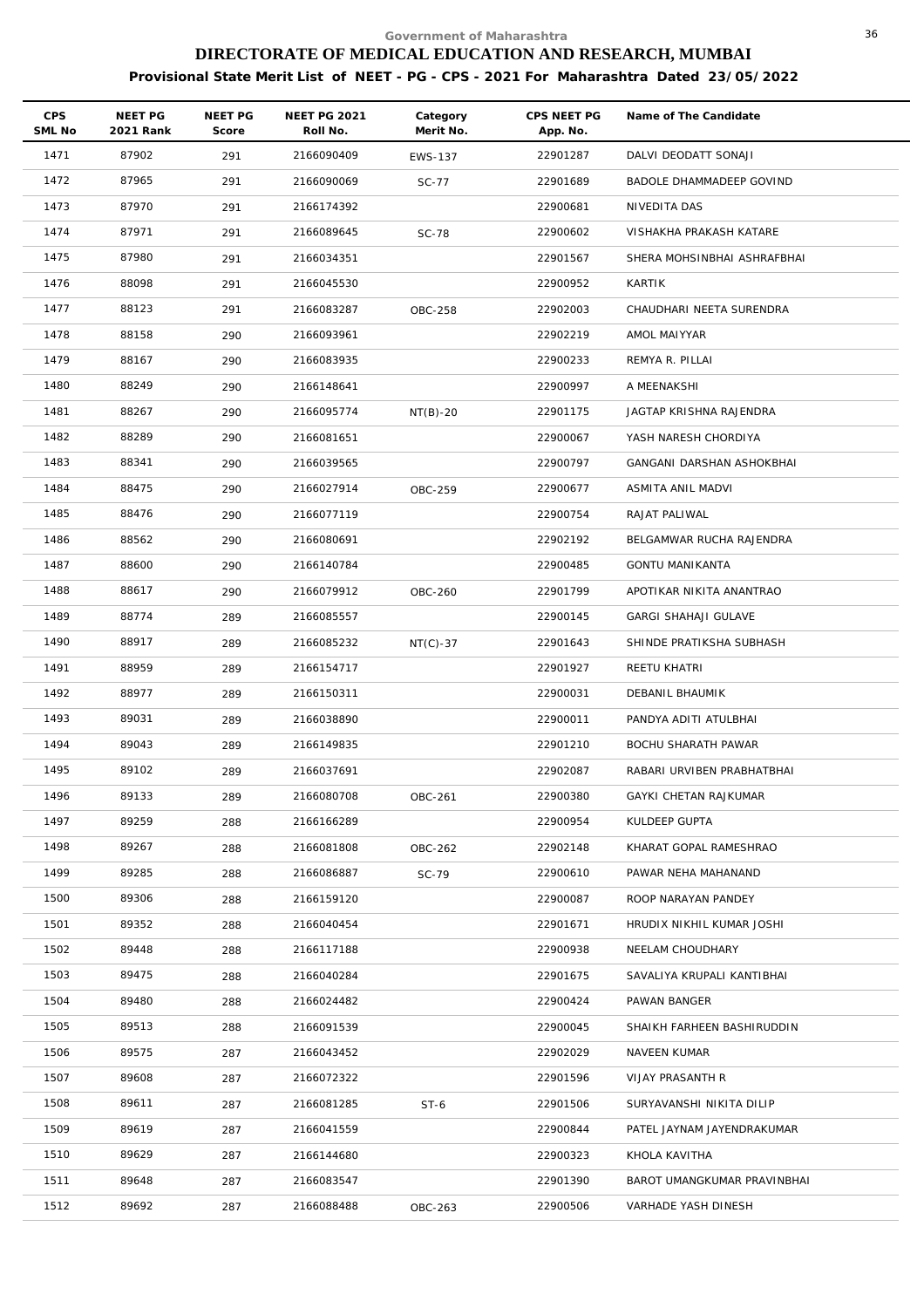| <b>CPS</b><br>SML No | NEET PG<br>2021 Rank | NEET PG<br>Score | <b>NEET PG 2021</b><br>Roll No. | Category<br>Merit No. | CPS NEET PG<br>App. No. | Name of The Candidate           |
|----------------------|----------------------|------------------|---------------------------------|-----------------------|-------------------------|---------------------------------|
| 1513                 | 89719                | 287              | 2166020742                      |                       | 22901748                | SIDDHARTH AMBUJ                 |
| 1514                 | 89769                | 287              | 2166093215                      |                       | 22900504                | NIMBALKAR RAMOLI MAHADEO        |
| 1515                 | 89837                | 287              | 2166097202                      | $NT(C)-38$            | 22900429                | DHALE VAISHALI GANESH           |
| 1516                 | 89870                | 287              | 2166092195                      | <b>SC-80</b>          | 22901870                | SHRUTIKA BABASAHEB KAMBLE       |
| 1517                 | 89923                | 286              | 2166079697                      | SC-81                 | 22900423                | GAISAMUDRE KARUNA BAJRANGRAO    |
| 1518                 | 89938                | 286              | 2166078805                      |                       | 22902077                | <b>VIPIN SINGH</b>              |
| 1519                 | 89960                | 286              | 2166034931                      |                       | 22900837                | SHAH NEEL JAYENDRABHAI          |
| 1520                 | 89968                | 286              | 2166083564                      | $NT(D)-29$            | 22901200                | PALWADE SACHIN SAMPATRAO        |
| 1521                 | 90020                | 286              | 2166041262                      |                       | 22900279                | KHATRI MOHHMED AZARUDDIN        |
| 1522                 | 90024                | 286              | 2166024247                      |                       | 22900597                | VIKRANT KUMAR SINGH             |
| 1523                 | 90074                | 286              | 2166096783                      |                       | 22900556                | GUPTA SIDHARTH SHOBHNATH        |
| 1524                 | 90119                | 286              | 2166088329                      | OBC-264               | 22901734                | JIWTODE SHUBHAM VIJAY           |
| 1525                 | 90146                | 286              | 2166086844                      |                       | 22901837                | SATELKAR ADVAIT LAXMIKANT       |
| 1526                 | 90175                | 286              | 2166081535                      | $NT(B)-21$            | 22900628                | ANDHALE SHITAL MAHADEO          |
| 1527                 | 90209                | 286              | 2166167838                      |                       | 22900673                | PREETI SEMWAL                   |
| 1528                 | 90263                | 286              | 2166154631                      |                       | 22900006                | <b>FARHEEN KHAN</b>             |
| 1529                 | 90266                | 286              | 2166024559                      |                       | 22900018                | DEEPAK MARWARI                  |
| 1530                 | 90351                | 285              | 2166080717                      | OBC-265               | 22901154                | KAIKADE SACHIN RAMDAS           |
| 1531                 | 90392                | 285              | 2166093849                      |                       | 22900050                | MESHRAM JUHI PRAVINKUMAR        |
| 1532                 | 90417                | 285              | 2166036737                      |                       | 22900208                | BHEDRU MAYUR BIJOLBHAI          |
| 1533                 | 90585                | 285              | 2166082132                      | $NT(D)-30$            | 22900613                | GHOLVE ASHOK UTTARESHWAR        |
| 1534                 | 90603                | 285              | 2166020115                      |                       | 22901536                | <b>SHRISHTI</b>                 |
| 1535                 | 90666                | 285              | 2166080593                      | EWS-138               | 22900950                | MARIYA TABASSUM MOHAMMAD MATEEN |
| 1536                 | 90670                | 285              | 2166087101                      | SC-82                 | 22900148                | ANEESH NAGESH JADHAV            |
| 1537                 | 90710                | 285              | 2166090476                      | $ST-7$                | 22901594                | PALLEWAD ROHINI VENKATRAO       |
| 1538                 | 90715                | 285              | 2166039125                      |                       | 22902153                | SAKARIYA POONAM GIRDHAR         |
| 1539                 | 90764                | 285              | 2166090283                      | EWS-139               | 22900896                | JAWLEKAR PALLAVI RAJENDRA       |
| 1540                 | 90790                | 285              | 2166029539                      |                       | 22901776                | ABHISHEK KUMAR SINGH            |
| 1541                 | 90940                | 285              | 2166085801                      |                       | 22902311                | AGARWAL NIKITA ANIL             |
| 1542                 | 91076                | 284              | 2166079100                      |                       | 22901409                | SHEFALI SINGH                   |
| 1543                 | 91124                | 284              | 2166080092                      | $NT(D)-31$            | 22901454                | NAGARE MANISHA SANJAY           |
| 1544                 | 91144                | 284              | 2166165097                      |                       | 22902281                | AMAN KUMAR                      |
| 1545                 | 91170                | 284              | 2166154477                      |                       | 22902042                | KIRAN MEHTA                     |
| 1546                 | 91186                | 284              | 2166157067                      |                       | 22900526                | ABHISHEK KUMAR AZAD             |
| 1547                 | 91189                | 284              | 2166031986                      |                       | 22901564                | MUKESH KUMAR RAI                |
| 1548                 | 91195                | 284              | 2166029423                      |                       | 22900718                | MANISH SINGH                    |
| 1549                 | 91199                | 284              | 2166105596                      |                       | 22902194                | HARNOOR SINGH SANDHU            |
| 1550                 | 91242                | 284              | 2166095121                      |                       | 22901583                | RAJANI JAGDISH PATIL            |
| 1551                 | 91344                | 284              | 2166147058                      |                       | 22901128                | APARNA SOMA                     |
| 1552                 | 91418                | 283              | 2166080372                      | $NT(C)-39$            | 22900103                | PRANIT BALKRUSHNA PAWADE        |
| 1553                 | 91449                | 283              | 2166032304                      | OBC-266               | 22901118                | AKSHAY SANJAY SONUNE            |
| 1554                 | 91479                | 283              | 2166103104                      |                       | 22901331                | ABHISHEK BHADRA                 |
|                      |                      |                  |                                 |                       |                         |                                 |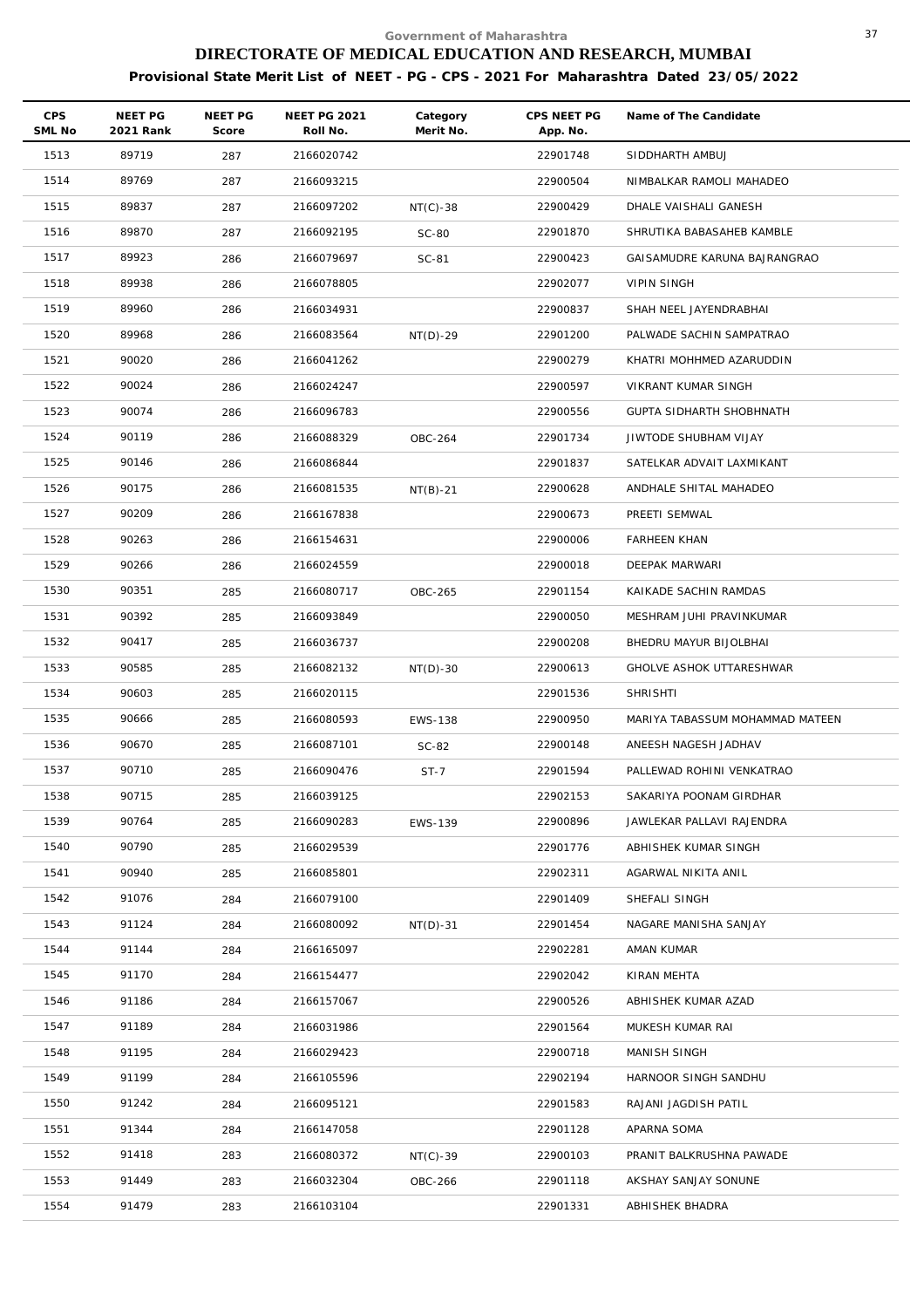| <b>CPS</b><br>SML No | NEET PG<br>2021 Rank | NEET PG<br>Score | <b>NEET PG 2021</b><br>Roll No. | Category<br>Merit No. | CPS NEET PG<br>App. No. | Name of The Candidate                          |
|----------------------|----------------------|------------------|---------------------------------|-----------------------|-------------------------|------------------------------------------------|
| 1555                 | 91510                | 283              | 2166036588                      |                       | 22901341                | PRIYA RAMSI BARAD                              |
| 1556                 | 91531                | 283              | 2166153045                      | OBC-267               | 22901773                | MEHETRE DATTATRAYA MARTAND                     |
| 1557                 | 91546                | 283              | 2166085394                      | $NT(C)-40$            | 22901123                | DEEPALI SAHEBRAO KHARAT                        |
| 1558                 | 91619                | 283              | 2166090821                      |                       | 22901582                | KHARADI MANISHKUMAR TULSIBHAI                  |
| 1559                 | 91679                | 283              | 2166028776                      |                       | 22901021                | ASHIMA MITTAL                                  |
| 1560                 | 91719                | 283              | 2166089618                      |                       | 22902059                | GUPTA AYUSH PRADEEP                            |
| 1561                 | 91767                | 283              | 2166081918                      |                       | 22900693                | SAYED NAZAT NAIM                               |
| 1562                 | 91811                | 282              | 2166083838                      |                       | 22900810                | HATTI DUSHYANT DAYANAND                        |
| 1563                 | 91821                | 282              | 2166095447                      |                       | 22901397                | PATIL MOHINI SHAHAJI                           |
| 1564                 | 91845                | 282              | 2166041737                      |                       | 22900793                | SHAH RIYABEN PRASHANTKUMAR                     |
| 1565                 | 91915                | 282              | 2166089677                      | OBC-268               | 22902116                | KOHALE APEKSHA PRAMODRAO                       |
| 1566                 | 91919                | 282              | 2166080324                      | $SC-83$               | 22901893                | TAIDE ANKIT ARVIND                             |
| 1567                 | 91941                | 282              | 2166093874                      | <b>EWS-140</b>        | 22902211                | QUADRI SYED SHAHTAJ ALAM SYED                  |
| 1568                 | 92122                | 282              | 2166086754                      |                       | 22901894                | <b>SARTAJ</b><br>KHAN AFSHARJAHAN AKHTER HUSEN |
| 1569                 | 92139                | 282              | 2166144038                      |                       | 22901579                | B GAJENDRA NAIDU                               |
| 1570                 | 92221                | 281              | 2166084418                      | EWS-141               | 22901199                | REKHA BABURAO BIRADAR                          |
| 1571                 | 92230                | 281              | 2166093997                      |                       | 22900131                | SAGAR RAJKUMAR SAMGE                           |
| 1572                 | 92242                | 281              | 2166095585                      |                       | 22902070                | KADAM TIRUPATI BHAGWAN                         |
| 1573                 | 92265                | 281              | 2166081145                      |                       | 22901248                | MADEWAD SUNIL BALIRAM                          |
| 1574                 | 92277                | 281              | 2166005658                      |                       | 22900454                | MOGHAL MAHAMOOD BAIG                           |
| 1575                 | 92340                | 281              | 2166038863                      |                       | 22900324                | BOGHARA DHRUV ARVINDBHAI                       |
| 1576                 | 92380                | 281              | 2166032435                      |                       | 22902231                | NISHU SHARMA                                   |
| 1577                 | 92397                | 281              | 2166081904                      | OBC-269               | 22901880                | BASVESHWAR SANTOSH DHADKAR                     |
| 1578                 | 92457                | 281              | 2166086762                      | SC-84                 | 22900040                | <b>GEDAM POONAM KHEMRAJ</b>                    |
| 1579                 | 92460                | 281              | 2166010069                      |                       | 22901194                | RAMYA PULLA                                    |
| 1580                 | 92505                | 281              | 2166084383                      |                       | 22902081                | MANE SHIVRAJ UTTAM                             |
| 1581                 | 92610                | 280              | 2166041982                      |                       | 22901080                | VAGHELA MAHESHBHAI BABUBHAI                    |
| 1582                 | 92685                | 280              | 2166082266                      | EWS-142               | 22900220                | SALPE SHITAL PRAKASHRAO                        |
| 1583                 | 92744                | 280              | 2166139946                      |                       | 22900982                | BONDU SRUTHI                                   |
| 1584                 | 92753                | 280              | 2166149727                      |                       | 22901294                | THOTA AKHIL                                    |
| 1585                 | 92759                | 280              | 2166095324                      |                       | 22901627                | AJAY DATTARAO PAWAR                            |
| 1586                 | 92903                | 280              | 2166029760                      |                       | 22901592                | SHRUTI VANDITA                                 |
| 1587                 | 92928                | 280              | 2166074184                      |                       | 22901268                | RAHUL BISWAS                                   |
| 1588                 | 92948                | 280              | 2166093205                      | SC-85                 | 22900188                | KIRTEE MADHUKARRAO GAIKWAD                     |
| 1589                 | 92991                | 280              | 2166036591                      |                       | 22900972                | MITAL RASIKBHAI BHAKHAR                        |
| 1590                 | 93057                | 280              | 2166031390                      |                       | 22900152                | MANAS MITRA                                    |
| 1591                 | 93059                | 280              | 2166012419                      |                       | 22902158                | KUDARI JOYCE HADASSAH                          |
| 1592                 | 93070                | 280              | 2166023339                      |                       | 22900134                | NOORIE SHAIYADA SHAHAB                         |
| 1593                 | 93168                | 280              | 2166035457                      |                       | 22901657                | SAKSHI PRADEEP CHAUHAN                         |
| 1594                 | 93250                | 280              | 2166086911                      |                       | 22901888                | KASBEKAR SHAMBHAVI MAHESH                      |
| 1595                 | 93277                | 279              | 2166080411                      | $ST-8$                | 22901401                | PANDHARAM SANJU DASRU                          |
| 1596                 | 93287                | 279              | 2166081642                      | $NT(C)-41$            | 22900426                | MEHATRE LAKHAN NARAYAN                         |
|                      |                      |                  |                                 |                       |                         |                                                |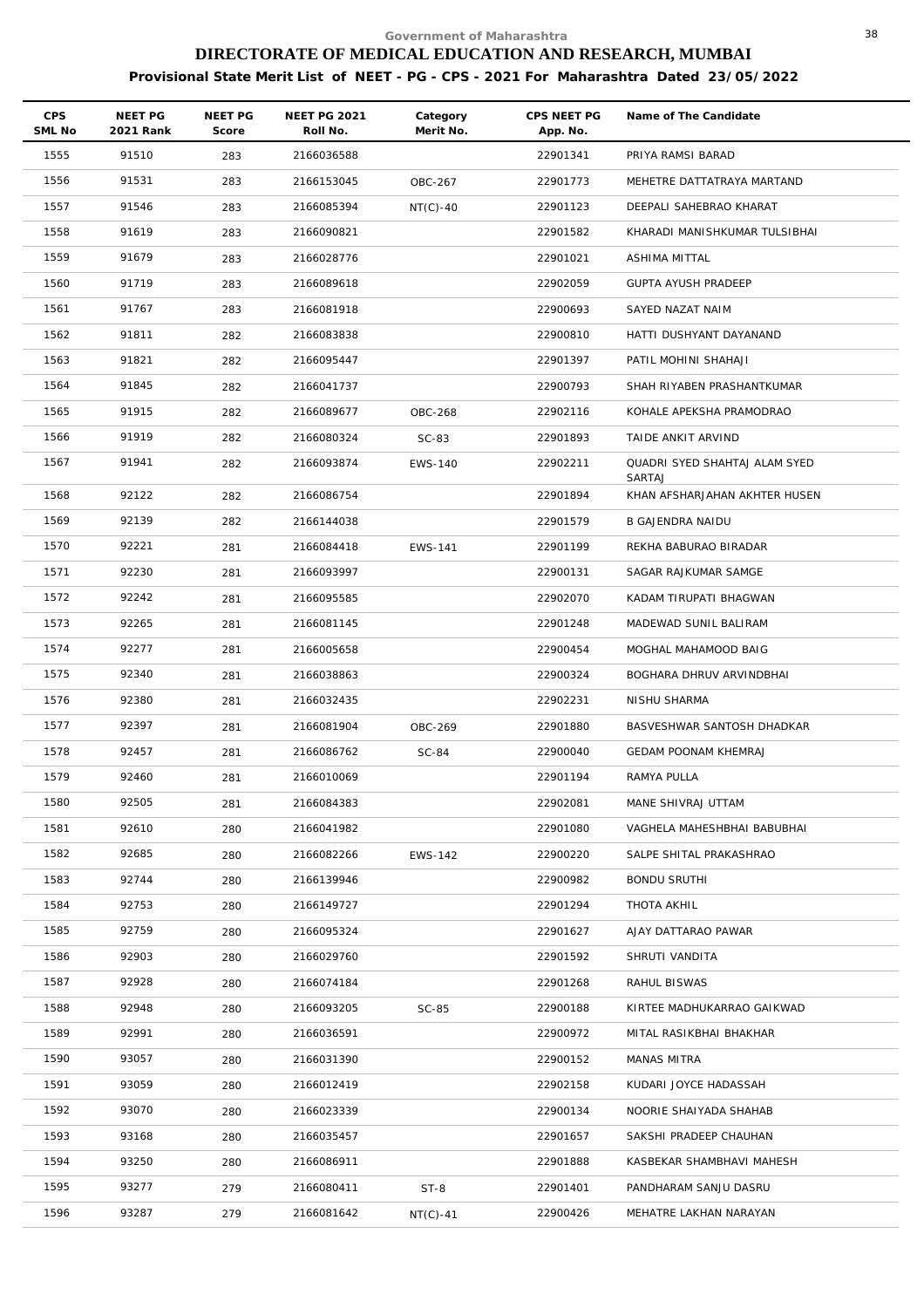| <b>CPS</b><br>SML No | <b>NEET PG</b><br>2021 Rank | NEET PG<br>Score | <b>NEET PG 2021</b><br>Roll No. | Category<br>Merit No. | CPS NEET PG<br>App. No. | Name of The Candidate         |
|----------------------|-----------------------------|------------------|---------------------------------|-----------------------|-------------------------|-------------------------------|
| 1597                 | 93310                       | 279              | 2166043390                      |                       | 22901472                | NIKHITA CHEGU                 |
| 1598                 | 93344                       | 279              | 2166038674                      |                       | 22901962                | SONAGRA SONAL RAJESHBHAI      |
| 1599                 | 93416                       | 279              | 2166087765                      | OBC-270               | 22901180                | <b>VIVEK HAJARE</b>           |
| 1600                 | 93471                       | 279              | 2166097081                      | OBC-271               | 22901363                | YELNE GAURAV ARUNRAO          |
| 1601                 | 93533                       | 279              | 2166082538                      |                       | 22900244                | SONI ASHVINI MAHESHKUMAR      |
| 1602                 | 93540                       | 279              | 2166087498                      | SC-86                 | 22900381                | SURYAWANSHI SHRAVANI RAJENDRA |
| 1603                 | 93659                       | 279              | 2166079800                      | OBC-272               | 22901629                | GHODKE SOMESHWAR RAMESHWAR    |
| 1604                 | 93664                       | 279              | 2166091287                      |                       | 22902283                | MAJID UMAIR MUSADDIQUE        |
| 1605                 | 93698                       | 278              | 2166141443                      | OBC-273               | 22900895                | KALAGONI DURGA BHAVANI        |
| 1606                 | 93734                       | 278              | 2166079876                      | SC-87                 | 22900149                | NIKALJE NIKITA UTTAM          |
| 1607                 | 93768                       | 278              | 2166025981                      |                       | 22901296                | MANISH KUMAR                  |
| 1608                 | 93805                       | 278              | 2166021006                      |                       | 22901635                | RAJAN KUMAR                   |
| 1609                 | 93994                       | 278              | 2166042832                      |                       | 22901079                | BHANU PRATAP SINGH            |
| 1610                 | 94017                       | 278              | 2166094198                      | EWS-143               | 22900819                | BAND RUPALI SADASHIV          |
| 1611                 | 94066                       | 278              | 2166161422                      |                       | 22901109                | TARUN KUMAR                   |
| 1612                 | 94082                       | 277              | 2166087984                      | <b>SC-88</b>          | 22901628                | WAGHMARE CHETAN CHANDRAKANT   |
| 1613                 | 94127                       | 277              | 2166132121                      |                       | 22902056                | M ANAND                       |
| 1614                 | 94153                       | 277              | 2166079987                      |                       | 22901637                | SAWAL KOMAL JAIPRAKASH        |
| 1615                 | 94249                       | 277              | 2166008913                      |                       | 22900746                | MULLA ASMA SULTANA            |
| 1616                 | 94250                       | 277              | 2166096618                      | $DT-VJ(A)-31$         | 22901728                | DHANAWAT DHEERAJ DONGARSING   |
| 1617                 | 94268                       | 277              | 2166084630                      | OBC-274               | 22901201                | BHAWAL POOJA PRABHAKAR        |
| 1618                 | 94295                       | 277              | 2166087049                      | OBC-275               | 22901156                | MOHD TAUSIF MOHD IKBAL MAPARA |
| 1619                 | 94378                       | 277              | 2166086426                      |                       | 22900293                | LAD BHAVINI GIRISH            |
| 1620                 | 94402                       | 277              | 2166091793                      | SC-89                 | 22900604                | AIWALE CHETAN SHRAVAN         |
| 1621                 | 94417                       | 277              | 2166094978                      |                       | 22901923                | PATIL MAITREYI VINAYAK        |
| 1622                 | 94493                       | 276              | 2166152654                      |                       | 22901725                | HIMANSHU BHARDWAJ             |
| 1623                 | 94496                       | 276              | 2166041163                      |                       | 22900826                | DODIA ROHITSINH VARSINGBHAI   |
| 1624                 | 94509                       | 276              | 2166169339                      |                       | 22901374                | ROHIT KUMAR                   |
| 1625                 | 94651                       | 276              | 2166084278                      | $NT(C)-42$            | 22900576                | JEDAGE PRABODHAN TANAJIRAO    |
| 1626                 | 94652                       | 276              | 2166139078                      |                       | 22900319                | SHRAVAN KUMAR G               |
| 1627                 | 94672                       | 276              | 2166105536                      |                       | 22901405                | MADHAV BHATEJA                |
| 1628                 | 94698                       | 276              | 2166024080                      |                       | 22900622                | ARKO MISRA                    |
| 1629                 | 94708                       | 276              | 2166037649                      |                       | 22900014                | SHAH DHARA KAUSHIKKUMAR       |
| 1630                 | 94725                       | 276              | 2166095354                      | OBC-276               | 22901259                | SHEVANTE KAUSTUBH BHAGWANRAO  |
| 1631                 | 94745                       | 276              | 2166163270                      |                       | 22901565                | ASHWARYA DINESH               |
| 1632                 | 94746                       | 276              | 2166074572                      |                       | 22901422                | ADITYA SRIVASTAVA             |
| 1633                 | 94800                       | 276              | 2166050429                      |                       | 22902301                | RANU KUMARI                   |
| 1634                 | 94829                       | 276              | 2166095631                      |                       | 22900463                | FERNANDES AUSTIN ASHOK        |
| 1635                 | 94934                       | 275              | 2166144017                      |                       | 22901920                | CHAITRA C SHEKAR              |
| 1636                 | 95035                       | 275              | 2166081832                      | OBC-277               | 22901113                | RAUT RAJAT RAMPRASAD          |
| 1637                 | 95061                       | 275              | 2166038105                      |                       | 22900787                | VYAS DIVYANG PARIMALBHAI      |
| 1638                 | 95064                       | 275              | 2166037727                      |                       | 22901085                | NARAN BELA                    |
|                      |                             |                  |                                 |                       |                         |                               |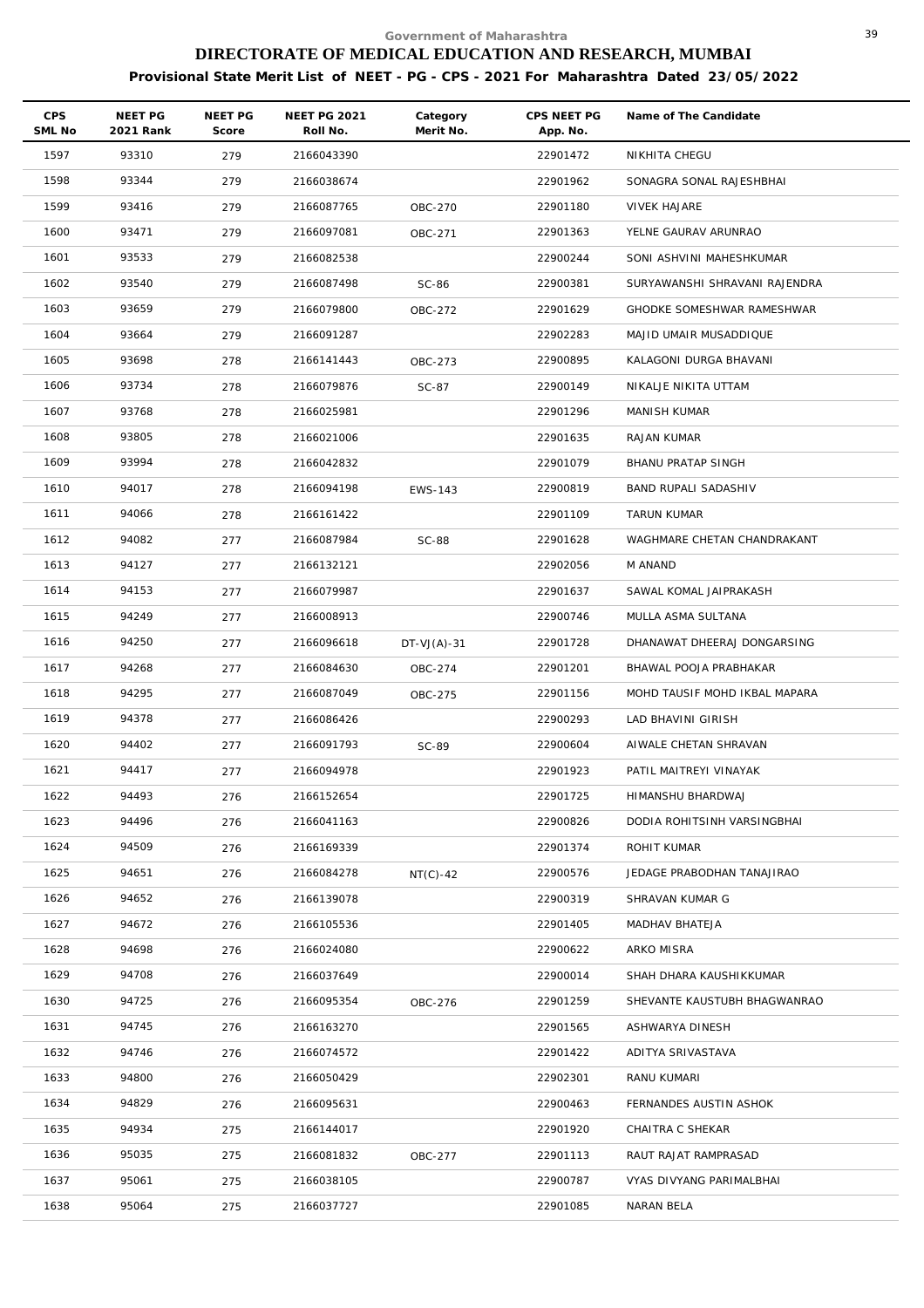| CPS<br>SML No | NEET PG<br>2021 Rank | NEET PG<br>Score | <b>NEET PG 2021</b><br>Roll No. | Category<br>Merit No. | CPS NEET PG<br>App. No. | Name of The Candidate           |
|---------------|----------------------|------------------|---------------------------------|-----------------------|-------------------------|---------------------------------|
| 1639          | 95074                | 275              | 2166032744                      |                       | 22900843                | SHIVANI S                       |
| 1640          | 95077                | 275              | 2166095261                      |                       | 22901647                | MEHTA PARTH MILIND              |
| 1641          | 95124                | 275              | 2166049279                      |                       | 22900063                | SHISHIR KUMAR JHA               |
| 1642          | 95137                | 275              | 2166038263                      |                       | 22900607                | PATEL DHRUVABEN ARVINDKUMAR     |
| 1643          | 95167                | 275              | 2166093061                      | OBC-278               | 22901508                | NANASAHEB KISAN KOLE            |
| 1644          | 95188                | 275              | 2166052848                      |                       | 22900315                | LAVEINYA B                      |
| 1645          | 95221                | 275              | 2166080921                      | OBC-279               | 22900459                | EDAKHE PARNIKA SURESHRAO        |
| 1646          | 95242                | 275              | 2166041987                      |                       | 22900062                | VIRADIYA KARTIKKUMAR NANALAL    |
| 1647          | 95292                | 275              | 2166035183                      |                       | 22900767                | PAREJIYA HIRAL BHIKHABHAI       |
| 1648          | 95294                | 275              | 2166093644                      | SC-90                 | 22901308                | ULARE MINAL PANDHARINATH        |
| 1649          | 95306                | 275              | 2166081772                      | OBC-280               | 22901608                | SHELKAR TUSHAR RAJENDRAKUMAR    |
| 1650          | 95337                | 275              | 2166080536                      | OBC-281               | 22902089                | SHARAD KAKARAO SHINDE           |
| 1651          | 95338                | 275              | 2166084420                      |                       | 22902163                | SUPRIYA BAJIRAO PATIL           |
| 1652          | 95340                | 275              | 2166086598                      | SC-91                 | 22900992                | VINERKAR RUCHIRA JANARDAN       |
| 1653          | 95399                | 275              | 2166089494                      | OBC-282               | 22900340                | DANGRE NIKHIL NARENDRAJI        |
| 1654          | 95492                | 275              | 2166083306                      | $SC-92$               | 22901001                | SURADKAR PRADNYA DINKAR         |
| 1655          | 95610                | 274              | 2166147641                      |                       | 22900621                | SHAIK ESUB                      |
| 1656          | 95621                | 274              | 2166081365                      | $ST-9$                | 22902285                | PAWARA SHIVRAM GOPAL            |
| 1657          | 95635                | 274              | 2166097187                      | OBC-283               | 22901433                | WAGH SAHIL BHALCHANDRA          |
| 1658          | 95671                | 274              | 2166030895                      |                       | 22901534                | SHANAZ                          |
| 1659          | 95687                | 274              | 2166164722                      |                       | 22900929                | SHAHEER PARVEZ                  |
| 1660          | 95734                | 274              | 2166168953                      |                       | 22901964                | ARADHANA SHUKLA                 |
| 1661          | 95735                | 274              | 2166050779                      |                       | 22901925                | PRIYANKA                        |
| 1662          | 95788                | 274              | 2166104806                      |                       | 22902235                | BEEKRAM SINGH                   |
| 1663          | 95813                | 274              | 2166084815                      |                       | 22902010                | PRABHUDESAI SANKET SUDHIR       |
| 1664          | 95866                | 274              | 2166037645                      |                       | 22901842                | JOSHI HITARTHI MANOJKUMAR       |
| 1665          | 95941                | 273              | 2166086775                      |                       | 22900272                | RIKESH KUMAR PATEL              |
| 1666          | 96020                | 273              | 2166057251                      |                       | 22900372                | CHETAN                          |
| 1667          | 96044                | 273              | 2166090341                      |                       | 22901336                | SHINDE PRACHI SANJAY            |
| 1668          | 96068                | 273              | 2166080859                      | <b>OBC-284</b>        | 22901907                | PRANJALE VAISHNAVI SHYAMSUNDAR  |
| 1669          | 96083                | 273              | 2166056214                      |                       | 22900858                | VARSHA PATIL R                  |
| 1670          | 96087                | 273              | 2166094008                      |                       | 22900683                | RAVI RUTIKA RAJSHEKHAR          |
| 1671          | 96201                | 273              | 2166167462                      |                       | 22902270                | RENU SINGH                      |
| 1672          | 96215                | 273              | 2166062529                      |                       | 22901735                | MARIA ANN GEORGE                |
| 1673          | 96239                | 273              | 2166089314                      | OBC-285               | 22901204                | SAURABH SURESH KOHALE           |
| 1674          | 96317                | 272              | 2166035818                      |                       | 22900743                | CHITALIYA BHUMIKABEN CHANDUBHAI |
| 1675          | 96366                | 272              | 2166148665                      |                       | 22901666                | BHANOTHU VIGNAN NAIK            |
| 1676          | 96408                | 272              | 2166036931                      |                       | 22901103                | CHAUDHARI KHYATI BHARATBHAI     |
| 1677          | 96421                | 272              | 2166080576                      | OBC-286               | 22901879                | KADU ADITI MANOHAR              |
| 1678          | 96461                | 272              | 2166075028                      |                       | 22900712                | DEEPIKA SWARNKAR                |
| 1679          | 96481                | 272              | 2166088149                      | $SC-93$               | 22900943                | PATIL MILIND MADHUKAR           |
| 1680          | 96502                | 272              | 2166088338                      |                       | 22901729                | PALLAVI VIJAY SABLE             |
|               |                      |                  |                                 |                       |                         |                                 |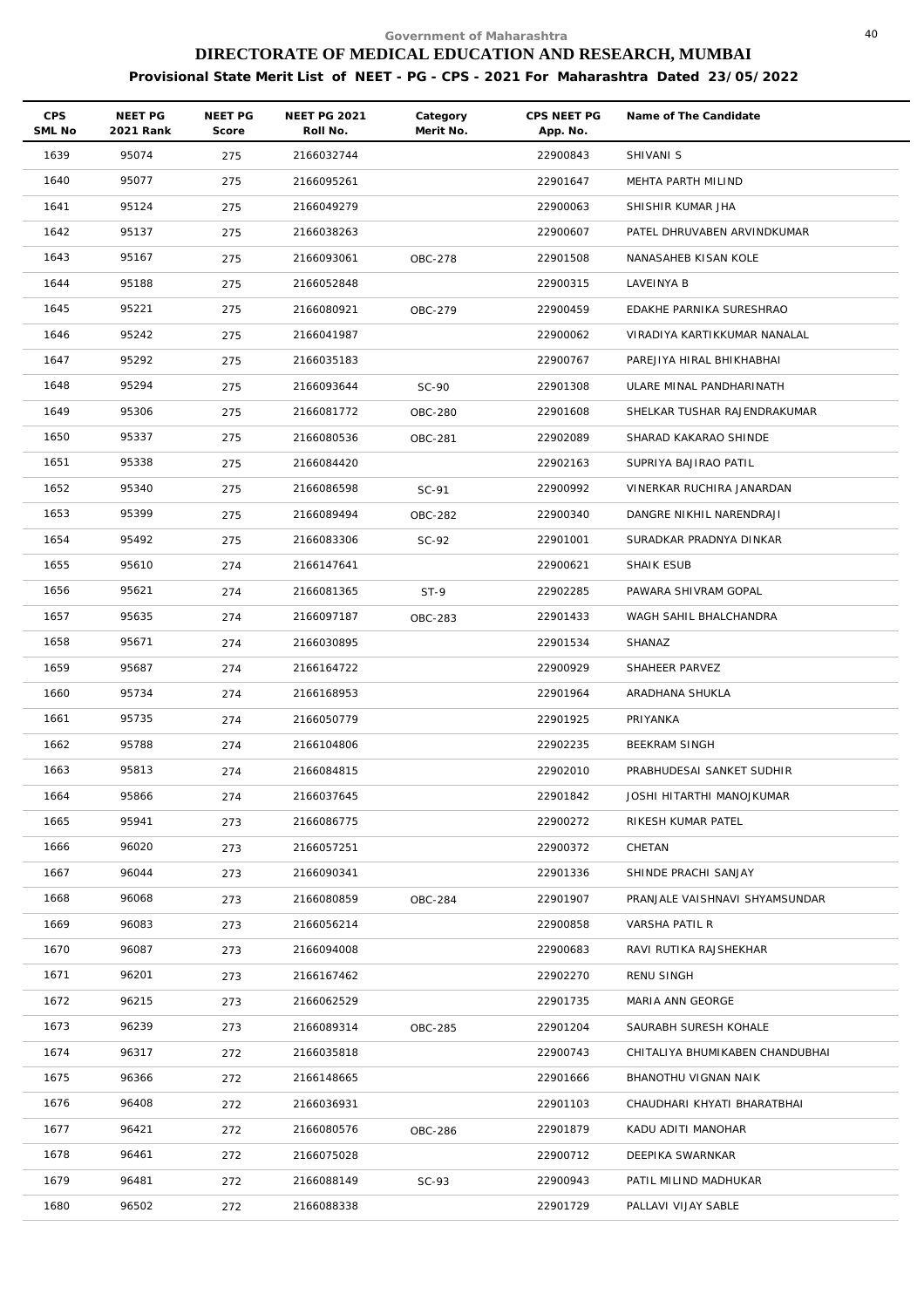| <b>CPS</b><br>SML No | <b>NEET PG</b><br>2021 Rank | NEET PG<br>Score | <b>NEET PG 2021</b><br>Roll No. | Category<br>Merit No. | CPS NEET PG<br>App. No. | Name of The Candidate             |
|----------------------|-----------------------------|------------------|---------------------------------|-----------------------|-------------------------|-----------------------------------|
| 1681                 | 96617                       | 272              | 2166073985                      |                       | 22901775                | SHIVANI DUBEY                     |
| 1682                 | 96626                       | 272              | 2166074001                      |                       | 22901178                | ARPITA JOSHI                      |
| 1683                 | 96631                       | 272              | 2166025528                      |                       | 22902051                | SANDEEP KUMAR BACHKER             |
| 1684                 | 96797                       | 271              | 2166083071                      | OBC-287               | 22901497                | IMTIYAZ AHMAD PERVEZ AHMAD        |
| 1685                 | 96821                       | 271              | 2166076669                      |                       | 22901789                | CHARU RAMNANI                     |
| 1686                 | 96845                       | 271              | 2166094238                      | <b>OBC-288</b>        | 22901470                | SHIRALE SHIVAPRAKASH SAMBHAJI     |
| 1687                 | 96850                       | 271              | 2166162288                      |                       | 22902179                | MOHD FAINAN                       |
| 1688                 | 96858                       | 271              | 2166142410                      |                       | 22901535                | ASRA FATIMA                       |
| 1689                 | 96913                       | 271              | 2166139626                      |                       | 22900263                | NAGARAJU VANGAPALLI               |
| 1690                 | 96958                       | 271              | 2166082385                      |                       | 22900511                | YADAV AARTI KASHIRAM              |
| 1691                 | 96979                       | 271              | 2166038827                      |                       | 22900541                | MAHMED HARISH SHERASIA            |
| 1692                 | 97091                       | 271              | 2166029120                      |                       | 22901304                | SIMRAN SINHA                      |
| 1693                 | 97111                       | 270              | 2166088773                      | $DT-VJ(A)-32$         | 22901155                | PAJAI RAVINDRA KESHAORAO          |
| 1694                 | 97115                       | 270              | 2166035472                      |                       | 22901986                | PATEL RACHANABAHEN PRAHLADBHAI    |
| 1695                 | 97164                       | 270              | 2166025376                      |                       | 22901662                | RUPESHWAR SINGH VERMA             |
| 1696                 | 97168                       | 270              | 2166160205                      |                       | 22902017                | AJAY KUMAR YADAV                  |
| 1697                 | 97216                       | 270              | 2166089021                      | OBC-289               | 22900271                | NIKHIL SANJAY THAKRE              |
| 1698                 | 97243                       | 270              | 2166039366                      |                       | 22900812                | RANPARIYA DIPALIBEN MADHAVAJIBHAI |
| 1699                 | 97324                       | 270              | 2166114179                      |                       | 22900525                | SOLANKI SEJALBEN ANILKUMAR        |
| 1700                 | 97404                       | 270              | 2166162292                      |                       | 22901587                | UZMA PERVIN                       |
| 1701                 | 97456                       | 270              | 2166091858                      |                       | 22901206                | CHAVAN ANAGHA DINESH JAYASHREE    |
| 1702                 | 97499                       | 270              | 2166033188                      |                       | 22901876                | PREETI SAINI                      |
| 1703                 | 97507                       | 270              | 2166040489                      |                       | 22900408                | PAREKH FORAM PARESHKUMAR          |
| 1704                 | 97776                       | 269              | 2166031146                      |                       | 22900274                | AMIT BORKAR                       |
| 1705                 | 97789                       | 269              | 2166087082                      | $NT(D)-32$            | 22902187                | MUNDHE ASHWINI RAMBHAU            |
| 1706                 | 97847                       | 269              | 2166092820                      | OBC-290               | 22900639                | JADHAV PRAJAKTA KASHINATH         |
| 1707                 | 97922                       | 269              | 2166161681                      |                       | 22900854                | SABA NAZ                          |
| 1708                 | 97931                       | 269              | 2166080560                      | OBC-291               | 22901985                | DR. ANAND LAXMAN SHINDE           |
| 1709                 | 97933                       | 269              | 2166095637                      | ST-10                 | 22901056                | KANTEWAD DHANSHREE GOVINDRAO      |
| 1710                 | 97965                       | 269              | 2166095745                      | EWS-144               | 22902129                | PHADTARE ANIKET ANKUSH            |
| 1711                 | 97995                       | 269              | 2166083371                      | $DT-VJ(A)-33$         | 22900728                | NAIK EKANATH NARSING              |
| 1712                 | 98007                       | 269              | 2166002527                      |                       | 22900581                | MANJULA V                         |
| 1713                 | 98077                       | 269              | 2166095825                      |                       | 22900249                | DHANASHREE APPASAHEB BHOSALE      |
| 1714                 | 98087                       | 269              | 2166085014                      |                       | 22900986                | VANJANI KAUSHAL VASUDEV           |
| 1715                 | 98131                       | 269              | 2166077772                      |                       | 22900664                | MANKESHWAR NATH SHARMA            |
| 1716                 | 98249                       | 268              | 2166001972                      |                       | 22900687                | A CHRISTY EZHIL RANI              |
| 1717                 | 98261                       | 268              | 2166095338                      |                       | 22901226                | MANISHA JAYPAL KAMATE             |
| 1718                 | 98264                       | 268              | 2166039253                      |                       | 22900856                | BHALODIA DHRUVI JAYSUKH           |
| 1719                 | 98275                       | 268              | 2166042932                      |                       | 22900615                | PALLAVI ANAND                     |
| 1720                 | 98279                       | 268              | 2166097073                      |                       | 22901763                | YOGESH NISHAD                     |
| 1721                 | 98323                       | 268              | 2166039529                      |                       | 22901610                | JENIL AMULAKH SAVANI              |
| 1722                 | 98328                       | 268              | 2166091935                      |                       | 22901872                | SIMI ABRAHAM                      |
|                      |                             |                  |                                 |                       |                         |                                   |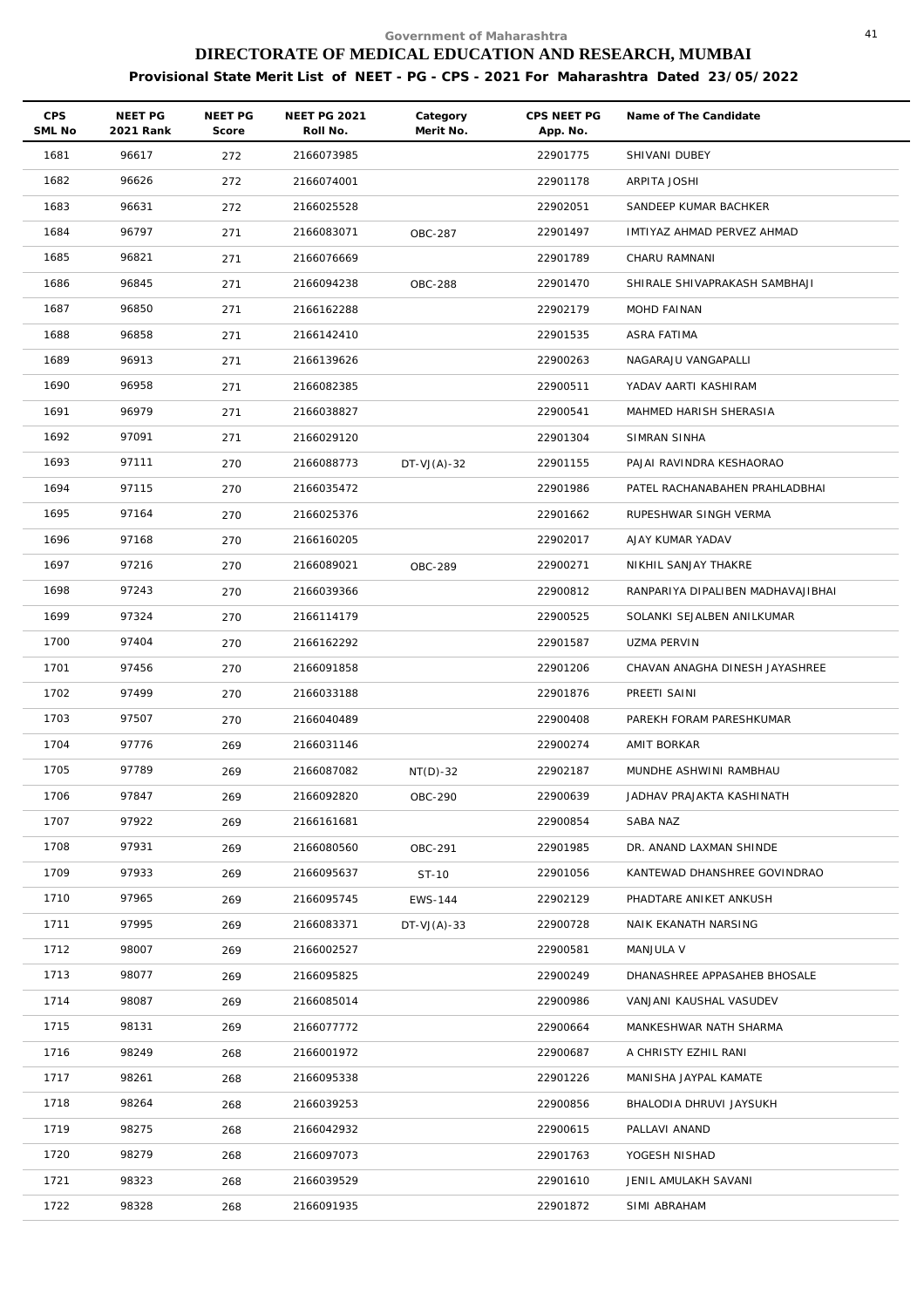| CPS<br>SML No | NEET PG<br>2021 Rank | NEET PG<br>Score | <b>NEET PG 2021</b><br>Roll No. | Category<br>Merit No. | CPS NEET PG<br>App. No. | Name of The Candidate           |
|---------------|----------------------|------------------|---------------------------------|-----------------------|-------------------------|---------------------------------|
| 1723          | 98349                | 268              | 2166096951                      |                       | 22900658                | SHAIKH AAMRIN BANOO MASROOF     |
| 1724          | 98409                | 268              | 2166116463                      |                       | 22900566                | MUKUL ANAND ACHARYA             |
| 1725          | 98474                | 268              | 2166082663                      | $SC-94$               | 22902180                | MENDHE RAJASHRI DILIP           |
| 1726          | 98578                | 267              | 2166080919                      | EWS-145               | 22900823                | <b>DIVYESH</b>                  |
| 1727          | 98594                | 267              | 2166088782                      |                       | 22901762                | KHUBNANI GAUTAM KHEMCHAND       |
| 1728          | 98633                | 267              | 2166040777                      |                       | 22900711                | TEHNAAZ BHESANIA                |
| 1729          | 98660                | 267              | 2166088786                      | SC-95                 | 22900092                | KHOBRAGADE BHUSHANA NARENDRA    |
| 1730          | 98664                | 267              | 2166094531                      |                       | 22901926                | DRISHTI SINGH                   |
| 1731          | 98680                | 267              | 2166080481                      | OBC-292               | 22900405                | AMBALKAR RUSHABH GANESH         |
| 1732          | 98729                | 267              | 2166033150                      |                       | 22901708                | PATIL DATTATRAY PANDURANG       |
| 1733          | 98747                | 267              | 2166083557                      | EWS-146               | 22900956                | TAMBARE SACHIN RAOSAHEB         |
| 1734          | 98764                | 267              | 2166075718                      |                       | 22900554                | PRAKASH NARAYAN DHAKAD          |
| 1735          | 98772                | 267              | 2166160910                      |                       | 22900966                | ARCHANA THAKUR                  |
| 1736          | 98831                | 267              | 2166086211                      | $NT(C)-43$            | 22900165                | VIRKAR SAROJ DATTATRAY          |
| 1737          | 98877                | 267              | 2166155967                      |                       | 22901806                | VAIBHAV KESHARWANI              |
| 1738          | 98882                | 267              | 2166085137                      | OBC-293               | 22900198                | PATIL ANKITA VISHWANATH         |
| 1739          | 98964                | 267              | 2166097113                      | $DT-VJ(A)-34$         | 22901146                | CHAVHAN SHUBHANGI KRUSHNARAO    |
| 1740          | 98979                | 267              | 2166031555                      |                       | 22900764                | PAWAN DEEP KAUR                 |
| 1741          | 99008                | 266              | 2166081506                      | $DT-VJ(A)-35$         | 22900068                | RATHOD AJITSINGH LAXMAN         |
| 1742          | 99049                | 266              | 2166032401                      |                       | 22900946                | ARMAAN JUNEJA                   |
| 1743          | 99121                | 266              | 2166095009                      | ST-11                 | 22902201                | ROHINI VISHWANATH KHETADE       |
| 1744          | 99150                | 266              | 2166034761                      |                       | 22900829                | GHEVARIYA SANKETKUMAR KANTILAL  |
| 1745          | 99167                | 266              | 2166096467                      | $NT(B)-22$            | 22901383                | BHOI VIDYA SHIVAJIRAO           |
| 1746          | 99212                | 266              | 2166090584                      | OBC-294               | 22900012                | PATIL RUTIKA ASHOK              |
| 1747          | 99232                | 266              | 2166092151                      | OBC-295               | 22901360                | BAHEKAR SACHINKUMAR ATMARAM     |
| 1748          | 99278                | 266              | 2166156398                      |                       | 22901966                | ANJUM BANO                      |
| 1749          | 99279                | 266              | 2166158876                      |                       | 22900617                | SABA JAMAL                      |
| 1750          | 99294                | 266              | 2166080814                      |                       | 22900513                | TAPADIYA YASH SATYANARAYAN      |
| 1751          | 99330                | 266              | 2166094520                      | OBC-296               | 22901865                | SANDIP SHRIKRUSHNA PURHAD       |
| 1752          | 99354                | 266              | 2166085615                      | OBC-297               | 22900745                | SHEIKH ILYAS SHEIKH TASLEEM     |
| 1753          | 99474                | 265              | 2166089472                      | OBC-298               | 22901578                | BHIWGADE SARANG NARAYAN         |
| 1754          | 99624                | 265              | 2166087193                      |                       | 22901289                | RATHOD NIKHIL NIRANJAN          |
| 1755          | 99633                | 265              | 2166149477                      |                       | 22900869                | SINGAPURAM SINDHURA             |
| 1756          | 99756                | 265              | 2166109473                      |                       | 22901320                | RUDHIR GODARA                   |
| 1757          | 99760                | 265              | 2166036881                      |                       | 22901717                | LATHIYA HARDIKKUMAR KARSHANBHAI |
| 1758          | 99762                | 265              | 2166009204                      |                       | 22900320                | SRICHARAN YALAMANCHILI          |
| 1759          | 99844                | 265              | 2166165797                      |                       | 22900790                | MOHAMMAD IRFAN AHMAD            |
| 1760          | 99852                | 265              | 2166167151                      |                       | 22900341                | ZOYA KULSOOM                    |
| 1761          | 99906                | 265              | 2166041742                      |                       | 22901423                | SHAH NIVYA SUNILKUMAR           |
| 1762          | 99913                | 265              | 2166110304                      |                       | 22900768                | PANKAJ KUMAR GUPTA              |
| 1763          | 99976                | 265              | 2166075799                      |                       | 22902108                | ANOOP SURENDER                  |
| 1764          | 100007               | 265              | 2166086850                      |                       | 22901398                | YADAV PRIYANKA LORIKRAM         |
|               |                      |                  |                                 |                       |                         |                                 |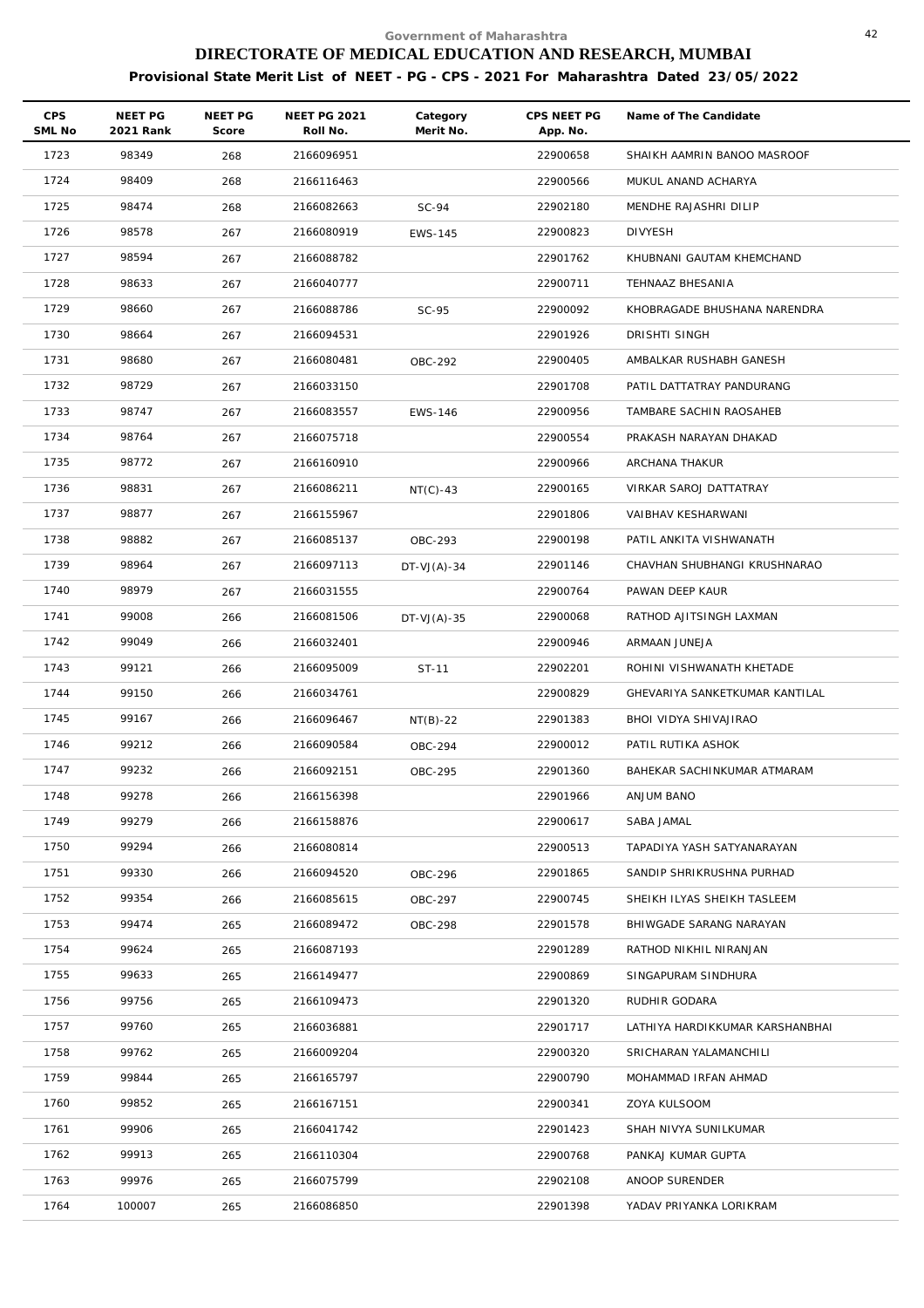| <b>CPS</b><br>SML No | NEET PG<br>2021 Rank | NEET PG<br>Score | <b>NEET PG 2021</b><br>Roll No. | Category<br>Merit No. | CPS NEET PG<br>App. No. | Name of The Candidate                       |
|----------------------|----------------------|------------------|---------------------------------|-----------------------|-------------------------|---------------------------------------------|
| 1765                 | 100084               | 264              | 2166090219                      | $SC-96$               | 22901132                | WAVALE PALLAVI NAMDEVRAO                    |
| 1766                 | 100119               | 264              | 2166018645                      |                       | 22901391                | PRANAJIT DAS                                |
| 1767                 | 100166               | 264              | 2166090512                      | SC-97                 | 22902065                | GOKHALE PRIYANKA YESHWANTRAO                |
| 1768                 | 100175               | 264              | 2166004466                      |                       | 22900439                | SHAIK MUNAVAR SULTHANA                      |
| 1769                 | 100204               | 264              | 2166008999                      |                       | 22900282                | PENUBOTHU PRAVEEN                           |
| 1770                 | 100207               | 264              | 2166037700                      |                       | 22900265                | PATEL AMISHABEN RAJENDRAKUMAR               |
| 1771                 | 100239               | 264              | 2166007807                      |                       | 22900789                | B K JAYANTH REDDY                           |
| 1772                 | 100248               | 264              | 2166038802                      |                       | 22900756                | KEVALKUMAR VRAJLAL DEDANIYA                 |
| 1773                 | 100306               | 264              | 2166020552                      |                       | 22901960                | ADITI ANANTA                                |
| 1774                 | 100327               | 264              | 2166039321                      |                       | 22900407                | KHERALIYA BHARATBHAI BABUBHAI               |
| 1775                 | 100358               | 264              | 2166092018                      |                       | 22901782                | BANGERA ESHA ANIL                           |
| 1776                 | 100385               | 264              | 2166144230                      |                       | 22901922                | KUMBHOJI MOUNIKA                            |
| 1777                 | 100409               | 264              | 2166162895                      |                       | 22900807                | BANDARU POSHITA SOWJANYA                    |
| 1778                 | 100452               | 263              | 2166084660                      | $NT(B)-23$            | 22901730                | RAJURKAR SANKET MAROTIRAO                   |
| 1779                 | 100498               | 263              | 2166037720                      |                       | 22901462                | CHAUDHARI ADITYA VINODBHAI                  |
| 1780                 | 100564               | 263              | 2166086548                      | SC-98                 | 22901669                | ISALKAR VIKAS UTTAMRAO                      |
| 1781                 | 100570               | 263              | 2166090652                      | ST-12                 | 22901344                | KHADE JAGRUTI CHANDRAKANT                   |
| 1782                 | 100582               | 263              | 2166040486                      |                       | 22902186                | VADHAVANA SHRADDHABEN PARESHBHAI            |
| 1783                 | 100599               | 263              | 2166082888                      | SC-99                 | 22900981                | BORKAR PRATIK SURYABHAN                     |
| 1784                 | 100621               | 263              | 2166019633                      |                       | 22900392                | NEHA                                        |
| 1785                 | 100656               | 263              | 2166094153                      |                       | 22901631                | SHINDE OMKAR ROHIDAS                        |
| 1786                 | 100781               | 263              | 2166095426                      | OBC-299               | 22901759                | WAMANE TUSHAR KISANRAO                      |
| 1787                 | 100808               | 263              | 2166117041                      |                       | 22901542                | ANITA BAKOLIYA                              |
| 1788                 | 100932               | 262              | 2166012751                      |                       | 22901430                | NALLERU HANEESHA                            |
| 1789                 | 100952               | 262              | 2166021035                      |                       | 22902258                | KUMARI PUSHPAM                              |
| 1790                 | 100960               | 262              | 2166041912                      |                       | 22901819                | DESAI ACHINTYA HARESHBHAI                   |
| 1791                 | 100962               | 262              | 2166091116                      |                       | 22902274                | PAPRIKAR SUPRIYA SANJAY                     |
| 1792                 | 101111               | 262              | 2166088309                      | <b>OBC-300</b>        | 22901570                | GHOTKAR PRANJALI VASANTRAO                  |
| 1793                 | 101113               | 262              | 2166081049                      | OBC-301               | 22900520                | BAGBAN NAVSHEEN SHAIKH SHAIKH<br>ANEESODDIN |
| 1794                 | 101134               | 262              | 2166027395                      | OBC-302               | 22900189                | NISHI THAWAIT                               |
| 1795                 | 101147               | 262              | 2166024834                      |                       | 22901166                | DEEPANKAR SAHA                              |
| 1796                 | 101175               | 262              | 2166004525                      |                       | 22901207                | VANGARA RADHA DEVI                          |
| 1797                 | 101194               | 262              | 2166000220                      |                       | 22900560                | PEPAKAYALA GUNA SRI SATYA<br>NAGESWARI DEVI |
| 1798                 | 101218               | 261              | 2166030922                      | OBC-303               | 22900503                | MUKESH KUMAR JASWANT SINGH<br>PACHAHARA     |
| 1799                 | 101313               | 261              | 2166154158                      |                       | 22900388                | SHUBHAM SINGH                               |
| 1800                 | 101331               | 261              | 2166144721                      |                       | 22902074                | KANDIMALLA SANDEEPA                         |
| 1801                 | 101350               | 261              | 2166093801                      | OBC-304               | 22902276                | WANKHADE RAHUL PRAKASH                      |
| 1802                 | 101367               | 261              | 2166024826                      |                       | 22901845                | DIVYANSHI SHRIVASTAVA                       |
| 1803                 | 101375               | 261              | 2166054236                      |                       | 22901491                | PAVAN KUMAR PULYAPUDI                       |
| 1804                 | 101377               | 261              | 2166089951                      | ST-13                 | 22900442                | DHANVE MANISHA BHAGORAO                     |
| 1805                 | 101401               | 261              | 2166083337                      | OBC-305               | 22900117                | UDAWANT SHRADDHA KESHAO                     |
| 1806                 | 101409               | 261              | 2166033366                      |                       | 22901267                | K SUBHASH                                   |
|                      |                      |                  |                                 |                       |                         |                                             |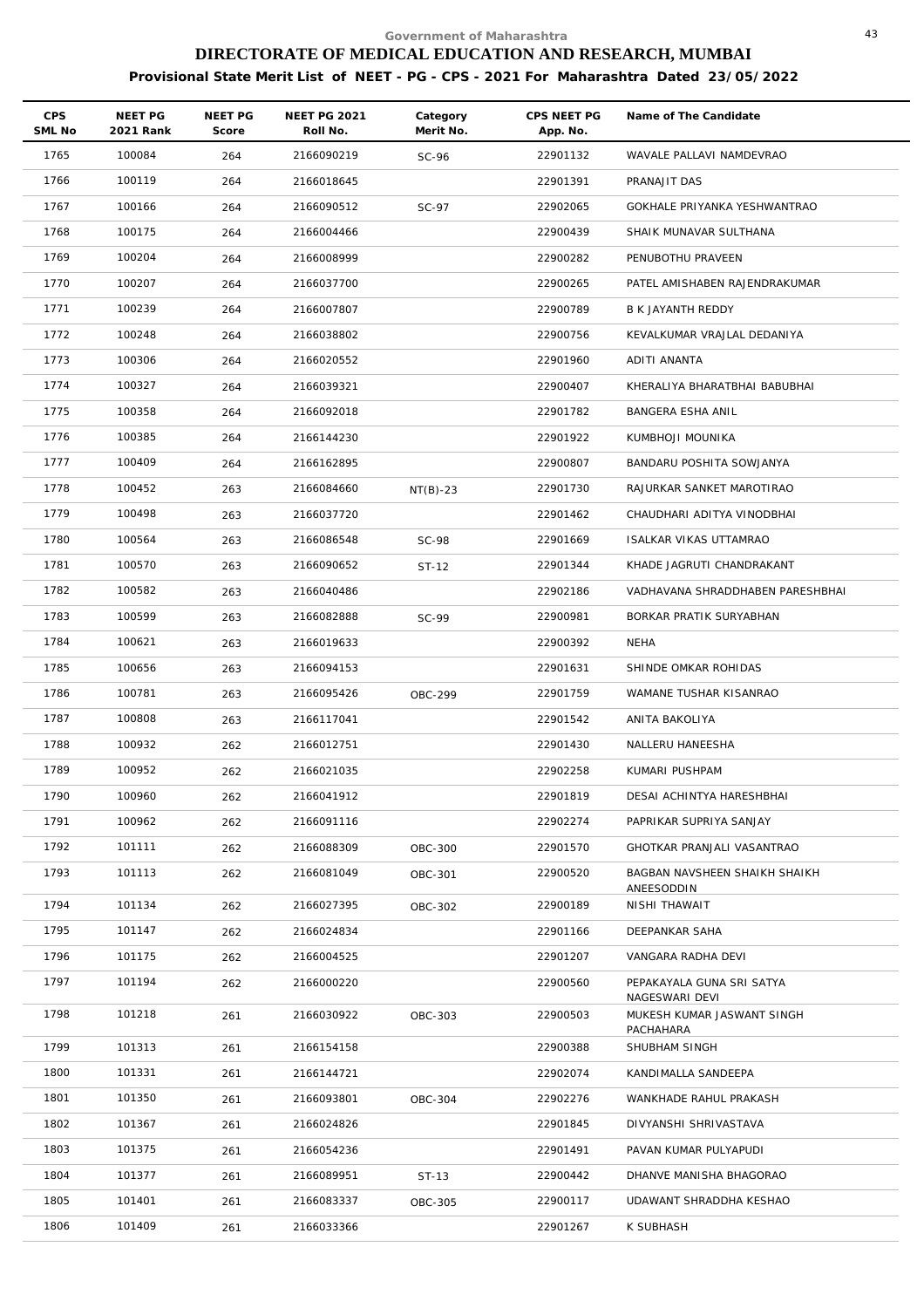| <b>CPS</b><br>SML No | NEET PG<br>2021 Rank | NEET PG<br>Score | <b>NEET PG 2021</b><br>Roll No. | Category<br>Merit No. | CPS NEET PG<br>App. No. | Name of The Candidate          |
|----------------------|----------------------|------------------|---------------------------------|-----------------------|-------------------------|--------------------------------|
| 1807                 | 101440               | 261              | 2166153466                      |                       | 22900934                | MOHAMMAD MOHSIN                |
| 1808                 | 101477               | 261              | 2166096542                      | OBC-306               | 22900133                | VIBHUTE SANMUKH PARMESHWAR     |
| 1809                 | 101527               | 261              | 2166085239                      | OBC-307               | 22901478                | PRATHMESH SUBHASH PATIL        |
| 1810                 | 101610               | 261              | 2166032316                      |                       | 22900874                | SIDDHANT SAKHUJA               |
| 1811                 | 101649               | 260              | 2166026477                      |                       | 22900481                | RAKESH PATEL                   |
| 1812                 | 101650               | 260              | 2166095829                      | $NT(C)-44$            | 22900735                | BHISE BALAJI ASHOK             |
| 1813                 | 101685               | 260              | 2166019252                      |                       | 22901153                | PRAJWALIT BHANU                |
| 1814                 | 101692               | 260              | 2166084462                      | OBC-308               | 22901973                | BUJARE MAHESH SAYNAJI          |
| 1815                 | 101709               | 260              | 2166141722                      |                       | 22901091                | YERNAGI JYOTHI BOSE            |
| 1816                 | 101736               | 260              | 2166091937                      |                       | 22901387                | FAIZAN AFZAL BAIG MIRZA        |
| 1817                 | 101744               | 260              | 2166094370                      | EWS-147               | 22901834                | SAYYAD MUZZAMMIL MAGBUL        |
| 1818                 | 101747               | 260              | 2166095820                      |                       | 22900474                | JAMBHALE RAVIKANT ANKUSH       |
| 1819                 | 101807               | 260              | 2166040407                      |                       | 22900880                | MORADIYA KUNAL HARESHBHAI      |
| 1820                 | 101866               | 260              | 2166038075                      |                       | 22901310                | THAKKAR DHRUV DINESHBHAI       |
| 1821                 | 101873               | 260              | 2166037623                      |                       | 22900987                | PATEL JAY DINESHBHAI           |
| 1822                 | 101952               | 260              | 2166081657                      | SC-100                | 22901952                | SONWANE KIRAN NAVNATH          |
| 1823                 | 102174               | 260              | 2166158647                      |                       | 22900830                | TANYA TIWARI                   |
| 1824                 | 102197               | 260              | 2166031265                      |                       | 22901897                | MUDIT SHARMA                   |
| 1825                 | 102314               | 259              | 2166141549                      |                       | 22900289                | VENNAPUSA VISHNU VARDHAN REDDY |
| 1826                 | 102316               | 259              | 2166138286                      |                       | 22902131                | RAMINI SHIVAJYOTHI             |
| 1827                 | 102377               | 259              | 2166084139                      | OBC-309               | 22900240                | PATIL SNEHA SAMBHAJIRAO        |
| 1828                 | 102391               | 259              | 2166138352                      |                       | 22901661                | GOLI NIHAR RANGA REDDY         |
| 1829                 | 102414               | 259              | 2166043120                      |                       | 22900400                | ANKUR CHAUDHARY                |
| 1830                 | 102431               | 259              | 2166111869                      |                       | 22900969                | JEMAL VASANTBHAI NAKUM         |
| 1831                 | 102450               | 259              | 2166096440                      | $NT(D)-33$            | 22900173                | JADHAVAR ASHWINI SATISH        |
| 1832                 | 102487               | 259              | 2166057650                      |                       | 22900362                | SOMSHEKHAR YASHAVANT           |
| 1833                 | 102530               | 259              | 2166027987                      |                       | 22900960                | HIRAPARA KARTIK MANUBHAI       |
| 1834                 | 102609               | 259              | 2166094806                      | ST-14                 | 22900039                | RODGIRE SUJATA TUKARAM         |
| 1835                 | 102641               | 259              | 2166162494                      |                       | 22900831                | AANCHAL SIROHI                 |
| 1836                 | 102661               | 259              | 2166082465                      | SC-101                | 22900546                | GAISAMUDRE VIKAS RAVISHANKAR   |
| 1837                 | 102664               | 259              | 2166087515                      | SC-102                | 22901114                | GAIKWAD DIKSHA RAJESH          |
| 1838                 | 102744               | 258              | 2166034442                      |                       | 22901036                | SHAH KAIVALYA BHASKARBHAI      |
| 1839                 | 102770               | 258              | 2166079867                      | $NT(D)-34$            | 22901855                | TIDKE SONALI SHIVAJIRAO        |
| 1840                 | 102787               | 258              | 2166147410                      |                       | 22900777                | G.KRISHNA SAGAR                |
| 1841                 | 102790               | 258              | 2166167745                      |                       | 22900472                | ROHIT SHARMA                   |
| 1842                 | 102870               | 258              | 2166093646                      | OBC-310               | 22900309                | BHALE SACHINKUMAR PANDITRAO    |
| 1843                 | 102910               | 258              | 2166080058                      | OBC-311               | 22900637                | KHADE ANUJA RAMESH             |
| 1844                 | 102912               | 258              | 2166161197                      |                       | 22900925                | KIRTI KATIYAR                  |
| 1845                 | 102940               | 258              | 2166033614                      |                       | 22901065                | NEHA                           |
| 1846                 | 103036               | 258              | 2166088966                      | OBC-312               | 22900124                | ABHIMANYU KAPSE                |
| 1847                 | 103039               | 258              | 2166094951                      |                       | 22901312                | WAGHMARE BHAVANA VIKAS         |
| 1848                 | 103108               | 257              | 2166087881                      | $DT-VJ(A)-36$         | 22902011                | PADWALE SURAJ BALSING          |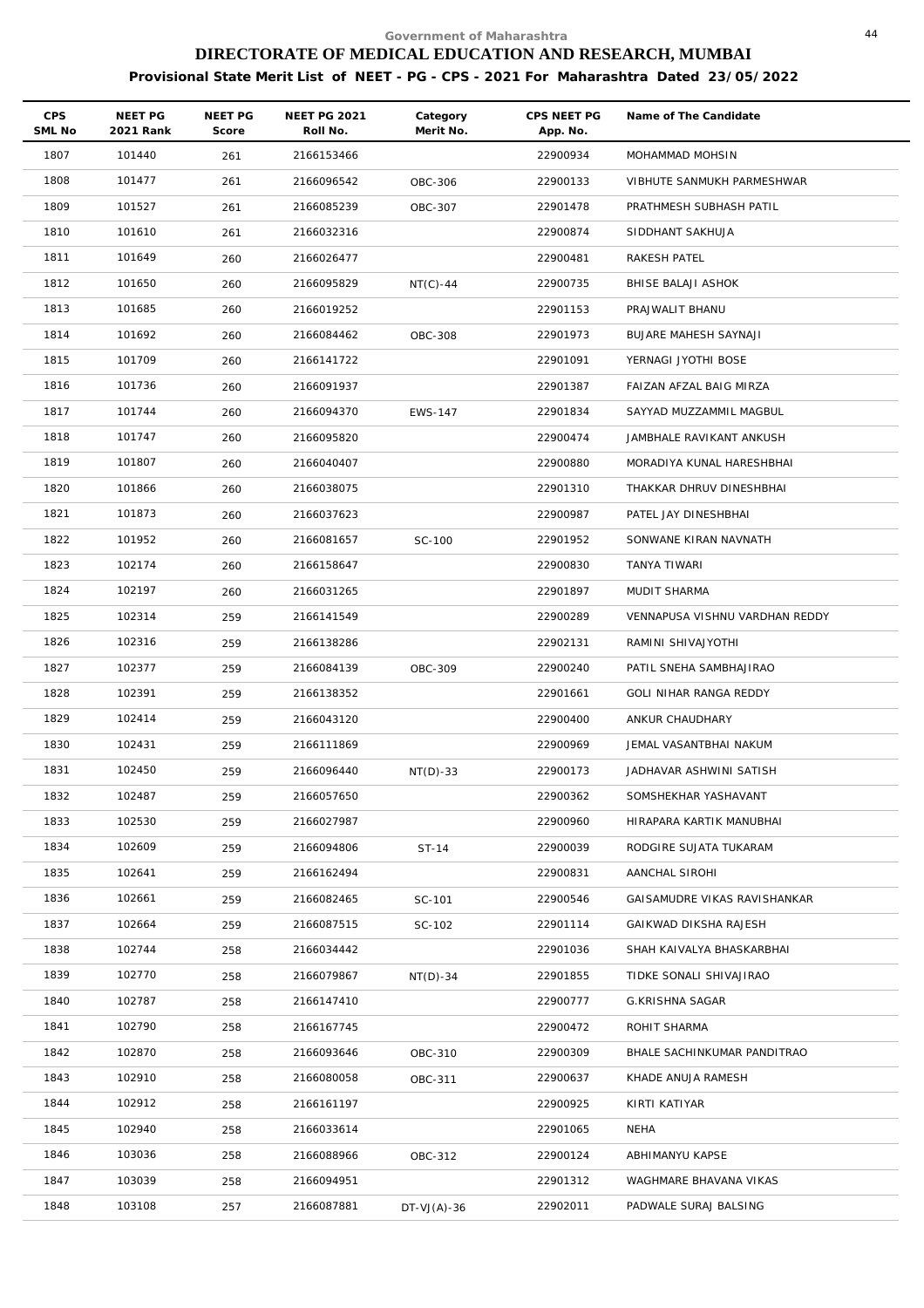| CPS<br>SML No | NEET PG<br>2021 Rank | NEET PG<br>Score | <b>NEET PG 2021</b><br>Roll No. | Category<br>Merit No. | CPS NEET PG<br>App. No. | Name of The Candidate                   |
|---------------|----------------------|------------------|---------------------------------|-----------------------|-------------------------|-----------------------------------------|
| 1849          | 103120               | 257              | 2166094290                      | SC-103                | 22901416                | KHILLARE ABOLI SANJAY                   |
| 1850          | 103192               | 257              | 2166148537                      |                       | 22901484                | MEENAZ KHANAM                           |
| 1851          | 103323               | 257              | 2166083620                      | <b>EWS-148</b>        | 22901518                | HARER VINAY ANANDA                      |
| 1852          | 103359               | 257              | 2166026531                      |                       | 22901301                | VISHAL UKEY                             |
| 1853          | 103374               | 257              | 2166012852                      |                       | 22900592                | PALANKI HEMANTHA LAKSHMI                |
| 1854          | 103376               | 257              | 2166031259                      |                       | 22900585                | RAHUL SAXENA                            |
| 1855          | 103432               | 257              | 2166024263                      |                       | 22900508                | BHAWNA PRAKHAR                          |
| 1856          | 103466               | 257              | 2166035078                      |                       | 22900409                | VISANA VARUN KIRTIPAL                   |
| 1857          | 103467               | 257              | 2166037726                      |                       | 22900366                | AGHERA SHALIN VITTHALBHAI               |
| 1858          | 103522               | 256              | 2166082168                      | $DT-VJ(A)-37$         | 22901989                | AFSHA SUBOOHI VIQUAR AHMED              |
| 1859          | 103526               | 256              | 2166087685                      |                       | 22900317                | VARSHADA ANAND ABHYANKAR                |
| 1860          | 103528               | 256              | 2166075567                      |                       | 22902031                | SHABIBA SIDDIQUI                        |
| 1861          | 103579               | 256              | 2166161041                      |                       | 22901781                | NEERU AGRAWAL                           |
| 1862          | 103641               | 256              | 2166145359                      |                       | 22901529                | MOHAMMED ABDUL QADEER                   |
| 1863          | 103669               | 256              | 2166044542                      |                       | 22901449                | BRIJ MOHAN YADAV                        |
| 1864          | 103675               | 256              | 2166034824                      |                       | 22901815                | PATEL RUTVIBEN HARESHKUMAR              |
| 1865          | 103682               | 256              | 2166083358                      |                       | 22900890                | DR NISHAT FATIMA MOHD ABDUL             |
| 1866          | 103688               | 256              | 2166140946                      |                       | 22900951                | MABOOD KHAN<br><b>B RANGANATH REDDY</b> |
| 1867          | 103700               | 256              | 2166048032                      |                       | 22900396                | AGAM SHARMA                             |
| 1868          | 103767               | 256              | 2166137097                      |                       | 22900359                | REVATHY                                 |
| 1869          | 103777               | 256              | 2166058660                      |                       | 22901112                | SUSHMITA SHANKAR                        |
| 1870          | 103801               | 256              | 2166041763                      |                       | 22901186                | SHEKH ZUBER SATARBHAI                   |
| 1871          | 103838               | 256              | 2166045374                      |                       | 22901258                | AMBIKA SENGUPTA                         |
| 1872          | 103869               | 256              | 2166023168                      |                       | 22900589                | SARA AHMED                              |
| 1873          | 103955               | 255              | 2166030704                      |                       | 22901839                | AVANISH KUMAR                           |
| 1874          | 104045               | 255              | 2166029517                      |                       | 22901179                | ANCHIT GULATI                           |
| 1875          | 104113               | 255              | 2166087740                      | $DT-VJ(A)-38$         | 22900142                | GUDHEKAR ANIKET ARUN                    |
| 1876          | 104197               | 255              | 2166088064                      |                       | 22900629                | GAHANE TANUJA DHANANJAY                 |
| 1877          | 104223               | 255              | 2166155982                      |                       | 22900641                | AISHWARYA TRIPATHI                      |
| 1878          | 104229               | 255              | 2166094093                      |                       | 22901779                | PAL AJAY RAMKUMAR                       |
| 1879          | 104230               | 255              | 2166028941                      |                       | 22900619                | ANAM MAQBOOL                            |
| 1880          | 104264               | 255              | 2166092131                      | $DT-VJ(A)-39$         | 22901990                | TEJAS ASHOK GHULE                       |
| 1881          | 104297               | 255              | 2166032427                      |                       | 22901606                | <b>VIKAS RAGHAV</b>                     |
| 1882          | 104309               | 255              | 2166090221                      | OBC-313               | 22901572                | GUNALE APURWA NANDKUMAR                 |
| 1883          | 104332               | 255              | 2166166067                      |                       | 22902156                | VASHI KASHYAP                           |
| 1884          | 104373               | 255              | 2166158934                      |                       | 22901136                | SAURABH KUMAR MAURYA                    |
| 1885          | 104381               | 255              | 2166095720                      |                       | 22902199                | PANDEY MAHAPRASAD NAGENDRAMANI          |
| 1886          | 104497               | 255              | 2166039815                      |                       | 22902084                | GODHANI DRASHTI KISHORBHAI              |
| 1887          | 104512               | 255              | 2166077014                      |                       | 22900744                | SHIVANI JOHRI                           |
| 1888          | 104574               | 254              | 2166082419                      | OBC-314               | 22900179                | VAIDYA RASHMI DILIP                     |
| 1889          | 104601               | 254              | 2166090182                      | OBC-315               | 22900115                | MOHAMMAD ABDUL WAHAB MOHAMMAD           |
| 1890          | 104633               | 254              | 2166035254                      |                       | 22900792                | ABDUL JAMEEL<br>PATEL HARSH ASHVINBHAI  |
|               |                      |                  |                                 |                       |                         |                                         |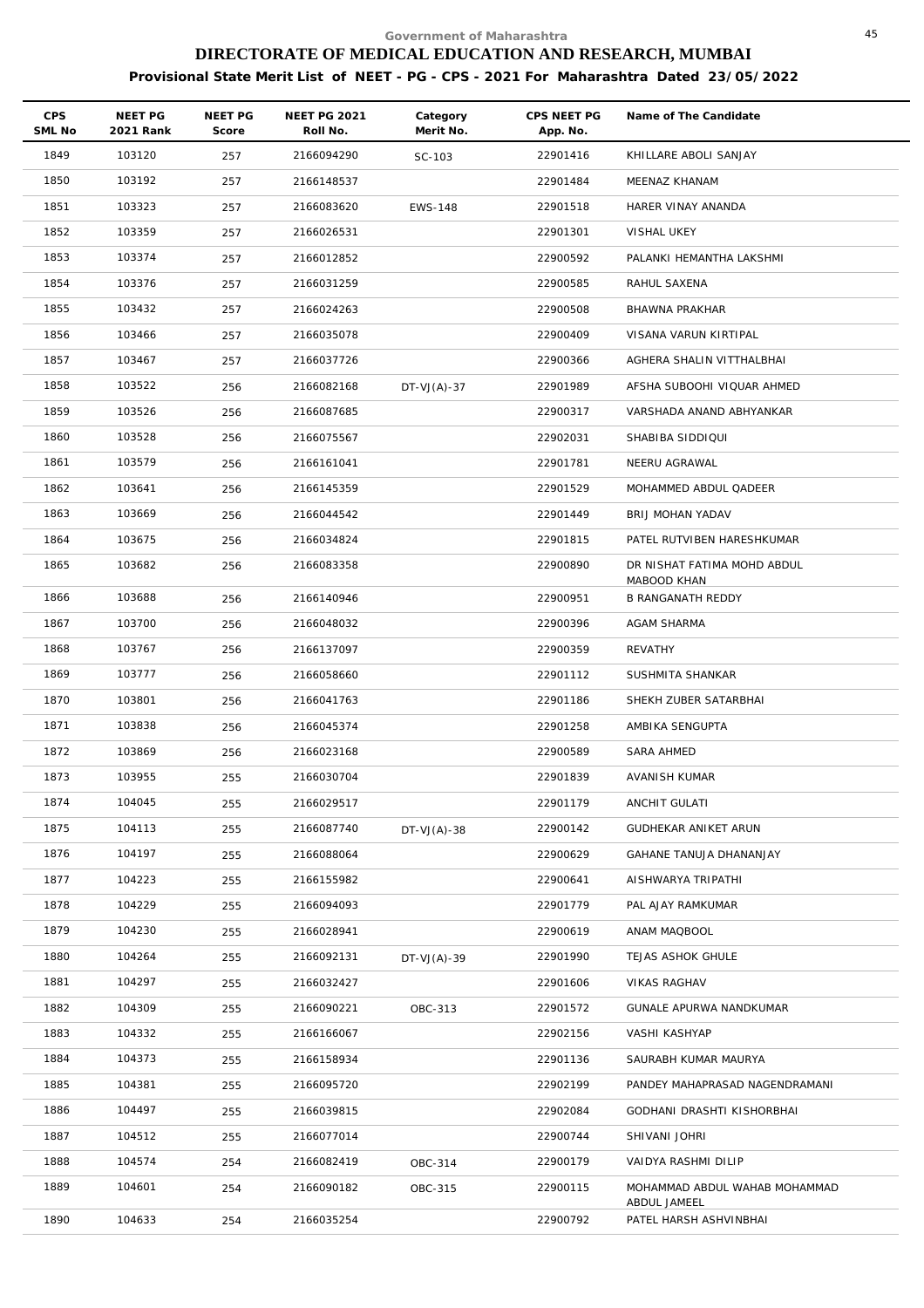| <b>CPS</b><br>SML No | NEET PG<br>2021 Rank | NEET PG<br>Score | <b>NEET PG 2021</b><br>Roll No. | Category<br>Merit No. | CPS NEET PG<br>App. No. | Name of The Candidate                               |
|----------------------|----------------------|------------------|---------------------------------|-----------------------|-------------------------|-----------------------------------------------------|
| 1891                 | 104699               | 254              | 2166082091                      | <b>EWS-149</b>        | 22901070                | SYED ABRARULLAH HUSSAINI SYED<br>FAZLULLAH HUSSAINI |
| 1892                 | 104759               | 254              | 2166033071                      | OBC-316               | 22902058                | SHYAMAL WANJARI                                     |
| 1893                 | 104773               | 254              | 2166084584                      | OBC-317               | 22901064                | <b>GUNALE GAYATRI MANOHAR</b>                       |
| 1894                 | 104793               | 254              | 2166093163                      |                       | 22902006                | SURABHI                                             |
| 1895                 | 104807               | 254              | 2166094431                      | OBC-318               | 22901537                | BHUJBAL SUJIT SHANKARRAO                            |
| 1896                 | 104828               | 254              | 2166090217                      | $NT(B)-24$            | 22901144                | TAKALE SNEHAL NAMDEV                                |
| 1897                 | 104838               | 254              | 2166090616                      | OBC-319               | 22900059                | KORSHETTI BEENA BASAVARAJ                           |
| 1898                 | 104855               | 254              | 2166086429                      |                       | 22901906                | POLADIA ZENIA GITEN                                 |
| 1899                 | 104877               | 254              | 2166075502                      |                       | 22901601                | SUBHASH PARMAR                                      |
| 1900                 | 104937               | 254              | 2166039400                      |                       | 22901791                | MEHTA MIT MANISHBHAI                                |
| 1901                 | 104960               | 254              | 2166038643                      |                       | 22901126                | BHIMANI HETA SHAILESHBHAI                           |
| 1902                 | 105019               | 253              | 2166109636                      |                       | 22900250                | KOMAL SOLANKI                                       |
| 1903                 | 105022               | 253              | 2166050523                      |                       | 22900351                | DEEPAK KUMAR SINHA                                  |
| 1904                 | 105058               | 253              | 2166091176                      | OBC-320               | 22901745                | TAYADE PRASANNA SUBHASH                             |
| 1905                 | 105150               | 253              | 2166081319                      | OBC-321               | 22902142                | TEKADE SNEHALI GAHININATH                           |
| 1906                 | 105175               | 253              | 2166117529                      |                       | 22901162                | PRATIKSHA TIWARI                                    |
| 1907                 | 105177               | 253              | 2166020359                      |                       | 22901917                | LAKSHMI RAJ                                         |
| 1908                 | 105180               | 253              | 2166165543                      |                       | 22901245                | SIDHARTH ANAND                                      |
| 1909                 | 105293               | 253              | 2166148563                      |                       | 22901581                | KONDYALA JYOTHSNA                                   |
| 1910                 | 105329               | 253              | 2166002896                      |                       | 22902251                | SWETA MOUNIKA BEERAM                                |
| 1911                 | 105376               | 252              | 2166097031                      |                       | 22900355                | SHAH KARISHMA SURESH                                |
| 1912                 | 105398               | 252              | 2166110897                      |                       | 22902034                | MORI ADITYA PRATAPSINH                              |
| 1913                 | 105460               | 252              | 2166085659                      | OBC-322               | 22900630                | BUDDHE HARSHADA SHRIKANT                            |
| 1914                 | 105492               | 252              | 2166025995                      |                       | 22900290                | SANDHYA KOSHLE                                      |
| 1915                 | 105521               | 252              | 2166165850                      |                       | 22902101                | <b>ESHA SINGH</b>                                   |
| 1916                 | 105574               | 252              | 2166080436                      | SC-104                | 22900278                | DHARMALE TEJASWINI DIPAK                            |
| 1917                 | 105619               | 252              | 2166074411                      |                       | 22900552                | PRAVEEN GOYAL                                       |
| 1918                 | 105626               | 252              | 2166091071                      | ST-15                 | 22900865                | KHAN IRFAN RASOOL                                   |
| 1919                 | 105643               | 252              | 2166037412                      |                       | 22900288                | PATEL YASH PRAVINBHAI                               |
| 1920                 | 105722               | 252              | 2166097023                      |                       | 22900357                | DESHMUKH ANAGHA SANJAY                              |
| 1921                 | 105766               | 252              | 2166145279                      |                       | 22901173                | MANDADI ARAVIND REDDY                               |
| 1922                 | 105779               | 252              | 2166095949                      |                       | 22901555                | KULKARNI TANVEE SHRIKANT                            |
| 1923                 | 105805               | 251              | 2166087778                      |                       | 22900269                | AKANSHA AGRAWAL                                     |
| 1924                 | 105812               | 251              | 2166037867                      |                       | 22901519                | MAKWANA AJAYKUMAR RAMESHCHANDRA                     |
| 1925                 | 105873               | 251              | 2166080633                      | OBC-323               | 22901417                | SHRAVAN OMPRAKASH AMBADKAR                          |
| 1926                 | 105918               | 251              | 2166003914                      |                       | 22901548                | SHAIK MANJAN SHAVALI                                |
| 1927                 | 105922               | 251              | 2166082492                      | OBC-324               | 22900907                | DESALE KOMAL YADAWRAO                               |
| 1928                 | 105927               | 251              | 2166087828                      |                       | 22900642                | AISHWARYA AVINASH RODE                              |
| 1929                 | 105942               | 251              | 2166109051                      |                       | 22901648                | PREETI                                              |
| 1930                 | 105944               | 251              | 2166084778                      | $NT(C)-45$            | 22900479                | GAJAI PRASHANT VITTHALRAO                           |
| 1931                 | 105950               | 251              | 2166091575                      |                       | 22901346                | KAPASIYA RAJANKUMAR SHIVLAL                         |
| 1932                 | 105953               | 251              | 2166032203                      |                       | 22900662                | SAIYED MOINUDDIN GYASUDDIN                          |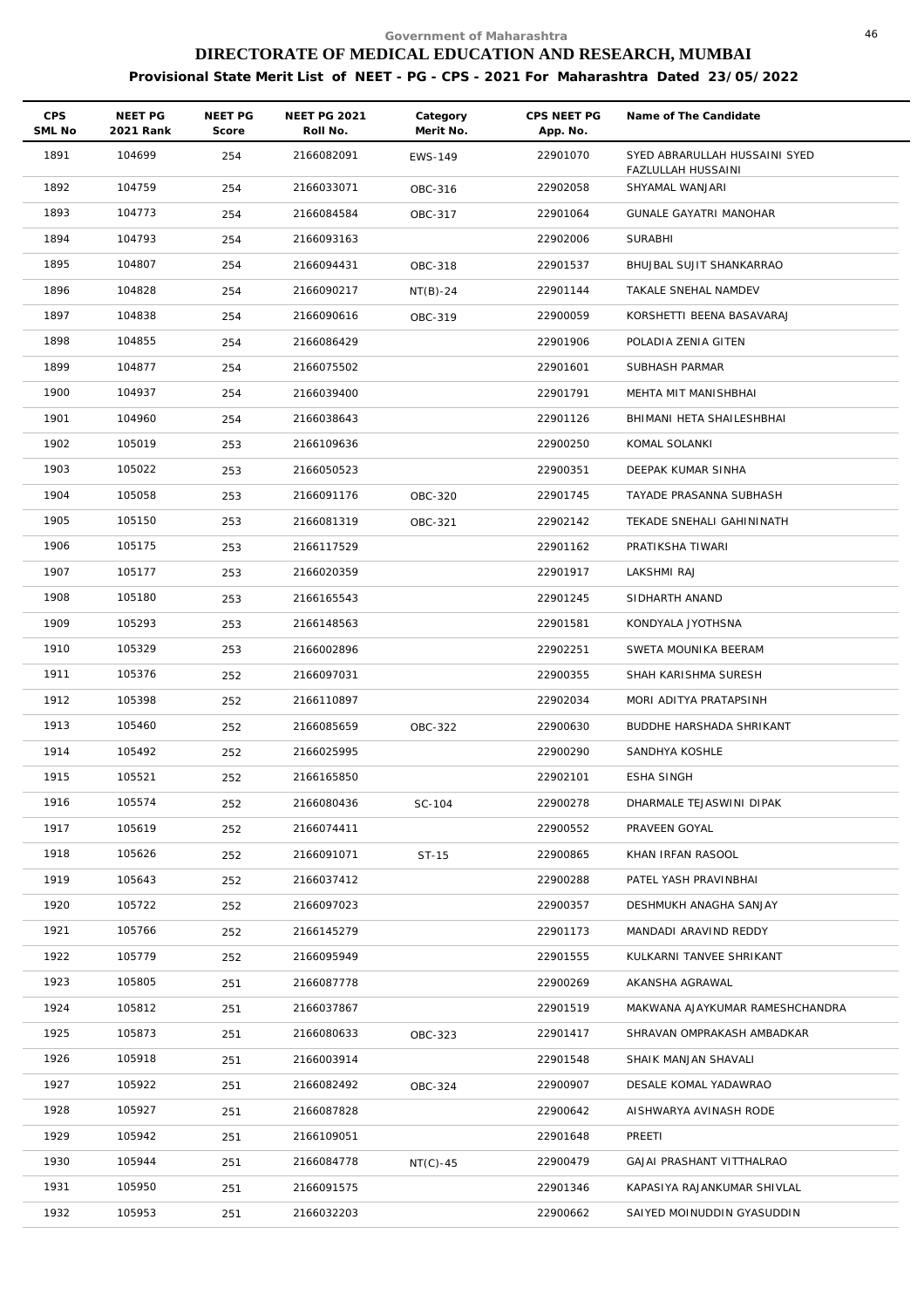| <b>CPS</b><br>SML No | NEET PG<br>2021 Rank | NEET PG<br>Score | <b>NEET PG 2021</b><br>Roll No. | Category<br>Merit No. | CPS NEET PG<br>App. No. | Name of The Candidate         |
|----------------------|----------------------|------------------|---------------------------------|-----------------------|-------------------------|-------------------------------|
| 1933                 | 105976               | 251              | 2166039231                      |                       | 22900534                | GHETIYA DISHA JAYANTILAL      |
| 1934                 | 105984               | 251              | 2166084628                      |                       | 22901425                | PISAL DIGVIJAY APPASAHEB      |
| 1935                 | 106030               | 251              | 2166093210                      |                       | 22902079                | MAGAR ADITI NINAD             |
| 1936                 | 106043               | 251              | 2166038407                      |                       | 22900262                | GADHIA NIDHIBEN MANSUKHLAL    |
| 1937                 | 106066               | 251              | 2166034972                      |                       | 22901337                | YASHMI JITENDRASINH RANA      |
| 1938                 | 106080               | 251              | 2166105865                      |                       | 22901970                | PRATEEK SHARMA                |
| 1939                 | 106139               | 251              | 2166090249                      |                       | 22901317                | PATIL BASVAJEET BASVANTRAO    |
| 1940                 | 106235               | 250              | 2166094578                      | OBC-325               | 22900412                | SNEHA VIVEK DHORE             |
| 1941                 | 106257               | 250              | 2166031531                      |                       | 22901110                | KAVISHA AGARWAL               |
| 1942                 | 106398               | 250              | 2166090210                      | OBC-326               | 22901677                | SHWETALI NAGNATHRAO MUNJE     |
| 1943                 | 106409               | 250              | 2166090645                      | $DT-VJ(A)-40$         | 22900995                | JANVIR SALONI BRIJPALSINGH    |
| 1944                 | 106427               | 250              | 2166036543                      |                       | 22901660                | PRAJAPATI VRUSHANK VIRATKUMAR |
| 1945                 | 106498               | 250              | 2166042972                      |                       | 22900568                | ADITI SINGH                   |
| 1946                 | 106555               | 250              | 2166097213                      | ST-16                 | 22900137                | VARTHI MAHENDRA KRISHNRAO     |
| 1947                 | 106604               | 250              | 2166089471                      | OBC-327               | 22900791                | PRIYANKA NARAYAN BAWANKULE    |
| 1948                 | 106653               | 250              | 2166153121                      |                       | 22900698                | SWETA TIWARI                  |
| 1949                 | 106665               | 250              | 2166092091                      |                       | 22901150                | DHAKNE RUTUJA ARUNRAO         |
| 1950                 | 106700               | 250              | 2166158551                      |                       | 22902124                | ASHWANI TIWARI                |
| 1951                 | 106702               | 250              | 2166037286                      |                       | 22901087                | BAPODRA HEENA KISHOR          |
| 1952                 | 106744               | 250              | 2166088602                      |                       | 22900468                | VRUSHALI GADRE                |
| 1953                 | 106822               | 250              | 2166080632                      |                       | 22900808                | KULWAL SHREYA OMPRAKASH       |
| 1954                 | 106895               | 249              | 2166087992                      | PWD-3                 | 22900922                | RAI AISHWARYA CHANDRASHEKHAR  |
| 1955                 | 106906               | 249              | 2166033733                      |                       | 22900349                | R.MONISHA                     |
| 1956                 | 106963               | 249              | 2166091095                      |                       | 22902263                | MEMON DANISH SALIM            |
| 1957                 | 106998               | 249              | 2166088307                      | OBC-328               | 22900611                | ANDHARE SHRADDHA VASANTRAO    |
| 1958                 | 107110               | 249              | 2166030043                      |                       | 22901526                | NASHEETA USMAN                |
| 1959                 | 107120               | 249              | 2166036102                      |                       | 22901997                | KEDAR VIPUL OZA               |
| 1960                 | 107132               | 249              | 2166095120                      |                       | 22901097                | MHATRE TEJASHRI HEMANT        |
| 1961                 | 107151               | 249              | 2166054953                      |                       | 22901932                | CHALLA ALEKHYA                |
| 1962                 | 107167               | 249              | 2166081897                      | OBC-329               | 22900448                | DIWTHANE HARSHAD SANJAY       |
| 1963                 | 107177               | 249              | 2166106728                      |                       | 22901327                | DR SANJEEV KUMAR SAREEN       |
| 1964                 | 107191               | 249              | 2166153148                      |                       | 22900431                | PRIYADARSI MAHARANA           |
| 1965                 | 107195               | 249              | 2166172629                      |                       | 22901621                | SAUDIA NAAZ                   |
| 1966                 | 107208               | 249              | 2166050534                      |                       | 22900804                | KUMAR ANIKET                  |
| 1967                 | 107217               | 249              | 2166026734                      |                       | 22901683                | SHALINI KAUSHIK               |
| 1968                 | 107243               | 249              | 2166088599                      | OBC-330               | 22900329                | MOHOD DHANASHREE GIRIDHARI    |
| 1969                 | 107254               | 249              | 2166077222                      |                       | 22901402                | PRIYA MAHESHWARI              |
| 1970                 | 107281               | 249              | 2166081739                      |                       | 22901853                | LONIKAR MALHAR PRAMOD         |
| 1971                 | 107330               | 248              | 2166094526                      | $DT-VJ(A)-41$         | 22902227                | CHAVAN SHRIKANT SHRIRAM       |
| 1972                 | 107358               | 248              | 2166093509                      |                       | 22902097                | HADAMBAR SURAJ NANASAHEB      |
| 1973                 | 107390               | 248              | 2166083521                      | OBC-331               | 22900301                | MHETRE VINAY JAYWANT          |
| 1974                 | 107392               | 248              | 2166155784                      |                       | 22902063                | RINKY VERMA                   |
|                      |                      |                  |                                 |                       |                         |                               |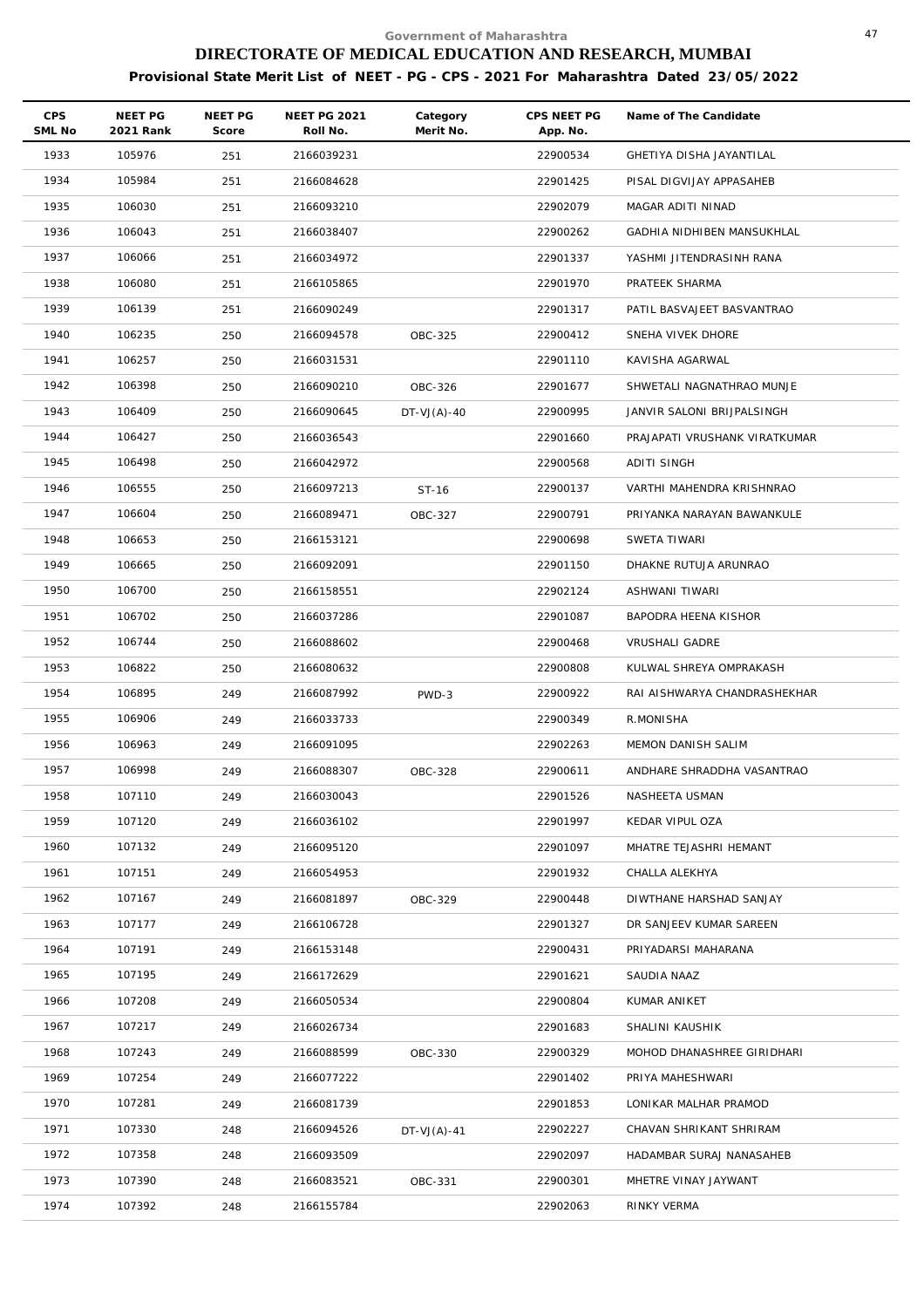| <b>CPS</b><br>SML No | NEET PG<br>2021 Rank | NEET PG<br>Score | <b>NEET PG 2021</b><br>Roll No. | Category<br>Merit No. | CPS NEET PG<br>App. No. | Name of The Candidate             |
|----------------------|----------------------|------------------|---------------------------------|-----------------------|-------------------------|-----------------------------------|
| 1975                 | 107402               | 248              | 2166082179                      |                       | 22901856                | DESHMUKH VIKRANT VISHWAS          |
| 1976                 | 107454               | 248              | 2166040344                      |                       | 22900419                | SOLU HIMANI MAHESH                |
| 1977                 | 107457               | 248              | 2166086567                      |                       | 22900484                | KUGASHIYA MUKULKUMAR JAGADISHBHAI |
| 1978                 | 107466               | 248              | 2166087168                      |                       | 22901901                | LOLADIA NAHIDA NAZIR              |
| 1979                 | 107467               | 248              | 2166090122                      | ST-17                 | 22900935                | MANDEWAD ANIL KHANDERAO           |
| 1980                 | 107468               | 248              | 2166162615                      |                       | 22901324                | SABA RANI                         |
| 1981                 | 107571               | 248              | 2166095379                      | $NT(C)-46$            | 22900464                | MADANE MANSI KONDAJI              |
| 1982                 | 107592               | 248              | 2166152313                      |                       | 22900821                | PRADEEP KUMAR                     |
| 1983                 | 107702               | 248              | 2166105043                      |                       | 22901557                | SUMIT SINGH                       |
| 1984                 | 107703               | 248              | 2166019147                      |                       | 22902090                | PRIYABRATA BEHERA                 |
| 1985                 | 107739               | 247              | 2166092413                      |                       | 22901632                | NAVIN DATTATRAYA UKANDE           |
| 1986                 | 107793               | 247              | 2166164929                      |                       | 22900596                | AARTI AHIRWAR                     |
| 1987                 | 107794               | 247              | 2166145888                      |                       | 22901340                | SAGAR BARADWAJ SURAJ SINGH        |
| 1988                 | 107801               | 247              | 2166082119                      | $DT-VJ(A)-42$         | 22902288                | RATHOD CHETAN UDESING             |
| 1989                 | 107836               | 247              | 2166028165                      |                       | 22901998                | YADAV BHARAT BABURAM              |
| 1990                 | 107839               | 247              | 2166039869                      |                       | 22901934                | PARMAR NIDHIKUMARI SANJAYSINH     |
| 1991                 | 107846               | 247              | 2166091474                      |                       | 22900704                | RAMESH SHESHDHAR MOURYA           |
| 1992                 | 107857               | 247              | 2166076860                      |                       | 22900330                | PATEL POOJANKUMAR NAILESHBHAI     |
| 1993                 | 107937               | 247              | 2166041217                      |                       | 22900857                | PATEL DHARA HARSHADKUMAR          |
| 1994                 | 107986               | 247              | 2166027627                      |                       | 22900936                | FATIMA RASHID                     |
| 1995                 | 107990               | 247              | 2166037534                      |                       | 22900834                | TOLIA YUGMI SANJAYKUMAR           |
| 1996                 | 108062               | 247              | 2166002909                      |                       | 22900346                | CHADALAWADA PRUDHVI CHOWDARY      |
| 1997                 | 108079               | 247              | 2166092904                      |                       | 22900816                | ALICE KUMARI                      |
| 1998                 | 108099               | 247              | 2166041208                      |                       | 22901624                | ROY NIKITA HARESHBHAI             |
| 1999                 | 108250               | 246              | 2166003987                      | OBC-332               | 22901170                | HARSHA VARDHAN A S                |
| 2000                 | 108303               | 246              | 2166083549                      | OBC-333               | 22902312                | SABLE ASHISH RAJENDRA             |
| 2001                 | 108306               | 246              | 2166088276                      | $DT-VJ(A)-43$         | 22900374                | PAWAR NISHIGANDHA ULHAS           |
| 2002                 | 108629               | 245              | 2166094563                      | OBC-334               | 22901059                | SUNIL SOPAN WAGHOLE               |
| 2003                 | 108727               | 245              | 2166029408                      | SC-105                | 22900676                | BORADE MANALI RAJENDRA            |
| 2004                 | 108840               | 245              | 2166090859                      | $NT(B)-25$            | 22901586                | MOHIT MADAN GIRI                  |
| 2005                 | 108962               | 245              | 2166088728                      | ST-18                 | 22900053                | MASRAM TUSHAR JIMNADAS            |
| 2006                 | 109004               | 245              | 2166095938                      | $NT(C)-47$            | 22901476                | UMESH SHAMRAO BANDGAR             |
| 2007                 | 109008               | 245              | 2166082275                      | SC-106                | 22900079                | SHINDE SACHIN SATYAPREM           |
| 2008                 | 109238               | 245              | 2166096213                      | $NT(C) - 48$          | 22901498                | KOKATE SAYALI GOVIND              |
| 2009                 | 109255               | 245              | 2166083392                      | ST-19                 | 22900106                | SHROTE ANJALI PRAMOD              |
| 2010                 | 109325               | 244              | 2166090629                      | OBC-335               | 22902272                | CHAUDHARI RUPA BHAUSAHEB          |
| 2011                 | 109801               | 243              | 2166094876                      | $NT(C)-49$            | 22902066                | KALE AVINASH VASANT               |
| 2012                 | 109804               | 243              | 2166082271                      | SC-107                | 22901084                | CHAKRE ROHINI RAOSAHEB            |
| 2013                 | 109953               | 243              | 2166091153                      | OBC-336               | 22901202                | CHAVANKE OMKAR SHIVAJI            |
| 2014                 | 110145               | 242              | 2166090008                      | OBC-337               | 22901060                | DHENGALE ASHISH MAHADEO           |
| 2015                 | 110164               | 242              | 2166082343                      | OBC-338               | 22902132                | PRATIK PURANLAL PATLE             |
| 2016                 | 110168               | 242              | 2166138581                      | OBC-339               | 22902226                | SAILI VENKATA SRI                 |
|                      |                      |                  |                                 |                       |                         |                                   |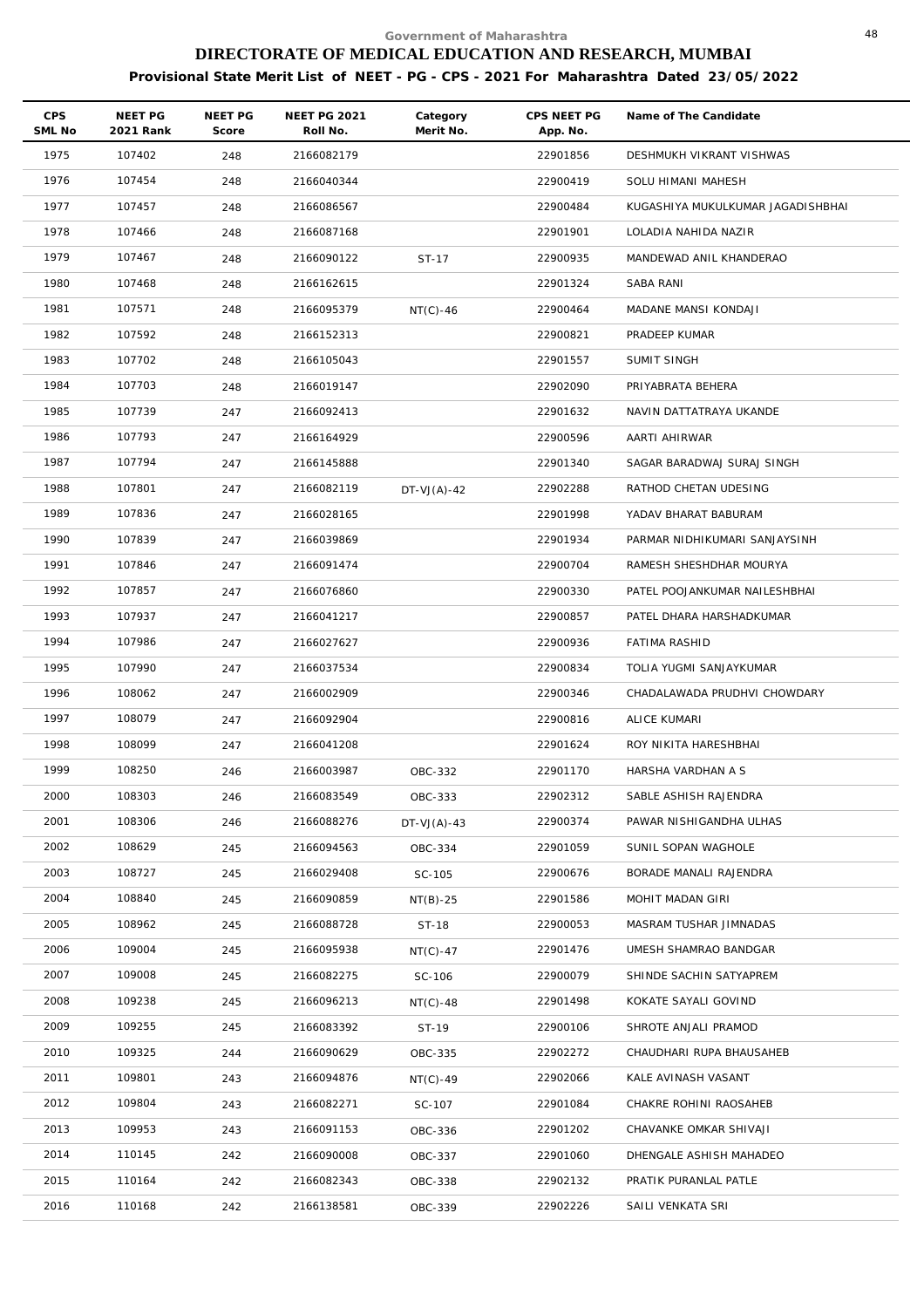| <b>CPS</b><br>SML No | NEET PG<br>2021 Rank | NEET PG<br>Score | <b>NEET PG 2021</b><br>Roll No. | Category<br>Merit No. | CPS NEET PG<br>App. No. | Name of The Candidate         |
|----------------------|----------------------|------------------|---------------------------------|-----------------------|-------------------------|-------------------------------|
| 2017                 | 110177               | 242              | 2166094619                      | OBC-340               | 22901239                | KANCHAN SUDHAKAR CHOUDHARY    |
| 2018                 | 110233               | 242              | 2166081332                      | SC-108                | 22901812                | PRITESH GANESH BHAGYAWANT     |
| 2019                 | 110302               | 242              | 2166091703                      | SC-109                | 22901833                | SONIA DINESH BAGDE            |
| 2020                 | 110315               | 242              | 2166109109                      | OBC-341               | 22902076                | PRAJAPATI KRISHNA KUMAR       |
| 2021                 | 110450               | 241              | 2166087589                      | OBC-342               | 22901836                | PATIL PRAMOD RAMAN            |
| 2022                 | 110458               | 241              | 2166082290                      | OBC-343               | 22901795                | SYED AFNAN BADSHAH            |
| 2023                 | 110554               | 241              | 2166089036                      | OBC-344               | 22902184                | BANDREY DHAWAL SANJAY         |
| 2024                 | 110573               | 241              | 2166080953                      | OBC-345               | 22901896                | PADOLE HARSHALKUMAR VASANTRAO |
| 2025                 | 110705               | 241              | 2166085908                      | SC-110                | 22900739                | PARDHE BHUSHAN ASHOK          |
| 2026                 | 110766               | 241              | 2166091154                      | OBC-346               | 22900551                | GONDKAR SHANTANU SHIVAJI      |
| 2027                 | 110966               | 240              | 2166165882                      | $NT(D)-35$            | 22900277                | NAGARGOJE MAROTI UTTAM        |
| 2028                 | 111091               | 240              | 2166040708                      | OBC-347               | 22901995                | PARMAR RAHUL SAJANSINH        |
| 2029                 | 111310               | 240              | 2166075094                      | OBC-348               | 22902182                | RAHIL RATHORE                 |
| 2030                 | 111493               | 239              | 2166092225                      | $NT(C)-50$            | 22901723                | DEVKATTE ANURADHA BALAJIRAO   |
| 2031                 | 111515               | 239              | 2166091806                      | OBC-349               | 22902200                | KADAM YOGIRAJ TANAJIRAO       |
| 2032                 | 111553               | 239              | 2166040047                      | SC-111                | 22901847                | AISHWARYA DAFDA               |
| 2033                 | 111759               | 239              | 2166095906                      | OBC-350               | 22900185                | JANGAM VALLABH PRAMOD         |
| 2034                 | 111898               | 238              | 2166080094                      | OBC-351               | 22901945                | MAHAGAONKAR NARAYANI SANJAY   |
| 2035                 | 111995               | 238              | 2166129791                      | OBC-352               | 22902197                | N.V. MEENA LOCHANA NAYAKI     |
| 2036                 | 112239               | 238              | 2166089459                      | OBC-353               | 22902264                | LODHI SNEHA NANDKISHOR        |
| 2037                 | 112261               | 237              | 2166091765                      | OBC-354               | 22901359                | ONKAR RAMCHANDRA MALI         |
| 2038                 | 112289               | 237              | 2166083959                      | ST-20                 | 22900893                | SURSING KONYA PAWARA          |
| 2039                 | 112373               | 237              | 2166093719                      | $DT-VJ(A)-44$         | 22902221                | PAWAR VIVEK SHIVRAM           |
| 2040                 | 112651               | 236              | 2166163411                      | $DT-VJ(A)-45$         | 22900449                | RATHOD SACHIN GOVIND          |
| 2041                 | 112833               | 236              | 2166094275                      | $NT(C) - 51$          | 22900284                | AGARKAR VAIBHAV SANJAY        |
| 2042                 | 113135               | 235              | 2166087696                      | SC-112                | 22900587                | SATANKAR PANKAJ ANANTLAL      |
| 2043                 | 113197               | 235              | 2166091842                      | OBC-355               | 22902141                | MAYUR DILIP SARJERAO          |
| 2044                 | 113230               | 235              | 2166094996                      | OBC-356               | 22901817                | SATAV AMOL VINODRAO           |
| 2045                 | 113387               | 235              | 2166148602                      | ST-21                 | 22900891                | PITLAWAR SWAPNALI SAHEBRAO    |
| 2046                 | 113850               | 234              | 2166086007                      | SC-113                | 22900723                | BHALE PRITI BABURAO           |
| 2047                 | 113900               | 234              | 2166084541                      | NT(D)-36              | 22901665                | KATKADE PRIYANKA HARIBHAU     |
| 2048                 | 114014               | 234              | 2166096284                      | SC-114                | 22900536                | LONDHE SAPANA POPAT           |
| 2049                 | 114223               | 233              | 2166104371                      | $NT(D)-37$            | 22901885                | GUTTE SUNIL DNYANESHWAR       |
| 2050                 | 114252               | 233              | 2166049185                      | OBC-357               | 22902021                | RAHATULL ZEBA                 |
| 2051                 | 114255               | 233              | 2166082226                      | $NT(D)-38$            | 22901778                | DARADE PRAVIN SHIVAJIRAO      |
| 2052                 | 114410               | 233              | 2166074320                      | OBC-358               | 22901456                | PREETI                        |
| 2053                 | 114503               | 233              | 2166093363                      | OBC-359               | 22900644                | PATIL NUPUR MILIND            |
| 2054                 | 114543               | 233              | 2166080247                      | OBC-360               | 22900930                | LANJEWAR CHETAN PREMLAL       |
| 2055                 | 114639               | 232              | 2166083603                      | OBC-361               | 22900825                | MOKASHI SIMRAN ABDULHAFIJ     |
| 2056                 | 114685               | 232              | 2166044536                      | OBC-362               | 22901809                | RATHOD HRIDAY ANANDKUMAR      |
| 2057                 | 114754               | 232              | 2166092493                      | $DT-VJ(A)-46$         | 22901188                | DHOTRE TEJAS BAJARANG         |
| 2058                 | 114927               | 232              | 2166090992                      | OBC-363               | 22900736                | WAWGE POOJA PRAMOD            |
|                      |                      |                  |                                 |                       |                         |                               |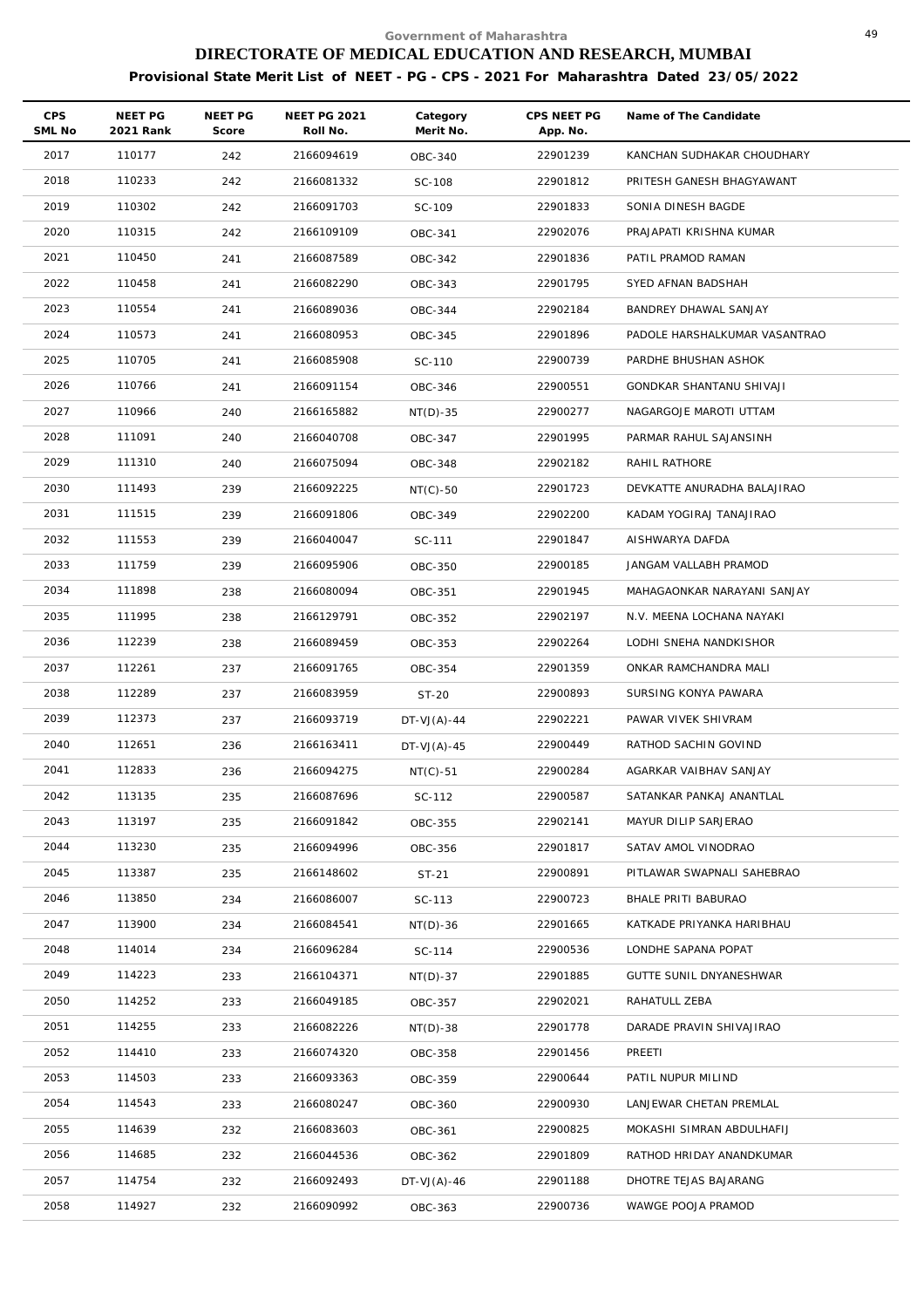| <b>CPS</b><br>SML No | NEET PG<br>2021 Rank | NEET PG<br>Score | <b>NEET PG 2021</b><br>Roll No. | Category<br>Merit No. | CPS NEET PG<br>App. No. | Name of The Candidate         |
|----------------------|----------------------|------------------|---------------------------------|-----------------------|-------------------------|-------------------------------|
| 2059                 | 115103               | 231              | 2166079689                      | OBC-364               | 22900047                | LANDGE ANKITA ASHOK           |
| 2060                 | 115490               | 230              | 2166082577                      | OBC-365               | 22901169                | PATIL ANAGHA SUDHIR           |
| 2061                 | 115499               | 230              | 2166085994                      | OBC-366               | 22901852                | RAHAMTULLAH ZUBERIA AZIZ      |
| 2062                 | 115615               | 230              | 2166092024                      | SC-115                | 22900389                | KHADE AAROHI ANIL             |
| 2063                 | 115764               | 230              | 2166093331                      | OBC-367               | 22900065                | AKHTAR HUSSAIN                |
| 2064                 | 115806               | 230              | 2166081238                      | OBC-368               | 22900304                | JADHAV NAYANA DASHRATH        |
| 2065                 | 115817               | 230              | 2166082299                      | $NT(D)-39$            | 22900486                | HADBE VIJAY VINAYAK           |
| 2066                 | 115930               | 230              | 2166090399                      | SC-116                | 22902189                | KASBE PRADNYA SHRIPAT         |
| 2067                 | 116226               | 229              | 2166094800                      | SC-117                | 22901219                | SANGVIKAR JYOTI TRIMBAK       |
| 2068                 | 116302               | 229              | 2166094673                      | OBC-369               | 22902177                | VISHVAM JAWLA                 |
| 2069                 | 116442               | 229              | 2166082846                      | SC-118                | 22901617                | DEOTALE VISMAY SANJIV         |
| 2070                 | 116473               | 228              | 2166095984                      | OBC-370               | 22901459                | ANJIREALAM ABUTAHER TAKILDAR  |
| 2071                 | 116604               | 228              | 2166093956                      | $NT(B)-26$            | 22901695                | MORE HRUSHIKESH RAJENDRAKUMAR |
| 2072                 | 116693               | 228              | 2166083556                      | $NT(D)-40$            | 22900540                | BALASAHEB RAMRAO TANDALE      |
| 2073                 | 116889               | 227              | 2166089236                      | SC-119                | 22901810                | PATIL JAYPAL SUBHASH          |
| 2074                 | 117118               | 227              | 2166084545                      | $NT(C)-52$            | 22902080                | KHANDARE PRAVIN ASHOK         |
| 2075                 | 117138               | 227              | 2166089802                      | ST-22                 | 22901517                | MADAVI SONU RAJESHWAR         |
| 2076                 | 117200               | 227              | 2166081424                      | OBC-371               | 22902175                | VYAWHARE NIKHIL JANARDHAN     |
| 2077                 | 117224               | 227              | 2166049381                      | OBC-372               | 22901520                | PATIL DARSHAN DILIP           |
| 2078                 | 117269               | 226              | 2166078083                      | SC-120                | 22901024                | VAISHALI GAJBHIYE             |
| 2079                 | 117865               | 225              | 2166082181                      | OBC-373               | 22901494                | VISPUTE ANSHULI MUKUND        |
| 2080                 | 117959               | 225              | 2166089234                      | OBC-374               | 22901318                | LOKHANDE AKSHAY SUBHASH       |
| 2081                 | 118026               | 225              | 2166087313                      | OBC-375               | 22900432                | NAIK SHRUTI PRABHAKAR         |
| 2082                 | 118167               | 225              | 2166091798                      | OBC-376               | 22901214                | GHONGADE TUSHAR SIDDHESHWAR   |
| 2083                 | 118217               | 225              | 2166041842                      | OBC-377               | 22902206                | PATOLIA ALOK VALLABHBHAI      |
| 2084                 | 118484               | 224              | 2166089732                      | OBC-378               | 22901231                | REEMA PURUSHOTTAM UMARE       |
| 2085                 | 118933               | 223              | 2166091752                      | OBC-379               | 22900703                | LONDHE RAMDAS PRAKASH         |
| 2086                 | 119356               | 222              | 2166096352                      | OBC-380               | 22900643                | MULLA UFRANAAZ NOORAHMED      |
| 2087                 | 119411               | 222              | 2166080353                      | OBC-381               | 22901891                | KADU SHRADDHA AVINASH         |
| 2088                 | 119560               | 221              | 2166082515                      | OBC-382               | 22901551                | SHAIKH SHADMAN FAROOQ         |
| 2089                 | 119593               | 221              | 2166095950                      | SC-121                | 22902067                | HOWALE ADITYA SUBODH          |
| 2090                 | 119716               | 221              | 2166025582                      | OBC-383               | 22901957                | HRISHIKA JAISWAL              |
| 2091                 | 119777               | 221              | 2166092402                      | OBC-384               | 22902314                | SANATAN AKSHAYKUMAR DATTATRAY |
| 2092                 | 119940               | 220              | 2166082906                      | $ST-23$               | 22901698                | WAKADE ASHISH VITTHAL         |
| 2093                 | 119942               | 220              | 2166084896                      | OBC-385               | 22901664                | JAISWAL RAVI SURYAKANT        |
| 2094                 | 119997               | 220              | 2166080460                      | OBC-386               | 22901703                | SHIRBHATE ASMITA DIWAKAR      |
| 2095                 | 119999               | 220              | 2166096653                      | OBC-387               | 22901328                | KALE KALPESH WAMAN            |
| 2096                 | 120083               | 220              | 2166088483                      | <b>OBC-388</b>        | 22901408                | GIRISH DILIPRAO WARBHE        |
| 2097                 | 120191               | 220              | 2166095470                      | OBC-389               | 22901826                | SHRIKANT SHRIRAM JADHAV       |
| 2098                 | 120290               | 220              | 2166082594                      | OBC-390               | 22900988                | HAZARE POOJA ANANT            |
| 2099                 | 120396               | 220              | 2166088214                      | OBC-391               | 22901808                | KAMDI NIKHIL MANOJ            |
| 2100                 | 120427               | 220              | 2166082088                      | $NT(B)-27$            | 22901265                | SYED REHAN SYED AZHER AHMED   |
|                      |                      |                  |                                 |                       |                         |                               |